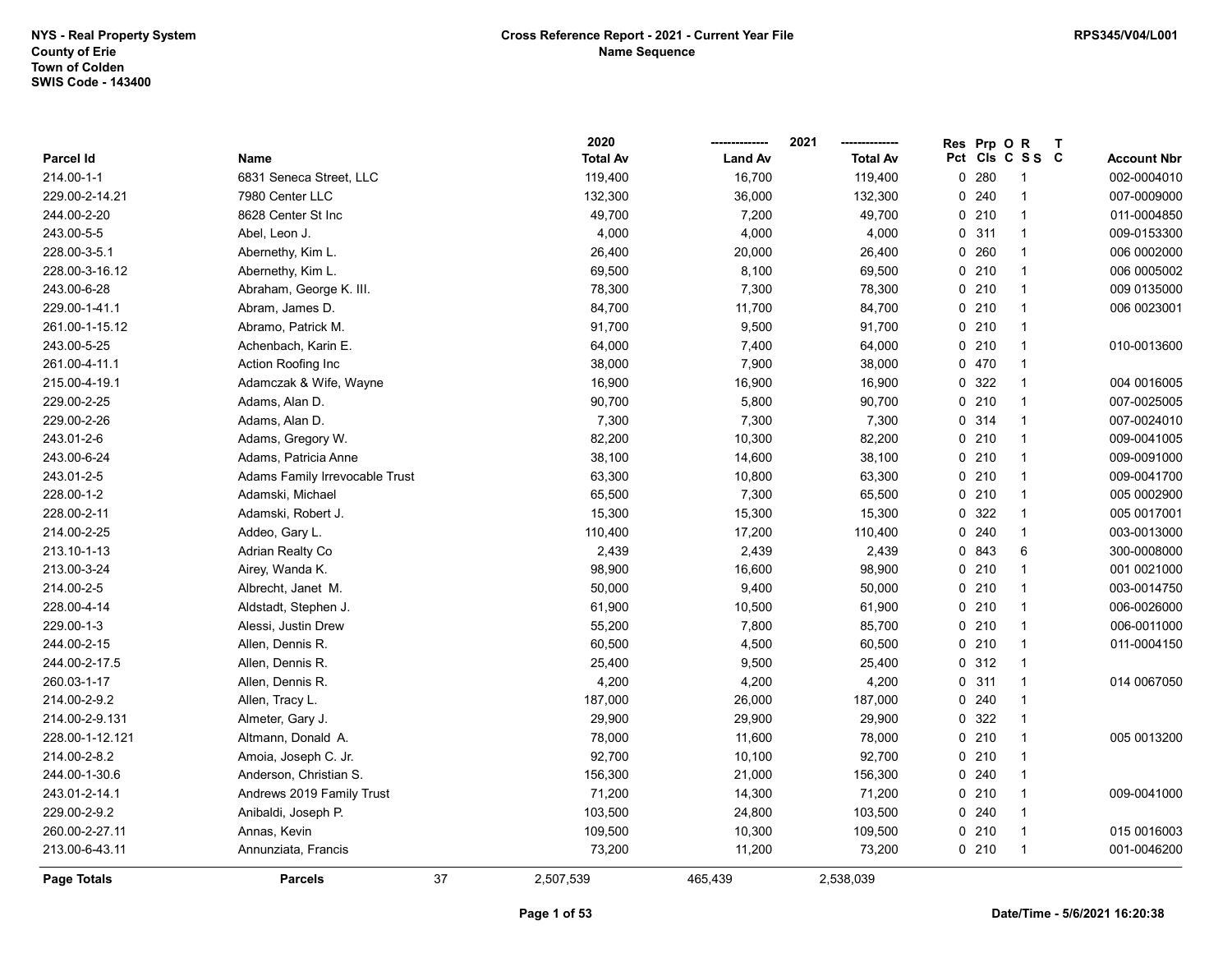|                |                          |    | 2020            |                | 2021            | <b>Res</b> | Prp O   | $\mathsf{R}$            | $\mathbf{T}$ |                    |
|----------------|--------------------------|----|-----------------|----------------|-----------------|------------|---------|-------------------------|--------------|--------------------|
| Parcel Id      | Name                     |    | <b>Total Av</b> | <b>Land Av</b> | <b>Total Av</b> |            |         | Pct Cls C S S C         |              | <b>Account Nbr</b> |
| 243.00-4-1.31  | Antkowiak, John M.       |    | 29,100          | 29,100         | 29,100          | 0          | 322     | -1                      |              | 010-0014005        |
| 243.00-4-9.1   | Antkowiak, John M.       |    | 35,300          | 14,400         | 35,300          | 0          | 260     |                         |              | 010-0022000        |
| 243.00-4-11.11 | Antkowiak, John M.       |    | 86,200          | 13,500         | 86,200          |            | 0.240   | -1                      |              | 010-0013925        |
| 243.00-4-13    | Antkowiak, John M.       |    | 87,100          | 5,300          | 87,100          | 0          | 210     | $\mathbf 1$             |              | 010 0013225        |
| 243.00-5-11.1  | Antkowiak, John M.       |    | 23,300          | 23,300         | 23,300          | $\Omega$   | 322     | $\mathbf{1}$            |              | 010-0013910        |
| 230.00-2-22    | Apgar, John              |    | 40,500          | 5,700          | 40,500          |            | $0$ 210 | $\mathbf{1}$            |              | 008-0025001        |
| 230.00-2-24.1  | Apgar, Ralph             |    | 110,000         | 24,900         | 110,000         |            | 0.240   | $\mathbf{1}$            |              | 008-0025000        |
| 243.00-4-1.2   | Arcara, David            |    | 102,300         | 7,800          | 102,300         |            | 0210    | $\mathbf{1}$            |              | 010-0014005        |
| 243.00-4-1.1   | Arcara, Joseph P.        |    | 139,000         | 12,000         | 139,000         |            | 0.240   | $\overline{\mathbf{1}}$ |              | 010-0014005        |
| 244.00-1-16.2  | Arlow, Alice P.          |    | 63,500          | 7,400          | 63,500          |            | 0210    | -1                      |              |                    |
| 261.00-3-4     | Arroyo, Christopher      |    | 45,300          | 9,400          | 45,300          | 0          | 210     | $\mathbf 1$             |              | 016-0015000        |
| 244.00-2-2.111 | Arts, Heidy M.           |    | 147,900         | 41,600         | 147,900         |            | 0.240   | $\mathbf 1$             |              | 011 0013000        |
| 259.04-1-10    | Astyk, Lauren M.         |    | 48,100          | 9,100          | 48,100          |            | $0$ 210 | $\mathbf{1}$            |              | 014-0035000        |
| 243.17-1-2     | Atkinson-Taylor, Natalie |    | 142,200         | 23,500         | 142,200         |            | $0$ 210 | -1                      |              |                    |
| 243.00-5-3.1   | Atkot Inc                |    | 5,200           | 5,200          | 5,200           |            | 0 314   | -1                      |              | 009 0153055        |
| 228.01-1-13    | Babbit, Bruce G.         |    | 54,300          | 9,500          | 54,300          |            | 0210    | $\overline{\mathbf{1}}$ |              | 005-0010225        |
| 214.00-2-13.1  | Bach, Lydia              |    | 93,400          | 14,100         | 93,400          |            | 0210    | $\mathbf{1}$            |              | 003 0024001        |
| 244.00-2-21    | Backlarz, Jeff           |    | 54,900          | 7,500          | 54,900          |            | $0$ 210 | $\mathbf 1$             |              | 011 0004800        |
| 215.00-4-27.1  | Baddick, Joseph D.       |    | 76,200          | 18,400         | 76,200          |            | 0210    | $\mathbf 1$             |              | 003 0026000        |
| 243.00-5-9.1   | Bailey, Debra K.         |    | 34,500          | 34,500         | 34,500          |            | 0 322   | $\mathbf{1}$            |              | 009 0152000        |
| 243.03-3-21    | Baker, Andrew J.         |    | 58,600          | 6,600          | 58,600          |            | $0$ 210 | $\mathbf{1}$            |              | 009-0121000        |
| 243.01-1-25    | Baker, Debra A.          |    | 61,200          | 7,100          | 61,200          |            | $0$ 210 | -1                      |              | 009-0031000        |
| 259.05-1-3     | Baker, James H.          |    | 137,600         | 29,800         | 137,600         |            | $0$ 210 | $\overline{\mathbf{1}}$ |              |                    |
| 245.00-1-15.12 | Baker, John H.           |    | 18,000          | 18,000         | 18,000          | 0          | 322     | $\mathbf{1}$            |              | 012 0006000        |
| 245.00-1-15.2  | Baker, John H.           |    | 126,900         | 18,800         | 126,900         |            | 0.240   | $\overline{1}$          |              | 012 0006000        |
| 259.00-1-11.4  | Baker, Sandra L.         |    | 17,900          | 17,900         | 17,900          | $\Omega$   | 322     | $\mathbf 1$             |              |                    |
| 213.10-2-2     | Baker, Shirley L.        |    | 36,300          | 12,100         | 36,300          |            | 0210    | $\mathbf{1}$            |              | 001-0003000        |
| 261.00-3-8.1   | Baker, Susan Sestini     |    | 33,100          | 33,100         | 33,100          |            | 0.322   | -1                      |              | 016 0019000        |
| 260.00-2-10    | Baker, Timothy           |    | 50,000          | 6,100          | 50,000          |            | $0$ 210 | $\overline{\mathbf{1}}$ |              | 014-0085500        |
| 213.10-2-4     | Baker, William R.        |    | 78,100          | 19,800         | 78,100          |            | $0$ 210 | -1                      |              | 001-0019000        |
| 213.10-2-5     | Baker, William R.        |    | 22,200          | 6,000          | 22,200          |            | 0210    | $\mathbf{1}$            |              | 001-0019005        |
| 228.00-1-6.2   | Baker, William R.        |    | 9,600           | 9,600          | 9,600           |            | 0.314   | $\mathbf{1}$            |              |                    |
| 228.01-1-1     | Baker, Wm R.             |    | 80,400          | 10,000         | 80,400          |            | 0210    | $\mathbf{1}$            |              | 005-0005000        |
| 244.00-2-1     | Baker, Trustee, Susan K. |    | 126,000         | 56,100         | 126,000         |            | $0$ 112 | $\mathbf 1$             |              | 011-0014000        |
| 214.00-2-26.12 | Balachowski, Steven      |    | 79,600          | 13,500         | 79,600          |            | 0210    | $\mathbf{1}$            |              |                    |
| 214.00-1-10    | Ball, Ronald J.          |    | 92,700          | 10,600         | 92,700          |            | $0$ 210 | $\mathbf{1}$            |              | 003-0003001        |
| 214.00-1-24.1  | Ball, Ronald J.          |    | 106,300         | 46,000         | 106,300         |            | 66 113  | $\overline{\mathbf{1}}$ |              | 003-0003000        |
| Page Totals    | <b>Parcels</b>           | 37 | 2,552,800       | 637,300        | 2,552,800       |            |         |                         |              |                    |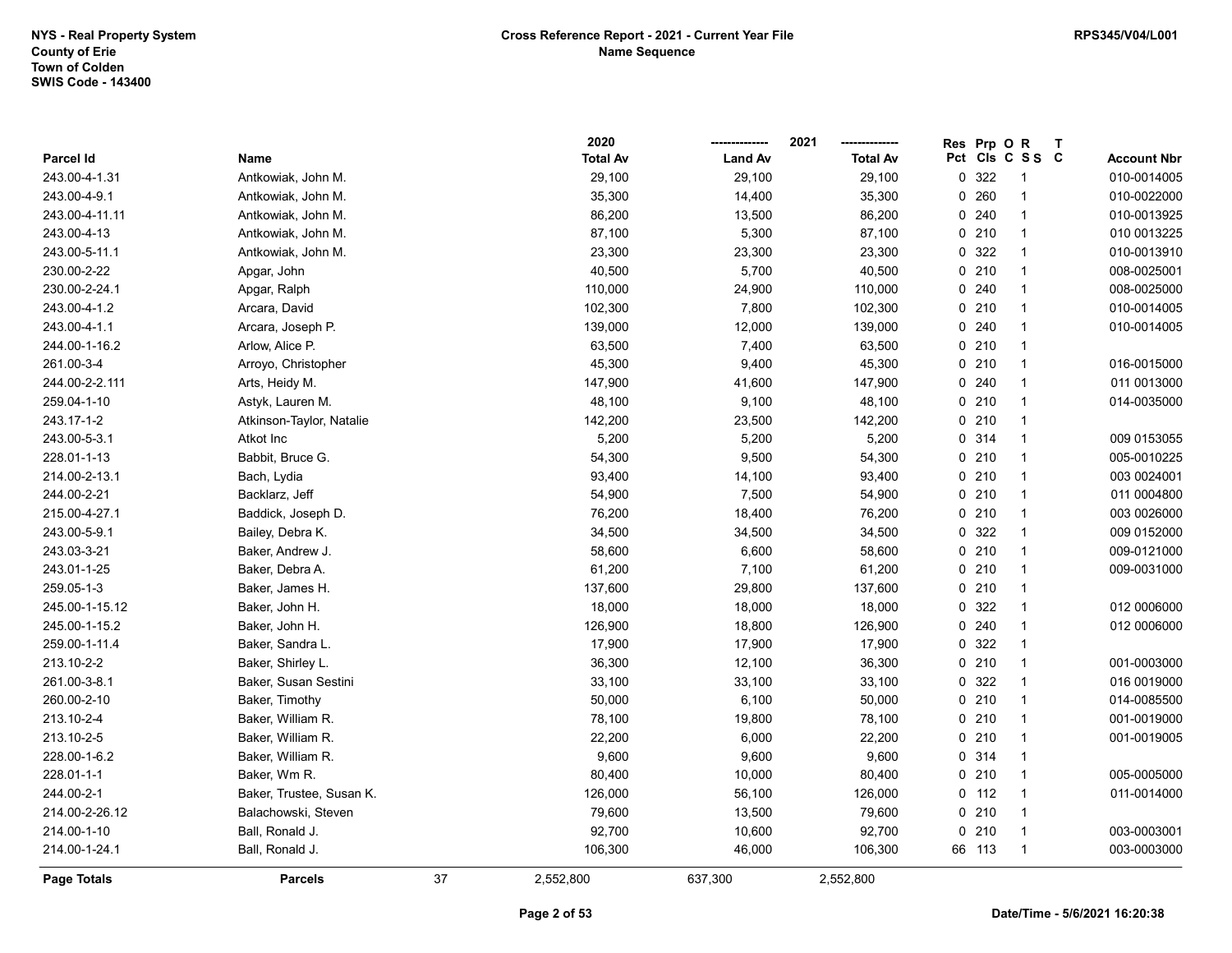|                 |                         |    | 2020            |                | 2021            | <b>Res</b> | Prp O   | $\mathsf{R}$    | $\mathbf{T}$ |                    |
|-----------------|-------------------------|----|-----------------|----------------|-----------------|------------|---------|-----------------|--------------|--------------------|
| Parcel Id       | Name                    |    | <b>Total Av</b> | <b>Land Av</b> | <b>Total Av</b> |            |         | Pct Cls C S S C |              | <b>Account Nbr</b> |
| 214.00-1-24.2   | Ball, Steven D.         |    | 10,500          | 10,500         | 10,500          |            | 0 314   |                 |              | 003-0003000        |
| 259.00-3-1      | Bancroft, George        |    | 16,600          | 16,600         | 16,600          | 0          | 322     | $\overline{1}$  |              | 014-0075005        |
| 244.00-2-30     | Bancroft, Robert A.     |    | 18,400          | 18,400         | 18,400          |            | 0 322   | $\overline{1}$  |              |                    |
| 244.00-2-6.112  | Bancroft, George        |    | 12,800          | 12,800         | 12,800          |            | 0.314   | $\overline{1}$  |              |                    |
| 214.00-1-6.1    | Banning, Derrick C. Jr. |    | 41,100          | 29,000         | 41,100          |            | 0.312   | $\mathbf{1}$    |              | 002 0007000        |
| 214.00-1-3.1    | Barbaritz, Kenneth R.   |    | 89,000          | 10,300         | 89,000          |            | 0210    | -1              |              | 002 0004100        |
| 228.01-1-12     | Barber, Mark R.         |    | 58,000          | 10,800         | 58,000          |            | 0210    | $\overline{1}$  |              | 005 0010000        |
| 214.00-3-5      | Barbera, Barbara A.     |    | 59,000          | 9,900          | 59,000          |            | $0$ 210 | -1              |              | 002 0022700        |
| 215.00-2-5.2    | Barczys, Michael A.     |    | 92,200          | 9,900          | 92,200          |            | 0.240   | $\overline{1}$  |              | 004-0010001        |
| 229.00-2-49.11  | Barker, Patrick         |    | 60,800          | 10,800         | 60,800          |            | 0210    | $\overline{1}$  |              | 007-0023000        |
| 244.00-1-33     | Barkey, Eric J.         |    | 6,900           | 6,900          | 6,900           |            | 0 314   | $\overline{1}$  |              |                    |
| 244.00-2-4.2    | Barkey, Eric J.         |    | 1,000           | 1,000          | 1,000           |            | 0.314   | $\mathbf{1}$    |              | 011 0011000        |
| 244.00-2-5.1    | Barkey, Eric J.         |    | 64,500          | 7,700          | 64,500          |            | $0$ 210 | 1               |              | 011 0007500        |
| 213.00-3-3      | Barnett, James C.       |    | 99,000          | 9,500          | 99,000          |            | 0210    | $\overline{1}$  |              | 001 0023000        |
| 229.00-2-24.21  | Barren, William         |    | 123,900         | 8,800          | 123,900         |            | 0210    | $\overline{1}$  |              |                    |
| 243.00-6-31     | Barry, David C.         |    | 64,800          | 10,800         | 64,800          |            | 0210    | -1              |              | 009 0148000        |
| 213.10-1-12     | Barusic, Tyler J.       |    | 30,500          | 6,500          | 30,500          |            | 0210    | $\overline{1}$  |              | 001-0012000        |
| 214.00-3-38.11  | Basiak, Joseph W.       |    | 15,800          | 15,800         | 15,800          |            | 0.314   | $\overline{1}$  |              | 002 0022000        |
| 214.00-3-38.2   | Basiak, Joseph W.       |    | 112,700         | 14,000         | 112,700         |            | 0210    | $\overline{1}$  |              | 002 0022000        |
| 259.00-4-5.11   | Basiliko, Nicholas      |    | 75,000          | 31,900         | 75,000          |            | 66 120  | 1               |              | 013-0016000        |
| 230.00-2-12     | Bastine, Patrick M.     |    | 79,900          | 9,500          | 79,900          |            | 0210    | $\overline{1}$  |              | 012-0009200        |
| 213.10-2-1      | Battles, Sarah          |    | 700             | 700            | 700             |            | 0.311   | $\overline{1}$  |              | 001 0003005        |
| 213.00-3-1      | Bauman, Penney          |    | 79,500          | 10,500         | 79,500          |            | 0210    | $\overline{1}$  |              | 001-0021005        |
| 228.00-2-9.1    | Baylor, Jason           |    | 115,200         | 6,400          | 115,200         |            | 0210    | $\overline{1}$  |              | 005 0018750        |
| 229.00-2-34     | Beale, Bruce            |    | 7,000           | 7,000          | 7,000           |            | 0.314   | $\overline{1}$  |              | 007 0028000        |
| 245.00-1-2.115  | Beale, Bruce Jr.        |    | 83,000          | 11,000         | 83,000          |            | 0210    | -1              |              | 011 0005006        |
| 213.00-6-25.1   | Beck, Bradley J.        |    | 126,900         | 11,700         | 126,900         |            | 0210    | $\overline{1}$  |              | 001 0063050        |
| 259.05-1-4      | Beck, Jonathan H.       |    | 138,100         | 29,800         | 138,100         |            | 0210    | -1              |              |                    |
| 215.00-1-1.51   | Beck, Karen L.          |    | 121,300         | 17,300         | 121,300         |            | 0.240   | $\overline{1}$  |              |                    |
| 215.00-3-22     | Becker, Gordon R.       |    | 9,600           | 9,600          | 9,600           |            | 0.314   | $\overline{1}$  |              | 004-0030000        |
| 215.00-3-23     | Becker, Gordon R.       |    | 24,000          | 5,900          | 24,000          | 0          | 210     | $\mathbf{1}$    |              | 004-0030100        |
| 230.00-2-1      | Becker, Gordon R.       |    | 91,500          | 44,300         | 91,500          | 66         | 240     | -1              |              | 008-0009000        |
| 244.00-2-29     | Behrens, Dennis         |    | 58,200          | 12,400         | 58,200          |            | 0210    | $\overline{1}$  |              |                    |
| 230.00-2-10     | Beicke, Scott           |    | 22,500          | 22,500         | 22,500          |            | 0 322   | $\overline{1}$  |              | 008-0024000        |
| 230.00-2-21     | Beicke, Scott           |    | 118,800         | 17,800         | 118,800         |            | 0.240   | $\overline{1}$  |              | 008-0027000        |
| 260.00-1-14.1   | Belle Star, Estates LP  |    | 16,000          | 16,000         | 16,000          |            | 0.321   | $\overline{1}$  |              | 014 0039000        |
| 260.00-1-17.111 | Belle Starr, Estates LP |    | 44,000          | 44,000         | 44,000          |            | 0 322   | -1              |              | 015 0001000        |
| Page Totals     | <b>Parcels</b>          | 37 | 2,188,700       | 528,300        | 2,188,700       |            |         |                 |              |                    |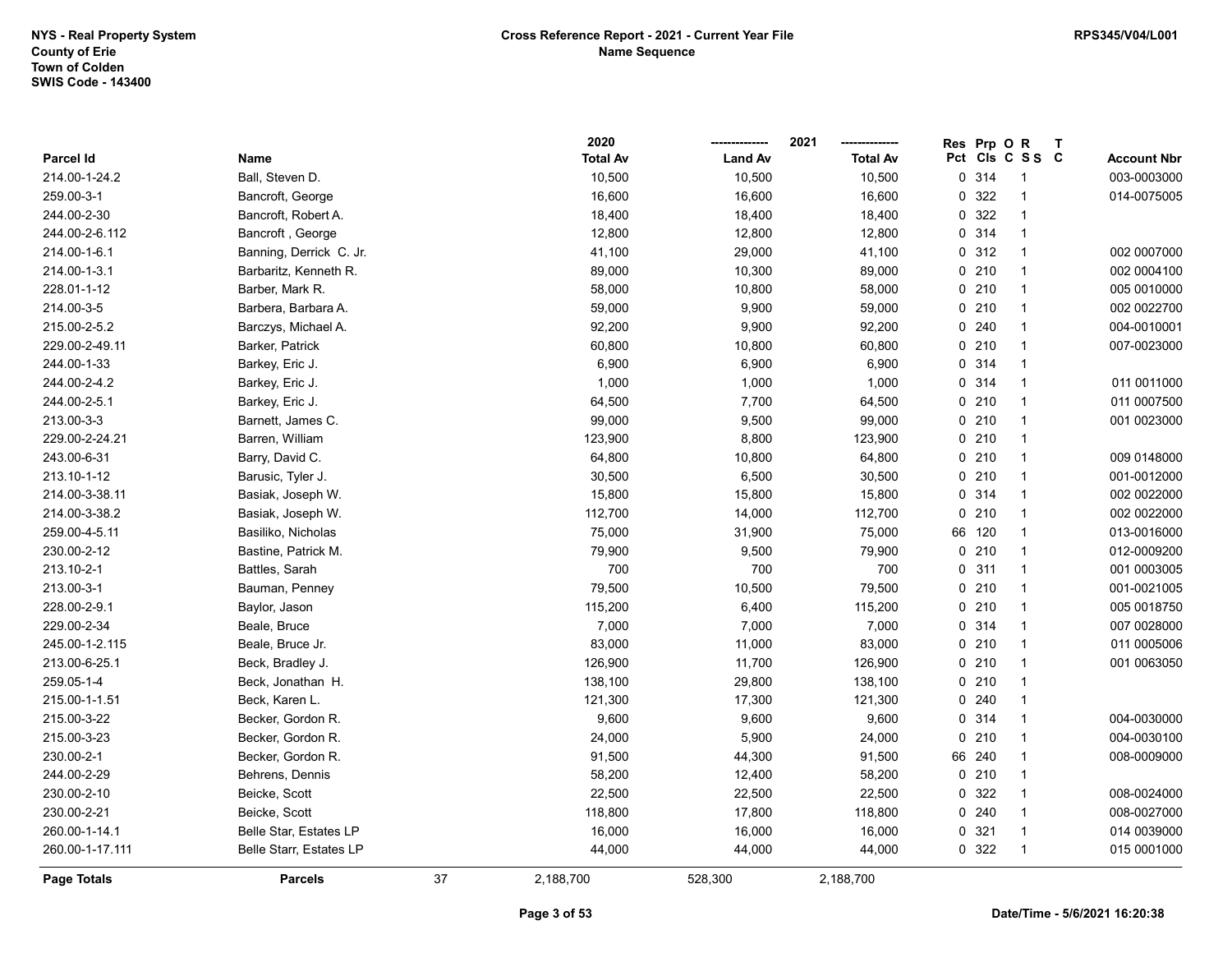|                  |                        |    | 2020            |                | 2021            | <b>Res</b>      | Prp O | $\mathsf{R}$   | $\mathbf{T}$ |                    |
|------------------|------------------------|----|-----------------|----------------|-----------------|-----------------|-------|----------------|--------------|--------------------|
| <b>Parcel Id</b> | Name                   |    | <b>Total Av</b> | <b>Land Av</b> | <b>Total Av</b> | Pct Cls C S S C |       |                |              | <b>Account Nbr</b> |
| 214.00-1-9.111   | Bellomo, Salvatore J.  |    | 123,600         | 34,400         | 123,600         | 66              | 240   | -1             |              | 003-0001000        |
| 243.01-1-28      | Bembenista, Bruce R.   |    | 46,000          | 12,300         | 46,000          | $0$ 210         |       |                |              | 009 0034000        |
| 229.00-2-50      | Bender, Matthew R.     |    | 173,000         | 13,100         | 173,000         | 0210            |       | $\mathbf{1}$   |              |                    |
| 229.00-1-40.22   | Bender, Richard M.     |    | 92,200          | 10,800         | 92,200          | 0.240           |       | $\mathbf{1}$   |              |                    |
| 230.00-2-27.11   | Bennett, Adam P.       |    | 68,900          | 9,500          | 68,900          | 0210            |       | $\mathbf{1}$   |              | 008 0008020        |
| 243.00-6-23      | Benson, Kurt           |    | 49,000          | 12,600         | 49,000          | $0$ 210         |       | $\mathbf{1}$   |              | 009-0090000        |
| 230.00-1-19.11   | Bentson, Paul G.       |    | 83,100          | 14,600         | 83,100          | 0.240           |       | $\mathbf{1}$   |              | 008 0022001        |
| 228.00-4-22      | Benzin, Peter C.       |    | 65,400          | 9,500          | 65,400          | 0210            |       | $\mathbf{1}$   |              | 006-0020002        |
| 230.00-1-8       | Benzinger, Martin H.   |    | 196,800         | 37,700         | 196,800         | 0210            |       | $\overline{1}$ |              | 008-0007000        |
| 243.00-4-8.2     | Berenson, Charles S.   |    | 108,500         | 12,500         | 108,500         | 0.240           |       | $\mathbf{1}$   |              |                    |
| 229.00-2-44.131  | Berger, Jacob          |    | 79,000          | 7,600          | 79,000          | 0210            |       | $\mathbf{1}$   |              | 500 0017000        |
| 229.00-2-44.132  | Berger, Jacob          |    | 11,500          | 11,500         | 11,500          | 0 314           |       | $\mathbf{1}$   |              | 500 0017000        |
| 261.00-2-9.12    | Berger, Timothy/Laurie |    | 8,600           | 8,600          | 8,600           | 0 314           |       | $\mathbf{1}$   |              | 012-0020208        |
| 261.00-2-9.13    | Berger, Timothy/Laurie |    | 9,400           | 9,400          | 9,400           | 0 314           |       | $\mathbf{1}$   |              | 012-0020209        |
| 215.00-4-2       | Berggren, John R.      |    | 72,300          | 11,400         | 72,300          | 0210            |       | $\mathbf{1}$   |              | 003-0017002        |
| 259.00-1-17.2    | Bergman, Roy           |    | 96,100          | 20,300         | 96,100          | 0.240           |       | $\mathbf{1}$   |              |                    |
| 228.00-3-27.1    | Bergner, David         |    | 96,500          | 8,300          | 96,500          | 0210            |       | $\mathbf{1}$   |              | 006 0005004        |
| 228.00-3-27.2    | Bergner, David         |    | 11,000          | 11,000         | 11,000          | 0.314           |       | $\mathbf{1}$   |              |                    |
| 259.00-4-2.1     | Berke, Daniel J.       |    | 65,100          | 20,500         | 65,100          | 0.240           |       | $\mathbf{1}$   |              | 013 0017000        |
| 243.03-1-4       | Berry, Ronald S.       |    | 61,900          | 10,500         | 61,900          | 0210            |       | $\mathbf{1}$   |              | 009-0070130        |
| 243.00-3-17.1    | Berry, Ross J.         |    | 69,000          | 5,100          | 69,000          | 0210            |       | $\mathbf{1}$   |              | 010-0006110        |
| 259.05-1-9       | Besch, Charles         |    | 204,200         | 37,100         | 204,200         | 0210            |       | $\mathbf{1}$   |              |                    |
| 259.05-1-6       | Besseghini, Italo      |    | 148,200         | 45,000         | 148,200         | $0$ 210         |       | $\mathbf{1}$   |              |                    |
| 229.00-2-45      | Bessey, Jeffrey L.     |    | 187,400         | 31,300         | 187,400         | $0$ 117         |       | $\mathbf{1}$   |              | 007-0014000        |
| 243.03-3-16.1    | Best, Charles C.       |    | 95,000          | 5,600          | 95,000          | 0210            |       | $\mathbf{1}$   |              | 009 0119050        |
| 229.00-2-36      | Bettcker, Donald G.    |    | 8,800           | 6,400          | 8,800           | 0               | 260   | $\mathbf{1}$   |              | 007-0025015        |
| 243.03-3-18.1    | Beutner, Brian D.      |    | 48,700          | 12,000         | 48,700          | 0.280           |       | $\mathbf{1}$   |              | 009 0120000        |
| 213.00-3-11      | Beverlin, Kyle S.      |    | 61,500          | 8,300          | 61,500          | 0210            |       | $\mathbf{1}$   |              | 001-0042100        |
| 215.00-4-30      | Bevilacqua, Madonna    |    | 80,000          | 15,100         | 80,000          | $0$ 210         |       | $\mathbf{1}$   |              |                    |
| 229.00-2-5       | Biddle, Timothy        |    | 85,000          | 8,200          | 85,000          | $0$ 210         |       | -1             |              | 007-0001015        |
| 243.01-2-9       | Bieler, Derek D.       |    | 75,200          | 12,400         | 75,200          | 0210            |       | $\mathbf{1}$   |              | 009 0041950        |
| 243.01-2-8       | Bieth, David P.        |    | 73,300          | 11,000         | 73,300          | 0210            |       | $\mathbf{1}$   |              | 009-0041900        |
| 229.00-1-45.14   | Biggins, David W.      |    | 172,100         | 17,500         | 172,100         | 0.240           |       | $\mathbf{1}$   |              |                    |
| 214.00-2-16.1    | Bish, Daryl A.         |    | 83,700          | 7,200          | 83,700          | 0210            |       | $\mathbf{1}$   |              | 003 0025050        |
| 214.00-3-19.1    | Bisnett, Howard        |    | 79,800          | 12,200         | 79,800          | 0210            |       | $\mathbf{1}$   |              | 002 0036000        |
| 213.00-6-3       | Blair, Dale G.         |    | 57,500          | 9,200          | 57,500          | 0210            |       | $\mathbf{1}$   |              | 001-0032050        |
| 215.00-2-12      | Blemel, John G.        |    | 88,200          | 10,900         | 88,200          | 0.240           |       | $\overline{1}$ |              | 004-0011005        |
| Page Totals      | <b>Parcels</b>         | 37 | 3,135,500       | 540,600        | 3,135,500       |                 |       |                |              |                    |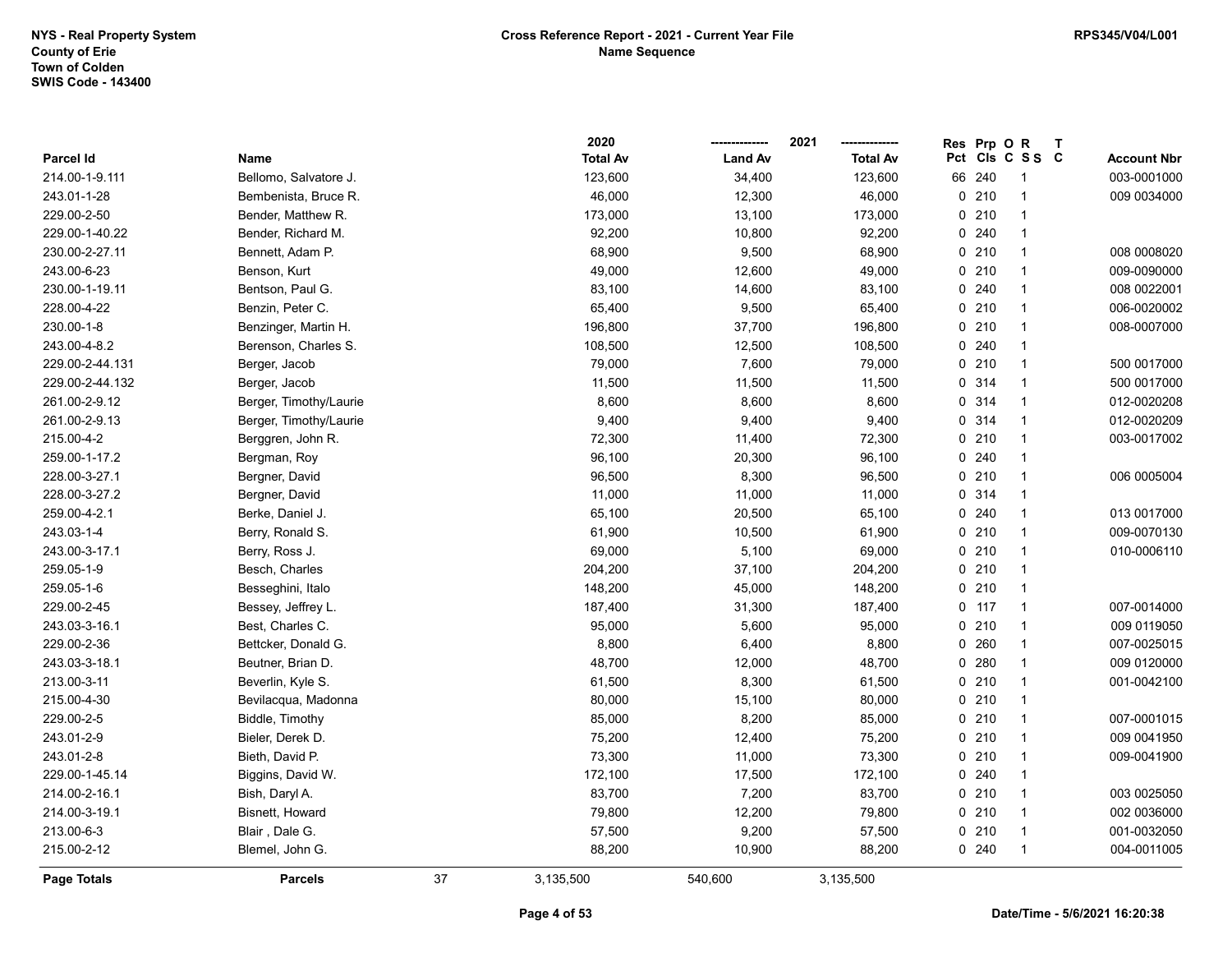|                |                           |    | 2020            |                | 2021            | <b>Res</b> | Prp O   | $\mathsf{R}$    | $\mathbf{T}$ |                    |
|----------------|---------------------------|----|-----------------|----------------|-----------------|------------|---------|-----------------|--------------|--------------------|
| Parcel Id      | Name                      |    | <b>Total Av</b> | <b>Land Av</b> | <b>Total Av</b> |            |         | Pct Cls C S S C |              | <b>Account Nbr</b> |
| 243.00-5-44    | Bofinger, Mark R.         |    | 106,600         | 7,800          | 106,600         |            | 0210    | -1              |              | 010 0013050        |
| 215.00-1-1.3   | Bofinger, Robert H.       |    | 10,900          | 10,900         | 10,900          |            | 0 314   |                 |              |                    |
| 214.00-1-19    | Boies, Mary Ruth          |    | 65,400          | 9,800          | 65,400          |            | 0210    | -1              |              | 003-0005050        |
| 243.00-1-13    | Boldt, Nathaniel W.       |    | 78,600          | 11,500         | 78,600          |            | 0210    | $\mathbf 1$     |              | 009-0008000        |
| 260.00-1-23.2  | Bolibrzuch, Rebekah M.    |    | 27,500          | 6,200          | 27,500          |            | 0210    | $\overline{1}$  |              |                    |
| 243.00-3-12    | Bolibrzuch, Robert B.     |    | 90,600          | 5,600          | 90,600          |            | $0$ 210 | -1              |              | 010 0005000        |
| 229.00-2-44.12 | Bomaster, George B.       |    | 132,900         | 29,200         | 132,900         |            | 0.240   | -1              |              | 500 0017000        |
| 229.00-2-7.2   | Bonica, Michael J.        |    | 115,200         | 6,300          | 118,000         |            | 0210    | -1              |              | 007 0001101        |
| 260.00-2-15    | Borden, Joyce M.          |    | 700             | 700            | 700             |            | 0 314   | $\mathbf 1$     |              | 014 0091000        |
| 213.00-5-10    | Both, Ronald C.           |    | 10,800          | 10,800         | 10,800          |            | 0.314   | 1               |              | 002-0029000        |
| 213.00-5-11    | Both, Ronald C.           |    | 57,800          | 8,900          | 57,800          | 0          | 210     | $\mathbf 1$     |              | 002-0029510        |
| 243.01-3-6     | Botsford, Jamie L.        |    | 46,000          | 8,300          | 46,000          |            | 0210    | $\overline{1}$  |              | 009-0066000        |
| 243.03-3-13    | Bouquin, Craig H.         |    | 39,600          | 11,200         | 39,600          |            | $0$ 210 | $\mathbf 1$     |              | 009-0117000        |
| 243.03-3-14    | Bouquin, Craig H.         |    | 58,800          | 3,600          | 58,800          |            | $0$ 210 | -1              |              | 009-0114000        |
| 228.00-4-25    | Bourque, Alex             |    | 9,300           | 9,300          | 9,300           | 0          | 322     | -1              |              |                    |
| 228.00-4-18    | Bourque, Alexander J.     |    | 49,200          | 18,300         | 49,200          |            | 77 240  |                 |              | 006-0018000        |
| 229.00-1-56    | Bowe, Steve W.            |    | 88,200          | 8,700          | 88,200          |            | 0210    | $\mathbf 1$     |              |                    |
| 213.00-5-20.1  | Bower, David A.           |    | 13,200          | 13,200         | 13,200          | 0          | 322     | $\mathbf 1$     |              | 002 0026000        |
| 259.00-4-8.11  | Bowers, Loren J.          |    | 11,800          | 11,800         | 11,800          | 0          | 322     | $\overline{1}$  |              | 013 0015002        |
| 244.00-1-20.1  | Brace, Daniel K. Jr.      |    | 82,400          | 5,600          | 82,400          |            | 0210    | $\mathbf 1$     |              | 010 0006100        |
| 215.03-1-8.111 | Bradley, Michael P.       |    | 6,700           | 6,700          | 6,700           |            | 0.314   | -1              |              | 004-0010005        |
| 213.10-2-11    | Bragg, Carol M.           |    | 44,000          | 10,500         | 44,000          |            | $0$ 210 | -1              |              | 001-0014000        |
| 213.00-7-8     | Bragg, Tammy A.           |    | 61,500          | 10,700         | 61,500          |            | 0210    | -1              |              | 001 0050000        |
| 243.01-1-14    | Brant, Joseph M.          |    | 87,700          | 10,700         | 87,700          |            | 0210    | $\overline{1}$  |              | 009-0020000        |
| 245.00-3-15    | Brant, Robert D. Sr.      |    | 75,700          | 4,800          | 75,700          |            | $0$ 210 | $\mathbf 1$     |              | 012 0015100        |
| 243.01-2-22    | Brauch, Sheryll Lynn      |    | 72,800          | 6,700          | 72,800          |            | $0$ 210 | $\mathbf 1$     |              | 009 0052000        |
| 243.00-4-6.112 | Brautlacht, James W.      |    | 65,000          | 10,000         | 65,000          |            | $0$ 210 | -1              |              | 010 0024500        |
| 215.00-1-4     | Bray, Martin              |    | 50,900          | 8,900          | 50,900          |            | 0210    | -1              |              | 003 0010000        |
| 243.01-3-5.1   | Bread of Life Outreach    |    | 338,400         | 18,600         | 338,400         |            | 0 620   | 8               |              | 500-0014000        |
| 243.03-3-12    | Bread of Life Outreach of |    | 54,700          | 11,100         | 54,700          |            | 0.482   | 8               |              | 009 0116000        |
| 244.00-1-32    | Breddy, Michael           |    | 34,900          | 10,800         | 34,900          |            | 0.260   | -1              |              | 010 0025001        |
| 244.00-2-11.21 | Bressette, Jenelle        |    | 128,300         | 11,600         | 128,300         |            | 0210    | $\mathbf 1$     |              | 011-0003000        |
| 243.00-6-1.1   | Brill, Shawn M.           |    | 90,700          | 15,100         | 90,700          |            | 0210    | $\mathbf 1$     |              | 009 0129010        |
| 245.00-1-3.2   | Brinkman, Geoffray A. Jr. |    | 57,400          | 7,500          | 57,400          |            | 0210    | -1              |              |                    |
| 213.00-3-8.1   | Brock, Max                |    | 64,400          | 9,400          | 64,400          |            | 0210    | -1              |              | 001 0024500        |
| 215.00-4-4.1   | Brogan, Michael-Catherine |    | 104,300         | 11,800         | 104,300         |            | $0$ 210 | -1              |              | 003 0017010        |
| 259.00-2-22    | Bromund, Timothy L.       |    | 22,900          | 2,200          | 22,900          |            | $0$ 210 | $\overline{1}$  |              | 014-0001250        |
| Page Totals    | <b>Parcels</b>            | 37 | 2,455,800       | 364,800        | 2,458,600       |            |         |                 |              |                    |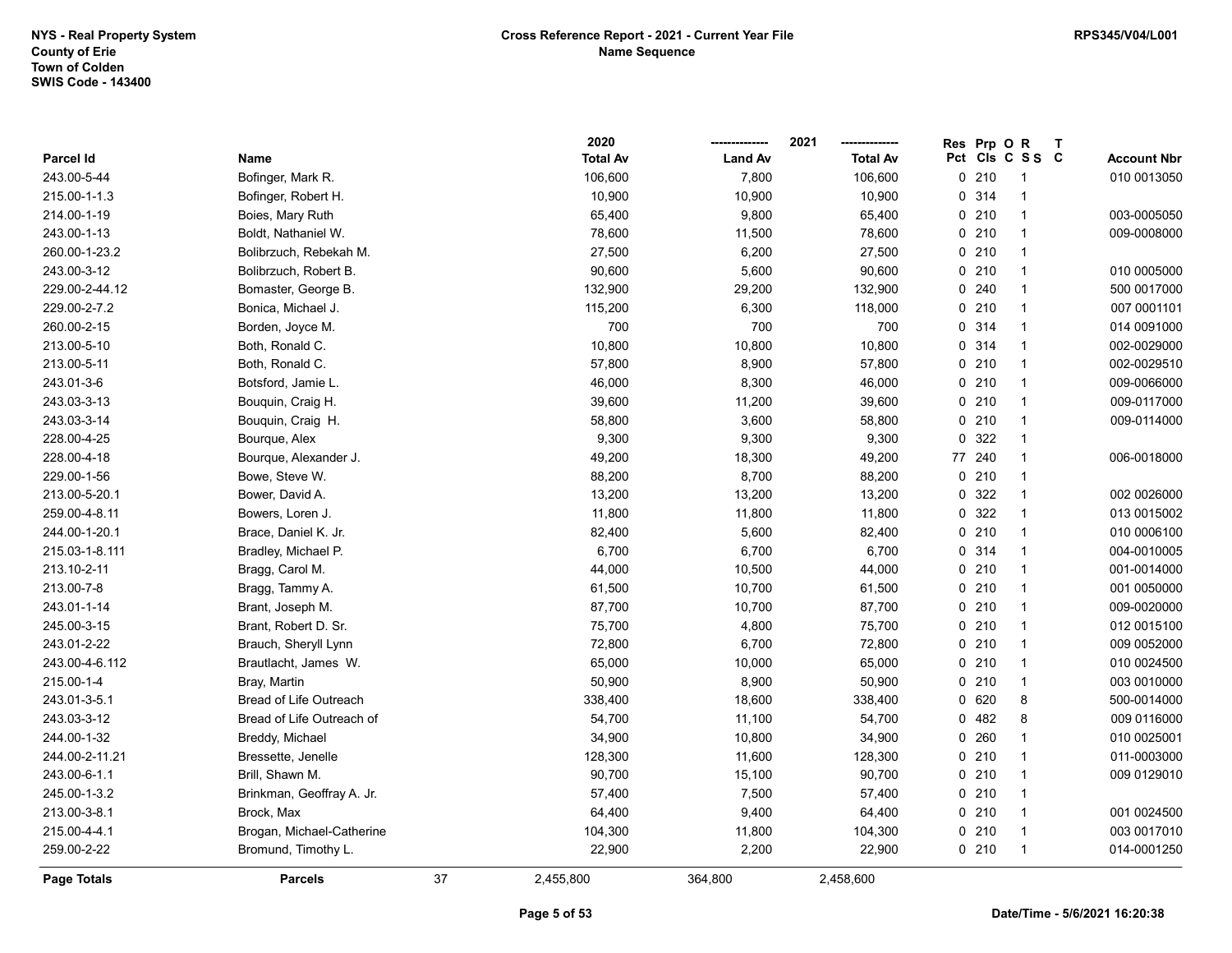|                    |                             |    | 2020            |                | 2021            | <b>Res</b> | Prp O   | $\mathsf{R}$    | $\mathbf{T}$ |                    |
|--------------------|-----------------------------|----|-----------------|----------------|-----------------|------------|---------|-----------------|--------------|--------------------|
| Parcel Id          | Name                        |    | <b>Total Av</b> | <b>Land Av</b> | <b>Total Av</b> |            |         | Pct Cls C S S C |              | <b>Account Nbr</b> |
| 259.04-1-1         | Bronkie, Robert J. Jr.      |    | 2,600           | 2,600          | 2,600           | 0          | 311     | -1              |              | 014 0001010        |
| 213.00-4-17.22     | Brooks, Lawrence M.         |    | 15,800          | 15,800         | 15,800          | 0          | 322     | 1               |              |                    |
| 228.00-5-6         | Brothwell, Lisa             |    | 69,900          | 5,200          | 69,900          |            | 0210    | $\mathbf{1}$    |              | 005 0042010        |
| 228.00-2-9.2       | Brown, Eric M.              |    | 102,700         | 6,200          | 102,700         |            | 0210    | $\mathbf{1}$    |              |                    |
| 244.00-2-11.12     | Brown, Judith               |    | 8,400           | 8,400          | 8,400           |            | 0 314   | $\mathbf{1}$    |              |                    |
| 244.00-1-30.1      | Brown, Judith M.            |    | 18,700          | 18,700         | 18,700          |            | 0.321   | $\mathbf{1}$    |              | 010 0012000        |
| 244.00-2-6.182     | Brown, Judith M.            |    | 1,600           | 1,600          | 1,600           |            | 0.314   | $\mathbf{1}$    |              |                    |
| 244.00-2-7         | Brown, Judith M.            |    | 412,500         | 118,800        | 412,500         |            | 5 582   | $\mathbf{1}$    |              | 011 0007000        |
| 244.00-2-8         | Brown, Judith M.            |    | 2,200           | 2,200          | 2,200           |            | 0 314   | $\mathbf{1}$    |              | 011 0007100        |
| 244.00-2-11.13     | Brown, Judith M.            |    | 500             | 500            | 500             |            | 0.314   | $\mathbf{1}$    |              | 011-0003000        |
| 261.00-2-3         | Brown, Karen M.             |    | 67,500          | 5,800          | 67,500          |            | 0210    | $\mathbf{1}$    |              | 016 0006025        |
| 243.03-2-1         | Brown, Marion               |    | 123,000         | 20,700         | 123,000         | 0          | 280     | $\mathbf{1}$    |              | 009 0092000        |
| 228.00-3-18        | Brueckman, Christian D.     |    | 75,900          | 5,700          | 75,900          |            | $0$ 210 | $\mathbf{1}$    |              | 006-0004100        |
| 243.01-1-8         | Bruni, Anthony D.           |    | 37,300          | 3,400          | 37,300          |            | $0$ 210 | $\mathbf{1}$    |              | 009 0154000        |
| 213.00-1-23.1      | Bruscia, Elyse              |    | 35,000          | 10,900         | 35,000          |            | 0220    | $\mathbf{1}$    |              | 001-0026200        |
| 213.00-2-15        | Bruscia, Elyse B.           |    | 82,000          | 11,700         | 82,000          |            | 0210    | $\mathbf{1}$    |              | 001 0028000        |
| 213.00-5-12        | Buchheit, Charles A.        |    | 60,900          | 14,600         | 60,900          |            | 0.240   | $\mathbf{1}$    |              | 002-0029500        |
| 214.00-3-28        | Buczak, Brian C.            |    | 77,600          | 9,300          | 77,600          |            | 0210    | $\mathbf{1}$    |              | 002 0033100        |
| 228.00-1-21        | Buffalo & Pittsburgh        |    | 30,255          | 30,255         | 30,255          |            | 0.682   | $\mathbf{1}$    |              | 300-0002000        |
| 229.00-2-46        | Buffalo Broadcasting Co Inc |    | 2,339,400       | 42,800         | 2,339,400       |            | 0 834   | 6               |              | 007-0014500        |
| 213.00-7-2.21      | Buffalo Ski Club Inc        |    | 91,600          | 50,200         | 91,600          |            | 0, 551  | $\mathbf{1}$    |              | 001-0043005        |
| 228.00-1-1.21      | Buffalo Ski Club Inc        |    | 65,000          | 32,000         | 65,000          |            | 0, 551  | $\mathbf{1}$    |              |                    |
| 243.03-2-2         | Buffum Family Assn Inc      |    | 43,600          | 10,500         | 43,600          | 0          | 482     | $\mathbf{1}$    |              | 009-0095000        |
| 213.00-5-7         | Bufton, David               |    | 68,200          | 41,800         | 68,200          | 66 240     |         | $\mathbf{1}$    |              | 002 0020000        |
| 243.00-5-15        | Bufton, Mark                |    | 81,600          | 6,600          | 81,600          |            | $0$ 210 | $\mathbf{1}$    |              | 010-0013825        |
| 245.00-2-14        | Burandt, Daniel J.          |    | 116,100         | 7,800          | 116,100         |            | $0$ 215 | $\mathbf{1}$    |              | 012 0010000        |
| 245.00-2-15        | Burandt, Daniel J.          |    | 5,500           | 5,500          | 5,500           |            | 0.314   | $\mathbf{1}$    |              | 12 0010100         |
| 259.04-1-7         | Burck, Robert J.            |    | 45,600          | 1,900          | 45,600          |            | 0220    | $\mathbf{1}$    |              | 014 0050000        |
| 213.00-2-25.12     | Burns, Thomas J.            |    | 59,000          | 9,000          | 59,000          |            | $0$ 220 | $\mathbf{1}$    |              | 001 0030002        |
| 213.00-6-1         | Burns, Thomas J.            |    | 67,200          | 8,200          | 67,200          |            | 0210    | $\mathbf{1}$    |              | 001 0032300        |
| 243.01-2-10        | Burrows, Dennis H.          |    | 66,900          | 11,400         | 66,900          |            | 0210    | $\mathbf{1}$    |              | 009-0041960        |
| 213.00-7-5         | Bus, Mark J.                |    | 90,200          | 5,800          | 90,200          |            | 0210    | $\mathbf{1}$    |              | 001-0047000        |
| 229.00-1-45.212    | Bush, David                 |    | 9,700           | 9,700          | 9,700           |            | 0.314   | $\mathbf{1}$    |              |                    |
| 229.00-1-45.22     | Bush, David A.              |    | 76,200          | 7,800          | 76,200          |            | 0210    | $\mathbf{1}$    |              |                    |
| 213.00-1-1.112     | Butsch, Clifford W.         |    | 142,800         | 12,300         | 142,800         |            | 0210    | $\mathbf{1}$    |              | 001 0001000        |
| 228.00-3-26        | Byrne, Daniel J.            |    | 99,700          | 13,700         | 99,700          |            | 0.240   | $\mathbf{1}$    |              | 006 0005007        |
| 215.00-3-10.2      | Byroads, Timothy            |    | 80,100          | 10,100         | 80,100          |            | 0210    | $\mathbf{1}$    |              | 004 0025010        |
| <b>Page Totals</b> | <b>Parcels</b>              | 37 | 4,772,755       | 579,455        | 4,772,755       |            |         |                 |              |                    |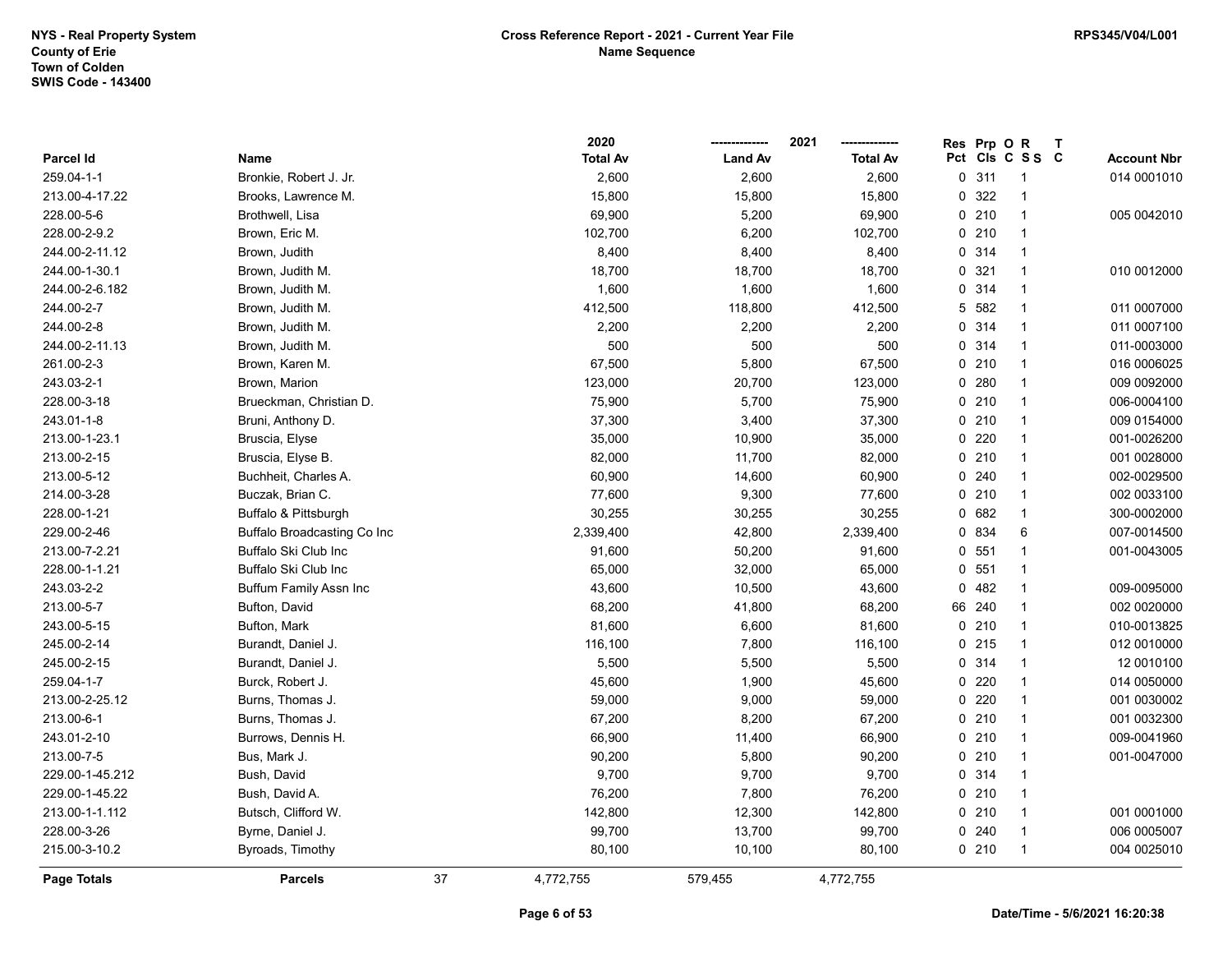|                 |                             |    | 2020            |                | 2021            | <b>Res</b> | Prp OR  |                 | $\mathsf{T}$ |                    |
|-----------------|-----------------------------|----|-----------------|----------------|-----------------|------------|---------|-----------------|--------------|--------------------|
| Parcel Id       | Name                        |    | <b>Total Av</b> | <b>Land Av</b> | <b>Total Av</b> |            |         | Pct Cls C S S C |              | <b>Account Nbr</b> |
| 243.00-5-18     | Bystryk, Thomas A. Jr.      |    | 113,200         | 6,700          | 113,200         |            | 0210    |                 |              | 010 0013675        |
| 215.00-4-13.22  | Cain, Robert A.             |    | 81,700          | 6,200          | 81,700          |            | 0210    |                 |              |                    |
| 243.17-1-9      | Caldiero, Alphonse/Sandra   |    | 168,100         | 36,200         | 168,100         |            | 0215    | $\mathbf{1}$    |              |                    |
| 260.03-1-18     | Calhoun, Rebecca J.         |    | 53,300          | 5,800          | 53,300          |            | 0210    | $\overline{1}$  |              | 014-0067005        |
| 230.00-2-11     | Calhoun, Robert V.          |    | 101,800         | 39,100         | 101,800         |            | 0.240   | $\mathbf{1}$    |              | 008 0033000        |
| 260.00-2-1      | Calhoun-Allen, Marilynn J.  |    | 6,200           | 6,200          | 6,200           |            | 0.311   | $\mathbf{1}$    |              | 014-0067000        |
| 213.00-6-47.1   | Calleri, Gretchen           |    | 191,500         | 20,900         | 191,500         |            | 0.240   | $\mathbf{1}$    |              | 001 0046100        |
| 214.00-3-38.12  | Calleri, Lawrence J.        |    | 16,200          | 16,200         | 16,200          |            | 0 322   | -1              |              | 002 0022000        |
| 215.00-4-14.121 | Calmes, Deborah A.          |    | 131,800         | 14,900         | 131,800         |            | 0210    | $\mathbf{1}$    |              |                    |
| 215.00-4-15.12  | Calmes, Jerald R.           |    | 112,800         | 14,500         | 112,800         |            | 0.240   | $\mathbf{1}$    |              | 004-0013700        |
| 230.00-2-15     | Calmes, Nathaniel           |    | 107,200         | 8,000          | 107,200         |            | 0210    | $\overline{1}$  |              | 008 0030010        |
| 215.00-4-15     | Calmes, Peter W.            |    | 57,700          | 8,900          | 57,700          |            | $0$ 210 | $\mathbf{1}$    |              | 004-0013700        |
| 245.00-2-25.1   | Calnan, John C.             |    | 86,400          | 5,500          | 86,400          |            | 0210    | $\mathbf{1}$    |              | 012-0021100        |
| 245.00-2-26     | Calnan, John C.             |    | 5,500           | 5,500          | 5,500           |            | 0 314   |                 |              | 012-0021010        |
| 243.00-4-7      | Cambria, Paul J. Jr.        |    | 5,900           | 5,900          | 5,900           |            | 0 314   | -1              |              | 010 0028000        |
| 259.00-2-1      | Cambria, Paul J. Jr.        |    | 6,000           | 6,000          | 6,000           |            | 0 314   | $\mathbf{1}$    |              | 014 0009000        |
| 244.00-2-34     | Carestio, Paul              |    | 136,600         | 6,600          | 136,600         |            | 0210    | $\mathbf{1}$    |              |                    |
| 243.17-1-10     | Carey, Michael              |    | 102,100         | 17,800         | 102,100         |            | 0210    | $\overline{1}$  |              |                    |
| 228.00-3-14     | Carlino, Lawrence           |    | 3,500           | 3,500          | 3,500           |            | 0.314   | $\mathbf{1}$    |              | 006-0002050        |
| 243.01-3-17     | Carlson, Joanne             |    | 40,000          | 11,000         | 40,000          |            | 0210    | $\mathbf{1}$    |              | 009 0044000        |
| 259.00-2-14     | Carlson, Mark A.            |    | 54,900          | 39,900         | 54,900          |            | 0 322   | $\mathbf{1}$    |              | 014 0007000        |
| 229.00-2-41     | Carluzzo, Corleen           |    | 50,400          | 6,400          | 50,400          |            | 0210    | $\mathbf{1}$    |              | 007-0020000        |
| 229.00-1-48.211 | Carney, Andrew J.           |    | 77,700          | 12,500         | 77,700          |            | 0.240   | $\mathbf{1}$    |              |                    |
| 243.03-2-12     | Carr, Lisa M.               |    | 43,500          | 7,200          | 43,500          |            | 0210    | $\mathbf{1}$    |              | 009 0132000        |
| 260.00-1-22.12  | Carrow, Bruce L.            |    | 125,700         | 46,600         | 125,700         |            | 0.240   | $\mathbf{1}$    |              |                    |
| 243.01-2-15     | Casey, Elizabeth J.         |    | 56,400          | 7,200          | 56,400          |            | 0210    | $\mathbf{1}$    |              | 009-0041800        |
| 229.00-1-45.211 | Casey, Joanne               |    | 1,200           | 1,200          | 1,200           |            | 0.314   | $\mathbf{1}$    |              |                    |
| 229.00-1-45.3   | Casey Builders Inc          |    | 10,000          | 10,000         | 10,000          |            | 0 322   | $\overline{1}$  |              |                    |
| 228.00-5-10     | Cassety, Charles K. III.    |    | 61,100          | 5,100          | 61,100          |            | 0210    | $\mathbf{1}$    |              | 005-0042002        |
| 244.00-1-17.1   | Cecala, Donald J.           |    | 94,800          | 46,800         | 94,800          | 66         | 240     | $\mathbf{1}$    |              | 010-0008000        |
| 230.00-2-23     | Cemetery                    |    | 1,600           | 1,600          | 1,600           |            | 0 695   | 8               |              | 500-0025000        |
| 213.00-5-6.22   | Cerone, Michael J. III.     |    | 111,700         | 12,000         | 111,700         |            | 0210    | $\overline{1}$  |              |                    |
| 214.00-2-27.112 | CG Land LLC                 |    | 11,500          | 11,500         | 11,500          |            | 0.314   | $\overline{1}$  |              | 007 0002000        |
| 229.00-2-8.1    | CG Land LLC                 |    | 50,100          | 18,000         | 50,100          |            | 0.312   | $\mathbf{1}$    |              | 007-0001000        |
| 229.00-2-6      | CG Land, LLC                |    | 83,000          | 10,000         | 83,000          |            | 0210    | $\mathbf 1$     |              | 007-0001150        |
| 215.00-1-6.211  | Chamberlin, Walter A. Jr.   |    | 105,900         | 44,700         | 105,900         |            | 0240    |                 |              | 003 0012010        |
| 214.00-2-9.111  | Chandler, John B & Judith R |    | 210,000         | 14,800         | 210,000         |            | 0.240   | $\overline{1}$  |              | 003 0014000        |
| Page Totals     | <b>Parcels</b>              | 37 | 2,677,000       | 540,900        | 2,677,000       |            |         |                 |              |                    |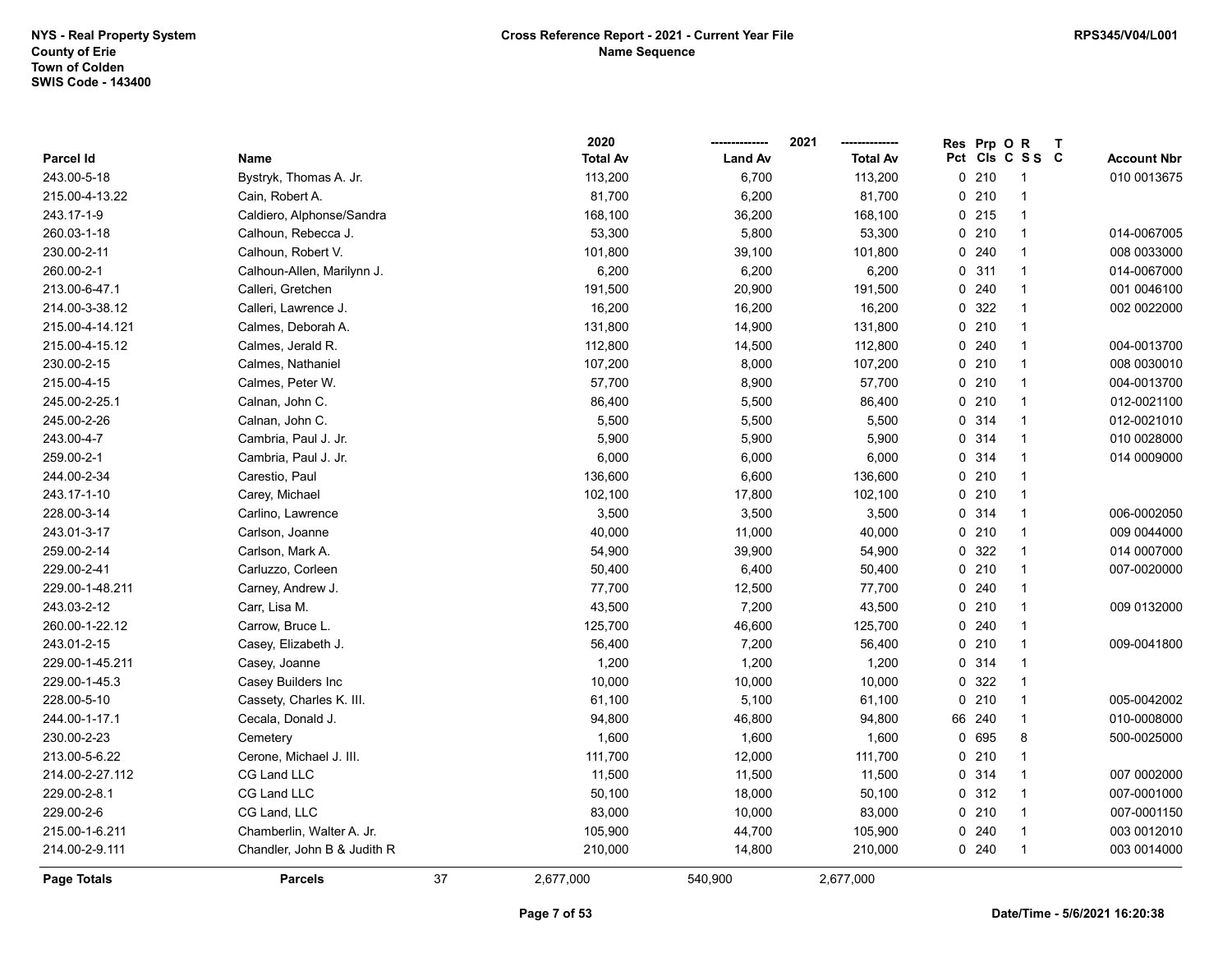|                 |                              |    | 2020            |                | 2021            | Res | Prp OR  |                 | T |                    |
|-----------------|------------------------------|----|-----------------|----------------|-----------------|-----|---------|-----------------|---|--------------------|
| Parcel Id       | Name                         |    | <b>Total Av</b> | <b>Land Av</b> | <b>Total Av</b> |     |         | Pct Cls C S S C |   | <b>Account Nbr</b> |
| 214.00-2-9.112  | Chandler, John B/Judith R    |    | 112,700         | 6,300          | 112,700         |     | 0210    | -1              |   |                    |
| 230.00-1-13.2   | Chapman, John W.             |    | 49,300          | 6,500          | 49,300          |     | 0210    | $\overline{1}$  |   | 008-0018000        |
| 215.00-4-11.21  | Chase, Evan                  |    | 101,500         | 10,400         | 101,500         |     | 0210    | $\overline{1}$  |   | 003 0022000        |
| 261.00-1-1.131  | Chase, John W.               |    | 26,800          | 26,800         | 26,800          |     | 0 105   | $\overline{1}$  |   | 015 0005500        |
| 228.00-4-23     | Chen, Guang X.               |    | 17,200          | 17,200         | 17,200          |     | 0 322   | $\overline{1}$  |   | 006-0025000        |
| 243.00-3-9.11   | Chen, Guang X.               |    | 1,200           | 1,200          | 1,200           |     | 0.314   | $\overline{1}$  |   | 010-0003000        |
| 245.00-2-19.12  | Cherkis, Carol L.            |    | 11,000          | 11,000         | 11,000          |     | 0 322   | $\overline{1}$  |   | 012 0018000        |
| 243.03-1-12     | Childs, Ronald               |    | 46,700          | 8,500          | 46,700          |     | 0210    | $\overline{1}$  |   | 009 0073000        |
| 215.00-4-6.2    | Chowaniec, David A.          |    | 77,200          | 10,000         | 77,200          |     | 0210    | $\overline{1}$  |   |                    |
| 229.00-1-48.1   | Christ, Scott A.             |    | 11,500          | 11,500         | 11,500          |     | 0 322   | $\overline{1}$  |   | 006 0008000        |
| 229.00-1-48.212 | Christ, Scott A.             |    | 10,600          | 10,600         | 10,600          |     | 0.311   | $\overline{1}$  |   |                    |
| 229.00-1-48.22  | Christ, Scott A.             |    | 2,000           | 2,000          | 2,000           |     | 0.314   | $\overline{1}$  |   |                    |
| 229.00-2-3      | Christ, Scott A.             |    | 86,500          | 9,600          | 86,500          |     | 0210    | $\overline{1}$  |   | 007-0001020        |
| 213.00-6-12     | Chrostowski, David P.        |    | 83,700          | 9,300          | 83,700          |     | 0210    | $\overline{1}$  |   | 001 0039000        |
| 213.00-3-21     | Church Aloy Conzaga          |    | 2,800           | 2,800          | 2,800           |     | 0 314   | 8               |   | 500-0016000        |
| 245.00-2-36.12  | Cimino, Bradley S.           |    | 86,800          | 7,500          | 86,800          |     | 0210    | $\overline{1}$  |   |                    |
| 243.03-1-14     | CJK Rentals Incorporated     |    | 41,700          | 7,500          | 41,700          |     | 0220    | $\overline{1}$  |   | 009 0077000        |
| 261.00-4-9.2    | Clabeau, Anthony             |    | 59,000          | 7,600          | 59,000          |     | $0$ 210 | $\overline{1}$  |   |                    |
| 261.00-4-15     | Clabeau, Anthony             |    | 9,800           | 9,800          | 9,800           |     | 0 322   | $\overline{1}$  |   |                    |
| 261.00-4-16     | Clabeau, Anthony M.          |    | 18,800          | 11,400         | 18,800          |     | 0.312   | $\overline{1}$  |   |                    |
| 228.00-4-1.21   | Clakson, Richard W.          |    | 79,200          | 10,300         | 79,200          |     | 0210    | $\overline{1}$  |   | 006 0020004        |
| 213.00-3-15     | Clark, Helen                 |    | 62,600          | 9,200          | 62,600          |     | 0210    | $\overline{1}$  |   | 001 0041100        |
| 213.00-3-14     | Clark, Russell A.            |    | 17,200          | 17,200         | 17,200          |     | 0 322   | $\overline{1}$  |   | 001 0041000        |
| 214.00-3-33     | Clarkson, Daniel             |    | 36,900          | 9,600          | 36,900          |     | 0210    | $\overline{1}$  |   | 002-0032000        |
| 260.03-1-6.1    | Clarkson, Paul J.            |    | 63,500          | 5,500          | 63,500          |     | 0210    | $\overline{1}$  |   |                    |
| 229.00-1-6.111  | Clarkson, Robert M.          |    | 93,100          | 7,800          | 93,100          |     | 0210    | $\overline{1}$  |   | 006 0009000        |
| 230.00-2-19.2   | Clements, Richard A.         |    | 97,600          | 9,500          | 97,600          |     | 0210    | $\overline{1}$  |   |                    |
| 230.00-1-14     | Colburn, Kara                |    | 78,500          | 22,700         | 78,500          |     | 0.240   | $\overline{1}$  |   | 008-0019000        |
| 243.03-1-18     | Colden, United Methodist C.  |    | 48,800          | 6,000          | 48,800          |     | 0210    | $\overline{1}$  |   | 009 0079000        |
| 243.01-1-17.1   | Colden Catering Co LLC       |    | 115,000         | 10,700         | 115,000         |     | 20 421  | $\overline{1}$  |   | 009-0022000        |
| 214.00-1-34     | Colden Cemetary Ass'n        |    | 2,300           | 2,300          | 2,300           |     | 0 695   | 8               |   | 500-0020000        |
| 243.00-1-14.1   | <b>Colden Cemetary Assn</b>  |    | 46,900          | 46,900         | 46,900          |     | 0 695   | 8               |   | 500-0011001        |
| 243.00-6-20     | <b>Colden Elementary Sch</b> |    | 847,300         | 70,200         | 847,300         |     | 0 612   | 8               |   | 500-0007000        |
| 243.01-2-24     | Colden Family Haircare LLC   |    | 31,800          | 6,400          | 31,800          |     | 0210    | $\mathbf{1}$    |   | 009 0051000        |
| 228.00-6-13.2   | Colden Fire Company Inc      |    | 304,300         | 12,500         | 304,300         |     | 0 662   | 8               |   |                    |
| 245.00-1-1      | <b>Colden Fire District</b>  |    | 287,500         | 10,600         | 287,500         |     | 0 662   | 8               |   | 500-0005500        |
| 243.03-1-19     | Colden Methodist Church      |    | 130,700         | 10,900         | 130,700         |     | 0 620   | 8               |   | 500-0013000        |
| Page Totals     | <b>Parcels</b>               | 37 | 3,200,000       | 455,800        | 3,200,000       |     |         |                 |   |                    |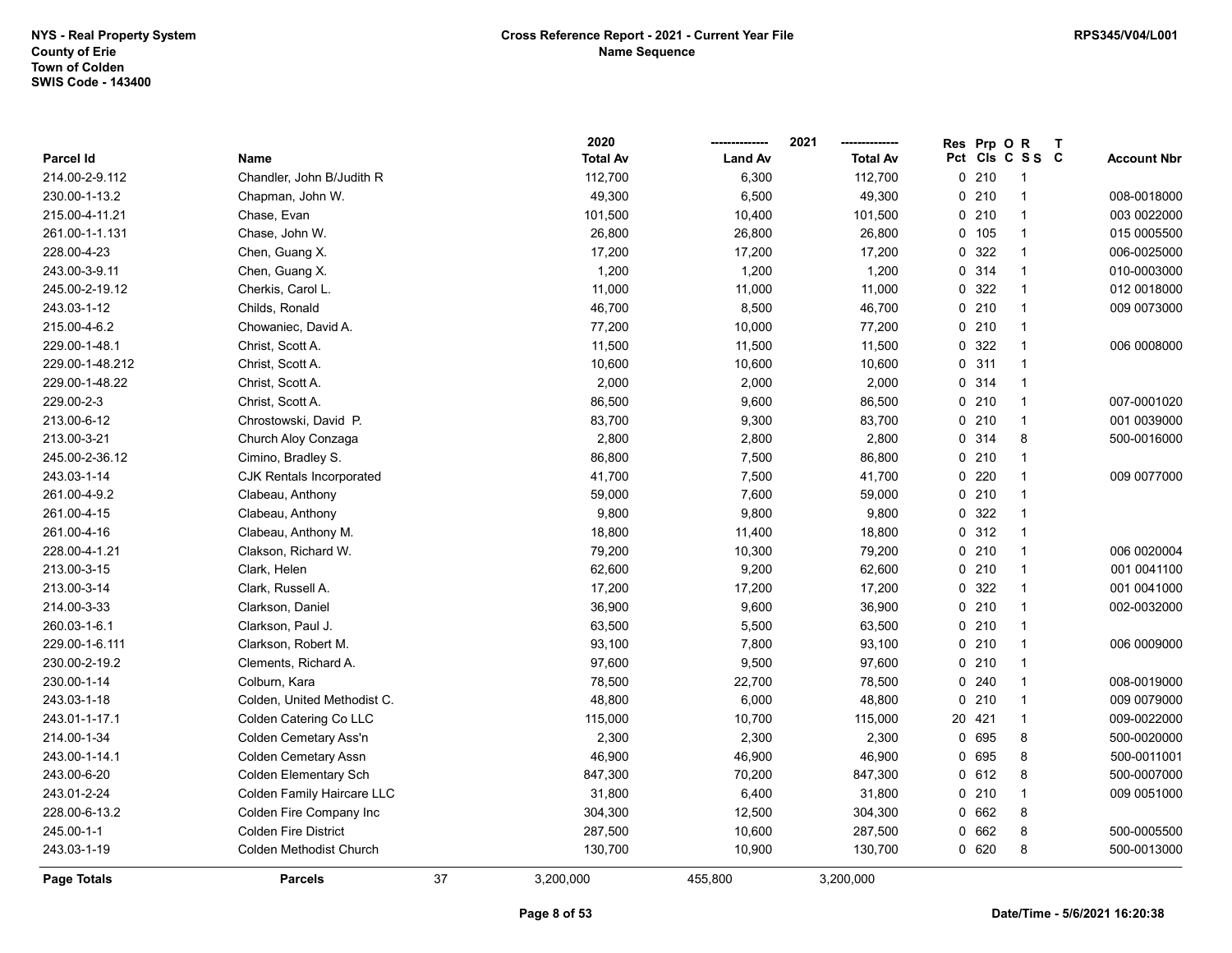|                 |                         |    | 2020            |                | 2021            | Res | Prp OR  |                 | $\mathsf{T}$ |                    |
|-----------------|-------------------------|----|-----------------|----------------|-----------------|-----|---------|-----------------|--------------|--------------------|
| Parcel Id       | Name                    |    | <b>Total Av</b> | <b>Land Av</b> | <b>Total Av</b> |     |         | Pct Cls C S S C |              | <b>Account Nbr</b> |
| 243.00-2-6.21   | Colden Valley Farm, LLC |    | 28,800          | 28,800         | 28,800          |     | 0 322   | -1              |              |                    |
| 259.00-2-2.11   | Colligan, David J.      |    | 59,600          | 15,800         | 59,600          |     | 0.260   | $\overline{1}$  |              | 014 0010000        |
| 229.00-1-15     | Colling, Lawrence P.    |    | 74,200          | 5,900          | 74,200          |     | 0210    | $\overline{1}$  |              | 006-0006018        |
| 243.01-2-32     | Collins, Dennis M.      |    | 45,600          | 15,000         | 45,600          |     | 0210    | $\mathbf{1}$    |              | 009 0040000        |
| 214.00-3-26     | Collins, Jeffrey L.     |    | 26,600          | 6,400          | 26,600          |     | 0.260   | $\mathbf{1}$    |              | 002-0035000        |
| 214.00-2-24.1   | Collins, Richard        |    | 61,700          | 16,300         | 61,700          |     | 0.240   | $\mathbf{1}$    |              | 003-0013025        |
| 214.00-1-29.1   | Compo, Richard          |    | 5,200           | 5,200          | 5,200           |     | 0.314   | $\mathbf{1}$    |              | 002 0017180        |
| 214.00-1-29.2   | Compo, Richard          |    | 60,500          | 9,000          | 60,500          |     | 0210    | $\mathbf{1}$    |              | 002 0017190        |
| 243.00-6-14     | Conklin, Paul R.        |    | 35,600          | 20,600         | 35,600          |     | 0.312   | $\overline{1}$  |              | 009-0129020        |
| 259.05-1-2      | Cook, David             |    | 135,400         | 29,800         | 135,400         |     | $0$ 210 | $\mathbf{1}$    |              |                    |
| 229.00-1-1      | Corby, Daniel J.        |    | 109,900         | 6,100          | 109,900         |     | 0210    | $\mathbf{1}$    |              | 006 0014020        |
| 230.00-1-13.1   | Corigliano, James M.    |    | 38,200          | 38,200         | 38,200          |     | 0 322   | $\overline{1}$  |              | 008-0018000        |
| 261.00-2-24.1   | Costello, Henry M.      |    | 132,000         | 10,100         | 132,000         |     | 0210    | $\mathbf{1}$    |              | 012 0020200        |
| 213.10-1-5      | Cotter, Donald W.       |    | 9,100           | 9,100          | 9,100           |     | 0.314   | $\mathbf{1}$    |              | 001-0019001        |
| 213.00-6-25.2   | Cotton, John W.         |    | 99,100          | 9,700          | 99,100          |     | 0210    | $\overline{1}$  |              | 001-0063051        |
| 215.00-3-33     | County Of Erie          |    | 2,000           | 2,000          | 2,000           |     | 0.311   | 8               |              | 004 0028000        |
| 243.00-6-25     | County Of Erie          |    | 500             | 500            | 500             |     | 0.311   | 8               |              | 500-002600         |
| 229.00-2-17     | Courier, Michael        |    | 56,000          | 17,800         | 56,000          |     | 0.240   | $\mathbf{1}$    |              | 007 0016500        |
| 259.00-2-2.2    | Covert, Barry Nelson    |    | 35,100          | 5,500          | 35,100          |     | 0.260   | $\mathbf{1}$    |              | 014 0010001        |
| 213.00-1-22     | Cowles, Richard D.      |    | 65,400          | 12,500         | 65,400          |     | 0220    | $\mathbf{1}$    |              | 001-0026100        |
| 215.00-4-17     | Cox, Kenneth B.         |    | 112,700         | 12,600         | 112,700         |     | 0210    | $\mathbf{1}$    |              | 004-0014000        |
| 215.00-4-18     | Cox, Patrick            |    | 82,700          | 15,300         | 82,700          |     | 0210    | $\overline{1}$  |              | 004-0015000        |
| 214.00-1-31.2   | Cox, Thomas E.          |    | 68,600          | 9,900          | 68,600          |     | 0210    | $\overline{1}$  |              |                    |
| 214.00-1-31.1   | Cox, Thomas E.          |    | 54,800          | 12,100         | 54,800          |     | 0210    | $\mathbf{1}$    |              | 002-0017050        |
| 243.00-6-4.1    | Coyne, Robert E. Jr.    |    | 54,200          | 11,200         | 54,200          |     | 0210    | $\mathbf{1}$    |              | 009 0126500        |
| 259.00-1-19     | Crane, William F.       |    | 52,700          | 5,800          | 52,700          |     | 0210    | $\mathbf{1}$    |              | 013-0001100        |
| 244.00-1-19     | Cranston, William W.    |    | 70,300          | 6,100          | 70,300          |     | 0210    | $\mathbf{1}$    |              | 010 0006130        |
| 215.00-3-14     | Crosby, Carolyn         |    | 10,100          | 10,100         | 10,100          |     | 0.314   | $\mathbf{1}$    |              | 004-0037000        |
| 259.00-2-19     | Crotty, David J.        |    | 46,600          | 2,800          | 46,600          |     | 0210    | $\overline{1}$  |              | 014-0001100        |
| 228.00-1-9.12   | Crotty, Suzanne E.      |    | 58,500          | 12,300         | 58,500          | 50  | 484     | $\overline{1}$  |              | 005-0011000        |
| 555.00-10-2     | CrownCastleFiber LLC    |    | 50,507          | 0              | 50,507          |     | 0860    | 5               |              |                    |
| 213.00-5-15.12  | Cryan, Dana             |    | 74,000          | 9,900          | 74,000          |     | 0210    | $\mathbf{1}$    |              |                    |
| 245.00-2-4      | Cryan, Michael          |    | 64,400          | 8,100          | 64,400          |     | 0210    | $\mathbf{1}$    |              | 012-0008005        |
| 243.03-3-5      | Cuffney, Carolynne E.   |    | 78,760          | 9,200          | 78,760          |     | 0210    | $\mathbf{1}$    |              | 009-0107000        |
| 213.00-6-43.2   | Culkowski, Jonathan P.  |    | 60,700          | 9,600          | 60,700          |     | 0210    | $\overline{1}$  |              | 001 0046201        |
| 260.00-1-21.121 | Culp, Donald G.         |    | 100,800         | 22,300         | 100,800         |     | 0.240   | $\overline{1}$  |              |                    |
| 229.00-2-30     | Cummins, Ger R.         |    | 85,300          | 6,100          | 85,300          |     | 0210    | $\overline{1}$  |              | 007 0026000        |
| Page Totals     | <b>Parcels</b>          | 37 | 2,206,167       | 427,700        | 2,206,167       |     |         |                 |              |                    |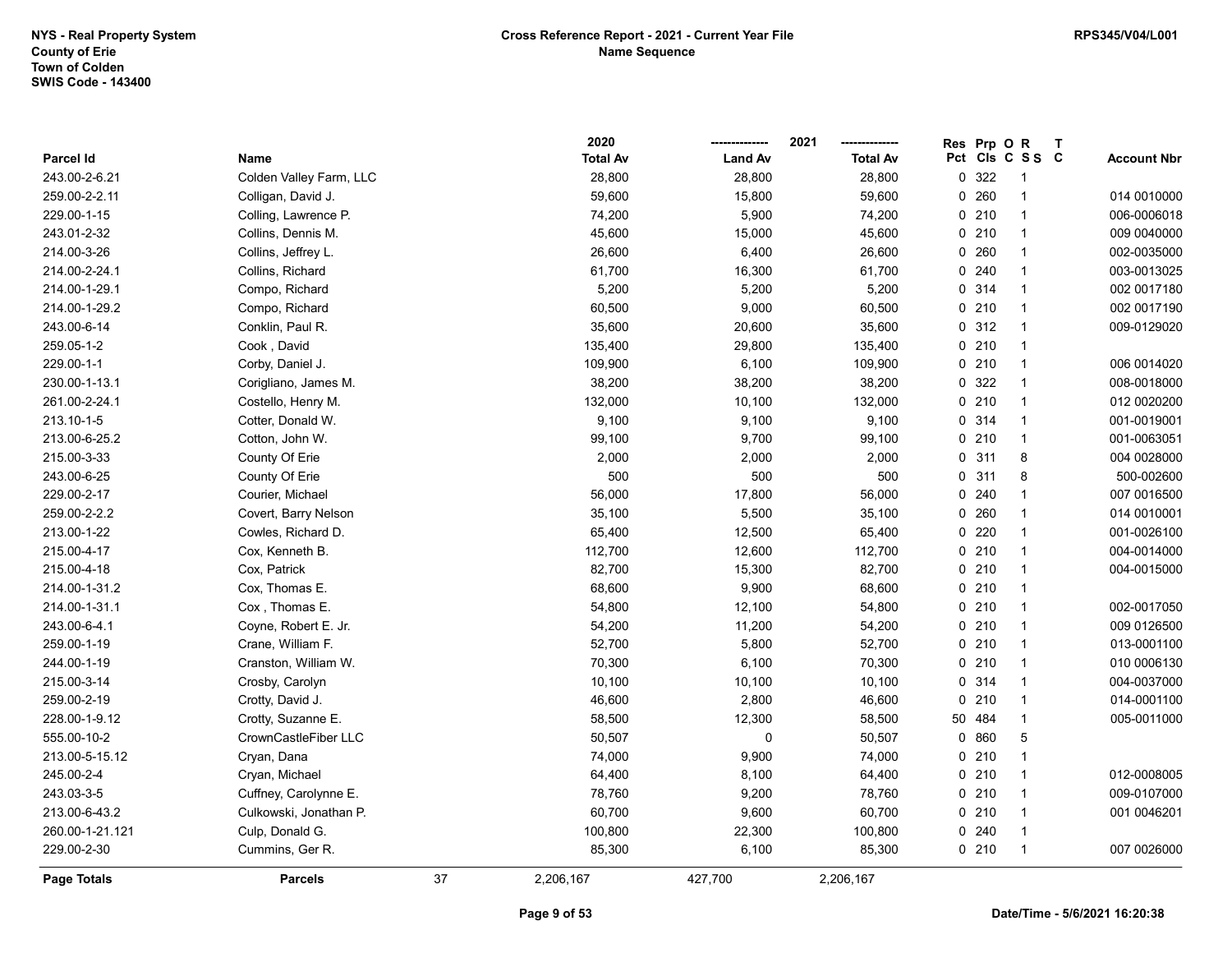|                 |                      |    | 2020            |                | 2021            | <b>Res</b> | Prp OR  |                 | $\mathsf{T}$ |                    |
|-----------------|----------------------|----|-----------------|----------------|-----------------|------------|---------|-----------------|--------------|--------------------|
| Parcel Id       | Name                 |    | <b>Total Av</b> | <b>Land Av</b> | <b>Total Av</b> |            |         | Pct Cls C S S C |              | <b>Account Nbr</b> |
| 229.00-2-24.3   | Cummins, Gerald R.   |    | 7,200           | 7,200          | 7,200           | 0          | 321     | -1              |              |                    |
| 214.00-3-49.112 | Czapla, Robert S.    |    | 133,900         | 6,400          | 133,900         |            | 0210    | $\mathbf{1}$    |              | 002-0025000        |
| 245.00-3-16.1   | Czarniak, Dennis G.  |    | 70,300          | 7,600          | 70,300          |            | 0.240   | $\mathbf 1$     |              | 012 0016000        |
| 245.00-3-16.2   | Czarniak, Dennis G.  |    | 58,700          | 7,600          | 58,700          |            | 0210    | $\mathbf{1}$    |              |                    |
| 245.00-3-16.2/A | Czarniak, Dennis G.  |    | 84              | $\mathbf 0$    | 84              |            | 0 733   | $\mathbf{1}$    |              |                    |
| 245.00-3-16.3   | Czarniak, Dennis G.  |    | 15,800          | 15,800         | 15,800          |            | 0 323   | $\mathbf{1}$    |              |                    |
| 213.00-5-16     | Czerniak, Andrew     |    | 26,400          | 26,400         | 26,400          |            | 0 322   | $\mathbf{1}$    |              | 002 0026000        |
| 213.00-5-17     | Czerniak, Andrew E.  |    | 167,000         | 19,200         | 167,000         |            | 0.240   | $\mathbf{1}$    |              |                    |
| 243.03-1-2      | Czerniak, Stephen M. |    | 84,400          | 10,200         | 84,400          |            | 0210    | $\overline{1}$  |              | 009-0070110        |
| 229.00-1-9.1    | Czora, Robert N.     |    | 79,600          | 7,000          | 79,600          |            | 0220    | $\mathbf{1}$    |              | 006-0006100        |
| 228.00-1-10     | D. Avid Commercial   |    | 29,100          | 12,700         | 29,100          |            | 0416    | $\overline{1}$  |              | 005 0011150        |
| 228.00-1-11     | D. Avid Commercial   |    | 152,700         | 32,800         | 152,700         |            | 0416    | $\mathbf{1}$    |              | 005 0011100        |
| 213.00-6-11.1   | D'Amico, Scott       |    | 63,900          | 9,400          | 63,900          |            | 0210    | $\mathbf 1$     |              | 001 0038000        |
| 260.00-1-7      | D'Andrea, Frank      |    | 40,400          | 17,600         | 40,400          |            | 0.260   | -1              |              | 014-0038000        |
| 214.00-1-13.51  | Daigler, Daniel      |    | 8,200           | 8,200          | 8,200           |            | 0.314   | $\mathbf{1}$    |              | 003 0006000        |
| 214.00-1-17     | Daigler, Daniel      |    | 89,000          | 8,000          | 89,000          |            | 0210    | $\overline{1}$  |              | 003-0006100        |
| 244.00-2-17.4   | Dalton-Brown, Laurie |    | 113,300         | 9,500          | 113,300         |            | 0210    | $\mathbf 1$     |              |                    |
| 243.01-3-8.1    | Darmstedter, David   |    | 68,300          | 8,100          | 68,300          |            | 0210    | $\mathbf{1}$    |              | 009 0064000        |
| 213.00-2-7      | Davis, Victoria F.   |    | 6,800           | 6,800          | 6,800           |            | 0 314   | $\mathbf{1}$    |              | 001-0020001        |
| 261.00-2-17     | Dawson, Kenneth J.   |    | 57,800          | 5,600          | 57,800          |            | 0210    | $\mathbf 1$     |              | 016 0008150        |
| 213.00-4-17.12  | Dechert, Steven P.   |    | 158,300         | 18,000         | 158,300         |            | 0.240   | -1              |              |                    |
| 213.00-3-20.1   | Deck, Shelby         |    | 10,900          | 10,900         | 10,900          |            | 0.314   | $\mathbf{1}$    |              | 001 0035000        |
| 213.00-3-22     | Deck, Shelby         |    | 8,700           | 8,700          | 8,700           |            | 0 322   | $\overline{1}$  |              | 001-0040360        |
| 261.00-2-18     | Dedrick, Ronald D.   |    | 29,200          | 5,600          | 29,200          |            | 0210    | $\mathbf{1}$    |              | 016 0008100        |
| 243.00-2-4      | Deegan, Andrew R.    |    | 66,900          | 12,600         | 66,900          |            | 0210    | $\mathbf{1}$    |              | 009 0039000        |
| 228.00-5-15.21  | Deegan, Richard A.   |    | 88,400          | 16,200         | 88,400          |            | 0.240   | $\mathbf{1}$    |              | 005-0046010        |
| 229.00-2-27     | Degnan, Richard      |    | 1,500           | 1,500          | 1,500           |            | 0 314   | $\mathbf{1}$    |              | 007-0025100        |
| 215.00-4-10     | Degrave, Thomas E.   |    | 120,800         | 23,900         | 120,800         |            | 0.240   |                 |              | 003 0021000        |
| 259.00-4-3.1    | Delia, Michael       |    | 20,400          | 20,400         | 20,400          |            | 0.321   | $\mathbf{1}$    |              | 013 0018000        |
| 214.00-1-18     | Dembik, Andrew       |    | 46,500          | 11,900         | 46,500          |            | $0$ 220 | $\overline{1}$  |              | 003-0007000        |
| 245.00-1-12     | Denny, Norman C.     |    | 88,200          | 37,800         | 88,200          |            | 0.240   | $\mathbf{1}$    |              | 012 0004010        |
| 228.00-5-18     | Depasquale, James    |    | 70,600          | 5,400          | 70,600          |            | 0210    | $\mathbf{1}$    |              | 005-0042050        |
| 244.00-1-26.12  | DeRosa, Vincent O.   |    | 110,200         | 7,800          | 110,200         |            | 0210    | $\overline{1}$  |              |                    |
| 213.00-5-19     | Devlin, Daniel       |    | 86,000          | 10,400         | 86,000          |            | 0210    | $\overline{1}$  |              |                    |
| 243.00-2-5      | Dibble, Patricia A.  |    | 28,100          | 28,100         | 28,100          |            | 0 322   | $\mathbf 1$     |              | 009-0039005        |
| 243.00-6-39.12  | Dice, William H.     |    | 214,100         | 14,400         | 214,100         |            | 0.240   | $\mathbf{1}$    |              |                    |
| 213.00-1-19.1   | DiGangi, Charles     |    | 151,800         | 11,500         | 151,800         |            | $0$ 220 | $\overline{1}$  |              | 001-0025000        |
| Page Totals     | <b>Parcels</b>       | 37 | 2,573,484       | 471,200        | 2,573,484       |            |         |                 |              |                    |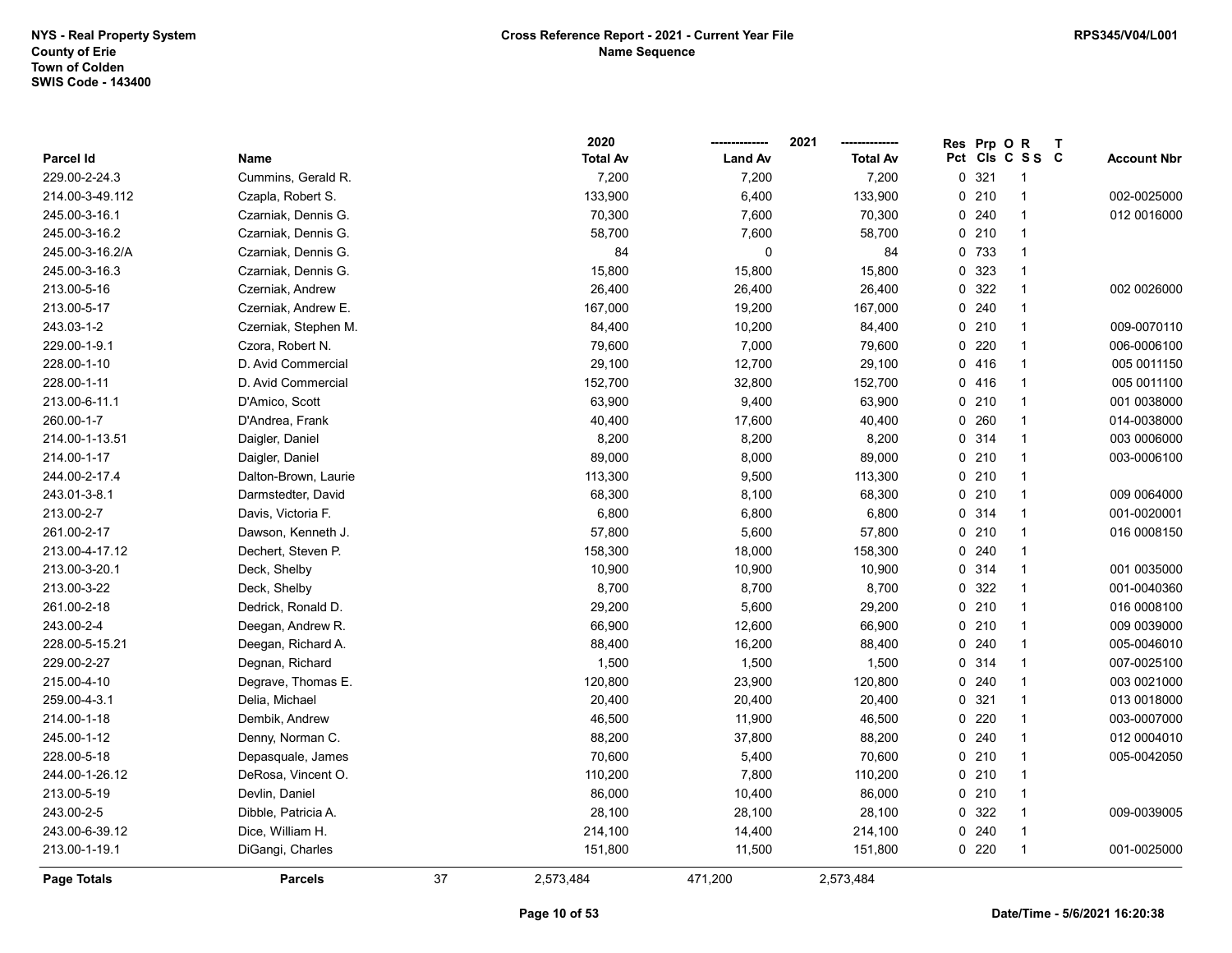|                |                               |    | 2020            |                | 2021            | Res | Prp OR |                          | $\mathbf{T}$ |                    |
|----------------|-------------------------------|----|-----------------|----------------|-----------------|-----|--------|--------------------------|--------------|--------------------|
| Parcel Id      | Name                          |    | <b>Total Av</b> | <b>Land Av</b> | <b>Total Av</b> |     |        | Pct Cls C S S C          |              | <b>Account Nbr</b> |
| 228.00-3-29.2  | Dillsworth, Joseph J.         |    | 131,900         | 12,500         | 131,900         |     | 0210   | -1                       |              | 006 0001000        |
| 259.00-1-15    | Dingwall, David M.            |    | 30,400          | 6,300          | 30,400          |     | 0.260  | -1                       |              | 013 0004600        |
| 259.00-1-23    | Dingwall, David M.            |    | 5,700           | 5,700          | 5,700           |     | 0.314  | $\overline{1}$           |              |                    |
| 215.00-3-32    | <b>Dist-National Fuel Gas</b> |    | 3,800           | 3,800          | 3,800           |     | 0 885  | 6                        |              | 300 0096000        |
| 228.00-3-3     | <b>Dist-National Fuel Gas</b> |    | 4,100           | 4,100          | 4,100           |     | 0 885  | $\,6\,$                  |              | 300 0080000        |
| 555.00-11-1.1  | <b>Dist-National Fuel Gas</b> |    | 357,464         | 0              | 357,464         |     | 0861   | 5                        |              | 640 0001000        |
| 555.00-11-1.2  | <b>Dist-National Fuel Gas</b> |    | 95,022          | $\mathbf 0$    | 95,022          |     | 0861   | 5                        |              | 740 0001000        |
| 666.00-11-3.1  | <b>Dist-National Fuel Gas</b> |    | 671,547         | $\mathbf 0$    | 671,547         |     | 0 885  | 6                        |              | 300 0037000        |
| 666.00-11-3.2  | <b>Dist-National Fuel Gas</b> |    | 74,616          | $\pmb{0}$      | 74,616          |     | 0885   | 6                        |              | 300 0037000        |
| 245.00-1-2.114 | DiStefano, Jos J.             |    | 11,000          | 11,000         | 11,000          |     | 0.314  | $\mathbf{1}$             |              | 011-0005005        |
| 243.00-5-14.2  | Dittmar, David S.             |    | 67,800          | 7,500          | 67,800          |     | 0210   | $\overline{1}$           |              | 010-0013940        |
| 213.00-7-1.1   | Dittmar, Dawn                 |    | 36,100          | 34,500         | 36,100          |     | 0.312  | $\overline{1}$           |              | 001-0027000        |
| 260.00-1-32.1  | Dittmar, Frederick R.         |    | 120,700         | 6,600          | 120,700         |     | 0210   | $\overline{1}$           |              | 014 0057015        |
| 243.00-5-46    | Dittmar, Shauna A.            |    | 71,400          | 4,600          | 71,400          |     | 0210   | $\overline{1}$           |              | 010 0013525        |
| 229.00-2-48    | Dobinski, Alison E.           |    | 69,114          | 10,800         | 69,114          |     | 0210   | $\overline{\phantom{a}}$ |              | 007-0015000        |
| 229.00-2-49.2  | Dodd, Kenneth R.              |    | 1,200           | 1,200          | 1,200           |     | 0 322  | $\overline{1}$           |              | 007-0023000        |
| 229.00-2-49.13 | Dodd, Kenneth R. Jr.          |    | 11,100          | 11,100         | 11,100          |     | 0.322  | $\overline{1}$           |              | 007-0023000        |
| 214.00-1-40    | Doersam, Richard T.           |    | 106,600         | 13,000         | 106,600         |     | 0210   | $\overline{1}$           |              |                    |
| 259.05-1-13    | Dolinar, Jeanne               |    | 31,400          | 31,400         | 31,400          |     | 0.314  | $\overline{1}$           |              |                    |
| 229.00-2-9.1   | Domanowski, Lynn Diana        |    | 109,000         | 8,200          | 109,000         |     | 0210   | $\overline{1}$           |              | 007 0004000        |
| 243.01-3-1.2   | Domes, John W.                |    | 52,900          | 14,600         | 52,900          |     | 0210   | $\overline{1}$           |              | 009-0045100        |
| 260.00-1-28    | Domes, Kevin                  |    | 108,700         | 5,300          | 108,700         |     | 0210   | $\overline{1}$           |              | 014-0057010        |
| 259.04-1-12    | Donahue, Gregory              |    | 34,200          | 5,600          | 34,200          |     | 0210   | $\overline{1}$           |              | 014 0027000        |
| 230.00-1-1.11  | Donnelly, Steven P.           |    | 103,300         | 11,700         | 103,300         |     | 0.240  | $\overline{1}$           |              | 008 0001000        |
| 243.00-5-20.11 | Donovan, James                |    | 77,900          | 11,400         | 77,900          |     | 0210   | $\overline{1}$           |              | 010 0013700        |
| 245.00-2-21.1  | Doran, Ashley E.              |    | 17,200          | 16,000         | 17,200          |     | 0.312  | $\overline{1}$           |              | 012 0020100        |
| 213.00-4-7.112 | Dotson, James R.              |    | 10,500          | 10,500         | 10,500          |     | 0.314  | $\overline{1}$           |              |                    |
| 213.00-4-7.12  | Dotson, James R.              |    | 130,700         | 12,300         | 130,700         |     | 0210   | $\overline{1}$           |              |                    |
| 213.10-1-1     | Dowdall, John                 |    | 80,500          | 8,500          | 80,500          |     | 0210   | $\overline{1}$           |              | 001-0001010        |
| 229.00-1-22    | Drabek, Joseph W.             |    | 62,900          | 6,100          | 62,900          |     | 0210   | $\overline{1}$           |              | 006-0010101        |
| 243.00-5-3.2   | Draudt, David M.              |    | 60,000          | 4,500          | 60,000          |     | 0220   | $\overline{1}$           |              |                    |
| 243.00-5-28    | Dreyfus, Kip                  |    | 65,200          | 3,700          | 65,200          |     | 0210   | $\overline{1}$           |              | 009-0123150        |
| 215.00-1-9     | Drum, Michael Allen           |    | 114,100         | 23,000         | 114,100         |     | 0.240  | $\overline{1}$           |              | 004 0001020        |
| 243.01-2-13    | Ducote, Brenda K.             |    | 50,600          | 9,200          | 50,600          |     | 0210   | $\overline{1}$           |              | 009-0041050        |
| 215.00-3-8     | Duerr, Barry                  |    | 32,500          | 11,200         | 32,500          |     | 0.260  | $\overline{1}$           |              | 004-0024010        |
| 215.03-1-6     | Dugas, Michael S.             |    | 120,000         | 11,600         | 120,000         |     | 0210   | $\overline{1}$           |              | 004-0006510        |
| 228.00-3-1.113 | Dunbar, Patrick R.            |    | 153,800         | 15,000         | 156,600         |     | 0210   | $\overline{1}$           |              |                    |
| Page Totals    | <b>Parcels</b>                | 37 | 3,284,963       | 352,500        | 3,287,763       |     |        |                          |              |                    |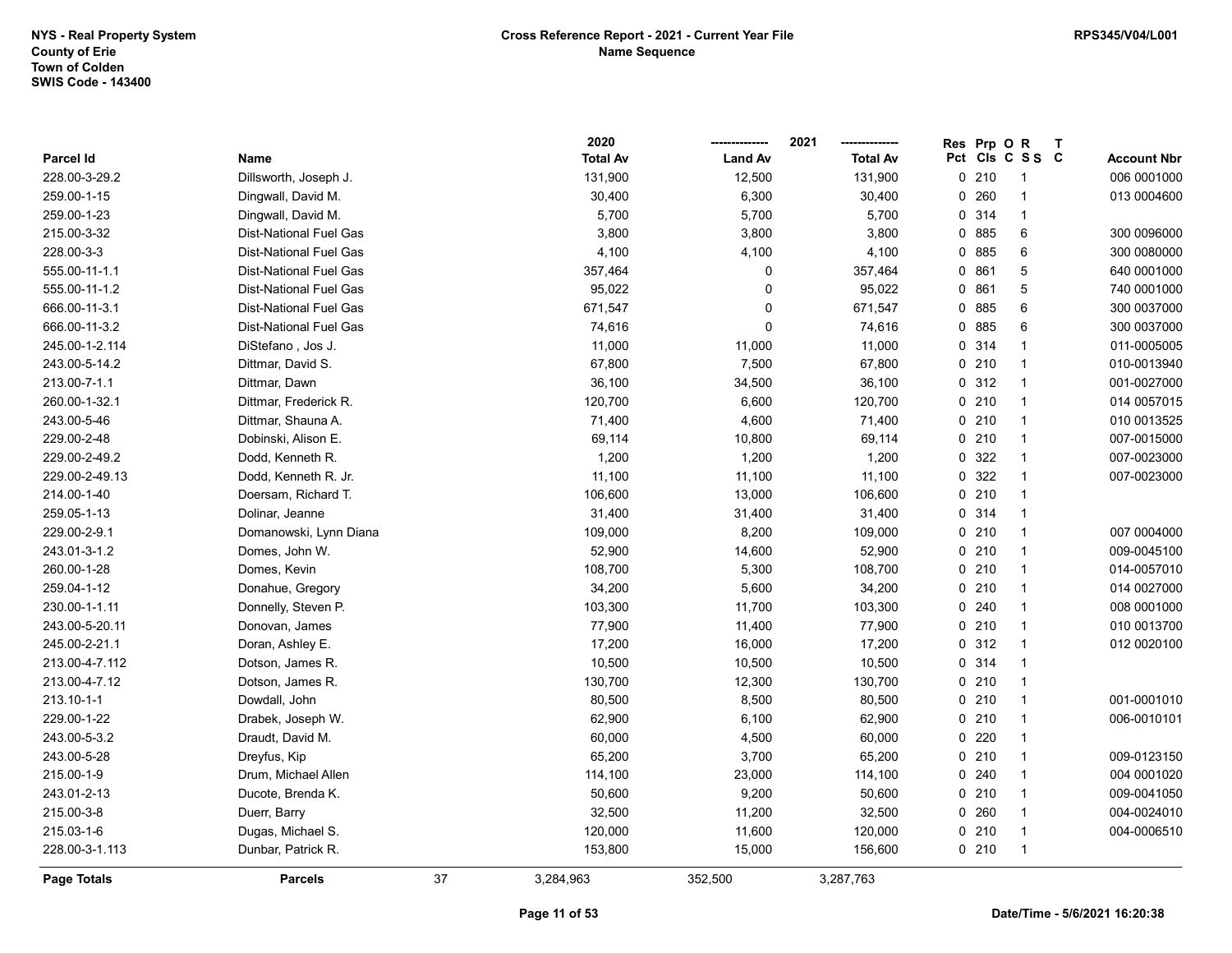|                    |                       |    | 2020            |                | 2021            | Res | Prp O  | $\mathsf{R}$    | $\mathbf{T}$ |                    |
|--------------------|-----------------------|----|-----------------|----------------|-----------------|-----|--------|-----------------|--------------|--------------------|
| Parcel Id          | Name                  |    | <b>Total Av</b> | <b>Land Av</b> | <b>Total Av</b> |     |        | Pct Cls C S S C |              | <b>Account Nbr</b> |
| 259.00-3-16        | Dunn, Vincent J.      |    | 2,200           | 2,200          | 2,200           |     | 0.314  | 1               |              | 014 0087000        |
| 228.00-2-24        | Durand, Edw J.        |    | 16,800          | 16,800         | 16,800          |     | 0 314  | 1               |              | 005-0015580        |
| 243.00-6-19        | Durett, Jeffrey       |    | 62,200          | 10,100         | 62,200          |     | 0210   | 1               |              | 500-0018000        |
| 259.00-1-3.2       | Durfee, Susan M.      |    | 88,700          | 8,300          | 88,700          |     | 0210   | $\mathbf{1}$    |              |                    |
| 260.00-1-18        | Durshordewe, Kim      |    | 62,200          | 9,500          | 62,200          |     | 0210   | $\mathbf{1}$    |              | 015 0013800        |
| 230.00-2-33        | Dzina, Josh           |    | 83,300          | 12,700         | 83,300          |     | 0.240  | $\mathbf{1}$    |              |                    |
| 213.00-6-18.11     | Dziulko, Thomas       |    | 123,600         | 35,200         | 123,600         |     | 66 240 | $\mathbf{1}$    |              | 001-0058000        |
| 259.00-2-7         | E-Ny State Elec & Gas |    | 55,500          | 5,200          | 55,500          |     | 0.871  | 6               |              | 300 0012050        |
| 260.00-1-20        | E-Ny State Elec & Gas |    | 13,300          | 5,000          | 13,300          |     | 0 833  | 6               |              | 300 0012051        |
| 666.00-13-1.1      | E-Ny State Elec & Gas |    | 13,613          | 0              | 13,613          |     | 0 870  | 6               |              | 300 0012000        |
| 666.00-13-1.2      | E-Ny State Elec & Gas |    | 15,096          | 0              | 15,096          |     | 0 870  | 6               |              | 300 0012000        |
| 666.00-13-1.3      | E-Ny State Elec & Gas |    | 891             | 0              | 891             |     | 0 870  | 6               |              | 300 0012000        |
| 666.00-13-2.1      | E-Ny State Elec & Gas |    | 532,732         | 0              | 532,732         |     | 0 870  | 6               |              | 300 0012001        |
| 666.00-13-2.2      | E-Ny State Elec & Gas |    | 573,668         | 0              | 573,668         |     | 0 870  | 6               |              | 300 0012001        |
| 666.00-13-3.1      | E-Ny State Elec & Gas |    | 250,424         | 0              | 250,424         |     | 0 870  | 6               |              | 300 0013000        |
| 666.00-13-3.2      | E-Ny State Elec & Gas |    | 277,644         | 0              | 277,644         |     | 0880   | 6               |              | 300 0013000        |
| 666.00-13-3.3      | E-Ny State Elec & Gas |    | 16,332          | $\Omega$       | 16,332          |     | 0880   | 6               |              | 300 0013000        |
| 213.00-7-4.2       | Eckam, Travis G.      |    | 91,200          | 12,900         | 91,200          |     | 0210   | 1               |              |                    |
| 213.00-1-26.11     | Eckis, Gary R.        |    | 97,800          | 13,500         | 97,800          |     | 0210   | 1               |              | 001 0001000        |
| 261.00-2-19.112    | Egan, Joseph M.       |    | 77,800          | 9,600          | 77,800          |     | 0210   | $\mathbf{1}$    |              | 016-0008000        |
| 244.00-1-25        | Ehnes, Nicole S.      |    | 62,800          | 5,600          | 62,800          |     | 0210   | $\mathbf{1}$    |              | 010 0010500        |
| 245.00-2-12        | Ehrenreich, Dennis    |    | 88,800          | 7,000          | 88,800          |     | 0210   | $\mathbf{1}$    |              | 012-0009050        |
| 215.00-3-10.111    | Ehrenreich, John J.   |    | 21,800          | 21,800         | 21,800          |     | 0 322  | $\mathbf{1}$    |              | 004 0025000        |
| 215.00-3-10.112    | Ehrenreich, John J.   |    | 110,500         | 7,600          | 110,500         |     | 0210   | $\mathbf{1}$    |              | 004 0025000        |
| 259.00-4-5.12      | Eichler, Donald A.    |    | 17,900          | 17,900         | 17,900          |     | 0 105  | $\mathbf{1}$    |              |                    |
| 261.00-1-1.11      | Eigenbrod, Ellen      |    | 27,700          | 27,700         | 27,700          |     | 0 322  | $\mathbf{1}$    |              | 015-0004000        |
| 261.00-1-3         | Eigenbrod, Ellen M.   |    | 99,700          | 7,300          | 99,700          |     | 0210   | $\mathbf{1}$    |              | 015-0004100        |
| 261.00-1-2.2       | Eigenbrod, Raymond P. |    | 2,600           | 2,600          | 2,600           |     | 0 314  | $\mathbf{1}$    |              | 300 0097000        |
| 261.00-1-2.12      | Eigenbrod, Raymond    |    | 6,100           | 6,100          | 6,100           |     | 0.314  | $\mathbf{1}$    |              | 015-0004200        |
| 228.00-5-23.1      | Einarsson, Jon S.     |    | 66,000          | 5,300          | 66,000          |     | 0210   | 1               |              | 005 0042000        |
| 261.00-3-2.312     | Eldred, Jessica       |    | 9,500           | 9,500          | 9,500           |     | 0 314  | $\mathbf{1}$    |              |                    |
| 261.00-3-2.32      | Eldred, Jessica       |    | 163,600         | 9,500          | 163,600         |     | 0210   | $\mathbf{1}$    |              |                    |
| 259.00-2-2.12      | Eley, William D.      |    | 54,000          | 8,000          | 54,000          |     | 0210   | $\mathbf{1}$    |              |                    |
| 213.00-4-16        | Elinski, Valerie F.   |    | 71,300          | 12,200         | 71,300          |     | 0210   | $\mathbf{1}$    |              | 002-0010000        |
| 243.01-1-11        | Elkins, Peter         |    | 40,700          | 6,400          | 40,700          |     | 0210   | $\mathbf{1}$    |              | 009 0017000        |
| 260.00-1-17.212    | Elliott, Douglas      |    | 6,200           | 6,200          | 6,200           |     | 0 314  | $\mathbf{1}$    |              | 015 0001010        |
| 260.00-1-17.22     | Elliott, Douglas      |    | 88,900          | 6,200          | 88,900          |     | 0210   | $\mathbf{1}$    |              |                    |
| <b>Page Totals</b> | <b>Parcels</b>        | 37 | 3,393,100       | 307,900        | 3,393,100       |     |        |                 |              |                    |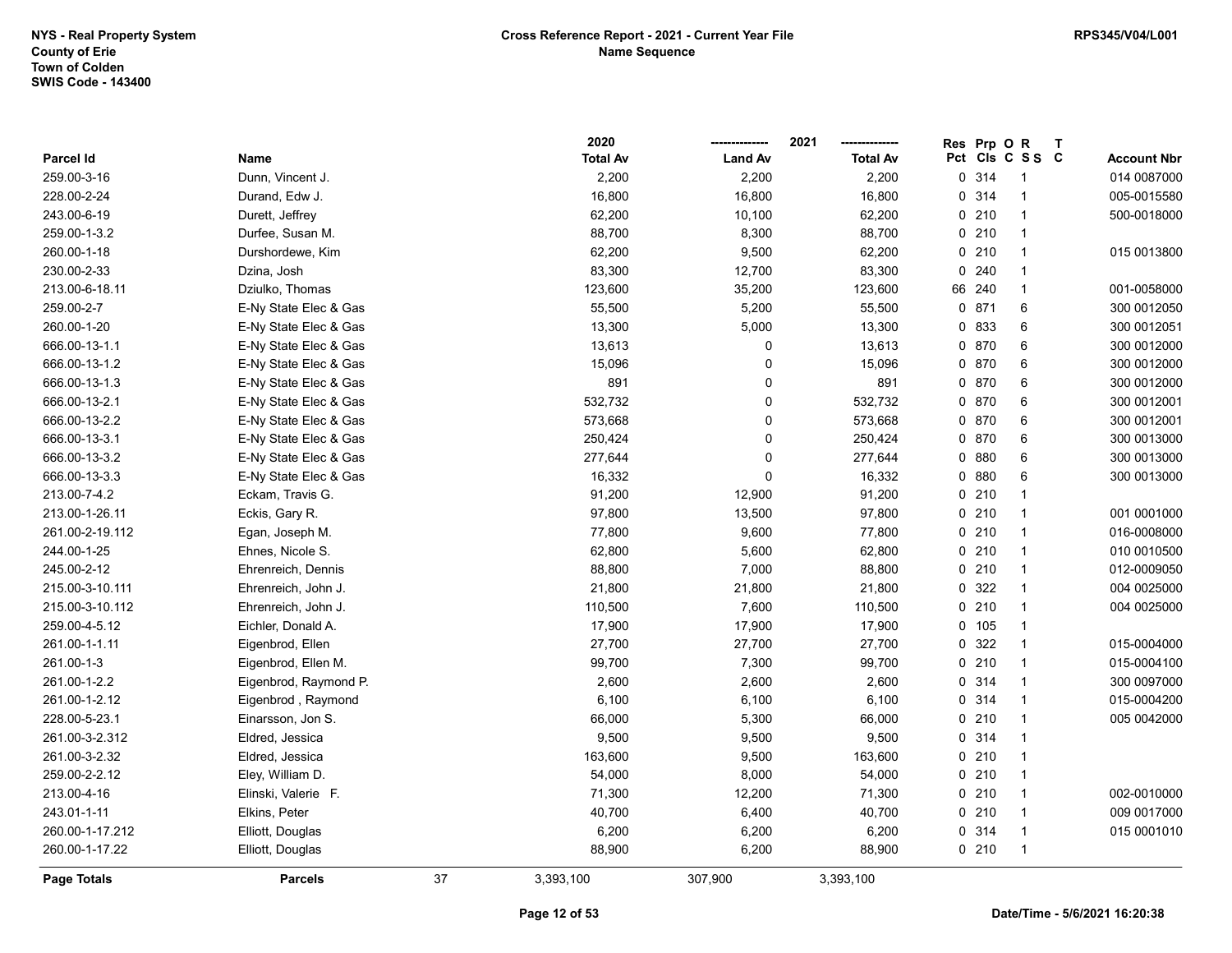|                    |                               |    | 2020            |                | 2021            | Res | Prp OR |                 | $\mathsf{T}$ |                    |
|--------------------|-------------------------------|----|-----------------|----------------|-----------------|-----|--------|-----------------|--------------|--------------------|
| Parcel Id          | Name                          |    | <b>Total Av</b> | <b>Land Av</b> | <b>Total Av</b> |     |        | Pct Cls C S S C |              | <b>Account Nbr</b> |
| 229.00-2-43        | Elliott, John B.              |    | 26,900          | 26,900         | 26,900          | 0   | 321    |                 |              | 007-0013000        |
| 244.00-1-23.1      | Elliott, John B.              |    | 85,000          | 67,400         | 85,000          |     | 0.240  |                 |              | 010 0010000        |
| 213.10-2-9.1       | Ellis, Ashley M.              |    | 60,200          | 18,600         | 60,200          |     | 0210   | -1              |              | 001 0017200        |
| 228.00-3-21.112    | Ellis, Brendan Kelly          |    | 12,100          | 12,100         | 12,100          |     | 0 314  | $\mathbf 1$     |              | 006-0002500        |
| 228.00-3-21.2      | Ellis, Brendan Kelly          |    | 86,200          | 10,900         | 86,200          |     | 0210   | $\overline{1}$  |              |                    |
| 214.00-3-23        | Ellis, Diane M.               |    | 70,900          | 9,900          | 70,900          |     | 0210   | $\mathbf 1$     |              | 002-0030005        |
| 214.00-3-18        | Ellis, John J.                |    | 58,900          | 21,000         | 58,900          |     | 0.240  | -1              |              | 002-0037010        |
| 214.00-3-3         | Ellis, Richard A.             |    | 64,900          | 9,600          | 64,900          |     | 0210   | $\mathbf{1}$    |              | 002-0022900        |
| 213.10-2-8.2       | Ellis, Robert L.              |    | 6,500           | 6,500          | 6,500           |     | 0 322  | $\overline{1}$  |              |                    |
| 214.00-3-7.111     | Ellis, Robert L.              |    | 50,000          | 23,000         | 50,000          |     | 0.240  | $\mathbf{1}$    |              | 002 0023000        |
| 229.00-1-21        | Ellis, Robert L.              |    | 129,300         | 7,600          | 129,300         |     | 0210   | $\mathbf 1$     |              | 006-0010100        |
| 213.10-2-10        | Ellis, Robert L. Sr.          |    | 44,200          | 9,300          | 44,200          |     | 0210   | $\mathbf 1$     |              | 001-0013000        |
| 215.00-4-26.2      | Elm, Lloyd M.                 |    | 70,600          | 11,500         | 70,600          |     | 0210   | $\mathbf{1}$    |              | 003-0026011        |
| 243.00-6-12.21     | Embt, Thomas A.               |    | 147,100         | 12,200         | 147,100         |     | 0210   |                 |              |                    |
| 260.00-1-29.21/A   | Empire Energy E&P LLC         |    | 242             | 0              | 242             |     | 0 733  | -1              |              |                    |
| 245.00-3-14./A     | Empire Energy E&P, LLC        |    | 404             | $\Omega$       | 404             |     | 0 733  | $\mathbf{1}$    |              | 300 0091000        |
| 243.03-1-22        | Engel, Robert W.              |    | 73,700          | 11,400         | 73,700          |     | 0210   | $\overline{1}$  |              | 009-0070010        |
| 228.00-1-16        | Engels, Edward                |    | 16,900          | 16,900         | 16,900          |     | 0 105  | $\mathbf 1$     |              | 005-0006000        |
| 228.00-1-9.2       | Engels, Edward W-Andrew J.    |    | 16,200          | 16,200         | 16,200          |     | 0 322  | $\mathbf{1}$    |              |                    |
| 228.00-1-8         | Engels, Floyd                 |    | 80,200          | 18,900         | 80,200          |     | 0220   | $\mathbf{1}$    |              | 005-0010100        |
| 243.01-3-14.11     | Enser, John A. Jr.            |    | 92,000          | 17,300         | 92,000          |     | 0210   | $\mathbf{1}$    |              | 009 0042001        |
| 243.01-3-9.1       | Erb, William A.               |    | 78,600          | 9,500          | 78,600          |     | 0210   | $\mathbf{1}$    |              | 009-0063000        |
| 213.00-3-8.2       | Eric G Sickels & Susan R      |    | 260,800         | 20,600         | 260,800         |     | 0.240  | $\mathbf{1}$    |              | 001 0024501        |
| 214.00-1-13.12     | Erie County Water Authority   |    | 191,300         | 9,000          | 191,300         |     | 0 822  | 8               |              |                    |
| 243.00-6-40        | Ernst, David                  |    | 133,500         | 7,700          | 133,500         |     | 0210   | $\mathbf{1}$    |              | 009 0147500        |
| 213.00-4-14.1      | Ersing, Joseph P.             |    | 60,000          | 12,000         | 60,000          |     | 0210   | $\mathbf{1}$    |              | 002 0012000        |
| 244.00-1-23.2      | Eschborn, Anne M.             |    | 59,600          | 9,500          | 59,600          |     | 0210   | $\mathbf{1}$    |              |                    |
| 243.01-1-10        | Esford, Robert P.             |    | 50,700          | 12,400         | 50,700          |     | 0210   |                 |              | 009 0017500        |
| 243.01-1-9.1       | <b>Estate of Alice Miller</b> |    | 1,100           | 1,100          | 1,100           |     | 0 314  | $\mathbf{1}$    |              | 009-0016000        |
| 228.00-2-6.2       | Etzel, Bonnie G.              |    | 108,900         | 9,400          | 108,900         |     | 0210   | $\mathbf{1}$    |              | 005-0018002        |
| 243.01-2-23        | Ev Luth Ch Of Our             |    | 302,900         | 13,600         | 302,900         |     | 0620   | 8               |              | 500-0015000        |
| 228.00-5-14.1      | Evoy, Judith                  |    | 68,500          | 8,000          | 68,500          |     | 0210   | $\mathbf{1}$    |              | 005 0045010        |
| 213.10-1-9.1       | Fabiano, Christian J.         |    | 37,000          | 9,200          | 37,000          |     | 0210   | $\overline{1}$  |              | 001-0009000        |
| 229.00-1-38.12     | Falbo, Anthony N.             |    | 94,000          | 14,000         | 94,000          |     | 0.240  | $\mathbf 1$     |              |                    |
| 260.00-2-27.12     | Faltyn, Jeffery J.            |    | 113,900         | 10,300         | 113,900         |     | 0210   | $\mathbf{1}$    |              | 015 0016002        |
| 214.00-3-43.1      | Farago-Gorecki, Cecilia A.    |    | 24,100          | 10,700         | 24,100          |     | 0210   | $\mathbf{1}$    |              | 002-0022860        |
| 215.00-4-11.1      | Farrar, Edward S.             |    | 59,000          | 16,900         | 59,000          |     | 0.240  |                 |              | 003 0022000        |
| <b>Page Totals</b> | <b>Parcels</b>                | 37 | 2,836,346       | 501,100        | 2,836,346       |     |        |                 |              |                    |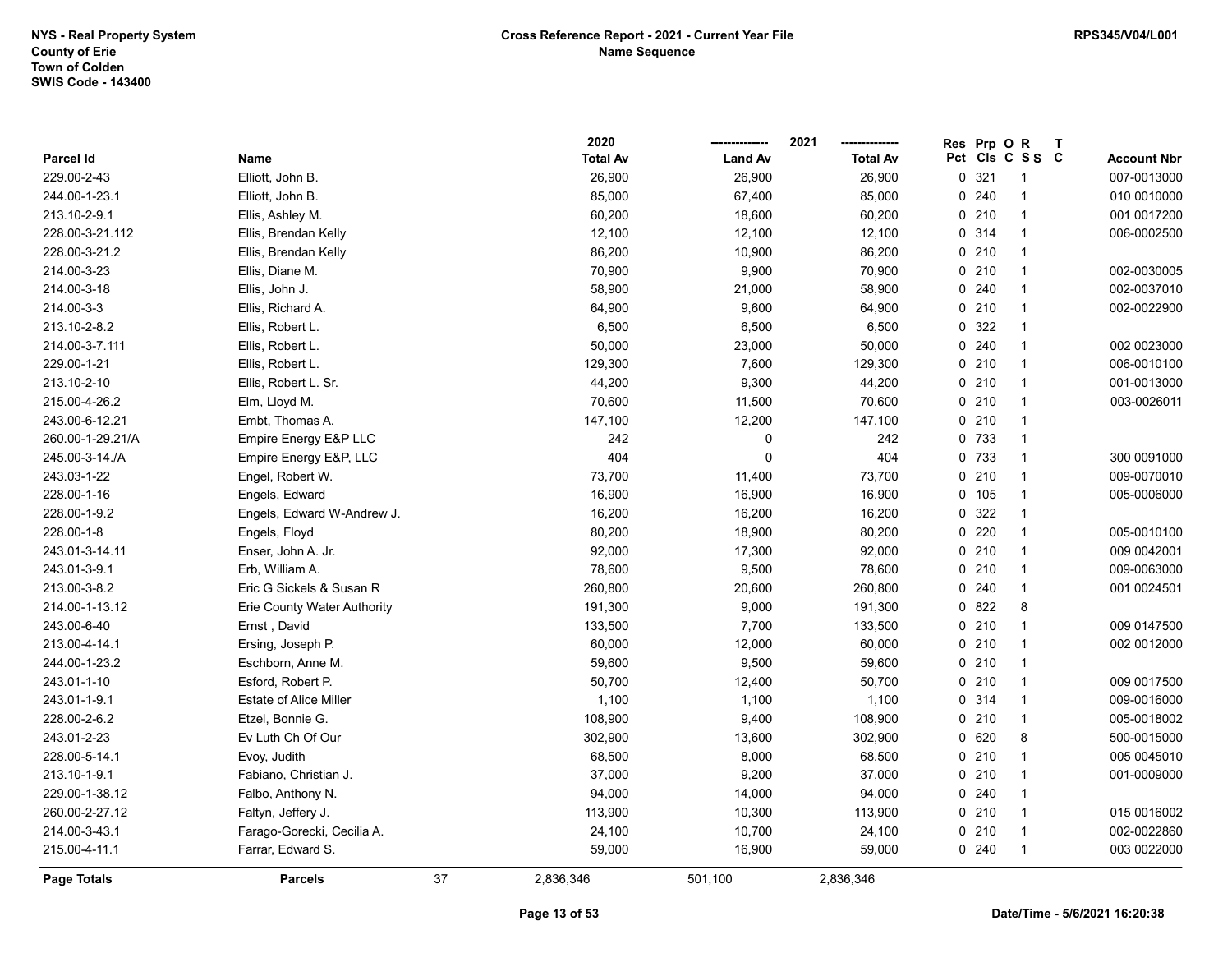|                    |                        |    | 2020            |                | 2021            | Res | Prp OR  |                 | $\mathbf T$ |                    |
|--------------------|------------------------|----|-----------------|----------------|-----------------|-----|---------|-----------------|-------------|--------------------|
| Parcel Id          | Name                   |    | <b>Total Av</b> | <b>Land Av</b> | <b>Total Av</b> |     |         | Pct Cls C S S C |             | <b>Account Nbr</b> |
| 215.00-4-11.22     | Farrar, Edward S.      |    | 29,100          | 29,100         | 29,100          |     | 0 322   | 1               |             | 003 0022000        |
| 259.00-2-17        | Faulring, Jamie L.     |    | 13,000          | 5,600          | 13,000          |     | 0.312   | $\overline{1}$  |             | 014 0001300        |
| 259.00-2-18        | Faulring, Jamie L.     |    | 106,000         | 6,600          | 106,000         |     | 0.280   | $\mathbf{1}$    |             | 014-0001350        |
| 259.00-2-25        | Faulring, Jamie L.     |    | 9,500           | 9,500          | 9,500           |     | 0 322   | $\mathbf{1}$    |             | 014 0001005        |
| 261.00-4-8.23      | Feasley, Linda         |    | 6,000           | 6,000          | 6,000           |     | 0 314   | $\mathbf{1}$    |             |                    |
| 261.00-3-6         | Feasley, Linda         |    | 80,200          | 10,500         | 80,200          |     | 0.240   | $\mathbf{1}$    |             | 016 0015010        |
| 214.00-2-12        | Feidt, Jody Lynne      |    | 48,800          | 9,600          | 48,800          |     | 0210    | $\mathbf{1}$    |             | 003-0016900        |
| 244.00-1-18        | Feidt, Joseph A.       |    | 53,300          | 4,100          | 53,300          |     | 0210    | $\mathbf{1}$    |             | 010 0006120        |
| 214.00-3-15.3      | Felser, Paul J.        |    | 87,600          | 11,200         | 87,600          |     | 0210    | $\mathbf{1}$    |             | 002-0034007        |
| 215.00-1-2.1       | Felton, Terry D.       |    | 105,500         | 17,100         | 105,500         |     | 0210    | $\mathbf{1}$    |             | 003 0008050        |
| 260.00-1-22.11     | Feltz, Brad S.         |    | 12,800          | 12,800         | 12,800          |     | 0.314   | $\mathbf{1}$    |             | 015 0008000        |
| 244.00-2-4.1       | Feltz, Douglas B.      |    | 94,200          | 51,200         | 94,200          |     | 0.240   | $\mathbf{1}$    |             | 011 0011000        |
| 228.00-2-3.212     | Ferrucci, Joseph N.    |    | 112,700         | 25,700         | 112,700         |     | 0.240   | $\mathbf{1}$    |             | 005 0015560        |
| 259.00-4-5.131     | Ferrucci, Sando M.     |    | 5,600           | 5,600          | 5,600           |     | 0.314   | $\mathbf{1}$    |             |                    |
| 259.00-4-5.132     | Ferrucci, Sando M.     |    | 5,400           | 5,400          | 5,400           |     | 0.314   | $\mathbf{1}$    |             |                    |
| 243.00-2-8         | Feuz, Donald L.        |    | 81,300          | 4,500          | 81,300          |     | 0210    | $\mathbf{1}$    |             | 009-0045150        |
| 228.00-6-13.11     | Feuz, Marcole R.       |    | 100,300         | 21,931         | 100,300         |     | $0$ 240 | $\mathbf{1}$    |             | 005-0037000        |
| 228.00-1-9.11      | Fiegl, Robin           |    | 62,000          | 21,800         | 62,000          |     | 0.240   | $\mathbf{1}$    |             | 005-0011000        |
| 259.05-1-10        | Field, Larry H.        |    | 146,300         | 34,200         | 146,300         |     | 0210    | $\mathbf{1}$    |             |                    |
| 213.00-6-38        | Fields, Don            |    | 29,700          | 9,600          | 29,700          |     | 0210    | $\mathbf{1}$    |             | 001 0046010        |
| 213.10-2-7         | Fields, Don            |    | 55,000          | 9,000          | 55,000          |     | 0220    | $\mathbf{1}$    |             | 001-0017050        |
| 228.00-3-16.114    | Filipski, Christine J. |    | 71,100          | 5,600          | 71,100          |     | 0210    | $\mathbf{1}$    |             | 006 0005003        |
| 244.00-2-6.111     | Findlay, Daniel        |    | 124,900         | 12,800         | 124,900         |     | 0210    | $\mathbf{1}$    |             | 011 0008000        |
| 229.00-2-51        | Findlay, Shannon       |    | 81,200          | 13,100         | 81,200          |     | 0.240   | $\mathbf{1}$    |             |                    |
| 228.00-1-5         | Finke, David           |    | 66,600          | 9,400          | 66,600          |     | 0.280   | $\mathbf{1}$    |             | 005-0004100        |
| 214.00-1-26        | Finn, Richard          |    | 74,300          | 10,300         | 74,300          |     | 0210    | $\mathbf{1}$    |             | 002 0017150        |
| 245.00-2-21.2      | Fino, Gary N.          |    | 16,000          | 16,000         | 16,000          |     | 0 322   | $\mathbf{1}$    |             | 012 0020100        |
| 245.00-2-22.1      | Fino, Gary N.          |    | 137,300         | 26,900         | 137,300         |     | 0.240   | $\mathbf{1}$    |             | 012 0020105        |
| 228.00-6-18        | Fiorentino, Dianne     |    | 53,700          | 3,400          | 53,700          |     | 0210    | $\mathbf{1}$    |             | 005-0034100        |
| 261.00-4-6         | Fischer, Marie J.      |    | 59,400          | 5,500          | 59,400          |     | 0210    | $\mathbf{1}$    |             | 016-0020500        |
| 228.00-5-9         | Fishbaugh, James       |    | 70,800          | 5,100          | 70,800          |     | 0210    | $\mathbf{1}$    |             | 005 004 2001       |
| 228.00-5-12.21     | Fishbaugh, Roslyn A.   |    | 62,800          | 5,400          | 62,800          |     | 0210    | $\mathbf{1}$    |             | 005-0045015        |
| 228.00-3-24.22     | Fisher, Jason M.       |    | 116,700         | 9,100          | 116,700         |     | 0210    | $\mathbf{1}$    |             | 006-0005005        |
| 228.00-3-17        | Fisher, Mary A.        |    | 80,200          | 6,000          | 80,200          |     | 0210    | $\mathbf{1}$    |             | 006-0004500        |
| 228.00-3-24.21     | Fisher, Peter          |    | 182,070         | 21,400         | 182,070         |     | 0 240   | $\mathbf{1}$    |             | 006-0005005        |
| 229.00-1-4         | Fisher, Peter J.       |    | 8,500           | 6,500          | 8,500           |     | 0.312   | $\mathbf{1}$    |             | 006-0011500        |
| 228.00-3-25.1      | Fisher, Robert E. Jr.  |    | 6,500           | 6,500          | 6,500           |     | 0.311   | $\mathbf{1}$    |             | 006-0005006        |
| <b>Page Totals</b> | <b>Parcels</b>         | 37 | 2,456,370       | 474.031        | 2,456,370       |     |         |                 |             |                    |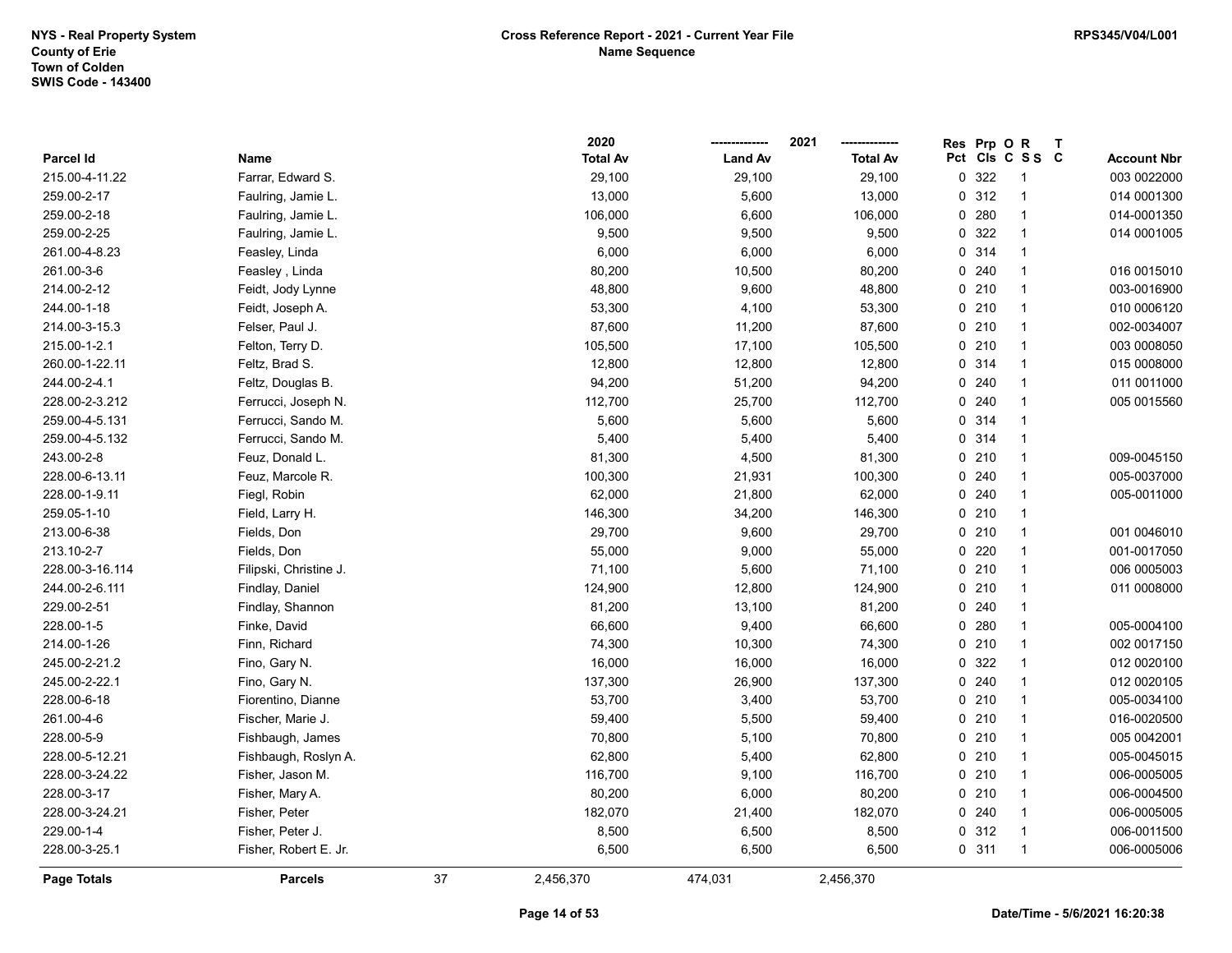|                |                              |    | 2020            |                | 2021            | <b>Res</b>   | Prp O   | $\mathsf{R}$    | $\mathbf{T}$ |                    |
|----------------|------------------------------|----|-----------------|----------------|-----------------|--------------|---------|-----------------|--------------|--------------------|
| Parcel Id      | Name                         |    | <b>Total Av</b> | <b>Land Av</b> | <b>Total Av</b> |              |         | Pct Cls C S S C |              | <b>Account Nbr</b> |
| 213.00-4-23    | Fiske-Lantzy, Kathleen Irene |    | 88,500          | 10,900         | 88,500          |              | $0$ 210 |                 |              |                    |
| 261.00-2-25    | Fitch, David L. Jr.          |    | 115,500         | 10,800         | 115,500         |              | $0$ 210 | $\overline{1}$  |              |                    |
| 213.10-2-6.1   | Fitzpatrick, John            |    | 54,800          | 15,100         | 54,800          |              | 0210    | $\mathbf{1}$    |              | 001 0017000        |
| 259.04-1-21    | Fix, Christopher J.          |    | 44,800          | 5,500          | 44,800          |              | 0210    | $\mathbf{1}$    |              | 014-0022000        |
| 243.00-1-2     | Fix, Jeffrey P.              |    | 3,100           | 3,100          | 3,100           | 0            | 311     | $\mathbf{1}$    |              | 009-0002000        |
| 228.00-4-10    | Fleck, John W.               |    | 83,000          | 8,600          | 83,000          |              | 0210    | $\mathbf{1}$    |              | 010 0003050        |
| 243.00-1-15.1  | Fleckenstein, Carol M.       |    | 54,700          | 8,200          | 54,700          |              | 0210    | $\mathbf{1}$    |              | 009 0082500        |
| 243.00-3-9.14  | Fleckenstein, James          |    | 900             | 900            | 900             |              | 0.314   | $\mathbf{1}$    |              | 010-0003000        |
| 243.00-3-14    | Fleckenstein, James E.       |    | 40,500          | 5,400          | 40,500          |              | $0$ 210 | $\mathbf{1}$    |              | 010-0003150        |
| 243.00-6-22    | Fleckenstein, James E.       |    | 28,300          | 5,200          | 28,300          |              | 0210    | $\mathbf{1}$    |              | 009 0088000        |
| 244.00-1-16.1  | Fleming, Ann                 |    | 50,900          | 7,400          | 50,900          |              | 0210    | $\mathbf{1}$    |              | 010-0015300        |
| 244.00-2-6.162 | Fleming, Dwayne H.           |    | 122,400         | 10,400         | 122,400         |              | 0210    | $\mathbf{1}$    |              |                    |
| 244.00-2-25    | Fleming, Dwayne H.           |    | 10,400          | 10,400         | 10,400          |              | 0.314   | $\mathbf{1}$    |              |                    |
| 213.10-2-8.3   | FLOW Development, LLC        |    | 103,900         | 1,500          | 103,900         |              | 0 331   | $\mathbf{1}$    |              |                    |
| 213.10-2-9.2   | FLOW Development, LLC        |    | 2,500           | 2,500          | 2,500           |              | 0 320   | $\mathbf{1}$    |              | 001 0017200        |
| 243.01-2-1     | Flowers, Elizabeth           |    | 96,200          | 14,400         | 96,200          |              | 0210    | $\mathbf{1}$    |              | 009 0036300        |
| 215.00-2-19    | Folaron, Christine           |    | 121,600         | 29,600         | 121,600         |              | 0210    | $\mathbf{1}$    |              |                    |
| 215.00-3-2     | Folaron, Daniel H.           |    | 105,800         | 31,700         | 105,800         | 0            | 240     | $\mathbf{1}$    |              | 004-0019000        |
| 215.03-1-8.112 | Folaron, Patrick             |    | 7,100           | 7,100          | 7,100           |              | 0.314   | $\mathbf{1}$    |              | 004-0010005        |
| 215.00-3-1     | Folaron & Wife, Daniel H.    |    | 18,400          | 10,900         | 18,400          |              | 0 449   | $\mathbf{1}$    |              | 004-0019005        |
| 243.00-1-19    | Foley, Michael               |    | 500             | 500            | 500             |              | 0.311   | $\mathbf{1}$    |              | 009-0070120        |
| 243.03-1-5     | Foley, Michael R.            |    | 9,800           | 9,800          | 9,800           |              | 0.311   | $\mathbf{1}$    |              | 009-0070005        |
| 243.03-1-20.1  | Foley, Michael R.            |    | 112,300         | 21,700         | 112,300         |              | 0210    | $\mathbf{1}$    |              | 009-0070153        |
| 213.00-6-40.1  | Folts, Wayne & LaVerne       |    | 68,400          | 6,700          | 68,400          |              | 0210    | $\mathbf{1}$    |              | 001 0046250        |
| 245.00-1-2.2   | Forkl, Elizabeth C.          |    | 21,800          | 21,800         | 21,800          | $\mathbf{0}$ | 321     | $\mathbf{1}$    |              | 011-0005001        |
| 245.00-3-7.13  | Fornes Enterprises Inc       |    | 1,000           | 1,000          | 1,000           |              | 0 314   | $\mathbf{1}$    |              |                    |
| 245.00-3-11.1  | Fornes Enterprises Inc       |    | 326,200         | 135,600        | 326,200         |              | 0, 552  | $\mathbf{1}$    |              | 012 0013100        |
| 260.00-1-19.2  | Forster, Scott F.            |    | 76,200          | 9,400          | 76,200          |              | 0210    | $\mathbf{1}$    |              |                    |
| 243.00-1-17.2  | Fox, Michelle                |    | 117,700         | 13,600         | 117,700         |              | 0210    | $\mathbf{1}$    |              |                    |
| 243.01-3-10    | Francis, Carole M.           |    | 186,900         | 11,500         | 186,900         |              | 0.280   | $\mathbf{1}$    |              | 009 0062000        |
| 243.01-3-18    | Francis, Carole M.           |    | 9,200           | 9,200          | 9,200           |              | 0.311   | $\mathbf{1}$    |              | 009-0062005        |
| 229.00-2-28    | Francis, Timothy G.          |    | 72,400          | 7,300          | 72,400          |              | 0210    | $\mathbf{1}$    |              | 007-0025500        |
| 260.03-1-11    | Frank, Nancy G.              |    | 45,800          | 3,000          | 45,800          |              | 0210    | $\mathbf{1}$    |              | 014-0056000        |
| 228.00-6-12    | Frank, Peter S.              |    | 70,000          | 5,500          | 70,000          |              | 0210    | $\mathbf{1}$    |              | 005 0033000        |
| 228.00-6-19    | Franklin, Francis C.         |    | 79,600          | 4,800          | 79,600          |              | 0210    | $\mathbf{1}$    |              | 005 0034000        |
| 214.00-2-17.2  | Fraser, Ronald R.            |    | 100,500         | 13,700         | 100,500         |              | 0210    | $\mathbf 1$     |              | 003-0024002        |
| 243.00-1-3     | Frawley, Anna Marie          |    | 14,600          | 14,600         | 14,600          |              | 0.311   | $\overline{1}$  |              | 009-0004000        |
| Page Totals    | <b>Parcels</b>               | 37 | 2,466,200       | 489,300        | 2,466,200       |              |         |                 |              |                    |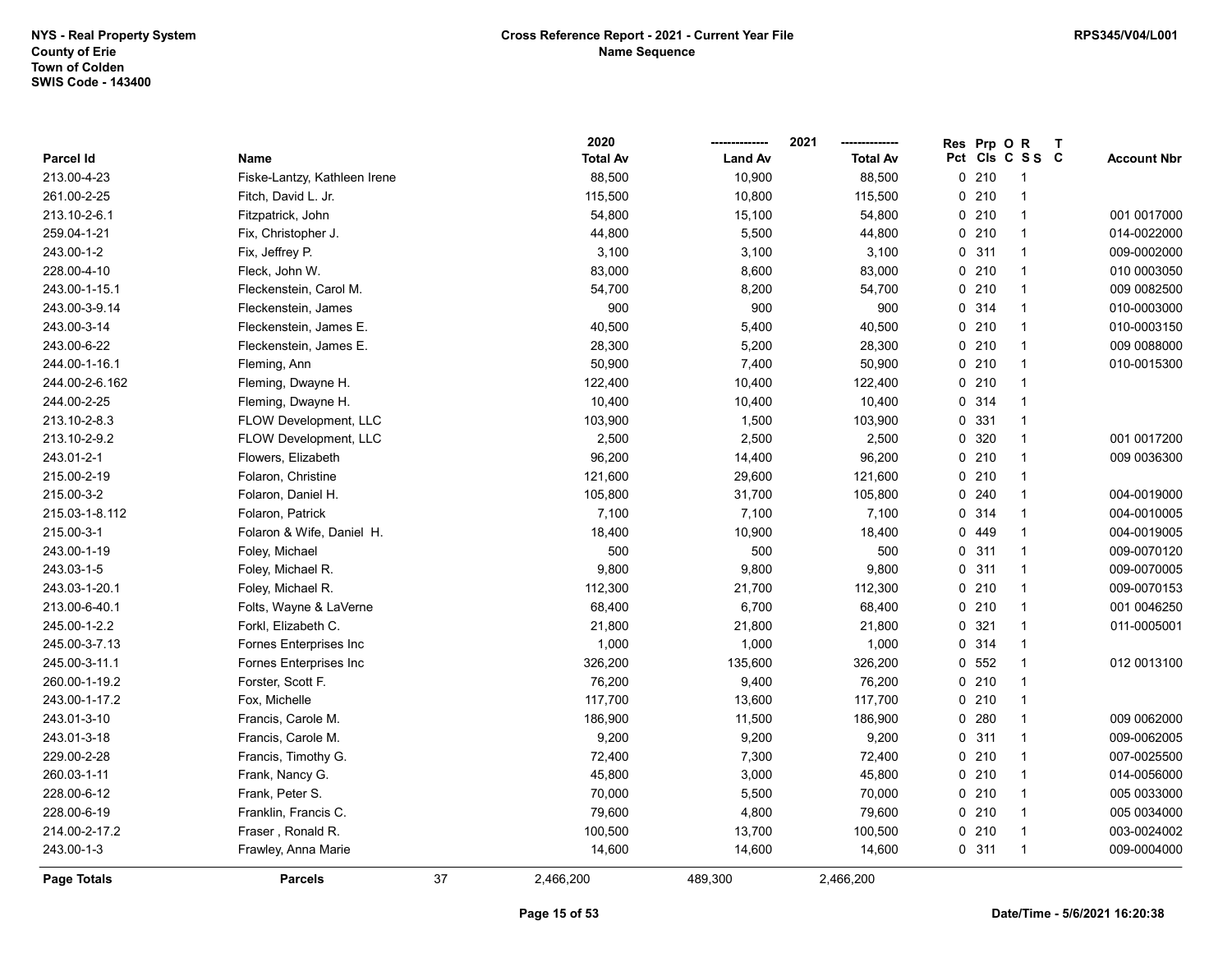|                 |                          |    | 2020            |                | 2021            | Res | Prp OR |                 | $\mathbf{T}$ |                    |
|-----------------|--------------------------|----|-----------------|----------------|-----------------|-----|--------|-----------------|--------------|--------------------|
| Parcel Id       | Name                     |    | <b>Total Av</b> | <b>Land Av</b> | <b>Total Av</b> |     |        | Pct Cls C S S C |              | <b>Account Nbr</b> |
| 228.00-6-23     | Frazer, Jeanne M.        |    | 9,800           | 9,800          | 9,800           |     | 0 322  | $\mathbf{1}$    |              | 005-0031000        |
| 213.00-5-6.212  | Frederick Tornow Special |    | 62,300          | 12,200         | 62,300          |     | 0210   | 1               |              |                    |
| 261.00-4-10     | Freeman, Bonnie S.       |    | 187,900         | 48,100         | 187,900         |     | 66 240 | $\mathbf{1}$    |              | 015-0019005        |
| 245.00-2-32     | French, James E.         |    | 93,200          | 8,000          | 93,200          |     | 0210   | $\mathbf{1}$    |              | 012 0020110        |
| 214.00-3-21     | Frey, Joyce M.           |    | 61,400          | 8,600          | 61,400          |     | 0210   | $\mathbf{1}$    |              | 002-0030020        |
| 214.00-3-31.2   | Frey, Joyce M.           |    | 25,000          | 25,000         | 25,000          |     | 0 322  | $\mathbf{1}$    |              |                    |
| 214.00-3-32     | Frey, Joyce M.           |    | 64,300          | 9,300          | 64,300          |     | 0210   | $\mathbf{1}$    |              | 002 0031000        |
| 245.00-1-5.1    | Fridman, Mathew R.       |    | 62,900          | 6,000          | 62,900          |     | 0210   | $\mathbf{1}$    |              | 011 0010800        |
| 261.00-4-14     | Froelich, Joseph D.      |    | 106,000         | 10,600         | 106,000         |     | 0210   | $\mathbf{1}$    |              |                    |
| 228.00-1-13     | Frost, Daniel            |    | 63,800          | 7,500          | 63,800          |     | 0210   | $\mathbf{1}$    |              | 005 0014000        |
| 228.00-1-14     | Frost, Daniel            |    | 2,200           | 2,200          | 2,200           |     | 0.311  | $\mathbf{1}$    |              | 005-0013100        |
| 259.00-3-13     | Fuhrmann, Quintin E.     |    | 50,100          | 4,300          | 50,100          |     | 0210   | $\mathbf{1}$    |              | 014-0084000        |
| 243.00-5-19     | Fuhrmann, Travis         |    | 70,000          | 6,700          | 70,000          |     | 0210   | $\mathbf{1}$    |              | 010 0013710        |
| 229.00-2-38.112 | Fuller, Gregory L.       |    | 3,300           | 3,300          | 3,300           |     | 0 314  | $\mathbf{1}$    |              |                    |
| 229.00-2-38.2   | Fuller, Gregory L.       |    | 30,000          | 9,600          | 30,000          |     | 0210   | $\mathbf{1}$    |              |                    |
| 214.00-1-4.2    | Gacioch, Michael T.      |    | 540,200         | 41,200         | 540,200         |     | 0.240  | $\mathbf{1}$    |              |                    |
| 243.03-1-11.1   | Gallagher, Daryl         |    | 109,200         | 20,300         | 109,200         |     | 0.280  | $\mathbf{1}$    |              | 009-0072000        |
| 261.00-4-13.2   | Galley, Jason            |    | 122,400         | 11,100         | 122,400         |     | 0210   | $\mathbf{1}$    |              |                    |
| 215.00-3-12     | Galley, Peter            |    | 4,800           | 4,800          | 4,800           |     | 0.314  | $\mathbf{1}$    |              | 004-0039000        |
| 214.00-2-20.12  | Gannon, James            |    | 150,500         | 10,800         | 150,500         |     | 0210   | $\mathbf{1}$    |              | 007 0002010        |
| 243.00-6-38     | Gard, Rodger C.          |    | 110,300         | 11,600         | 110,300         |     | 0210   | $\mathbf{1}$    |              | 009-0147010        |
| 229.00-2-38.12  | Gardon, Donald           |    | 9,600           | 9,600          | 9,600           |     | 0 322  | $\mathbf{1}$    |              |                    |
| 229.00-2-40.2   | Gardon, Donald P.        |    | 151,000         | 20,500         | 151,000         |     | 0.240  | $\mathbf{1}$    |              |                    |
| 228.00-6-16     | Gavin, Carol S.          |    | 72,800          | 3,900          | 72,800          |     | 0210   | $\mathbf{1}$    |              | 005 0030100        |
| 228.00-3-7.1    | Gavin, Theodore W.       |    | 71,100          | 10,200         | 71,100          |     | 0210   | $\mathbf{1}$    |              | 006 0002300        |
| 228.00-3-9      | Gavin, Theodore W.       |    | 8,300           | 8,300          | 8,300           |     | 0.314  | $\mathbf{1}$    |              | 006-0002160        |
| 215.03-1-1      | Gawlick, Norman          |    | 3,400           | 3,400          | 3,400           |     | 0.314  | $\mathbf{1}$    |              | 004-0006980        |
| 260.00-2-27.211 | Gawronski, Paul S.       |    | 121,400         | 12,700         | 121,400         |     | 0210   | $\mathbf{1}$    |              | 015 0016000        |
| 228.00-3-25.2   | Gawronski, Sarah         |    | 133,100         | 11,100         | 133,100         |     | 0210   | $\mathbf{1}$    |              | 006-0005006        |
| 229.00-2-24.22  | Gedraitis, Cap L.        |    | 1,200           | 1,200          | 1,200           |     | 0.314  | $\mathbf{1}$    |              |                    |
| 259.00-2-5      | Geile, Daniel S.         |    | 82,100          | 9,700          | 82,100          |     | 0210   | $\mathbf{1}$    |              | 014 0014000        |
| 259.00-2-6.1    | Geile, Daniel S.         |    | 7,100           | 7,100          | 7,100           |     | 0.314  | $\mathbf{1}$    |              | 014-0016000        |
| 214.00-2-29     | Geist, Andrew            |    | 111,000         | 18,000         | 83,300          |     | 0210   | $\mathbf{1}$    |              |                    |
| 214.00-2-27.12  | Geist, Andrew F.         |    | 15,000          | 15,000         | 15,000          |     | 0 322  | $\mathbf{1}$    |              | 007 0002000        |
| 261.00-1-18     | Geldard, David           |    | 86,300          | 7,100          | 86,300          |     | 0210   | $\mathbf{1}$    |              | 015 0006000        |
| 243.17-1-1      | Gentner, Paul E.         |    | 57,000          | 8,900          | 57,000          |     | 0210   | $\mathbf{1}$    |              | 009-0144050        |
| 259.00-1-1      | Genzel, Jeffrey A.       |    | 75,100          | 11,100         | 75,100          |     | 0210   | $\mathbf{1}$    |              | 009 0147005        |
| Page Totals     | <b>Parcels</b>           | 37 | 2,935,100       | 428,800        | 2,907,400       |     |        |                 |              |                    |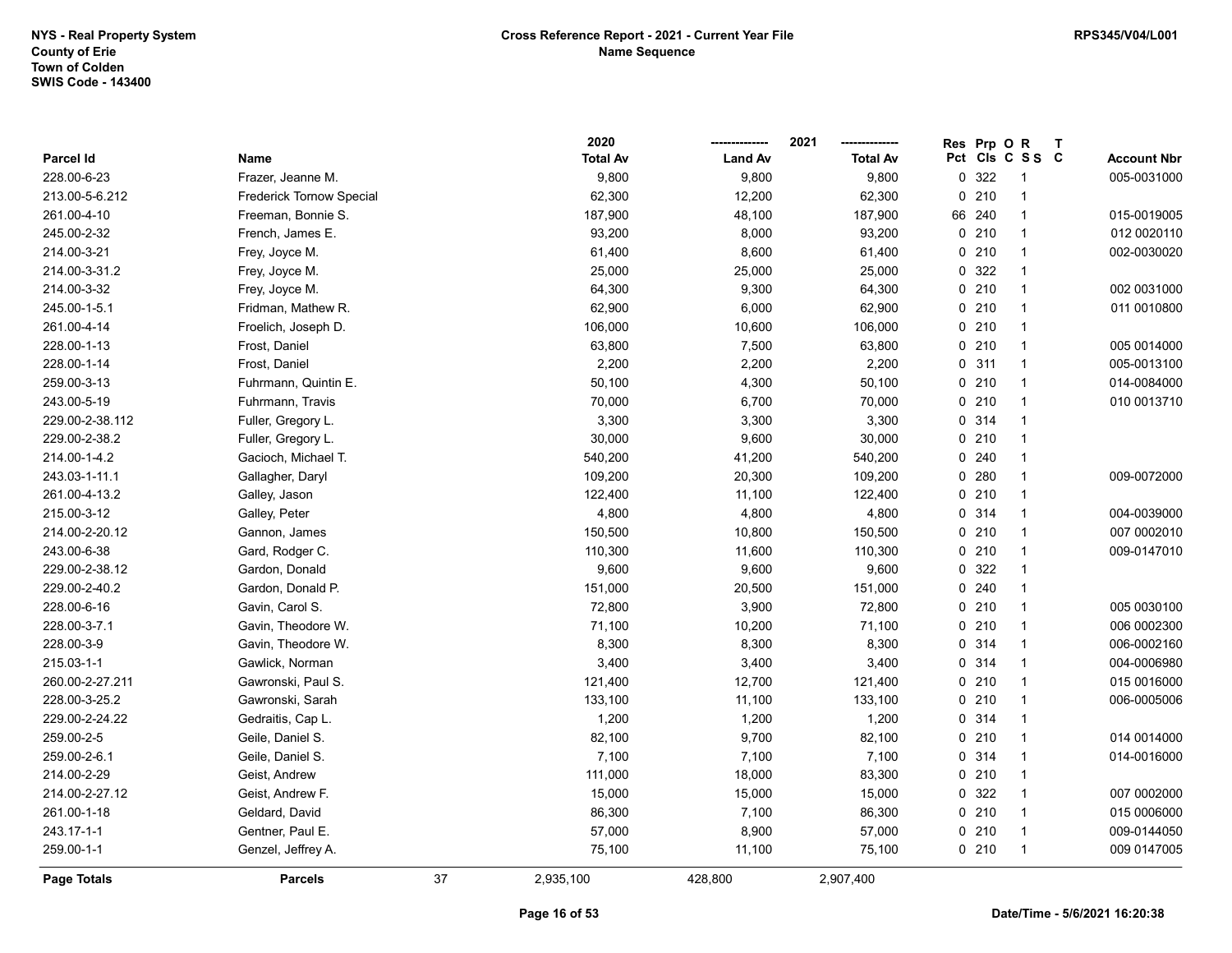2020 -------------- 2021 --------------

Res Prp O R T

| Parcel Id       | Name                           | <b>Total Av</b> | <b>Land Av</b> | <b>Total Av</b> | Pct Cls C S S C |                | <b>Account Nbr</b> |
|-----------------|--------------------------------|-----------------|----------------|-----------------|-----------------|----------------|--------------------|
| 243.00-5-1      | <b>Genzel Land Company LLC</b> | 700             | 700            | 700             | 0.311           | $\overline{1}$ | 009-0153061        |
| 243.00-5-4      | Genzel Land Company LLC        | 18,600          | 18,600         | 18,600          | 0 322           | $\mathbf 1$    | 009-0153060        |
| 243.00-6-37     | Genzel Land Company LLC        | 8,800           | 8,800          | 8,800           | 0.311           | $\mathbf{1}$   | 009-0151000        |
| 259.00-3-11.2   | Genzel Land Company LLC        | 15,700          | 15,700         | 15,700          | 0 322           | $\mathbf{1}$   | 014-0076001        |
| 213.00-6-26     | Georgiou, Tyrone G.            | 102,700         | 9,900          | 102,700         | 0210            | $\mathbf{1}$   | 001 0063100        |
| 259.04-1-13     | Gerken, Sharon A.              | 31,200          | 3,000          | 31,200          | 0210            | 1              | 014-0033000        |
| 229.00-1-44     | Gersitz, William               | 105,100         | 51,000         | 105,100         | $0$ 240         | $\mathbf{1}$   | 006-0015000        |
| 259.00-1-11.111 | Giambra, David P.              | 106,000         | 16,600         | 106,000         | $0$ 240         | $\mathbf{1}$   | 013 0006000        |
| 259.00-1-11.2   | Giambra, David P.              | 16,200          | 16,200         | 16,200          | 0 314           | $\mathbf 1$    |                    |
| 213.00-6-8.1    | Giermek, Bernard J. Jr.        | 81,100          | 9,500          | 81,100          | 0210            | $\mathbf{1}$   | 001 0032504        |
| 245.00-1-2.116  | Gigante, Dwayne                | 11,000          | 11,000         | 11,000          | 0 314           | $\mathbf{1}$   | 011 0005007        |
| 245.00-1-2.117  | Gigante, Dwayne                | 11,000          | 11,000         | 11,000          | 0 314           | $\mathbf{1}$   | 011-0005010        |
| 213.00-6-22     | Giglio, Harold L.              | 92,400          | 9,500          | 92,400          | 75 215          | $\mathbf{1}$   | 001 0041015        |
| 230.00-1-29     | Gilbert, Tracy                 | 137,300         | 28,700         | 137,300         | 0.240           | $\mathbf{1}$   | 008 0005000        |
| 243.00-6-11.1   | Gingher, Merlene               | 100,700         | 10,700         | 100,700         | 0210            | 1              | 009 0146000        |
| 259.00-1-2.11   | Glanville, Robert E.           | 25,700          | 25,700         | 25,700          | 0 322           | 1              | 013 0002000        |
| 259.00-1-2.12   | Glanville, Robert E.           | 125,000         | 10,800         | 125,000         | 0210            | $\mathbf{1}$   |                    |
| 260.00-2-8      | Glenwood Acres Inc             | 91              | 91             | 91              | 0 551           | $\mathbf{1}$   | 014-0088500        |
| 260.03-1-12     | <b>Glenwood Cemetary Assn</b>  | 10,900          | 10,900         | 10,900          | 0 695           | 8              | 500-0010000        |
| 259.00-3-7.2    | Glenwood Valley Properties LLC | 34,850          | 15,000         | 34,850          | 0422            | $\mathbf{1}$   | 014-0078000        |
| 243.03-4-4      | Gloekler, Michael              | 101,300         | 7,200          | 101,300         | 0220            | $\mathbf{1}$   | 009-0140150        |
| 215.03-1-4.1    | Glor, Steven M.                | 65,600          | 14,100         | 65,600          | $0$ 220         | $\mathbf{1}$   | 004 0006500        |
| 215.03-1-4.3    | Glor, Steven M.                | 12,600          | 12,600         | 12,600          | 0 314           | 1              |                    |
| 215.03-1-5      | Glor, Steven M.                | 500             | 500            | 500             | 0 314           | $\mathbf 1$    |                    |
| 215.03-1-7      | Glor, Steven Miles             | 98,100          | 23,500         | 98,100          | 0 283           | 1              | 004 0006400        |
| 259.00-2-3      | Gmerek, Charlene               | 69,900          | 7,400          | 69,900          | 0210            | $\mathbf{1}$   | 014 0012000        |
| 243.00-5-45     | Gnacinski, Timothy D.          | 54,700          | 8,200          | 54,700          | 0210            | 1              | 010 0013250        |
| 243.01-1-29     | Godert, John F.                | 18,600          | 7,600          | 18,600          | 0210            | $\mathbf{1}$   | 009 0035000        |
| 213.00-2-10     | Godios, Peter                  | 114,000         | 9,800          | 114,000         | 0210            | $\mathbf{1}$   | 001 0033050        |
| 213.10-1-6      | Goergen, Thomas M.             | 5,500           | 5,500          | 5,500           | 0.311           | $\mathbf{1}$   | 001-0006000        |
| 213.10-1-7      | Goergen, Thomas M.             | 43,500          | 3,400          | 43,500          | 0210            | $\mathbf{1}$   | 001-0007000        |
| 243.01-3-1.1    | Goetz, Mark                    | 78,400          | 16,500         | 78,400          | 0210            | $\mathbf{1}$   | 009-0045010        |
| 229.00-1-54.1   | Golabek, Kathleen              | 67,800          | 7,800          | 67,800          | 0210            | $\mathbf{1}$   | 006 0006001        |
| 243.01-2-26     | Gold, John R.                  | 54,700          | 15,600         | 54,700          | 0210            | $\mathbf{1}$   | 009-0049000        |
| 245.00-2-20.4   | Gollwitzer, Megan E.           | 11,000          | 11,000         | 11,000          | 0 322           | 1              |                    |
| 245.00-2-8.2    | Gonter, Joseph                 | 85,100          | 7,600          | 85,100          | $0$ 210         | $\mathbf 1$    |                    |
| 243.01-2-36     | Gonzales, Gail S.              | 37,900          | 13,200         | 37,900          | $0$ 210         | $\mathbf{1}$   | 009 0036100        |
| Page Totals     | <b>Parcels</b>                 | 37<br>1,954,241 | 454,891        | 1,954,241       |                 |                |                    |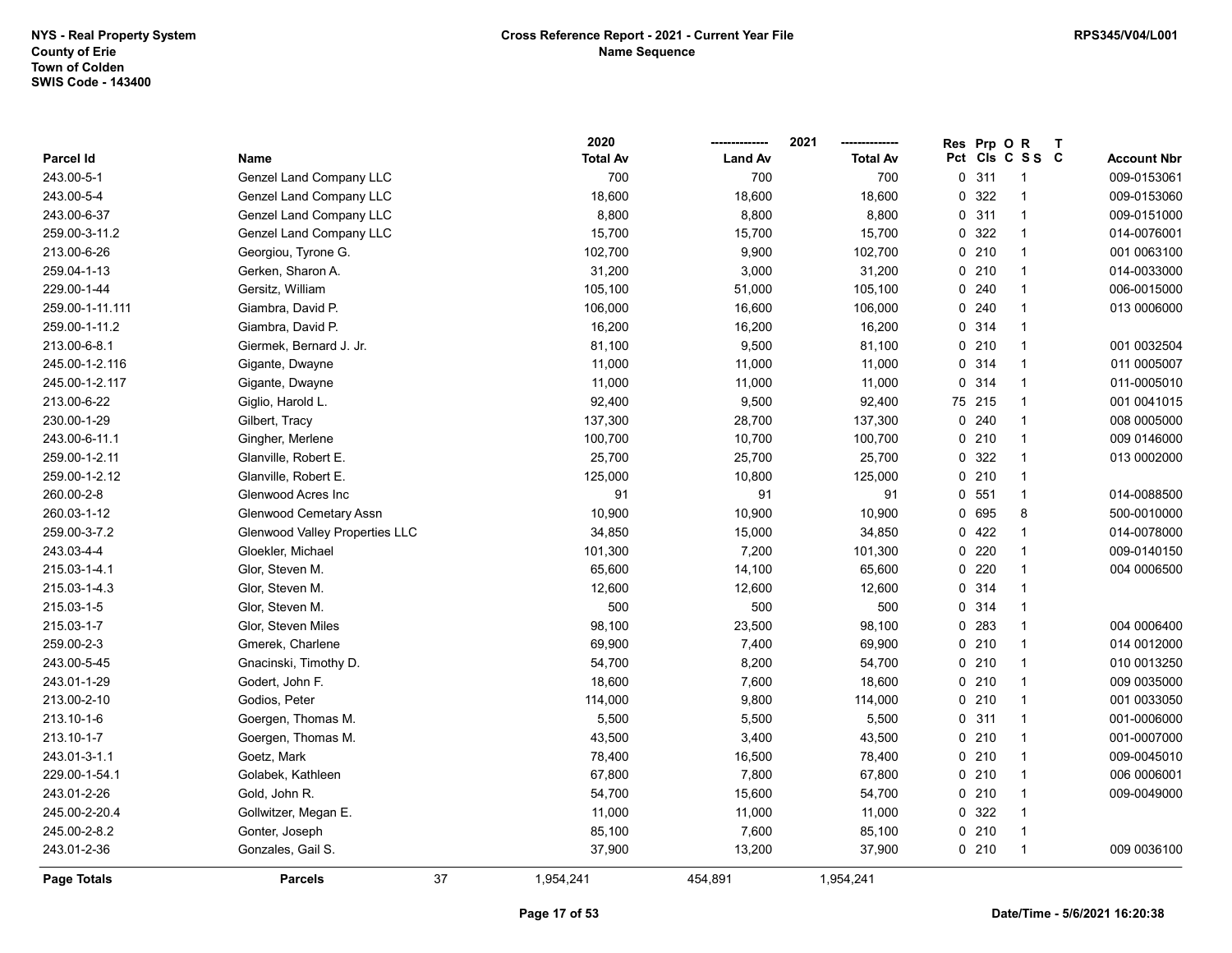|                  |                            |    | 2020            |                | 2021            | Res | Prp OR |                          | $\mathbf{T}$ |                    |
|------------------|----------------------------|----|-----------------|----------------|-----------------|-----|--------|--------------------------|--------------|--------------------|
| <b>Parcel Id</b> | Name                       |    | <b>Total Av</b> | <b>Land Av</b> | <b>Total Av</b> |     |        | Pct Cls C S S C          |              | <b>Account Nbr</b> |
| 228.00-5-12.11   | Goodremote, George Jr.     |    | 13,000          | 13,000         | 13,000          |     | 0 322  | -1                       |              | 005 0045000        |
| 229.00-2-31      | Goodrich, Joel T. Jr.      |    | 60,000          | 3,600          | 60,000          |     | 0210   | -1                       |              | 007-0026500        |
| 213.00-5-21      | Goodrich, Julia            |    | 84,100          | 10,600         | 84,100          |     | 0210   | $\overline{1}$           |              | 002 0026000        |
| 243.01-3-11      | Goodrich, Paul F.          |    | 67,200          | 8,600          | 67,200          |     | 0210   | $\overline{1}$           |              | 009 0042150        |
| 243.01-3-16.22   | Goodrich, Paul F.          |    | 3,300           | 3,300          | 3,300           |     | 0 320  | $\overline{1}$           |              | 009-0043000        |
| 245.00-3-7.2     | Gordon, Joseph C.          |    | 83,700          | 9,500          | 83,700          |     | 0210   | $\overline{1}$           |              |                    |
| 243.00-6-21      | Gorecki, Kelly             |    | 38,900          | 9,000          | 38,900          |     | 0210   | $\overline{1}$           |              | 009-0087000        |
| 213.00-4-4       | Goss, Deborah A.           |    | 56,600          | 9,800          | 56,600          |     | 0210   | $\overline{1}$           |              | 002-0003500        |
| 214.00-1-3.2     | Gottstine, Thomas J.       |    | 107,200         | 11,000         | 107,200         |     | 0210   | -1                       |              | 002-0004110        |
| 243.00-5-8       | Gould, Carl A.             |    | 114,800         | 60,200         | 114,800         |     | 0.280  | $\overline{1}$           |              | 010 0019000        |
| 259.00-4-8.12    | Gow, Andrew H.             |    | 159,900         | 15,200         | 159,900         |     | 0.240  | $\overline{1}$           |              | 013 0015002        |
| 260.00-1-10      | Grabowski, Gregory Stanley |    | 65,000          | 8,100          | 65,000          |     | 0210   | $\overline{1}$           |              | 014 0057200        |
| 243.03-1-13      | Grace, David F. Jr.        |    | 46,700          | 9,000          | 46,700          |     | 0 230  | $\overline{1}$           |              | 009-0074000        |
| 243.03-2-13      | Grace, David F. Jr.        |    | 57,700          | 8,200          | 57,700          |     | 0210   | -1                       |              | 009 0132800        |
| 244.00-2-6.172   | Graf, Christine J.         |    | 120,000         | 10,800         | 120,000         |     | 0210   | $\overline{\phantom{a}}$ |              |                    |
| 244.00-2-31      | Graf, Christine J.         |    | 2,000           | 2,000          | 2,000           |     | 0.314  | $\overline{\phantom{a}}$ |              |                    |
| 244.00-1-28.1    | Grandits, Donald A.        |    | 69,300          | 8,800          | 69,300          |     | 0210   | $\overline{1}$           |              | 010 0012100        |
| 229.00-1-2       | Grannell, Thos P.          |    | 74,900          | 6,800          | 74,900          |     | 0210   | $\overline{1}$           |              | 006-0014050        |
| 245.00-1-15.11   | Grant, Kevin M.            |    | 58,200          | 9,300          | 58,200          |     | 0210   | $\overline{1}$           |              | 012 0006000        |
| 259.00-1-5       | Grasso, Thomas Jr.         |    | 7,300           | 7,300          | 7,300           |     | 0.314  | $\overline{1}$           |              | 013 0005100        |
| 214.00-3-27.12   | Green, David S.            |    | 61,000          | 10,900         | 61,000          |     | 0210   | $\overline{1}$           |              | 002-0033002        |
| 245.00-2-20.3    | Green, Marilyn G.          |    | 8,700           | 8,700          | 8,700           |     | 0 323  | $\overline{1}$           |              |                    |
| 245.00-2-27.1    | Greenaker, Paul C.         |    | 69,400          | 6,400          | 69,400          |     | 0210   | $\overline{1}$           |              | 012-0021500        |
| 260.03-1-9.2     | Greenan, Thaila L.         |    | 92,900          | 5,600          | 92,900          |     | 0411   | $\overline{1}$           |              |                    |
| 245.00-2-20.12   | Grom, Kevin                |    | 19,900          | 7,400          | 19,900          |     | 0.312  | $\overline{1}$           |              | 012 0019000        |
| 245.00-2-20.112  | Grom, Kevin M.             |    | 33,500          | 6,000          | 33,500          |     | 0210   | $\overline{1}$           |              |                    |
| 245.00-2-20.2    | Grom, Richard V.           |    | 9,900           | 9,900          | 9,900           |     | 0 322  | $\overline{1}$           |              |                    |
| 245.00-2-20.5    | Grom, Robert A.            |    | 11,000          | 11,000         | 11,000          |     | 0 322  | $\overline{1}$           |              |                    |
| 243.01-2-20.1    | Grosse, Nathan A.          |    | 68,400          | 9,500          | 68,400          |     | 0210   | $\overline{1}$           |              | 009-0055000        |
| 228.00-2-1       | Gruber, Evelyn             |    | 32,600          | 32,600         | 32,600          |     | 0 322  | $\overline{\phantom{a}}$ |              | 005 0016000        |
| 243.00-6-16.1    | Grudzien, Jerry            |    | 58,300          | 13,400         | 58,300          |     | 0210   | $\overline{1}$           |              | 009 0128000        |
| 229.00-1-47.1    | Grudzien, Lawrence J.      |    | 53,100          | 7,700          | 53,100          |     | 0210   | $\overline{1}$           |              | 006-0006002        |
| 243.00-5-17      | Grundtisch, Nathan A.      |    | 61,000          | 6,200          | 61,000          |     | 0210   | $\overline{1}$           |              | 010-0013800        |
| 229.00-1-8       | Grzeskiewicz, James W.     |    | 69,800          | 6,300          | 69,800          |     | 0210   | $\overline{1}$           |              | 006 0009010        |
| 259.04-1-20      | Guertin, Rikki L.          |    | 49,300          | 3,000          | 49,300          |     | 0210   | $\overline{1}$           |              | 014 0021000        |
| 243.00-5-48      | Gugliuzza, David Joseph    |    | 23,800          | 4,500          | 23,800          |     | 0210   | $\overline{1}$           |              | 010-0013500        |
| 229.00-2-22.1    | Gusch, Sheryl L.           |    | 100,600         | 20,900         | 100,600         |     | 0.240  | $\overline{1}$           |              | 007 0018000        |
| Page Totals      | <b>Parcels</b>             | 37 | 2,113,000       | 394,100        | 2,113,000       |     |        |                          |              |                    |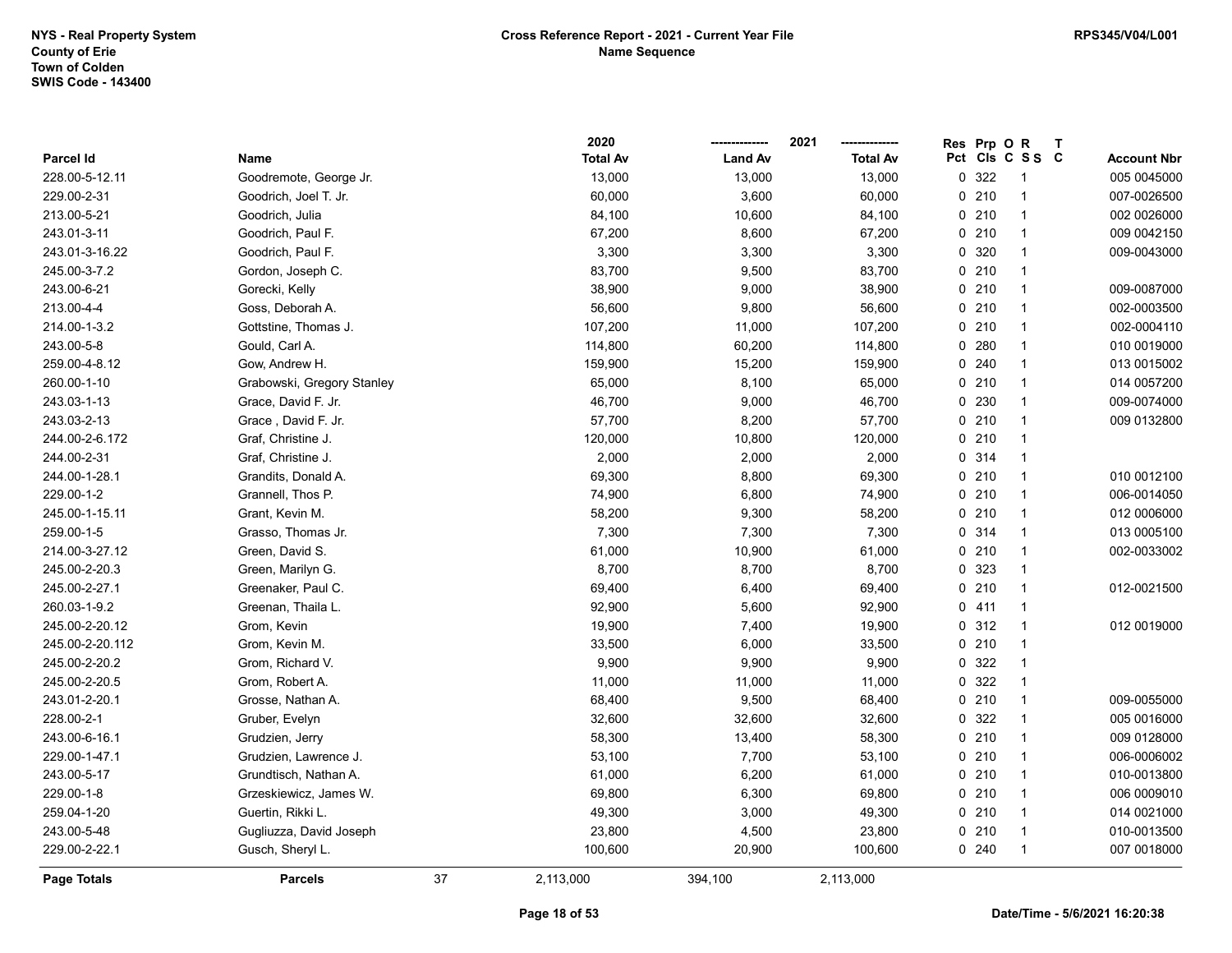|                    |                       |    | 2020            |                | 2021            | Res Prp O R |                 | $\mathbf T$ |                    |
|--------------------|-----------------------|----|-----------------|----------------|-----------------|-------------|-----------------|-------------|--------------------|
| Parcel Id          | Name                  |    | <b>Total Av</b> | <b>Land Av</b> | <b>Total Av</b> |             | Pct Cls C S S C |             | <b>Account Nbr</b> |
| 213.00-6-49.1      | Haag, Brian M.        |    | 68,700          | 13,800         | 68,700          | 0210        | $\mathbf{1}$    |             | 001-0032000        |
| 260.03-1-4         | Haberly, Nancy L.     |    | 70,100          | 6,200          | 70,100          | 0210        | $\mathbf{1}$    |             | 014-0057250        |
| 244.00-1-2         | Hacker, Aaron E.      |    | 65,000          | 8,000          | 65,000          | 0210        | $\mathbf{1}$    |             | 010-0024100        |
| 214.00-2-24.2      | Hacker, Brody         |    | 72,900          | 12,600         | 72,900          | 0210        | $\mathbf{1}$    |             | 003-0013035        |
| 243.00-3-7         | Hacker, Garrett M.    |    | 74,600          | 13,200         | 74,600          | 0.240       | $\mathbf{1}$    |             | 010-0002005        |
| 243.00-3-8.2       | Hacker, Garrett M.    |    | 29,200          | 23,200         | 29,200          | 0.312       | $\mathbf{1}$    |             |                    |
| 243.00-3-18        | Hacker, Garrett M.    |    | 8,500           | 8,500          | 8,500           | 0 322       | $\mathbf{1}$    |             | 010-0002300        |
| 243.00-6-12.112    | Hager, Claudette      |    | 85,300          | 7,100          | 85,300          | 0210        | $\mathbf{1}$    |             | 009 0145000        |
| 214.00-1-13.112    | Hale, Dwayne          |    | 104,800         | 13,000         | 104,800         | 0210        | $\mathbf{1}$    |             | 003 0006000        |
| 243.01-1-1         | Hale, Terry M.        |    | 56,600          | 12,400         | 56,600          | 0210        | $\mathbf{1}$    |             | 009 0009000        |
| 260.00-1-8         | Hall, Charles M. Jr.  |    | 118,300         | 5,100          | 118,300         | 0210        | $\mathbf{1}$    |             | 014-0057202        |
| 260.00-1-9         | Hall, Charles M. Jr.  |    | 13,000          | 13,000         | 13,000          | 0 314       | $\mathbf{1}$    |             | 014-0057201        |
| 260.00-2-9         | Hall, Christopher L.  |    | 33,900          | 8,200          | 33,900          | 0210        | $\mathbf{1}$    |             | 014 0088000        |
| 213.00-3-16        | Hall, Robert W. III.  |    | 64,700          | 9,500          | 64,700          | 0210        | 1               |             | 001 0040200        |
| 243.00-6-35.2      | Hallett, Hubert       |    | 55,500          | 7,400          | 55,500          | 0210        | 1               |             |                    |
| 243.00-1-1         | Hallett, James W.     |    | 8,200           | 8,200          | 8,200           | 0 322       | $\mathbf{1}$    |             | 009 0001000        |
| 260.03-1-19        | Hallick, Jamin D.     |    | 72,200          | 7,700          | 72,200          | 0210        | $\mathbf{1}$    |             | 014-0068000        |
| 213.00-6-45.12     | Hamilton, Amy S.      |    | 10,600          | 10,600         | 10,600          | 0 314       | $\mathbf{1}$    |             |                    |
| 243.00-5-23.1      | Hamm, Gerry           |    | 75,900          | 8,700          | 75,900          | 0210        | $\mathbf{1}$    |             | 010-0013000        |
| 243.01-1-6         | Hammell, Rosanne C.   |    | 2,500           | 2,500          | 2,500           | 0 314       | $\mathbf{1}$    |             | 009-0013000        |
| 243.01-1-26        | Hammell, Rosanne C.   |    | 55,000          | 10,800         | 55,000          | 0210        | $\mathbf{1}$    |             | 009-0033000        |
| 230.00-2-17        | Hammond, Luke         |    | 9,700           | 9,700          | 9,700           | 0 314       | 1               |             | 008-0031000        |
| 230.00-2-19.1      | Hammond, Luke         |    | 92,100          | 17,000         | 92,100          | 0.240       | $\mathbf{1}$    |             | 008-0029000        |
| 229.00-1-45.13     | Hammond, Robert L.    |    | 119,400         | 12,900         | 119,400         | 0.240       | $\mathbf{1}$    |             |                    |
| 228.00-1-17        | Haney, William P.     |    | 14,600          | 14,600         | 14,600          | 0 322       | $\mathbf{1}$    |             | 005 0003000        |
| 243.00-5-26        | Hanney, Richard W.    |    | 500             | 500            | 500             | 0.311       | $\mathbf{1}$    |             | 009-0123050        |
| 229.00-2-10        | Hannon, Patrick F.    |    | 296,600         | 32,200         | 296,600         | 0.240       | $\mathbf{1}$    |             | 007-0009025        |
| 259.00-4-1.212     | Harber, Linda J.      |    | 71,900          | 7,900          | 71,900          | 0210        | $\mathbf{1}$    |             |                    |
| 228.00-6-2         | Hare, Timothy L.      |    | 175,800         | 16,800         | 175,800         | 0.220       | $\mathbf{1}$    |             | 005 0029000        |
| 214.00-1-5.11      | Harezga, Sharon Marie |    | 11,400          | 11,400         | 11,400          | 0 314       | 1               |             | 002 0007500        |
| 214.00-1-5.12      | Harezga, Sharon Marie |    | 148,100         | 11,400         | 148,100         | 0210        | $\mathbf{1}$    |             |                    |
| 244.00-1-30.5      | Harger, Daryl P.      |    | 99,400          | 17,600         | 99,400          | 0.240       | $\mathbf{1}$    |             |                    |
| 213.00-6-39        | Harmon, Paul C.       |    | 58,500          | 8,700          | 58,500          | 0210        | $\mathbf{1}$    |             | 001-0046220        |
| 260.00-2-5         | Harris, Alan R.       |    | 95,400          | 33,000         | 95,400          | 0.240       | $\mathbf{1}$    |             | 014 0080000        |
| 228.00-3-23        | Hartenstein, Pedro N. |    | 84,500          | 7,500          | 84,500          | 0210        | $\mathbf{1}$    |             | 006 0002015        |
| 229.00-1-45.11     | Hartman, Richard L.   |    | 97,600          | 17,500         | 97,600          | 0.240       | $\mathbf{1}$    |             | 006 0013000        |
| 229.00-1-45.12     | Hartman, Richard L.   |    | 17,500          | 17,500         | 17,500          | 0 322       | $\mathbf{1}$    |             |                    |
| <b>Page Totals</b> | <b>Parcels</b>        | 37 | 2,538,500       | 445,900        | 2,538,500       |             |                 |             |                    |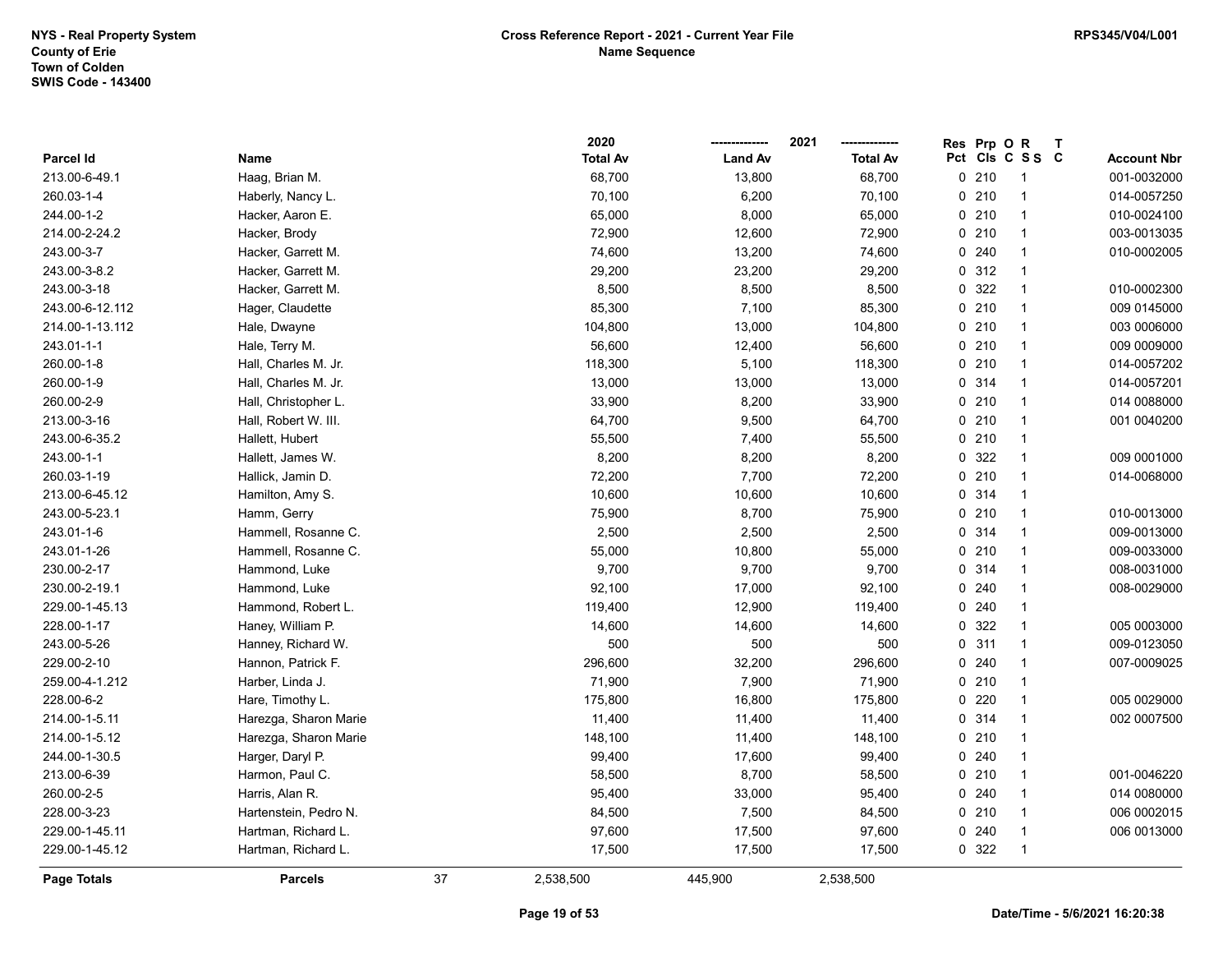|                 |                               |    | 2020            |                | 2021            | Res | Prp O | $\mathbf R$     | $\mathsf{T}$ |                    |
|-----------------|-------------------------------|----|-----------------|----------------|-----------------|-----|-------|-----------------|--------------|--------------------|
| Parcel Id       | Name                          |    | <b>Total Av</b> | <b>Land Av</b> | <b>Total Av</b> |     |       | Pct Cls C S S C |              | <b>Account Nbr</b> |
| 244.00-1-4      | Hashem, Paul G.               |    | 27,000          | 8,700          | 27,000          |     | 0260  | 1               |              | 010-0025025        |
| 244.00-1-5.1    | Hashem, Paul G.               |    | 41,300          | 19,600         | 41,300          |     | 0.260 | 1               |              | 010 0025000        |
| 244.00-1-9      | Hashem, Paul G.               |    | 18,000          | 5,400          | 18,000          |     | 0260  | 1               |              | 010-0025250        |
| 214.00-3-47.11  | Haskel, Susan                 |    | 168,400         | 11,200         | 168,400         |     | 0210  | $\mathbf{1}$    |              | 002-0030000        |
| 215.00-1-3      | Hathaway, Robert F. Jr.       |    | 68,200          | 11,100         | 68,200          |     | 0210  | $\mathbf{1}$    |              | 003 0009000        |
| 230.00-2-14     | Hattler, Nicholas B.          |    | 61,700          | 9,400          | 61,700          |     | 0210  | $\mathbf{1}$    |              | 008 0030500        |
| 259.00-1-7      | Hausberger, David K.          |    | 101,700         | 7,300          | 101,700         |     | 0210  | $\mathbf{1}$    |              | 013-0008000        |
| 260.00-2-11     | Havens, Jeffrey L.            |    | 72,300          | 2,400          | 72,300          |     | 0210  | $\mathbf{1}$    |              | 014-0086000        |
| 244.00-1-27     | Hawkes, David B.              |    | 4,800           | 4,800          | 4,800           |     | 0 314 | $\mathbf{1}$    |              | 010-0012050        |
| 245.00-1-2.112  | Hawley, Carol                 |    | 85,400          | 10,100         | 85,400          |     | 0210  | 1               |              | 011 0005004        |
| 214.00-3-16.1   | Hayhurst, Nancy               |    | 89,800          | 11,000         | 89,800          |     | 0210  | 1               |              | 002-0037000        |
| 261.00-2-14.12  | Haynes, Michael J.            |    | 75,000          | 7,900          | 75,000          |     | 0210  | 1               |              |                    |
| 213.00-2-4.1    | Haynes, Ronald W.             |    | 900             | 900            | 900             |     | 0 314 | $\mathbf{1}$    |              | 001 0020900        |
| 213.00-5-9.12   | Hays, Kevin P.                |    | 109,100         | 17,000         | 109,100         |     | 0.240 | 1               |              |                    |
| 229.00-1-24     | Heckler, George C.            |    | 72,500          | 7,800          | 72,500          |     | 0210  | $\mathbf{1}$    |              | 006-0010000        |
| 213.00-2-6.1    | Heferle, Jacob                |    | 107,800         | 11,900         | 107,800         |     | 0210  | $\mathbf{1}$    |              | 001-0020003        |
| 228.00-1-15     | Heichberger, Norbert          |    | 11,300          | 11,300         | 11,300          |     | 0 322 | $\mathbf{1}$    |              | 005-0012000        |
| 261.00-2-22.12  | Heine, Richard J.             |    | 123,100         | 9,700          | 123,100         |     | 0210  | $\mathbf{1}$    |              | 016-0009000        |
| 244.00-1-24     | Heintz, Richard C.            |    | 44,600          | 5,200          | 44,600          |     | 0210  | $\mathbf{1}$    |              | 010-0011100        |
| 213.10-2-14     | Helfrich, Robert              |    | 66,400          | 14,000         | 66,400          |     | 0210  | $\mathbf{1}$    |              | 001-0028100        |
| 230.00-2-13     | Hemingway, Jill R.            |    | 82,600          | 18,000         | 82,600          |     | 0.240 | $\mathbf{1}$    |              | 008-0032000        |
| 243.03-4-2.1    | Henning, Robert               |    | 72,700          | 4,900          | 72,700          |     | 0210  | 1               |              | 009-0139010        |
| 243.03-4-3.1    | Henning, Robert H.            |    | 41,000          | 5,700          | 41,000          |     | 0220  | $\mathbf{1}$    |              | 009 0139000        |
| 260.00-1-21.11  | Hensel, Ronald N. II.         |    | 144,500         | 11,400         | 144,500         |     | 0.240 | $\mathbf{1}$    |              | 015 0003000        |
| 245.00-1-3.12   | Hensley, John A.              |    | 54,600          | 6,300          | 54,600          |     | 0210  | $\mathbf{1}$    |              | 011-0009000        |
| 260.03-1-13     | Herbison, Lynda C.            |    | 66,900          | 10,400         | 66,900          |     | 0210  | $\mathbf{1}$    |              | 014 0053000        |
| 214.00-2-14.1   | Hereth, Christopher J.        |    | 85,100          | 9,200          | 85,100          |     | 0210  | 1               |              | 003 0025150        |
| 228.00-4-8.1    | Hermann, Catherine A.         |    | 57,600          | 4,100          | 57,600          |     | 0210  | $\mathbf{1}$    |              | 006 0025950        |
| 244.00-2-23.1   | Hermans, Russell B.           |    | 77,700          | 7,700          | 77,700          |     | 0210  | $\mathbf{1}$    |              | 011 0008950        |
| 213.00-7-1.2    | Herrmann, Jeffrey J.          |    | 82,800          | 20,500         | 82,800          |     | 0210  | $\mathbf{1}$    |              | 001-0027000        |
| 260.00-1-19.11  | High Point of Erie County LLC |    | 41,300          | 24,400         | 41,300          |     | 0.312 | $\mathbf{1}$    |              | 011 0015000        |
| 214.00-3-22     | Hill, John C. Jr.             |    | 70,300          | 9,800          | 70,300          |     | 0210  | $\mathbf{1}$    |              | 002-0030006        |
| 230.00-1-17     | Hill, Linda Jean              |    | 56,000          | 5,600          | 56,000          |     | 0210  | $\mathbf{1}$    |              | 008-0021005        |
| 214.00-1-37.112 | Hinman, Rod G.                |    | 10,900          | 10,900         | 10,900          |     | 0.314 | $\mathbf{1}$    |              | 003 0005000        |
| 261.00-4-12     | Hintz, Todd A.                |    | 7,500           | 7,500          | 7,500           |     | 0.314 | $\mathbf{1}$    |              |                    |
| 228.00-2-3.11   | Hirtzel, Robert J.            |    | 101,700         | 13,100         | 101,700         |     | 0.240 | $\mathbf{1}$    |              | 005-0015500        |
| 259.04-1-14     | Hitchcock, Terry L.           |    | 23,700          | 5,100          | 23,700          |     | 0210  | $\mathbf{1}$    |              | 014 0026000        |
| Page Totals     | <b>Parcels</b>                | 37 | 2,426,200       | 361,300        | 2,426,200       |     |       |                 |              |                    |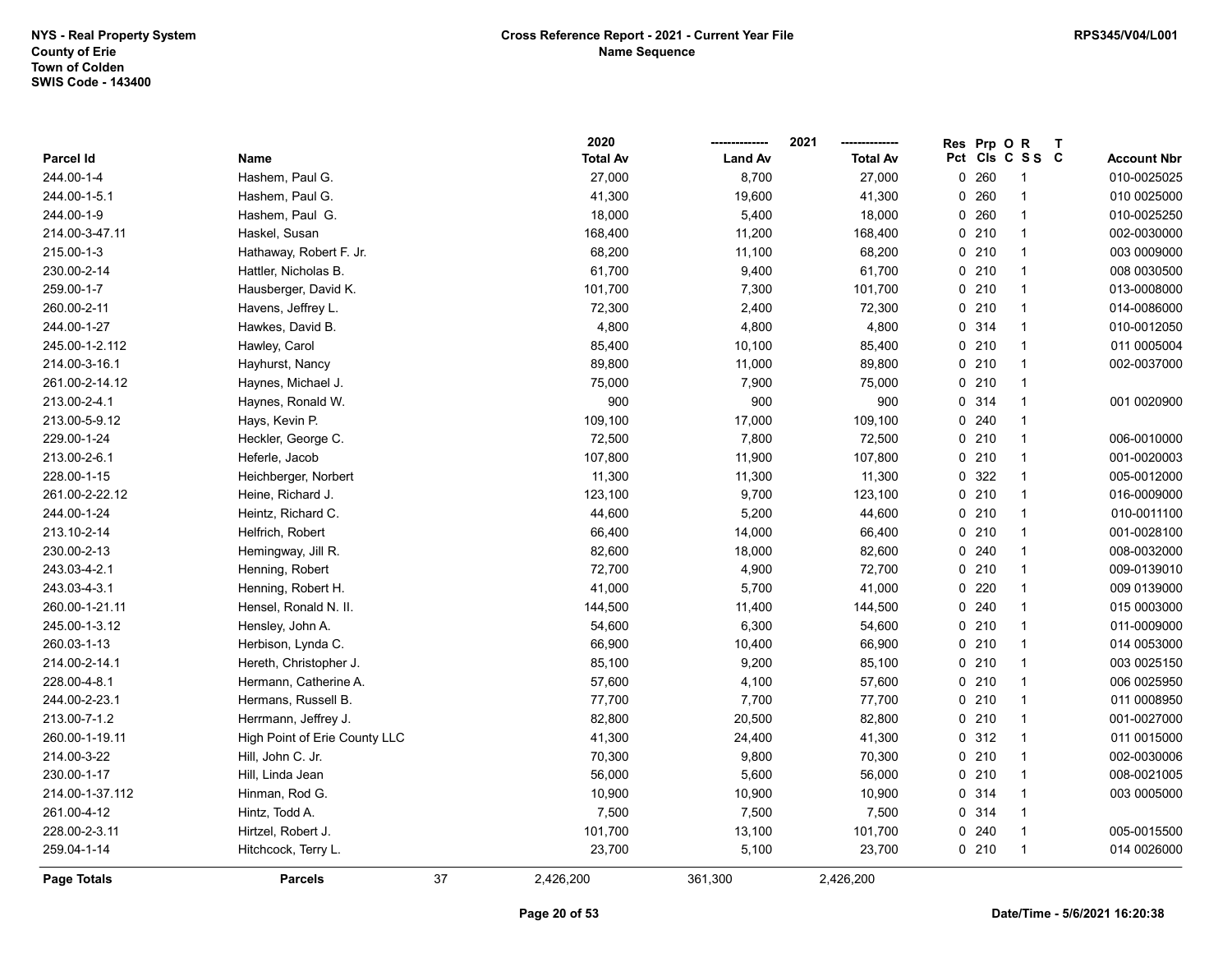|                 |                                  | 2020            |                | 2021            | <b>Res</b> | Prp OR |                 | $\mathsf{T}$ |                    |
|-----------------|----------------------------------|-----------------|----------------|-----------------|------------|--------|-----------------|--------------|--------------------|
| Parcel Id       | Name                             | <b>Total Av</b> | <b>Land Av</b> | <b>Total Av</b> |            |        | Pct Cls C S S C |              | <b>Account Nbr</b> |
| 228.00-5-19.1   | Hoag, Lester                     | 68,500          | 8,300          | 68,500          |            | 0210   | -1              |              | 005-0042025        |
| 228.00-2-20.1   | Hoelscher, David H.              | 37,000          | 9,300          | 37,000          |            | 0220   | -1              |              | 005 0024000        |
| 229.00-2-39     | Hoffman, Anne                    | 52,400          | 14,700         | 52,400          |            | 0.240  | $\overline{1}$  |              | 007-0022000        |
| 214.00-3-37     | Hoffman, Todd                    | 110,600         | 19,300         | 110,600         | 77 240     |        | $\mathbf{1}$    |              | 002 0026005        |
| 243.00-5-16     | Hofmeister, Robert G.            | 58,800          | 5,100          | 58,800          |            | 0210   | $\mathbf{1}$    |              | 010-0013775        |
| 260.00-1-34     | Hojnacki, Kristopher J.          | 3,200           | 3,200          | 3,200           |            | 0 323  | $\overline{1}$  |              | 014-0057050        |
| 260.00-1-35     | Hojnacki, Kristopher J.          | 73,100          | 8,000          | 73,100          |            | 0210   | $\overline{1}$  |              | 014-0057100        |
| 214.00-1-21.1   | Hollander, Ronald R.             | 61,900          | 11,000         | 61,900          |            | 0210   | $\overline{1}$  |              | 003 0004000        |
| 244.00-2-22     | Hollenbaugh, Estate of Lawson S. | 58,600          | 6,100          | 58,600          |            | 0210   | $\overline{1}$  |              | 011-0004700        |
| 213.00-1-1.12   | Holmes, Christopher J.           | 130,600         | 9,200          | 130,600         |            | 0210   | $\overline{1}$  |              | 001 0001000        |
| 213.00-6-2      | Holmes, Thomas W.                | 53,400          | 9,600          | 53,400          |            | 0210   | $\overline{1}$  |              | 001-0032100        |
| 260.00-1-2      | Hopkins, Austin                  | 108,600         | 9,700          | 108,600         |            | 0210   | $\overline{1}$  |              | 014-0011100        |
| 261.00-4-2.114  | Hornquist, Paul B. III.          | 87,800          | 9,400          | 87,800          |            | 0210   | $\overline{1}$  |              |                    |
| 214.00-2-20.111 | Horrigan, Michael T.             | 31,400          | 15,900         | 31,400          |            | 0.312  | $\overline{1}$  |              | 007 0002010        |
| 213.00-6-21     | Horschel, Bernard P.             | 45,500          | 9,800          | 45,500          |            | 0210   | $\overline{1}$  |              | 001-0041010        |
| 214.00-1-8      | Horst, Thomas E.                 | 5,400           | 5,400          | 5,400           |            | 0 314  | $\overline{1}$  |              | 003-0001150        |
| 245.00-2-6.112  | Horvath, Stephen                 | 97,200          | 7,500          | 97,200          |            | 0210   | $\overline{1}$  |              |                    |
| 245.00-2-23.122 | Houde, James                     | 200             | 200            | 200             |            | 0.314  | $\mathbf{1}$    |              |                    |
| 245.00-2-24.1   | Houde, James                     | 107,400         | 8,700          | 107,400         |            | 0210   | $\overline{1}$  |              | 012-0021020        |
| 245.00-3-14.1   | Howard, Daniel T.                | 169,100         | 27,600         | 169,100         |            | 0.240  | $\overline{1}$  |              | 012-0015000        |
| 245.00-2-2      | Howard, Michael P.               | 88,700          | 6,300          | 88,700          |            | 0210   | $\mathbf{1}$    |              | 012-0008015        |
| 243.00-5-42     | Howe, James J.                   | 56,900          | 7,700          | 56,900          |            | 0210   | $\overline{1}$  |              | 010 0013760        |
| 243.01-2-3      | Hrobocinski, Erin N.             | 63,300          | 7,800          | 63,300          |            | 0210   | $\overline{1}$  |              | 009-0041200        |
| 243.00-3-19     | Hrobocinski, Theodore            | 138,400         | 12,500         | 138,400         |            | 0.280  | $\overline{1}$  |              | 010-0007000        |
| 243.00-1-12.11  | Hrycik, Benjamin E.              | 100,000         | 36,200         | 100,000         |            | 0.240  | $\mathbf{1}$    |              | 009 0007000        |
| 243.01-1-12     | Hrycik, Benjamin E.              | 44,700          | 7,800          | 44,700          |            | 0210   | $\overline{1}$  |              | 009 0018000        |
| 243.00-1-9.11   | Hrycik, Frank S.                 | 126,000         | 16,900         | 126,000         |            | 0.240  | $\overline{1}$  |              | 009 0005100        |
| 243.00-6-30.1   | Hrycik, Frank S.                 | 48,500          | 8,700          | 48,500          |            | 0210   | $\overline{1}$  |              | 009-0142000        |
| 243.03-1-1      | Hrycik, Jesse                    | 86,900          | 12,200         | 86,900          |            | 0210   | $\overline{1}$  |              | 009-0070100        |
| 243.03-1-9      | Hrycik, Jesse M.                 | 5,200           | 5,200          | 5,200           |            | 0.311  | $\overline{1}$  |              | 009-0070151        |
| 243.03-1-23     | Hrycik, Marshall                 | 89,000          | 11,800         | 89,000          |            | 0210   | $\overline{1}$  |              | 009 0070002        |
| 243.00-1-8      | Hrycik, Marshall W.              | 30,600          | 13,100         | 30,600          |            | 0.312  | $\mathbf{1}$    |              | 009-0005050        |
| 245.00-3-10     | Huber, William                   | 67,400          | 29,000         | 67,400          |            | 0.240  | $\mathbf{1}$    |              | 012 0013250        |
| 243.01-2-29     | Hudson, Lucian C.                | 89,100          | 8,900          | 89,100          |            | 0.280  | $\mathbf{1}$    |              | 009 0047000        |
| 243.00-3-22     | Hudson, Patricia E.              | 600             | 600            | 600             |            | 0.314  | $\mathbf{1}$    |              | 010-0003000        |
| 213.00-6-44     | Hughes, Paul M.                  | 66,400          | 10,800         | 66,400          |            | 0210   | $\overline{1}$  |              | 001-0043900        |
| 215.00-3-3      | Hultgren, Jeanette V.            | 96,100          | 19,500         | 96,100          |            | 0.240  | $\overline{1}$  |              | 004 0020000        |
| Page Totals     | 37<br><b>Parcels</b>             | 2,558,500       | 413,000        | 2,558,500       |            |        |                 |              |                    |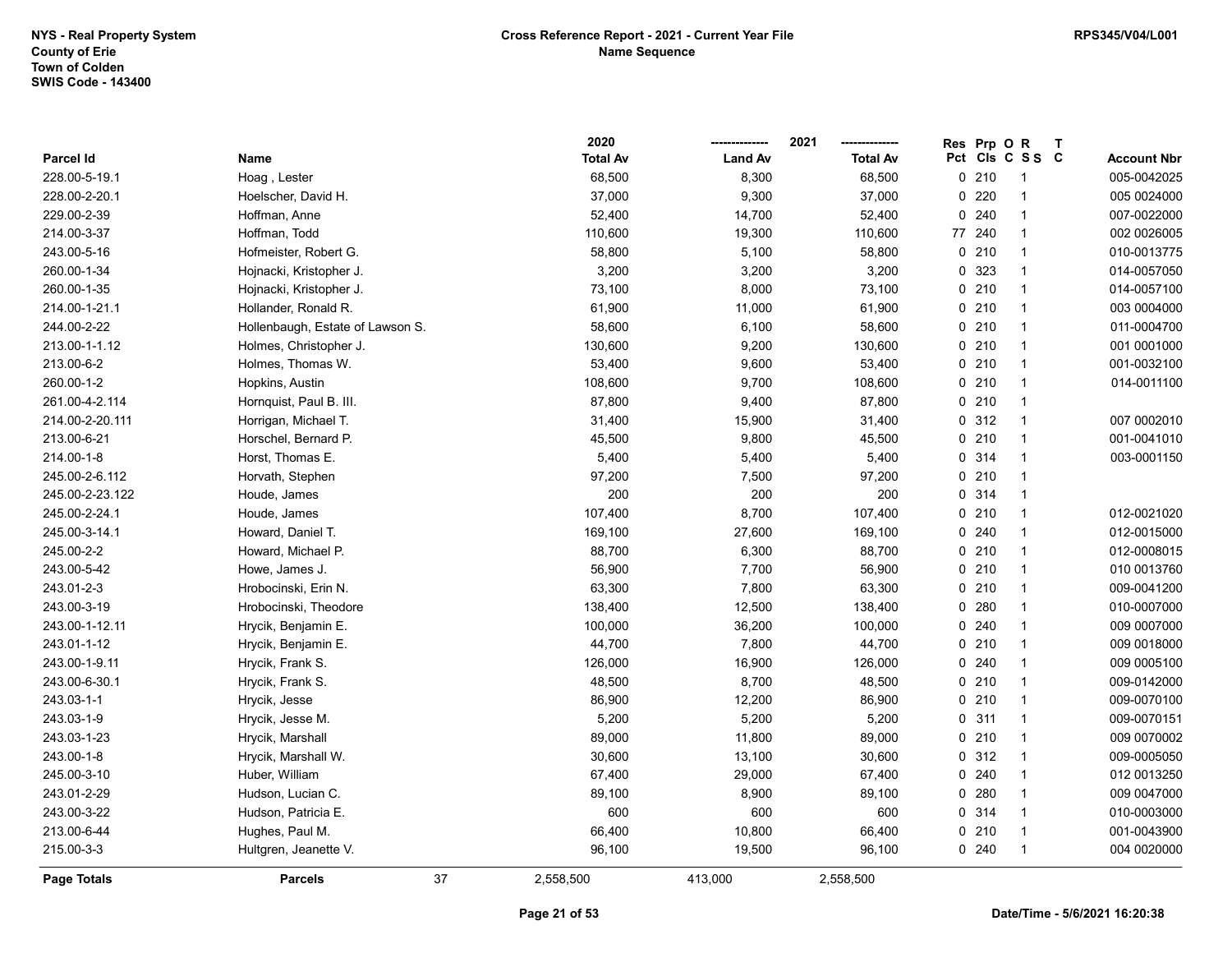|                    |                                | 2020            |                | 2021            | <b>Res</b> | Prp OR |                 | $\mathbf{T}$ |                    |
|--------------------|--------------------------------|-----------------|----------------|-----------------|------------|--------|-----------------|--------------|--------------------|
| Parcel Id          | Name                           | <b>Total Av</b> | <b>Land Av</b> | <b>Total Av</b> |            |        | Pct Cls C S S C |              | <b>Account Nbr</b> |
| 261.00-2-16.1      | Hunt, Gregory W.               | 125,400         | 21,900         | 125,400         |            | 77 240 | 1               |              | 016-0011005        |
| 245.00-2-5.1       | Husted, Gary V.                | 50,000          | 7,400          | 50,000          |            | 0210   | $\mathbf{1}$    |              | 012 0008050        |
| 261.00-2-4.1       | Hutchison, Christopher J.      | 99,000          | 7,000          | 99,000          |            | 0210   | $\mathbf{1}$    |              | 016 0006005        |
| 261.00-2-23        | Hutchison, Christopher J.      | 4,300           | 4,300          | 4,300           |            | 0.314  | $\mathbf{1}$    |              | 016-0006002        |
| 243.03-1-3.2       | Hycik, Jesse                   | 11,800          | 11,800         | 11,800          |            | 0.314  | $\mathbf{1}$    |              | 009-0070150        |
| 229.00-2-7.1       | Hyde, Douglas                  | 102,700         | 10,000         | 102,700         |            | 0210   | $\mathbf{1}$    |              | 007 0001100        |
| 213.10-2-13        | lacobucci, Samuel J.           | 54,200          | 9,100          | 54,200          |            | 0210   | $\mathbf{1}$    |              | 001 0016000        |
| 259.00-2-26        | lannone, Donna                 | 5,000           | 5,000          | 5,000           |            | 0.314  | $\mathbf{1}$    |              | 014 0006000        |
| 260.00-1-5         | Idzik, Paul T.                 | 77,000          | 15,500         | 77,000          |            | 0.240  | $\mathbf{1}$    |              | 014-0017000        |
| 228.00-4-3         | Imhoff, Harold E. Jr.          | 56,600          | 6,100          | 56,600          |            | 0210   | $\mathbf{1}$    |              | 006 0020040        |
| 243.00-1-5.11      | Inluxay, Christine             | 7,710           | 7,710          | 7,710           |            | 0.311  | $\mathbf{1}$    |              | 009-0005005        |
| 243.00-1-4.1       | Inluxay, Inta                  | 68,100          | 11,900         | 68,100          |            | 66 220 | $\mathbf{1}$    |              | 009-0005010        |
| 213.10-1-8         | Isch, James P.                 | 25,500          | 5,200          | 25,500          |            | 0210   | $\mathbf{1}$    |              | 001-0008000        |
| 213.00-5-18.1      | Isler, Nathaniel               | 97,100          | 10,300         | 97,100          |            | 0210   | $\mathbf{1}$    |              |                    |
| 214.00-3-34        | Ivanchuk, Yaroslav             | 66,500          | 9,500          | 66,500          |            | 0210   | 1               |              | 002-0030070        |
| 243.01-2-34        | J Warning Holdings LLC         | 28,300          | 7,400          | 28,300          |            | 0210   | $\mathbf{1}$    |              | 009-0036200        |
| 245.00-2-28.1      | Jablonski, Adam D.             | 77,400          | 6,400          | 77,400          |            | 0210   | $\mathbf{1}$    |              | 012 0021015        |
| 215.00-3-28        | Jablonski, Richard Z.          | 56,400          | 5,500          | 56,400          |            | 0210   | $\mathbf{1}$    |              | 004 0026000        |
| 213.00-4-13        | Jackson, Judith A.             | 82,400          | 10,300         | 82,400          |            | 0210   | $\mathbf{1}$    |              | 002-0013000        |
| 229.00-1-32        | Jackson, Michael               | 18,000          | 5,100          | 18,000          |            | 0210   | $\mathbf{1}$    |              | 006-0014600        |
| 229.00-1-33.12     | Jackson, Michael J.            | 120,100         | 16,000         | 120,100         |            | 0.240  | $\mathbf{1}$    |              |                    |
| 261.00-4-4         | Jackson, Patrick M.            | 60,900          | 5,900          | 60,900          |            | 0210   | $\mathbf{1}$    |              | 015-0022000        |
| 228.00-2-2         | Jacobbi, Beth                  | 98,900          | 14,000         | 98,900          |            | 0.240  | $\mathbf{1}$    |              | 005-0016005        |
| 214.00-3-47.12     | Jagoda, John L.                | 127,300         | 10,400         | 127,300         |            | 0210   | $\mathbf{1}$    |              |                    |
| 229.00-1-45.15     | Jakubowski, Derek T.           | 85,800          | 17,500         | 85,800          |            | 0.240  | $\mathbf{1}$    |              |                    |
| 213.00-4-17.21     | James, Robert M. III.          | 78,100          | 11,200         | 78,100          |            | 0210   | $\mathbf{1}$    |              | 002-0009000        |
| 243.00-2-6.221     | James A Cardone 2020 Rev Trust | 129,300         | 17,900         | 129,300         |            | 0.240  | $\mathbf{1}$    |              |                    |
| 215.00-2-18        | Jamesson, Benjamin W.          | 169,200         | 25,800         | 169,200         |            | 0.240  | $\mathbf{1}$    |              | 004 0010000        |
| 229.00-2-16.11     | Jankos, Joyce                  | 39,400          | 9,400          | 39,400          |            | 0210   | $\mathbf{1}$    |              | 007-0011000        |
| 213.00-6-32        | Jantzi, Peter Jr.              | 91,700          | 9,800          | 91,700          |            | 0210   | $\mathbf{1}$    |              | 001-0061003        |
| 260.00-2-29.2      | Jarecki Family Living Trust    | 212,300         | 28,400         | 212,300         |            | 0240   | $\mathbf{1}$    |              | 015 0014001        |
| 260.00-2-29.2/A    | Jarecki Family Living Trust    | 40,500          | 0              | 40,500          |            | 0210   | $\mathbf{1}$    |              |                    |
| 214.00-1-2         | Jaworski, William F.           | 89,800          | 11,700         | 89,800          |            | 0210   | $\mathbf{1}$    |              | 002 0004020        |
| 214.00-2-22        | JE Nichter Family Trust        | 72,500          | 13,500         | 72,500          |            | 0.240  | $\mathbf{1}$    |              | 003 0013010        |
| 243.00-3-9.152     | Jeffrey Ramsey Real Estate     | 7,600           | 7,600          | 7,600           |            | 0.314  | $\mathbf{1}$    |              | 010-0003000        |
| 213.00-6-42        | Jensen, Frederick              | 54,700          | 9,000          | 54,700          |            | 0210   | $\mathbf{1}$    |              | 001 0044000        |
| 259.00-1-11.31     | John, Kurt E.                  | 114,900         | 12,800         | 114,900         |            | 0210   | $\mathbf{1}$    |              |                    |
| <b>Page Totals</b> | <b>Parcels</b>                 | 37<br>2,706,410 | 398,310        | 2,706,410       |            |        |                 |              |                    |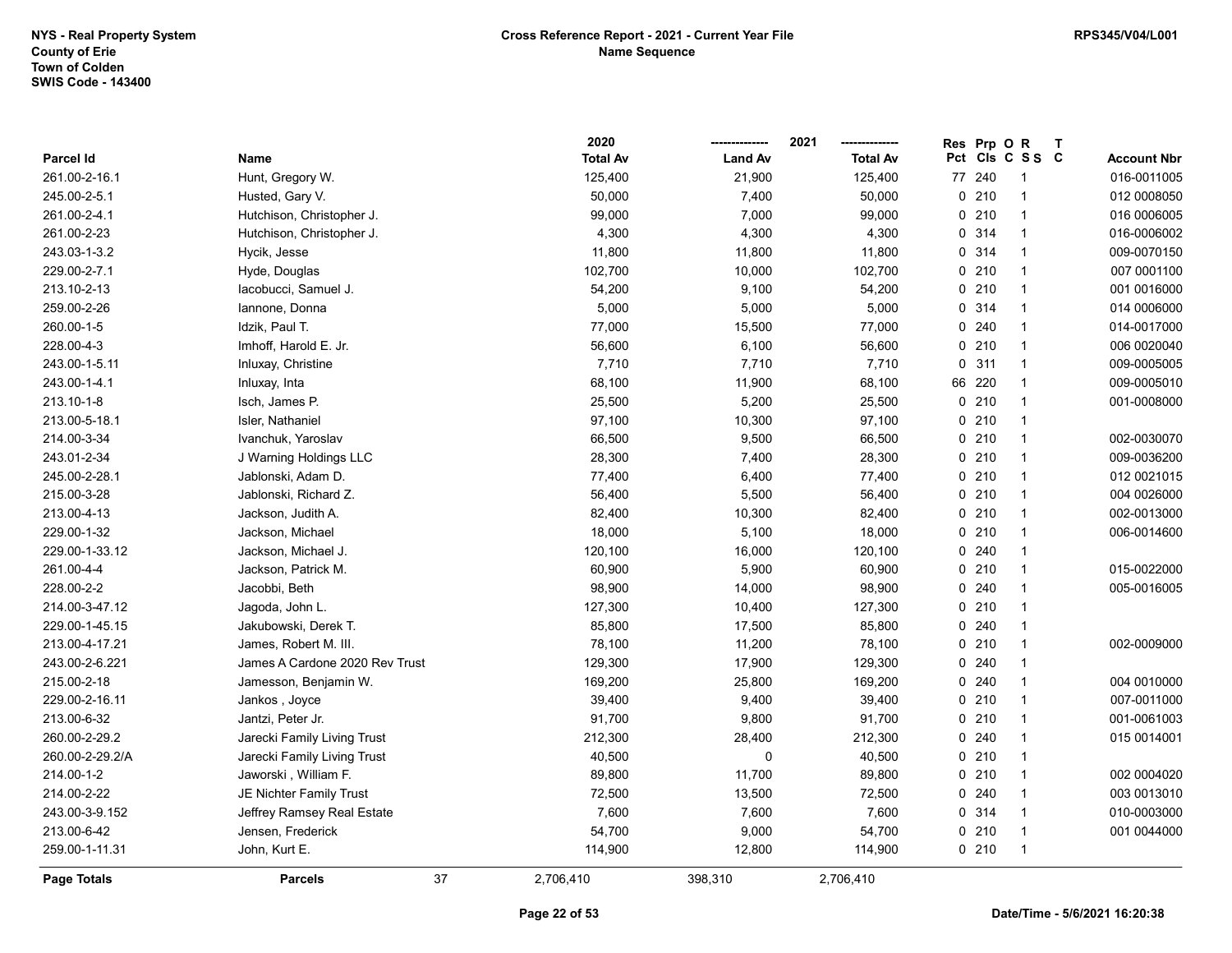|                |                                   | 2020            |                | 2021            | Res Prp O R |                 | $\mathbf{T}$ |                    |
|----------------|-----------------------------------|-----------------|----------------|-----------------|-------------|-----------------|--------------|--------------------|
| Parcel Id      | Name                              | <b>Total Av</b> | <b>Land Av</b> | <b>Total Av</b> |             | Pct Cls C S S C |              | <b>Account Nbr</b> |
| 245.00-2-19.11 | Johnson, Larry R.                 | 25,600          | 25,600         | 25,600          | 0 322       | -1              |              | 012 0018000        |
| 245.00-2-19.2  | Johnson, Larry R.                 | 79,600          | 27,600         | 79,600          | 0.240       | $\mathbf{1}$    |              |                    |
| 244.00-2-13    | Johnson, Robert W. Jr.            | 124,800         | 6,000          | 124,800         | 0210        | $\mathbf{1}$    |              | 011-0004600        |
| 260.00-1-29.1  | Johnson Revocable Trust, Bruce W. | 19,700          | 19,700         | 19,700          | 0.321       | $\mathbf{1}$    |              | 014 0058000        |
| 260.03-1-2.1   | Johnston, Natalie                 | 48,500          | 4,500          | 48,500          | 0220        | $\mathbf{1}$    |              | 014 0036000        |
| 228.00-4-9.12  | Jones, Daniel P.                  | 83,600          | 6,700          | 83,600          | 0210        | $\mathbf{1}$    |              | 006 0025900        |
| 214.00-3-42    | Joyce, Andrea L.                  | 84,400          | 10,800         | 84,400          | 0210        | $\mathbf{1}$    |              | 002 0022300        |
| 261.00-2-1     | Judd, Michael L.                  | 3,800           | 3,800          | 3,800           | 0 314       | $\mathbf{1}$    |              | 016 0005000        |
| 261.00-2-2     | Judd, Michael L.                  | 86,300          | 26,900         | 86,300          | 66 240      | 1               |              | 016-0006000        |
| 230.00-2-27.21 | Judware, Craig C.                 | 32,900          | 7,500          | 32,900          | 0 433       | $\mathbf{1}$    |              |                    |
| 243.00-5-40    | Julicher, Barbara A.              | 63,800          | 11,200         | 63,800          | 0.240       | $\mathbf{1}$    |              | 010-0013300        |
| 229.00-1-25.1  | Jump, Kenneth R.                  | 75,400          | 9,800          | 75,400          | 0210        | $\mathbf{1}$    |              | 006 0010150        |
| 243.00-1-20.12 | Jung, Patricia E.                 | 107,200         | 26,700         | 107,200         | 0.240       | 1               |              | 009-0070003        |
| 230.00-2-20    | Jusiak, Joel T.                   | 114,000         | 18,100         | 114,000         | 77 240      | $\mathbf{1}$    |              | 008-0028000        |
| 213.00-5-1     | Kabel, George                     | 45,900          | 10,700         | 45,900          | 0210        | $\mathbf{1}$    |              | 002-0018050        |
| 213.00-5-4.12  | Kabel, George                     | 4,600           | 4,600          | 4,600           | 0.314       | $\mathbf{1}$    |              |                    |
| 213.00-2-8.2   | Kaefer, Alfred F.                 | 21,600          | 21,600         | 21,600          | 0 322       | $\mathbf{1}$    |              |                    |
| 213.00-3-5.12  | Kaefer, Alfred F.                 | 10,500          | 10,500         | 10,500          | 0 720       | $\mathbf{1}$    |              | 001-0021002        |
| 213.00-3-5.131 | Kaefer, Alfred F.                 | 24,700          | 12,600         | 24,700          | 0 720       | $\mathbf{1}$    |              | 001-0021001        |
| 228.00-6-15    | Kaefer, Matthew                   | 63,800          | 4,100          | 63,800          | 0210        | $\mathbf{1}$    |              | 005-0036000        |
| 228.00-2-19.1  | Kaleta, Nicholas                  | 12,000          | 12,000         | 12,000          | 0 314       | $\mathbf{1}$    |              | 005-0019500        |
| 228.00-2-19.21 | Kaleta, Nicholas M.               | 70,900          | 15,900         | 70,900          | 0.240       | $\mathbf{1}$    |              |                    |
| 245.00-1-7     | Kalinowski, Alfred M.             | 135,700         | 53,300         | 135,700         | 0.240       | $\mathbf{1}$    |              | 012-0001000        |
| 214.00-3-16.2  | Kalke, Elizabeth G.               | 85,200          | 9,900          | 85,200          | 0210        | $\mathbf{1}$    |              | 002-0037000        |
| 213.00-4-5.11  | Kalwicki, David                   | 96,000          | 38,600         | 96,000          | 77 240      | 1               |              | 002 0002000        |
| 213.00-4-22    | Kalwicki, Lynne A.                | 72,000          | 11,300         | 72,000          | 0210        | $\mathbf{1}$    |              | 002 0004000        |
| 228.01-1-2     | Kamholz, David W.                 | 5,800           | 5,000          | 5,800           | 0.312       | $\mathbf{1}$    |              | 005 0005500        |
| 214.00-3-49.12 | Kamienowski, Patricia             | 134,900         | 10,100         | 134,900         | 0210        | $\mathbf{1}$    |              | 002-0025000        |
| 245.00-2-18.2  | Kammer, Walt                      | 21,400          | 21,400         | 21,400          | 0 322       | $\mathbf{1}$    |              |                    |
| 245.00-2-8.11  | Kammer, Walter A.                 | 126,600         | 12,400         | 126,600         | 0.240       | $\mathbf{1}$    |              | 012-0009075        |
| 245.00-2-8.12  | Kammer, Walter A.                 | 8,200           | 8,200          | 8,200           | 0 314       | $\mathbf{1}$    |              | 012-0009075        |
| 245.00-2-9.111 | Kammer, Walter A.                 | 11,900          | 11,900         | 11,900          | 0 322       | $\mathbf{1}$    |              | 012-0009000        |
| 245.00-2-9.112 | Kammer, Walter A.                 | 12,900          | 12,900         | 12,900          | 0 322       | $\mathbf{1}$    |              | 012-0009000        |
| 245.00-2-17    | Kammer, Walter A.                 | 34,700          | 34,700         | 34,700          | 0 322       | $\mathbf{1}$    |              | 012 0012500        |
| 245.00-2-40    | Kammer, Walter A.                 | 32,500          | 32,500         | 32,500          | 0 322       | $\mathbf{1}$    |              | 012-0008000        |
| 245.00-2-41    | Kammer, Walter A.                 | 25,150          | 25,150         | 25,150          | 0 322       | $\mathbf{1}$    |              | 012-0008000        |
| 243.00-3-20    | Kane, Nancy L.                    | 61,300          | 10,700         | 61,300          | 0.240       | $\mathbf{1}$    |              | 010-0014000        |
| Page Totals    | <b>Parcels</b>                    | 37<br>2,067,850 | 594,950        | 2,067,850       |             |                 |              |                    |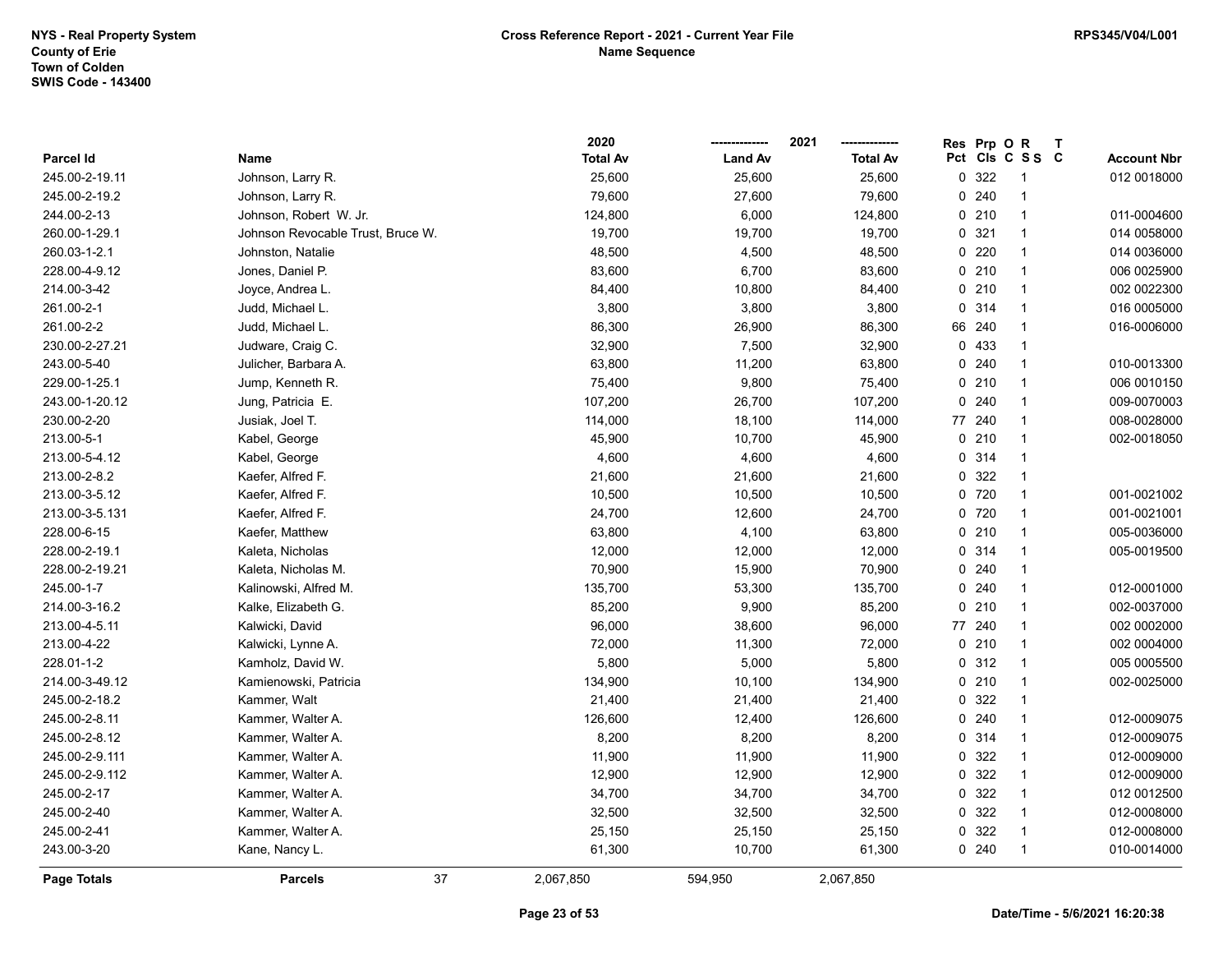|                    |                            |    | 2020            |                | 2021            | <b>Res</b> | Prp OR |                 | $\mathbf{T}$ |                    |
|--------------------|----------------------------|----|-----------------|----------------|-----------------|------------|--------|-----------------|--------------|--------------------|
| Parcel Id          | Name                       |    | <b>Total Av</b> | <b>Land Av</b> | <b>Total Av</b> |            |        | Pct Cls C S S C |              | <b>Account Nbr</b> |
| 261.00-1-2.112     | Kanner, Jack D.            |    | 76,200          | 6,300          | 76,200          |            | 0210   | -1              |              | 015 0004350        |
| 245.00-3-4         | Kasprzyk, Lorraine H.      |    | 6,900           | 6,900          | 6,900           |            | 0.314  |                 |              | 011 0016005        |
| 259.04-1-17        | Kaszubowski, Daniel J. Jr. |    | 40,400          | 3,600          | 40,400          |            | 0210   | $\overline{1}$  |              | 014-0023000        |
| 214.00-3-51        | Kazmierczak, Ronald M.     |    | 128,000         | 10,100         | 128,000         |            | 0210   | $\overline{1}$  |              |                    |
| 213.00-4-2         | Kearns, Timothy M.         |    | 95,800          | 13,400         | 95,800          |            | 0210   | $\overline{1}$  |              | 002 0002200        |
| 228.00-4-15.1      | Keem, Patrick J. Jr.       |    | 98,200          | 18,600         | 98,200          |            | 0.240  | $\overline{1}$  |              | 006-0021000        |
| 245.00-1-3.11      | Kegler, Thomas M.          |    | 31,500          | 25,700         | 31,500          |            | 0.312  | $\overline{1}$  |              | 011-0009000        |
| 228.00-5-12.12     | Keller, James A.           |    | 89,200          | 19,900         | 89,200          |            | 0.240  | $\overline{1}$  |              | 005 0045000        |
| 244.00-2-18        | Kellner, Karl              |    | 5,700           | 5,700          | 5,700           |            | 0.314  | -1              |              | 011-0004750        |
| 228.00-6-22        | Kellner, Revoc Liv         |    | 236,200         | 60,600         | 236,200         |            | 66 240 | $\overline{1}$  |              | 005-0030000        |
| 228.00-3-21.12     | Kelly, James Raymond       |    | 52,200          | 8,100          | 52,200          |            | 0.240  | $\overline{1}$  |              | 006-0002500        |
| 228.00-3-21.111    | Kelly, Shirley P.          |    | 59,300          | 6,900          | 59,300          |            | 0210   | $\overline{1}$  |              | 006-0002500        |
| 230.00-1-7.2       | Kempf, Peter               |    | 90,800          | 9,500          | 90,800          |            | 0210   | $\overline{1}$  |              | 008-0006020        |
| 214.00-3-40        | Kenneth Ziccarelli 2020    |    | 83,500          | 12,500         | 83,500          |            | 0210   | $\overline{1}$  |              | 002 0022200        |
| 214.00-1-20.1      | Kenngott, Keith R.         |    | 61,800          | 9,500          | 61,800          |            | 0210   | $\overline{1}$  |              | 003 0005100        |
| 230.00-1-16        | Kennick, Ronald W.         |    | 17,600          | 17,600         | 17,600          |            | 0 322  | -1              |              | 008-0021000        |
| 230.00-1-18        | Kennick, Ronald W.         |    | 68,600          | 4,500          | 68,600          |            | 0210   | $\overline{1}$  |              | 008-0021001        |
| 228.00-4-4         | Kent, Barbara              |    | 84,200          | 6,500          | 84,200          |            | 0210   | $\overline{1}$  |              | 006-0020050        |
| 260.00-2-29.1      | Kerber, John D.            |    | 167,000         | 16,200         | 167,000         |            | 0.240  | $\overline{1}$  |              | 015 0014000        |
| 215.00-3-24.1      | Kerber, Joseph F.          |    | 73,500          | 7,300          | 73,500          |            | 0210   | $\overline{1}$  |              | 004 0033100        |
| 243.00-4-4.2       | Kerkendall, Raymond S.     |    | 100,400         | 7,500          | 100,400         |            | 0210   | $\overline{1}$  |              | 010-0015000        |
| 261.00-3-8.211     | Kerl, Kaitlin R.           |    | 26,000          | 11,100         | 26,000          |            | 0.312  | $\overline{1}$  |              | 016 0019020        |
| 261.00-3-8.212     | Kerl, Kaitlin R.           |    | 79,100          | 9,500          | 79,100          |            | 0210   | $\overline{1}$  |              | 016 0019025        |
| 230.00-1-7.113     | Kerlin, David              |    | 83,800          | 16,000         | 83,800          |            | 0220   | $\overline{1}$  |              |                    |
| 213.00-6-7.1       | Kerlin, Dylan J.           |    | 60,000          | 8,300          | 60,000          |            | 0210   | $\overline{1}$  |              | 001-0032400        |
| 260.00-1-31        | Kerlin, Joe Dennis         |    | 46,500          | 5,300          | 46,500          |            | 0210   | $\overline{1}$  |              | 014 0057300        |
| 230.00-1-21.21     | Kerlin, Kevin              |    | 58,400          | 8,300          | 58,400          |            | 0210   | $\overline{1}$  |              |                    |
| 230.00-1-22        | Kerlin, Kevin P.           |    | 8,600           | 8,600          | 8,600           |            | 0.314  | $\overline{1}$  |              |                    |
| 244.00-1-3.1       | Keyser, David              |    | 78,700          | 13,700         | 78,700          |            | 0.240  | $\overline{1}$  |              | 010 0025050        |
| 214.00-1-13.2      | Kibler, Joshua L.          |    | 85,200          | 13,000         | 85,200          |            | 0210   | $\overline{1}$  |              | 003 0006000        |
| 213.00-4-21        | Kibler, Vincent J.         |    | 70,900          | 8,500          | 70,900          |            | 0210   | $\overline{1}$  |              | 002-0008005        |
| 245.00-2-18.1      | Kidd, Janis                |    | 74,100          | 9,600          | 74,100          |            | 0210   | $\overline{1}$  |              | 012-0017000        |
| 243.03-3-15        | Kief, Lawrence R.          |    | 39,500          | 3,800          | 39,500          |            | 0210   | $\overline{1}$  |              | 009-0118000        |
| 259.05-1-5         | Kilanowski, Carol A.       |    | 185,000         | 43,500         | 185,000         |            | 0210   | $\overline{1}$  |              |                    |
| 244.00-1-15        | King, Emily M.             |    | 54,600          | 7,400          | 54,600          |            | 0210   | $\overline{1}$  |              | 010 0015900        |
| 215.00-4-6.12      | Kingsbury, Peter S.        |    | 118,300         | 10,000         | 118,300         |            | 0210   | $\overline{1}$  |              |                    |
| 229.00-1-27.2      | Kingston, Kevin            |    | 5,500           | 5,500          | 5,500           |            | 0 314  | $\overline{1}$  |              | 006-0014016        |
| <b>Page Totals</b> | <b>Parcels</b>             | 37 | 2,741,200       | 459,000        | 2,741,200       |            |        |                 |              |                    |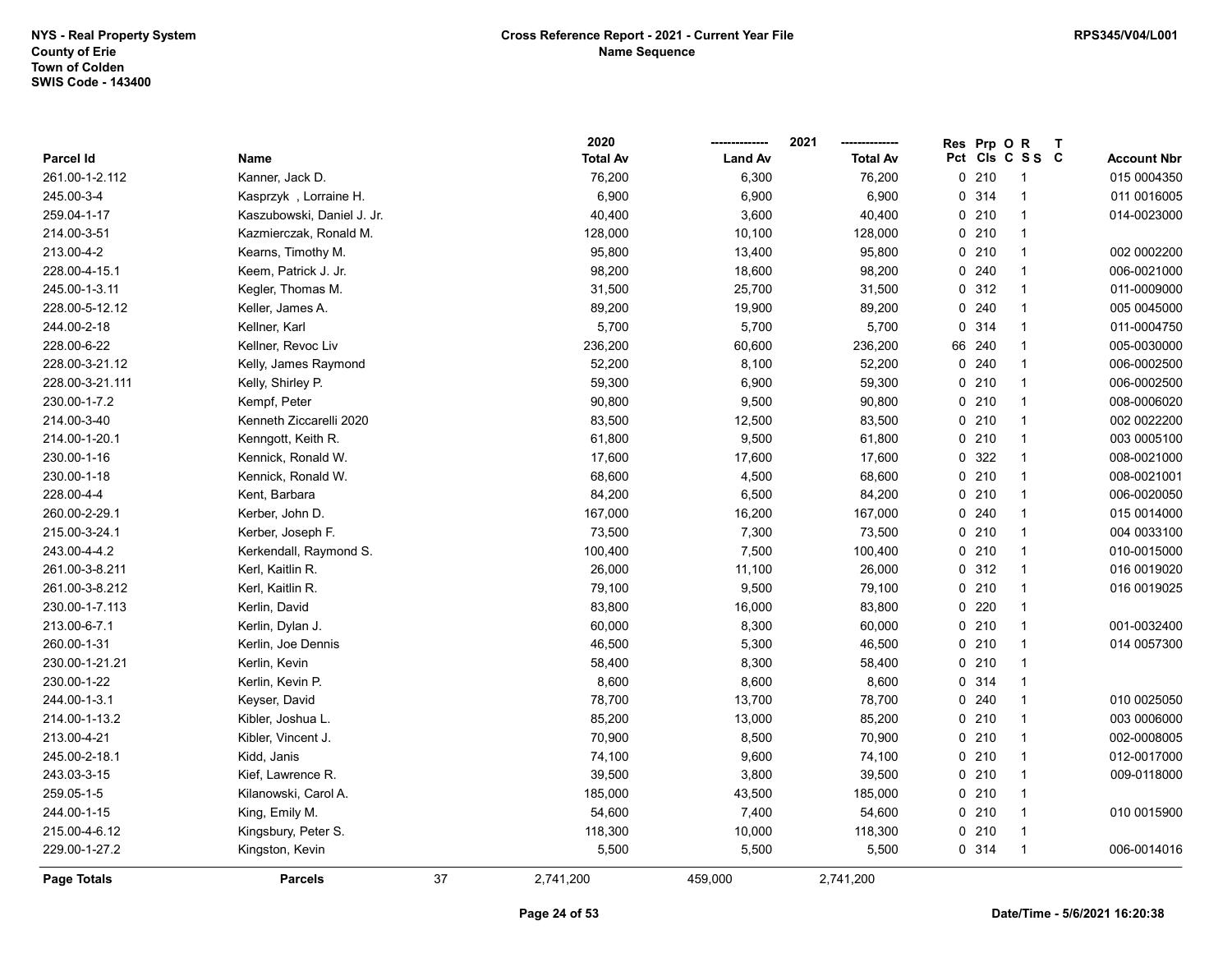|                  |                           |    | 2020            |                | 2021            | Res | Prp O  | $\mathsf{R}$    | $\mathbf{T}$ |                    |
|------------------|---------------------------|----|-----------------|----------------|-----------------|-----|--------|-----------------|--------------|--------------------|
| <b>Parcel Id</b> | Name                      |    | <b>Total Av</b> | <b>Land Av</b> | <b>Total Av</b> |     |        | Pct Cls C S S C |              | <b>Account Nbr</b> |
| 229.00-1-29      | Kingston, Kevin           |    | 4,600           | 4,600          | 4,600           |     | 0.314  | 1               |              | 006 0014030        |
| 229.00-1-30      | Kingston, Kevin           |    | 65,900          | 4,300          | 65,900          |     | 0210   | 1               |              | 006-0014015        |
| 213.00-7-6       | Kintner, Mark D.          |    | 65,700          | 30,800         | 65,700          |     | 0.240  | 1               |              | 001 0049000        |
| 213.00-7-7       | Kintner, Philip J.        |    | 14,400          | 14,400         | 14,400          |     | 0 322  | $\mathbf{1}$    |              | 001-0049050        |
| 243.00-6-13.11   | Kirby, R Scott            |    | 71,000          | 19,800         | 71,000          |     | 0.240  | $\mathbf{1}$    |              |                    |
| 213.00-4-19      | Kirkham, James G.         |    | 56,500          | 5,400          | 56,500          |     | 0210   | $\mathbf{1}$    |              | 002 0008150        |
| 213.00-5-6.1     | Kirkham, James G.         |    | 17,900          | 17,900         | 17,900          |     | 0 322  | $\mathbf{1}$    |              | 002 0019000        |
| 261.00-2-19.12   | Kirsch, Chad              |    | 7,700           | 7,700          | 7,700           |     | 0 314  | $\mathbf{1}$    |              | 016-0008000        |
| 261.00-2-21.1    | Kirsch, Chad              |    | 58,800          | 5,000          | 58,800          |     | 0210   | $\mathbf{1}$    |              | 016 0008800        |
| 261.00-2-22.4    | Kirsch, Chad              |    | 200             | 200            | 200             |     | 0 314  | $\mathbf{1}$    |              |                    |
| 230.00-2-31.12   | Kirsch, John P.           |    | 88,000          | 8,800          | 88,000          |     | 0210   | $\mathbf{1}$    |              | 008-0008008        |
| 259.00-3-3.121   | Kissing Bridge Corp       |    | 13,454          | 13,454         | 13,454          |     | 0, 551 | $\mathbf{1}$    |              | 014-0075002        |
| 259.00-3-15      | Kissing Bridge North Corp |    | 3,818           | 2,913          | 3,818           |     | 0.551  | $\mathbf{1}$    |              | 014-0085400        |
| 259.00-1-16      | Kist, Rena M.             |    | 105,400         | 47,900         | 105,400         |     | 0.240  | 1               |              | 013 0003000        |
| 215.00-3-5       | Klaffka, Richard L.       |    | 66,700          | 15,800         | 66,700          |     | 0.240  | $\mathbf{1}$    |              | 004 0022000        |
| 244.00-2-17.2    | Klimaszewski, Felix J.    |    | 86,500          | 9,500          | 86,500          |     | 0210   | $\mathbf{1}$    |              |                    |
| 215.00-4-13.1    | Kloiber, David            |    | 16,300          | 16,300         | 16,300          |     | 0 322  | $\mathbf{1}$    |              | 004 0013500        |
| 215.00-4-12      | Kloiber, David A.         |    | 64,400          | 10,600         | 64,400          |     | 0210   | $\mathbf{1}$    |              | 004-0013200        |
| 215.00-4-13.3    | Kloiber, David A.         |    | 96,300          | 23,000         | 96,300          |     | 0 475  | $\mathbf{1}$    |              | 004-0013520        |
| 215.00-4-14.111  | Kloiber, Florence         |    | 66,300          | 32,200         | 66,300          |     | 66 240 | $\mathbf{1}$    |              | 004 0013000        |
| 215.00-4-16.1    | Kloiber, Gary R.          |    | 88,100          | 25,350         | 88,100          |     | 81 220 | $\mathbf{1}$    |              | 004-0013005        |
| 215.00-4-13.21   | Kloiber, Robert           |    | 14,600          | 14,600         | 14,600          |     | 0.322  | $\mathbf{1}$    |              | 004-0013510        |
| 244.00-2-6.114   | Kocieniewski, John J.     |    | 12,800          | 12,800         | 12,800          |     | 0.314  | $\mathbf{1}$    |              |                    |
| 213.00-6-20      | Koegel, Michael R.        |    | 56,000          | 9,400          | 56,000          |     | 0210   | $\mathbf{1}$    |              | 001-0055000        |
| 245.00-2-23.121  | Koepf, Thomas             |    | 79,000          | 9,300          | 79,000          |     | 0210   | $\mathbf{1}$    |              | 012-0021005        |
| 245.00-2-37      | Koepf, Thomas             |    | 5,000           | 5,000          | 5,000           |     | 0.314  | $\mathbf{1}$    |              |                    |
| 260.00-1-29.212  | Kollatz, Edward C.        |    | 77,300          | 8,400          | 77,300          |     | 0.240  | 1               |              | 014-0057000        |
| 243.17-1-12      | Kollatz, Kevin D.         |    | 88,000          | 9,400          | 88,000          |     | 0.220  | $\mathbf{1}$    |              | 009 0144000        |
| 229.00-2-24.1    | Kolotylo-Farish, Diane    |    | 58,800          | 13,900         | 58,800          |     | 0.240  | $\mathbf{1}$    |              | 007 0025000        |
| 243.00-3-15      | Kondziela, Martin Jr.     |    | 59,800          | 12,800         | 59,800          |     | 0.240  | 1               |              | 010-0006000        |
| 243.00-3-16.1    | Kondziela, Martin Jr.     |    | 5,000           | 5,000          | 5,000           |     | 0 322  | $\mathbf{1}$    |              | 010 0006050        |
| 259.00-2-29      | Kongesor, Kenneth J.      |    | 83,700          | 7,700          | 83,700          |     | 0.240  | $\mathbf{1}$    |              | 014 0020000        |
| 243.00-3-23      | Koschnick, Alan W.        |    | 97,900          | 8,300          | 97,900          |     | 0210   | $\mathbf{1}$    |              | 010-0003000        |
| 259.04-1-2.1     | Koshinsky, Michael J.     |    | 54,600          | 5,800          | 54,600          |     | 0210   | $\mathbf{1}$    |              | 014 0066000        |
| 229.00-1-51      | Koske, Emelia M.          |    | 69,800          | 6,100          | 69,800          |     | 0210   | $\mathbf{1}$    |              | 006-0006025        |
| 214.00-1-25.11   | Kosowski, Lawrence W.     |    | 96,900          | 16,500         | 96,900          |     | 0.240  | 1               |              | 003-0002000        |
| 261.00-3-5       | Kostelny, James K.        |    | 85,300          | 10,600         | 85,300          |     | 0210   | $\mathbf{1}$    |              | 016 0015015        |
| Page Totals      | <b>Parcels</b>            | 37 | 2,002,472       | 471,517        | 2,002,472       |     |        |                 |              |                    |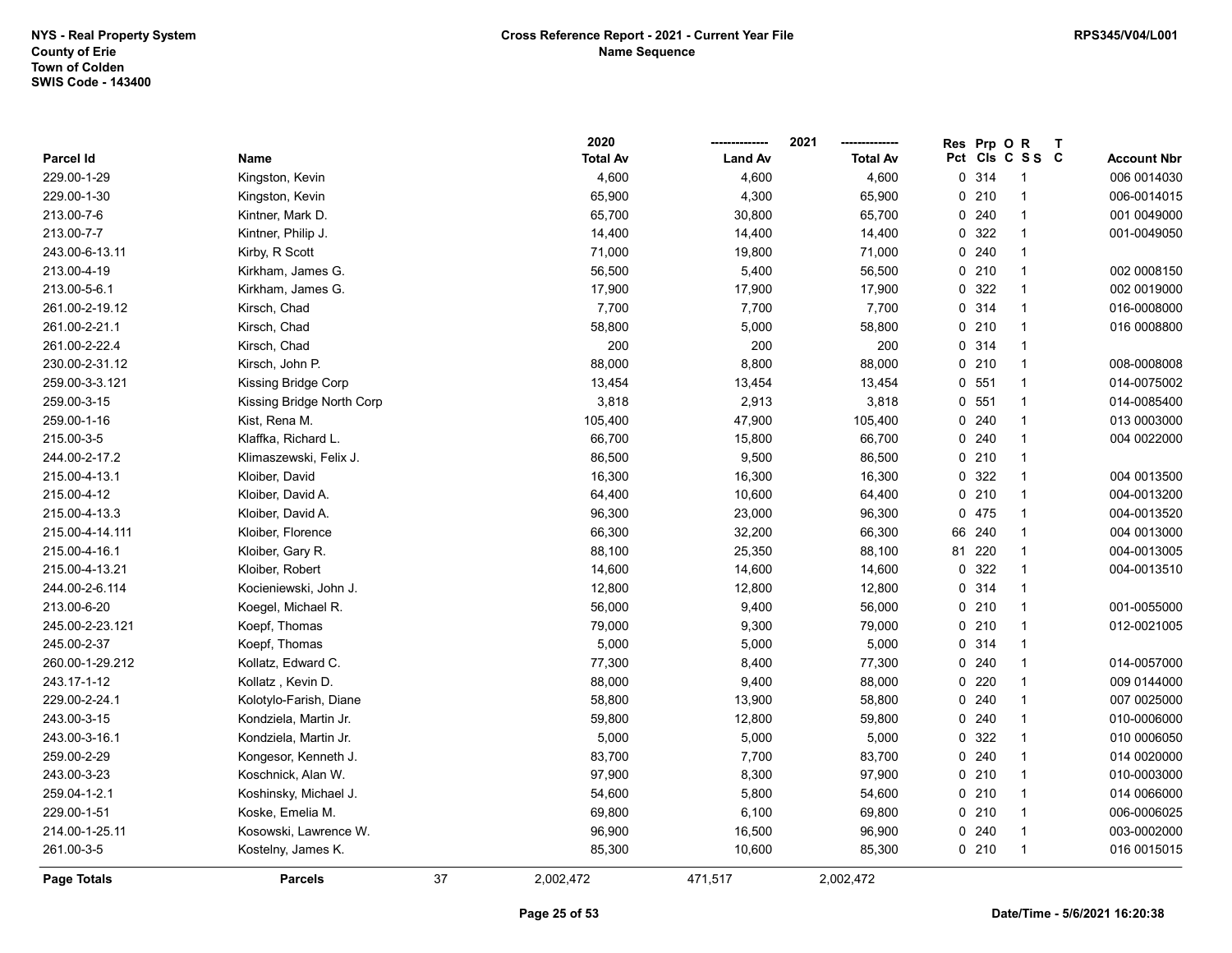|                    |                             | 2020            |                | 2021<br>------------- | Res | Prp OR |                 | $\mathsf{T}$ |                    |
|--------------------|-----------------------------|-----------------|----------------|-----------------------|-----|--------|-----------------|--------------|--------------------|
| <b>Parcel Id</b>   | Name                        | <b>Total Av</b> | <b>Land Av</b> | <b>Total Av</b>       |     |        | Pct Cls C S S C |              | <b>Account Nbr</b> |
| 243.01-3-3         | Kotlarsz, Adam              | 48,600          | 6,900          | 48,600                |     | 0210   | -1              |              | 009-0069000        |
| 243.00-4-6.12      | Kotlarsz, Andrew J.         | 100,800         | 10,900         | 100,800               |     | 0210   | 1               |              | 010 0024500        |
| 243.00-4-16        | Kotlarsz, John R.           | 179,400         | 28,900         | 179,400               |     | 66 240 | $\mathbf{1}$    |              | 010 0024500        |
| 213.00-4-15.1      | Kowalik, Rita M.            | 46,300          | 9,200          | 46,300                |     | 0210   | $\overline{1}$  |              | 002-0012050        |
| 213.00-7-9         | Kowalski, Christine         | 74,400          | 26,600         | 74,400                |     | 0.240  | $\overline{1}$  |              | 001 0051000        |
| 214.00-1-27        | Kozina, Joseph F.           | 93,100          | 9,900          | 93,100                |     | 0210   | $\mathbf{1}$    |              | 002-0017155        |
| 228.01-1-14        | Krajewski, Leonard L. Sr.   | 94,100          | 14,700         | 94,100                |     | 0210   | $\mathbf{1}$    |              | 005 0010200        |
| 243.00-3-3.1       | Kramer, Charles G.          | 73,700          | 10,500         | 73,700                |     | 0210   | $\overline{1}$  |              | 010-0002050        |
| 229.00-1-55.111    | Krasner, Therese A.         | 78,800          | 6,600          | 78,800                |     | 0210   | $\overline{1}$  |              | 006-0029000        |
| 243.00-3-2         | Krause, William H.          | 30,900          | 5,900          | 30,900                |     | 0210   | $\mathbf{1}$    |              | 010-0002100        |
| 260.00-2-13        | Krawczuk, Nicholas T.       | 76,900          | 3,900          | 76,900                |     | 0210   | $\overline{1}$  |              | 014-0085050        |
| 229.00-1-13        | Krentz, Martin P.           | 62,900          | 7,500          | 62,900                |     | 0210   | $\mathbf{1}$    |              | 006-0006115        |
| 243.00-5-47        | Kretz, William A. Jr.       | 58,000          | 4,600          | 58,000                |     | 0210   | $\mathbf{1}$    |              | 010 0013625        |
| 259.04-1-26.11     | Krolikowski, Louise Marie   | 114,800         | 4,900          | 114,800               |     | 0210   | $\mathbf{1}$    |              | 014 0040500        |
| 214.00-2-26.2      | Krueger, William H.         | 111,600         | 15,500         | 111,600               |     | 0.240  | 1               |              | 003-0013040        |
| 244.00-1-31        | Krueger, William            | 30,000          | 30,000         | 30,000                |     | 0.321  | 1               |              |                    |
| 214.00-3-8         | Krusz, Nathan               | 76,600          | 8,400          | 76,600                |     | 0210   | $\mathbf{1}$    |              | 002 0025150        |
| 214.00-3-27.2      | Kruszczynski, Edward        | 12,000          | 12,000         | 12,000                |     | 0.314  | $\mathbf{1}$    |              | 002 0033001        |
| 243.03-3-24.11     | Kruszka, John L.            | 101,000         | 21,800         | 101,000               |     | 0.280  | $\mathbf{1}$    |              | 009-0123000        |
| 230.00-1-23.12     | Krywalski, Joseph H.        | 7,600           | 7,600          | 7,600                 |     | 0.314  | $\mathbf{1}$    |              |                    |
| 230.00-1-30        | Krywalski, Joseph H.        | 127,000         | 13,000         | 127,000               |     | 0210   | $\overline{1}$  |              | 008 0005000        |
| 261.00-4-2.112     | Krzeminski, Lawrence        | 15,800          | 15,800         | 15,800                |     | 0 322  | $\mathbf{1}$    |              |                    |
| 261.00-4-2.12      | Krzeminski, Lawrence J.     | 148,600         | 17,900         | 148,600               |     | 77 240 | $\overline{1}$  |              | 015 0018002        |
| 259.00-4-11        | Kubicka, Teresa Danuta      | 85,100          | 12,900         | 85,100                |     | 0.240  | $\mathbf{1}$    |              |                    |
| 213.10-1-15        | Kubicki, Donald J.          | 500             | 500            | 500                   | 0   | 314    | $\mathbf{1}$    |              |                    |
| 230.00-1-15        | Kuczynski, Jeffrey          | 47,500          | 19,300         | 47,500                | 77  | 240    | $\mathbf{1}$    |              | 008-0020000        |
| 259.00-4-7.112     | Kuhn, Dennis D.             | 93,400          | 11,800         | 93,400                |     | 0.240  | $\mathbf{1}$    |              |                    |
| 214.00-2-23.11     | Kuhn, James A. Jr.          | 66,500          | 9,900          | 66,500                |     | 0210   | $\mathbf{1}$    |              | 003 0013015        |
| 259.00-1-2.21      | Kulbacki, Judith            | 137,200         | 37,500         | 137,200               |     | 0.240  | $\overline{1}$  |              |                    |
| 243.17-1-8         | Kumiega, Thomas             | 184,500         | 29,000         | 184,500               |     | 0210   | 1               |              |                    |
| 243.03-1-6         | Kummer, Dorothy E.          | 90,800          | 8,500          | 90,800                |     | 0210   | $\mathbf{1}$    |              | 009-0070140        |
| 259.00-1-10        | Kumrow, Paul L.             | 92,400          | 6,900          | 92,400                |     | 0210   | $\overline{1}$  |              | 013-0011001        |
| 260.03-1-7         | KW & JW Holding Company LLC | 47,500          | 5,600          | 47,500                |     | 0210   | $\overline{1}$  |              | 014-0055500        |
| 230.00-1-26        | Lacongo, Christopher M.     | 121,600         | 15,400         | 121,600               |     | 0.240  | $\mathbf{1}$    |              |                    |
| 213.00-2-25.11     | LaCongo, Pete               | 29,500          | 9,000          | 29,500                |     | 0 484  | $\mathbf{1}$    |              | 001 0030001        |
| 229.00-1-41.21     | Lafferty, Dennis J.         | 100,800         | 12,400         | 100,800               |     | 0.240  | $\overline{1}$  |              | 006 0023003        |
| 230.00-1-1.12      | Lafferty, Eric D.           | 21,400          | 21,400         | 21,400                |     | 0 322  | $\overline{1}$  |              | 008 0001000        |
| <b>Page Totals</b> | 37<br><b>Parcels</b>        | 2,881,600       | 493,100        | 2,881,600             |     |        |                 |              |                    |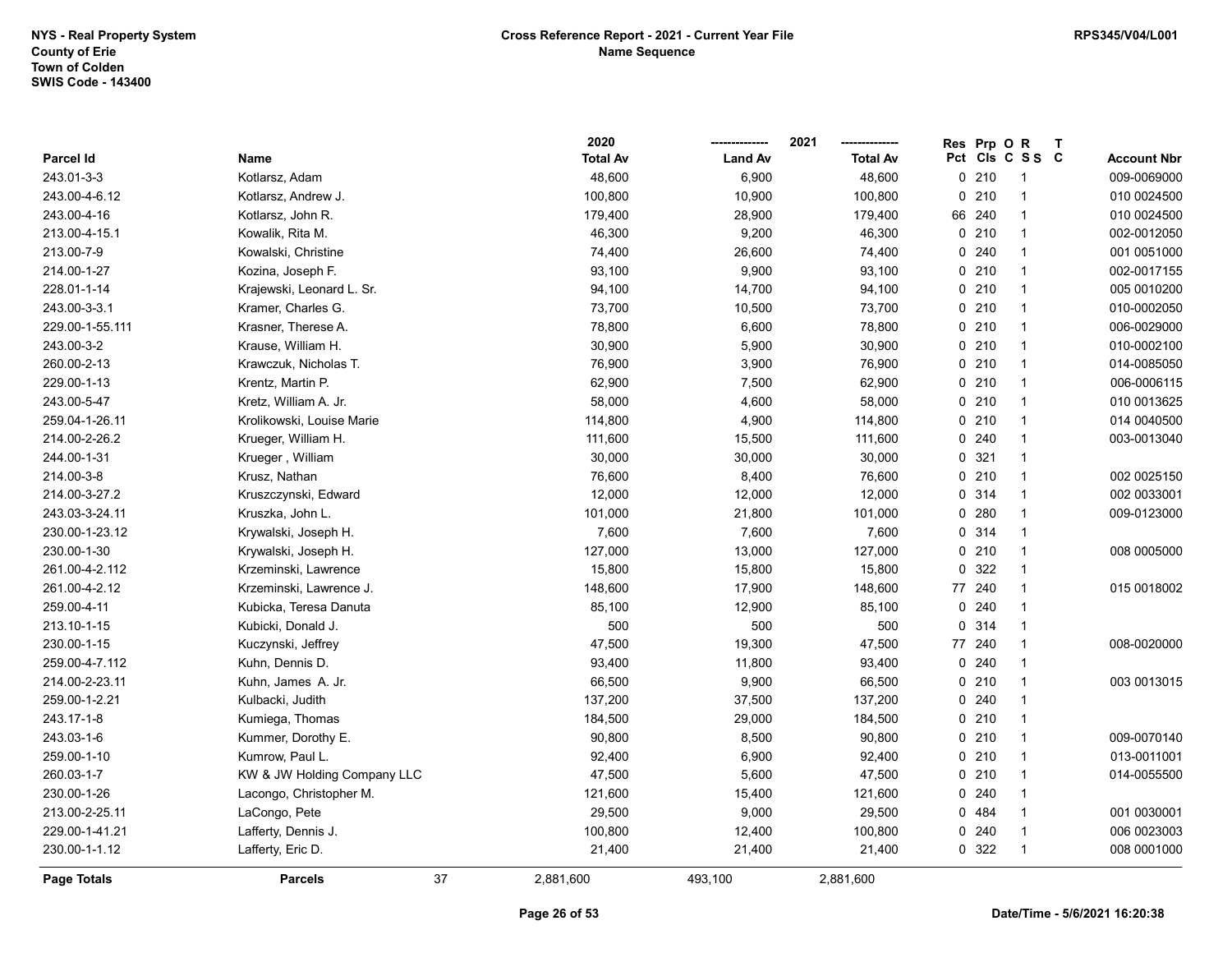|                    |                               |    | 2020            |                | 2021            | <b>Res</b> | Prp O           | $\mathsf{R}$             | $\mathbf{T}$ |                    |
|--------------------|-------------------------------|----|-----------------|----------------|-----------------|------------|-----------------|--------------------------|--------------|--------------------|
| <b>Parcel Id</b>   | Name                          |    | <b>Total Av</b> | <b>Land Av</b> | <b>Total Av</b> |            | Pct Cls C S S C |                          |              | <b>Account Nbr</b> |
| 230.00-1-2.1       | Lafferty, Eric D.             |    | 66,900          | 29,200         | 66,900          |            | 0.240           | -1                       |              | 008-0002000        |
| 230.00-1-5         | Lafferty, Eric D.             |    | 55,900          | 33,000         | 55,900          | 0          | 240             | -1                       |              | 008 0004000        |
| 230.00-2-29.21     | Lafferty, Eric D.             |    | 9,900           | 9,900          | 9,900           |            | 0.314           | -1                       |              |                    |
| 230.00-1-20.121    | Laga, Dennis                  |    | 10,900          | 10,900         | 10,900          |            | 0 314           | $\overline{\mathbf{1}}$  |              |                    |
| 230.00-1-20.124    | Laga, Dennis                  |    | 11,200          | 11,200         | 11,200          |            | 0.314           | $\mathbf{1}$             |              |                    |
| 230.00-1-20.126    | Laga, Dennis                  |    | 9,600           | 9,600          | 9,600           |            | 0.314           | -1                       |              |                    |
| 230.00-1-20.111    | Laga, Jennifer                |    | 33,900          | 9,600          | 33,900          |            | 0210            | -1                       |              | 008 0022000        |
| 215.00-2-8.1       | Laga, Jennifer Lee L.         |    | 15,900          | 15,900         | 15,900          |            | 0 322           | $\mathbf{1}$             |              | 004-0008000        |
| 214.00-3-6         | Laing, Gina M.                |    | 53,700          | 9,900          | 53,700          |            | 0210            | $\mathbf{1}$             |              | 002-0022500        |
| 214.00-3-7.112     | Laing, Robert                 |    | 11,200          | 11,200         | 11,200          |            | 0.314           | $\mathbf 1$              |              | 002 0023000        |
| 243.00-4-4.1       | Lamos, Charles B.             |    | 69,600          | 9,400          | 69,600          | 0          | 210             | $\mathbf 1$              |              | 010-0015000        |
| 259.00-2-15        | Landau, Karen                 |    | 33,600          | 7,800          | 33,600          | 0          | 210             | $\mathbf{1}$             |              | 014-0004000        |
| 213.00-5-15.11     | Lang, John                    |    | 10,000          | 10,000         | 10,000          |            | 0.314           | $\mathbf{1}$             |              | 002-0027000        |
| 230.00-2-3         | Langendorfer, Wayne M.        |    | 147,000         | 46,200         | 147,000         |            | 0.240           | -1                       |              | 008 0011000        |
| 243.00-5-43        | Lankenau, Cynthia J.          |    | 167,600         | 13,800         | 167,600         |            | 0.240           | 1                        |              | 010-0013750        |
| 213.00-6-19.1      | Lapp, Michael H.              |    | 75,200          | 9,600          | 75,200          |            | 0210            | $\overline{\mathbf{1}}$  |              | 001 0058500        |
| 259.04-1-2.2       | Last Run Tavern & Grill, Inc  |    | 79,700          | 2,700          | 79,700          |            | 0425            | $\mathbf{1}$             |              |                    |
| 259.04-1-15        | Latak, Kathryn M.             |    | 31,800          | 2,500          | 31,800          |            | 0210            | $\overline{\mathbf{1}}$  |              | 014 0025000        |
| 230.00-1-21.11     | Lazarony, Carolyn M.          |    | 30,200          | 5,000          | 30,200          |            | 0210            | $\mathbf 1$              |              | 008 0006000        |
| 215.03-1-8.2       | Leach, Jordan                 |    | 11,600          | 11,600         | 11,600          |            | 0.314           | $\mathbf{1}$             |              | 004-0010005        |
| 213.00-6-9         | Lechevet, Stacey A.           |    | 50,700          | 11,100         | 50,700          |            | 0210            | $\overline{\mathbf{1}}$  |              | 001-0036000        |
| 213.00-6-10        | Lechevet, Stacey A.           |    | 9,200           | 9,200          | 9,200           |            | 0.314           | -1                       |              | 001 0037000        |
| 261.00-3-10.1      | Lee, John F.                  |    | 76,400          | 9,700          | 76,400          |            | 0220            | $\mathbf{1}$             |              | 016-0019100        |
| 214.00-1-22        | Lefort, Keith D.              |    | 90,700          | 10,900         | 90,700          |            | 0210            | $\overline{1}$           |              | 003 0004500        |
| 244.00-2-11.112    | Lehman, Steven L.             |    | 76,300          | 8,400          | 76,300          | 0          | 210             | $\overline{1}$           |              | 011-0003000        |
| 228.00-5-5         | Leipler, Christopher          |    | 41,000          | 5,200          | 41,000          |            | 0210            | $\mathbf 1$              |              | 005-0042005        |
| 214.00-1-12.112    | Leitzan, Mark R.              |    | 18,800          | 18,800         | 18,800          |            | 0.314           | -1                       |              | 003 0005000        |
| 214.00-1-37.2      | Leitzan, Mark R.              |    | 33,700          | 33,700         | 33,700          |            | 0 322           |                          |              |                    |
| 214.00-2-10.1      | Leitzan, Mark R.              |    | 147,300         | 11,400         | 147,300         |            | 0210            | -1                       |              | 003 0015000        |
| 214.00-2-10.21     | Leitzan, Mark R.              |    | 21,400          | 21,400         | 21,400          |            | 0 322           | 1                        |              |                    |
| 214.00-2-10.22     | Leitzan, Mark R.              |    | 215,400         | 11,400         | 215,400         |            | 0210            | $\mathbf{1}$             |              |                    |
| 228.00-2-10        | Lembke, Michael G.            |    | 72,000          | 4,700          | 72,000          |            | 0210            | $\mathbf{1}$             |              | 005-0018730        |
| 260.00-1-11.1      | Len, Chelsea M.               |    | 44,400          | 5,500          | 44,400          |            | 0210            | $\overline{1}$           |              | 014 0039030        |
| 260.00-1-12        | Len, Chelsea M.               |    | 2,500           | 2,500          | 2,500           |            | 0.314           | $\mathbf 1$              |              | 014-0039010        |
| 229.00-1-6.112     | Lenahan, Terrance M.          |    | 94,400          | 6,600          | 94,400          |            | 0210            | -1                       |              |                    |
| 230.00-1-25        | Leonard D. & Carol A. LaCongo |    | 28,000          | 28,000         | 28,000          |            | 0 322           | $\overline{\phantom{a}}$ |              |                    |
| 230.00-1-12.14     | Leonard L & Carol A LaCongo   |    | 5,500           | 5,500          | 5,500           |            | 0 314           | $\mathbf{1}$             |              | 008 0016006        |
| <b>Page Totals</b> | <b>Parcels</b>                | 37 | 1,963,100       | 473.000        | 1,963,100       |            |                 |                          |              |                    |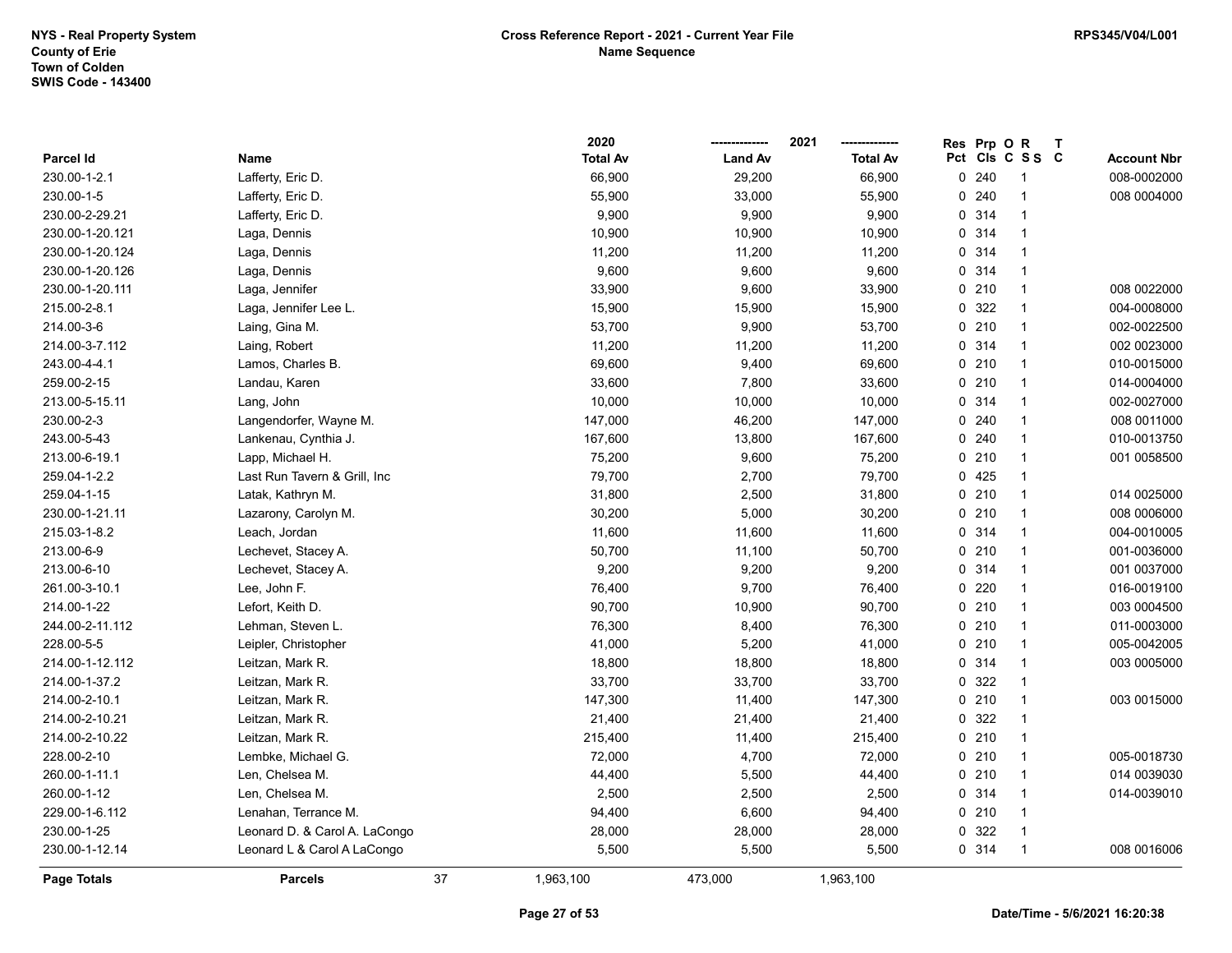|                  |                            |    | 2020            |                | 2021            | <b>Res</b> | Prp O           | $\mathsf{R}$            | $\mathbf{T}$ |                    |
|------------------|----------------------------|----|-----------------|----------------|-----------------|------------|-----------------|-------------------------|--------------|--------------------|
| <b>Parcel Id</b> | Name                       |    | <b>Total Av</b> | <b>Land Av</b> | <b>Total Av</b> |            | Pct Cls C S S C |                         |              | <b>Account Nbr</b> |
| 229.00-2-2       | Letson, Clifford           |    | 81,500          | 8,700          | 81,500          |            | $0$ 210         | -1                      |              | 007-0001050        |
| 243.00-3-10      | Leverentz, Kathryn M.      |    | 65,900          | 6,100          | 65,900          |            | $0$ 210         |                         |              | 010-0003900        |
| 215.03-1-13.21   | Lewandowski, Jerold H.     |    | 12,700          | 12,700         | 12,700          |            | 0.314           | -1                      |              |                    |
| 215.03-1-13.22   | Lewandowski, Jerold H.     |    | 11,600          | 11,600         | 11,600          |            | 0 314           | $\overline{1}$          |              |                    |
| 215.03-1-14      | Lewandowski, Jerold H.     |    | 101,600         | 15,800         | 101,600         |            | $0$ 210         | $\mathbf{1}$            |              |                    |
| 260.00-1-17.211  | Lewandowski, Scott A.      |    | 145,900         | 8,100          | 145,900         |            | 0.210           | $\mathbf{1}$            |              | 015 0001010        |
| 261.00-3-11      | Lewis, Mary Ellen          |    | 127,000         | 83,100         | 127,000         |            | 0, 113          | $\overline{\mathbf{1}}$ |              | 016 0021000        |
| 259.04-1-22      | Lilienthal, Kelly L.       |    | 70,600          | 6,100          | 70,600          |            | $0$ 210         | -1                      |              | 014 0032000        |
| 243.00-3-5       | Lima, Keith D.             |    | 62,900          | 6,000          | 62,900          |            | 0210            | $\overline{1}$          |              | 010 0002150        |
| 213.00-1-18      | Lindner, Linda L.          |    | 101,100         | 10,900         | 101,100         |            | 0.240           | $\mathbf{1}$            |              | 001 0026000        |
| 215.03-1-20      | Lindsley, Chris            |    | 3,000           | 3,000          | 3,000           | 0          | 314             | $\mathbf{1}$            |              | 004 0003500        |
| 215.03-1-21      | Lindsley, Chris            |    | 76,200          | 9,200          | 76,200          | $\Omega$   | 220             | $\overline{1}$          |              | 004-0003501        |
| 215.00-1-8       | Lippmann, Robert M.        |    | 72,100          | 12,900         | 72,100          |            | $0$ 210         | -1                      |              | 004-0001000        |
| 261.00-4-1.1     | Lirussi, Silvio            |    | 120,800         | 13,900         | 120,800         |            | 0.240           |                         |              | 015 0017000        |
| 243.03-2-4       | Little Mutts Realty, LLC   |    | 80,300          | 8,300          | 80,300          |            | 0485            |                         |              | 009-0098000        |
| 214.00-3-12      | Littlefield, Reita L.      |    | 55,100          | 10,200         | 55,100          |            | $0$ 210         | $\overline{1}$          |              | 002-0025060        |
| 260.03-1-2.2     | Litz, Kathleen             |    | 76,900          | 4,600          | 76,900          |            | $0$ 210         | -1                      |              | 014-0036100        |
| 243.01-1-15      | Livingstone Lodge #255     |    | 36,400          | 2,000          | 36,400          |            | 0 632           | $\mathbf{1}$            |              | 009-0021000        |
| 213.00-3-17      | Lockhart, Robert           |    | 59,500          | 9,600          | 59,500          |            | $0$ 210         | $\mathbf{1}$            |              | 001-0040100        |
| 228.00-2-3.22    | Lockwood, Scott E.         |    | 118,200         | 22,100         | 118,200         |            | 0.240           | -1                      |              | 005-0015550        |
| 213.00-3-13      | Logrippo, Victoria A.      |    | 86,000          | 11,100         | 86,000          |            | 0210            | $\mathbf{1}$            |              | 001-0042500        |
| 260.00-2-23.1    | Lombardi, Ann T.           |    | 24,500          | 24,500         | 24,500          |            | 0.322           | -1                      |              | 015-0011000        |
| 260.00-2-24      | Lombardi, Ann T.           |    | 83,100          | 19,800         | 83,100          |            | 0.240           | $\mathbf{1}$            |              | 015-0012000        |
| 213.00-3-6.1     | Long, Gene A.              |    | 115,600         | 14,000         | 115,600         | 0          | 240             | $\mathbf{1}$            |              | 001 0024000        |
| 213.00-3-6.2     | Long, Gene A.              |    | 9,700           | 8,300          | 9,700           |            | 0.312           | $\mathbf{1}$            |              | 001-0024510        |
| 215.03-1-12.1    | Long, Neil K.              |    | 19,800          | 19,800         | 19,800          |            | 0 322           | -1                      |              | 004 0005000        |
| 215.00-3-30      | Loockerman, Alice C.       |    | 91,800          | 6,000          | 91,800          |            | 0210            | -1                      |              | 004-0024200        |
| 213.00-7-2.1     | Lore Peter M               |    | 23,800          | 23,800         | 23,800          |            | 0 323           | -1                      |              | 001-0043005        |
| 213.00-7-15.1    | Lore Peter M               |    | 500             | 500            | 500             |            | 0 323           | -1                      |              | 001-0046310        |
| 261.00-2-16.2    | Lorenzetti, Louis J. Jr.   |    | 68,800          | 7,500          | 68,800          |            | 0210            | $\mathbf{1}$            |              | 016 0011020        |
| 244.00-2-11.22   | LoTempio, Michael G.       |    | 20,000          | 11,000         | 20,000          |            | 0.312           | $\mathbf{1}$            |              | 011-0003000        |
| 213.00-3-18      | Lounsbury, Herbert N. Jr.  |    | 79,600          | 9,500          | 79,600          |            | $0$ 210         | -1                      |              | 001-0040150        |
| 244.00-2-14      | Lukaszewski, Michael E.    |    | 75,000          | 6,000          | 75,000          |            | 0210            | $\mathbf{1}$            |              | 011-0004500        |
| 215.00-1-1.8     | Lukowski, Floyd J.         |    | 120,400         | 14,400         | 120,400         |            | 0210            | -1                      |              |                    |
| 229.00-1-43      | Lukowski-Borden, Benita A. |    | 27,000          | 10,500         | 27,000          |            | 0.240           | $\mathbf{1}$            |              | 006-0016000        |
| 259.00-2-16      | Lunde, Nicholas C.         |    | 60,700          | 9,100          | 60,700          |            | $0$ 210         | -1                      |              | 014-0001000        |
| 260.03-1-20.1    | Lunde, Roger C.            |    | 39,500          | 6,700          | 39,500          |            | 0.312           | $\overline{1}$          |              | 014 0069000        |
| Page Totals      | <b>Parcels</b>             | 37 | 2,425,100       | 467,400        | 2,425,100       |            |                 |                         |              |                    |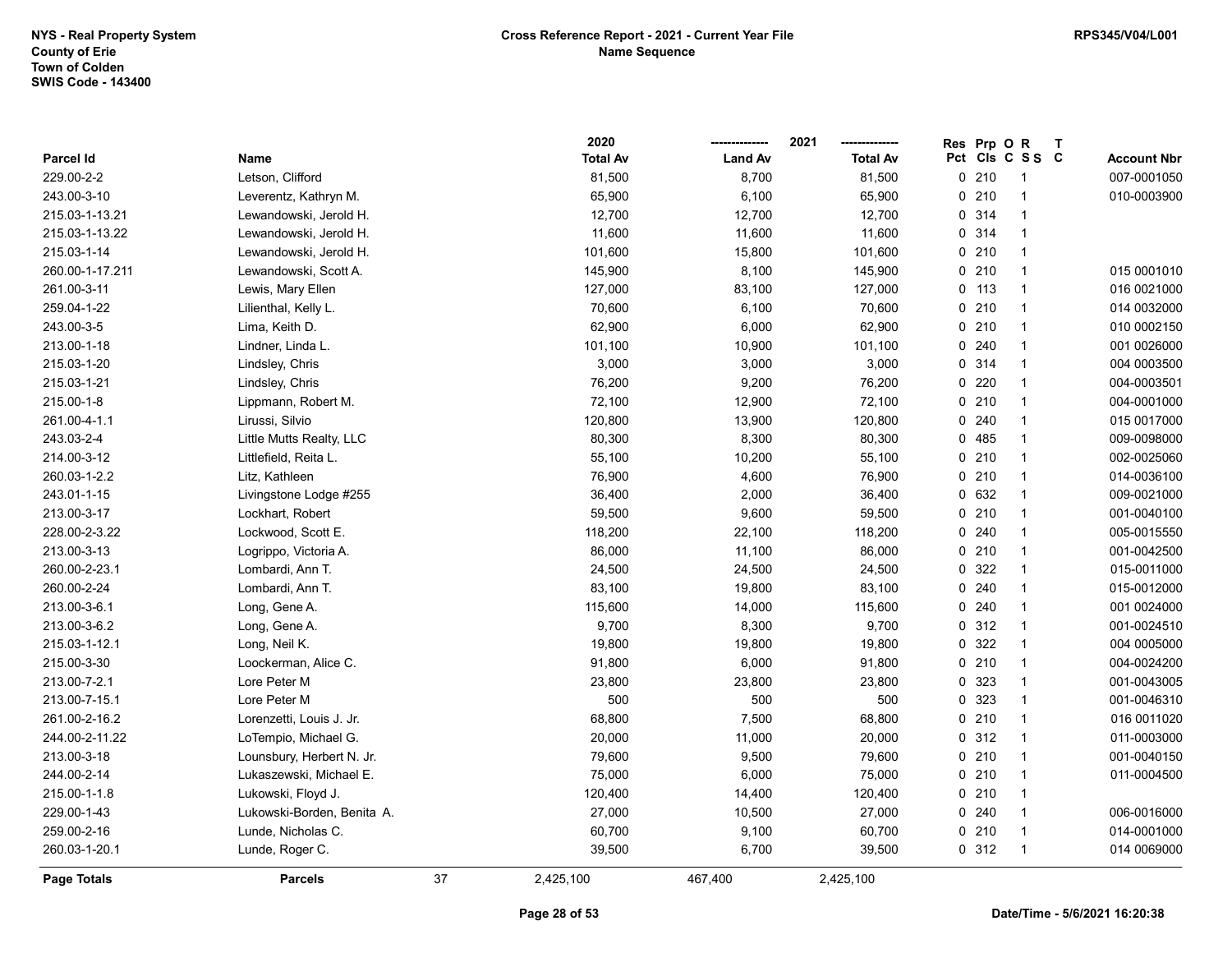|                 |                              |    | 2020            |                | 2021            | <b>Res</b> | Prp OR  |                 | $\mathbf{T}$ |                    |
|-----------------|------------------------------|----|-----------------|----------------|-----------------|------------|---------|-----------------|--------------|--------------------|
| Parcel Id       | Name                         |    | <b>Total Av</b> | <b>Land Av</b> | <b>Total Av</b> |            |         | Pct Cls C S S C |              | <b>Account Nbr</b> |
| 260.03-1-22.13  | Lunde, Roger C.              |    | 18,500          | 3,500          | 18,500          | 0          | 260     | -1              |              |                    |
| 260.03-1-25     | Lunde, Roger C.              |    | 15,500          | 2,800          | 15,500          | 0          | 260     | $\overline{1}$  |              | 014-0071500        |
| 261.00-2-14.2   | Lunser, Roland D.            |    | 77,300          | 6,600          | 77,300          |            | 0210    | $\mathbf{1}$    |              | 016-0011015        |
| 261.00-2-15     | Lunser, Roland D.            |    | 4,500           | 4,500          | 4,500           |            | 0 314   | $\mathbf{1}$    |              | 016 0012000        |
| 261.00-3-1.1    | Lunser, Roland D.            |    | 7,100           | 7,100          | 7,100           |            | 0 314   | $\mathbf{1}$    |              | 016 0020001        |
| 228.00-6-8      | Lunser, Terence L.           |    | 79,800          | 5,900          | 79,800          |            | 0210    | -1              |              | 005-0029550        |
| 215.03-1-3      | Lutz, John H.                |    | 115,200         | 16,400         | 115,200         |            | 0210    | -1              |              |                    |
| 213.00-3-10     | Lutz, Walter E.              |    | 57,500          | 8,400          | 57,500          |            | 0210    | $\mathbf{1}$    |              | 001-0042050        |
| 260.03-1-22.111 | Lux, John N.                 |    | 12,700          | 12,700         | 12,700          |            | 0 322   | $\overline{1}$  |              |                    |
| 260.03-1-27     | Lux, John N.                 |    | 74,900          | 6,600          | 74,900          |            | 0210    | $\mathbf{1}$    |              | 014-0073005        |
| 259.04-1-16     | Lux, William G.              |    | 41,600          | 2,800          | 41,600          |            | 0.280   | $\mathbf{1}$    |              | 014-0024000        |
| 214.00-3-46     | Macchioni, Susan M.          |    | 64,900          | 9,500          | 64,900          |            | 0210    | $\mathbf{1}$    |              | 002-0022850        |
| 261.00-3-2.2    | Mace, James                  |    | 126,600         | 18,000         | 126,600         |            | 0.240   | $\mathbf{1}$    |              |                    |
| 260.00-2-27.13  | Macie, Arthur                |    | 97,000          | 12,400         | 97,000          |            | 0210    | -1              |              | 015 0016001        |
| 260.00-2-27.212 | Macie, Arthur A.             |    | 11,100          | 11,100         | 11,100          |            | 0.314   | -1              |              |                    |
| 243.01-2-11     | Maciejewski, Gabrielle       |    | 80,000          | 12,000         | 80,000          |            | 0210    | $\mathbf{1}$    |              | 009 0041970        |
| 243.00-6-11.2   | Maciuba, Dennis A.           |    | 112,600         | 9,500          | 112,600         |            | 0210    | $\mathbf{1}$    |              |                    |
| 214.00-3-1      | MacLean, Michele             |    | 48,000          | 7,600          | 48,000          |            | 0210    | $\mathbf{1}$    |              | 002 0022810        |
| 260.00-1-17.12  | Macswan, Jill                |    | 13,500          | 13,500         | 13,500          |            | 0 322   | $\mathbf{1}$    |              |                    |
| 213.00-3-12     | Maeder, Elizabeth            |    | 42,100          | 9,100          | 42,100          |            | 0210    | $\mathbf{1}$    |              | 001-0042010        |
| 215.00-3-18.1   | Majchrzak, Nathan P.         |    | 87,100          | 11,600         | 87,100          |            | 0210    | $\mathbf{1}$    |              | 004 0030500        |
| 230.00-2-25.11  | Major, Rusell K.             |    | 94,200          | 25,900         | 94,200          |            | 0.240   | -1              |              | 008-0023000        |
| 230.00-2-25.12  | Major, Timothy Erwin         |    | 9,500           | 9,500          | 9,500           |            | 0.314   | $\mathbf{1}$    |              |                    |
| 230.00-2-2.1    | Maloney, William M.          |    | 20,300          | 20,300         | 20,300          |            | 0 322   | $\mathbf{1}$    |              | 008-0010000        |
| 230.00-2-2.2    | Maloney, William M.          |    | 143,700         | 9,300          | 143,700         |            | 0210    | $\overline{1}$  |              | 008-0010000        |
| 215.00-4-21.12  | Malota, Jessica L.           |    | 69,500          | 7,500          | 69,500          |            | 0210    | $\mathbf{1}$    |              | 004 0017000        |
| 228.00-1-20     | Malota, Michael H.           |    | 65,900          | 16,200         | 65,900          |            | 0.240   | $\mathbf{1}$    |              | 005-0002000        |
| 244.00-2-6.15   | Maloy, William W.            |    | 42,400          | 9,900          | 42,400          |            | 0210    | -1              |              |                    |
| 215.00-1-5.11   | Mamon, Robert E. Jr.         |    | 127,500         | 68,100         | 127,500         |            | $0$ 120 | $\mathbf{1}$    |              | 003 0011000        |
| 261.00-4-8.222  | Mancuso, Vincent J. III.     |    | 75,500          | 7,500          | 75,500          |            | $0$ 210 | $\mathbf{1}$    |              |                    |
| 215.00-4-21.42  | Mancuso, Vincent J. Jr.      |    | 141,400         | 17,000         | 141,400         |            | 0.240   | $\mathbf{1}$    |              |                    |
| 230.00-1-23.11  | Manger, Robert               |    | 135,800         | 10,100         | 135,800         |            | 0210    | $\mathbf{1}$    |              | 008 0006000        |
| 245.00-2-6.2    | Manning, Chris D.            |    | 15,900          | 15,900         | 15,900          |            | 0 322   | $\overline{1}$  |              |                    |
| 245.00-2-6.3    | Manning, Chris D.            |    | 500             | 500            | 500             |            | 0.314   | $\mathbf{1}$    |              |                    |
| 213.00-6-5      | Mariea, Bridget A.           |    | 89,500          | 12,900         | 89,500          |            | 0210    | $\mathbf{1}$    |              | 001-0032500        |
| 228.00-6-7      | Mariea, C Rodney             |    | 84,400          | 5,700          | 84,400          |            | 0210    | $\mathbf{1}$    |              | 005-0029540        |
| 261.00-4-11.2   | Marinaccio, Michael/Dean Jr. |    | 92,500          | 7,500          | 92,500          |            | 0210    | $\overline{1}$  |              |                    |
| Page Totals     | <b>Parcels</b>               | 37 | 2,396,000       | 435,400        | 2,396,000       |            |         |                 |              |                    |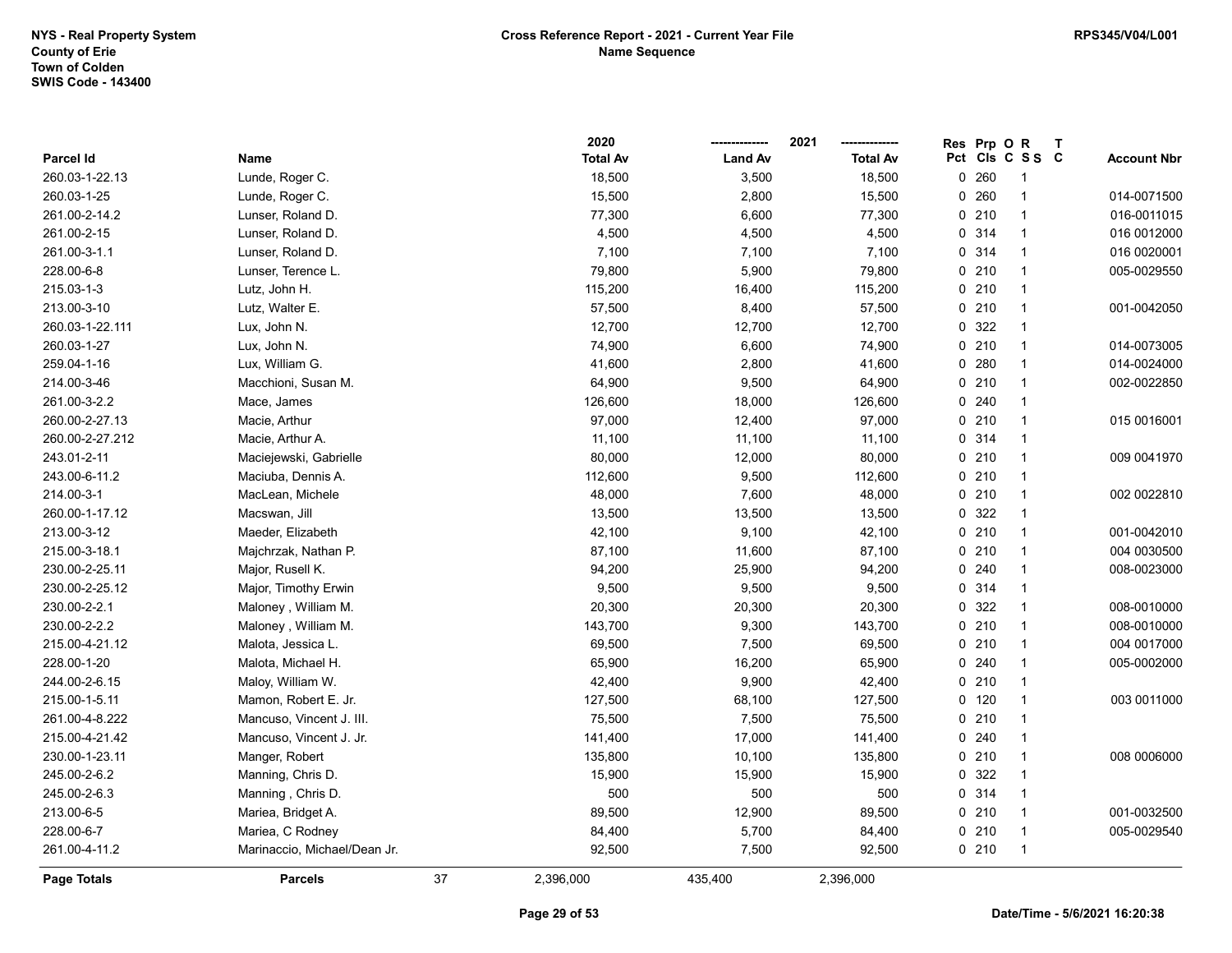|                    |                           |    | 2020            |                | 2021            | Res | Prp OR |                          | $\mathbf{T}$ |                    |
|--------------------|---------------------------|----|-----------------|----------------|-----------------|-----|--------|--------------------------|--------------|--------------------|
| Parcel Id          | Name                      |    | <b>Total Av</b> | <b>Land Av</b> | <b>Total Av</b> |     |        | Pct Cls C S S C          |              | <b>Account Nbr</b> |
| 261.00-1-7.2       | Mark J & Judith M Geldard |    | 70,100          | 31,300         | 70,100          |     | 0.240  | -1                       |              |                    |
| 261.00-1-7.3       | Mark J & Judith M Geldard |    | 7,300           | 7,300          | 7,300           |     | 0 322  | $\overline{1}$           |              |                    |
| 261.00-1-17        | Mark J & Judith M Geldard |    | 4,600           | 4,600          | 4,600           |     | 0 322  | $\overline{1}$           |              | 015 0006000        |
| 229.00-1-11        | Marki, John D.            |    | 70,200          | 6,200          | 70,200          |     | 0210   | $\overline{1}$           |              | 006-0006012        |
| 230.00-2-16        | Marking, Jared A.         |    | 70,500          | 7,100          | 70,500          |     | 0210   | $\overline{1}$           |              | 008-0030100        |
| 243.03-2-10        | Marks, Michael L.         |    | 66,800          | 9,000          | 66,800          |     | 0210   | $\overline{1}$           |              | 009-0106000        |
| 213.00-6-36        | Marren, John T.           |    | 71,900          | 9,300          | 71,900          |     | 0210   | -1                       |              | 001 0049100        |
| 228.00-5-14.2      | Marren, Joseph            |    | 92,200          | 8,000          | 92,200          |     | 0210   | $\overline{\mathbf{1}}$  |              |                    |
| 245.00-1-10        | Martin, Carol M.          |    | 54,500          | 28,300         | 54,500          |     | 0.260  | 1                        |              | 012-0002000        |
| 229.00-2-44.2      | Martin, Jason R.          |    | 149,000         | 19,500         | 149,000         |     | 0.240  | $\overline{1}$           |              |                    |
| 243.01-3-12        | Martin, Kenneth           |    | 47,400          | 8,300          | 47,400          |     | 0210   | $\overline{1}$           |              | 009 0042000        |
| 215.00-4-22        | Martin, Michaele          |    | 55,500          | 7,700          | 55,500          |     | 0210   | $\overline{1}$           |              | 004-0017100        |
| 215.00-1-10        | Martin & wife, Lincoln N. |    | 50,900          | 50,900         | 50,900          |     | 0 322  | $\overline{1}$           |              | 004-0002000        |
| 243.01-1-13        | Mary, John III.           |    | 54,200          | 6,600          | 54,200          |     | 0210   | $\overline{1}$           |              | 009-0019000        |
| 214.00-2-26.11     | Masiewicz, Joseph M.      |    | 134,200         | 13,900         | 134,200         |     | 0210   | $\overline{\mathbf{1}}$  |              | 003 0013020        |
| 229.00-1-27.11     | Masset, Mathew R.         |    | 114,500         | 7,300          | 114,500         |     | 0210   | -1                       |              | 006-0014000        |
| 261.00-1-7.12      | Masterson, Daniel P.      |    | 52,300          | 8,500          | 52,300          |     | 0.240  | $\overline{\mathbf{1}}$  |              |                    |
| 261.00-4-13.1      | Masur, William D.         |    | 3,100           | 3,100          | 3,100           |     | 0 314  | $\overline{1}$           |              |                    |
| 213.00-1-19.2      | Matschke, Chris W.        |    | 75,700          | 10,900         | 75,700          |     | 0210   | $\overline{1}$           |              |                    |
| 243.01-3-14.211    | Mausteller, Gary E.       |    | 89,300          | 19,600         | 89,300          |     | 0210   | $\overline{1}$           |              | 009-0043010        |
| 230.00-1-24        | May, Gary D.              |    | 60,000          | 9,500          | 60,000          |     | 0210   | $\overline{\mathbf{1}}$  |              |                    |
| 228.00-2-5         | May, Jacqueline M.        |    | 117,800         | 36,200         | 117,800         |     | 0.240  | $\overline{\mathbf{1}}$  |              | 005-0017000        |
| 228.00-2-6.1       | May, Jacqueline M.        |    | 38,700          | 7,600          | 38,700          |     | 0210   | $\overline{\phantom{a}}$ |              | 005-0018000        |
| 228.00-2-8         | May, Jacqueline M.        |    | 6,600           | 6,600          | 6,600           |     | 0.314  | $\overline{1}$           |              | 005 0018001        |
| 228.00-5-2         | May, James F.             |    | 28,400          | 28,400         | 28,400          |     | 0 322  | $\overline{1}$           |              | 005-0041000        |
| 243.00-5-2         | Maybach, Carolyn T.       |    | 60,900          | 5,400          | 60,900          |     | 0.280  | $\overline{1}$           |              | 009 0153000        |
| 243.03-3-3         | Maybach, Gary L. Jr.      |    | 39,900          | 8,600          | 39,900          |     | 0480   | $\overline{1}$           |              | 009 0136010        |
| 228.00-2-21.11     | Maziarczyk, Martin M.     |    | 78,200          | 30,700         | 78,200          |     | 0.280  | $\overline{\mathbf{1}}$  |              | 005 0025000        |
| 245.00-2-35        | Mccarthy, Anthony T.      |    | 113,200         | 7,400          | 113,200         |     | 0210   | $\overline{1}$           |              | 012-0007005        |
| 228.01-1-8         | McCarthy, Stephen D. Jr.  |    | 66,600          | 9,500          | 66,600          |     | 0210   | $\overline{1}$           |              | 005-0010040        |
| 228.00-6-3         | McCaskey, Karen M.        |    | 13,200          | 10,100         | 13,200          |     | 0.312  | $\overline{\mathbf{1}}$  |              | 005-0029500        |
| 228.00-6-6         | McCaskey, Karen M.        |    | 132,200         | $\pmb{0}$      | 132,200         |     | 0.280  | $\overline{1}$           |              | 005-0029520        |
| 228.00-5-1.1       | McClure, Charles          |    | 11,800          | 11,800         | 11,800          |     | 0.314  | $\overline{1}$           |              | 005 0038000        |
| 230.00-2-26        | Mccormick, James          |    | 101,800         | 7,900          | 101,800         |     | 0210   | $\overline{1}$           |              | 008-0008007        |
| 213.00-4-6         | McCoy, Thomas D.          |    | 100,700         | 15,100         | 100,700         |     | 0.240  | $\overline{1}$           |              | 002 0004005        |
| 213.10-2-12        | McCusker, Mollie Winifred |    | 49,900          | 6,000          | 49,900          |     | 0210   | $\overline{\mathbf{1}}$  |              | 001-0015000        |
| 230.00-1-6.11      | Mcdonough, James P.       |    | 93,700          | 14,600         | 93,700          |     | 0.240  | $\overline{1}$           |              | 008 0005000        |
| <b>Page Totals</b> | <b>Parcels</b>            | 37 | 2,447,800       | 482,800        | 2,447,800       |     |        |                          |              |                    |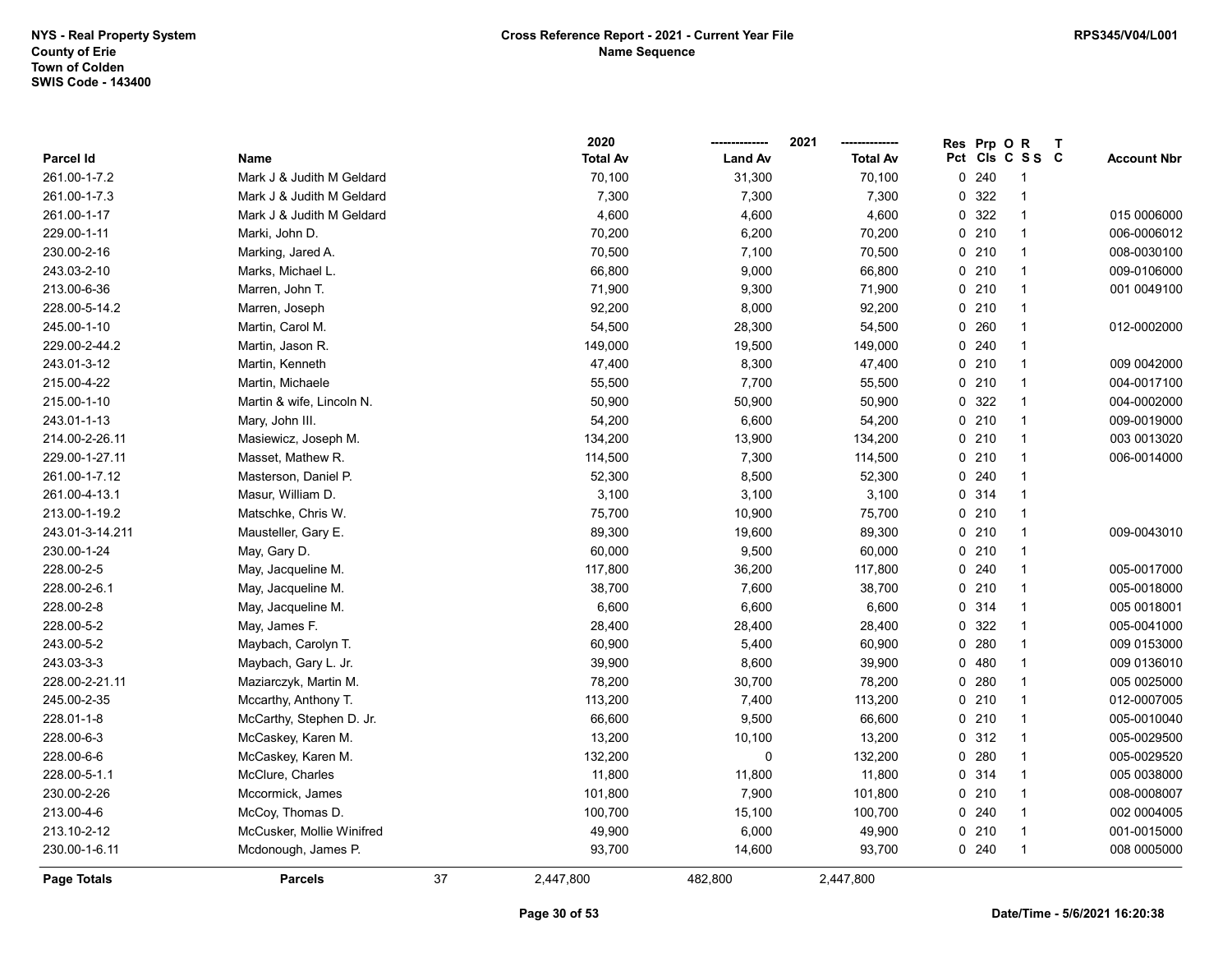|                 |                             |    | 2020            |                | 2021            | <b>Res</b> | Prp OR |                         | T |                    |
|-----------------|-----------------------------|----|-----------------|----------------|-----------------|------------|--------|-------------------------|---|--------------------|
| Parcel Id       | Name                        |    | <b>Total Av</b> | <b>Land Av</b> | <b>Total Av</b> |            |        | Pct Cls C S S C         |   | <b>Account Nbr</b> |
| 230.00-1-6.212  | Mcdonough, James P.         |    | 1,500           | 1,500          | 1,500           |            | 0.314  | -1                      |   | 008 0005000        |
| 666.00-65-21    | Mci Worldcom Network Ser    |    | 683             | $\mathbf 0$    | 586             |            | 0 831  | 6                       |   |                    |
| 666.00-65-22    | Mci Worldcom Network Ser    |    | 30,292          | 0              | 25,955          |            | 0 831  | 6                       |   |                    |
| 666.00-65-23    | Mci Worldcom Network Ser    |    | 17,138          | $\Omega$       | 14,684          |            | 0 831  | 6                       |   |                    |
| 213.00-5-8      | McKellar, David J.          |    | 68,000          | 10,400         | 68,000          |            | 0210   | $\overline{1}$          |   | 002-0021000        |
| 260.00-2-19     | Mckenna, Gloria             |    | 68,800          | 3,600          | 68,800          |            | 0210   | $\mathbf{1}$            |   | 015 0020005        |
| 215.03-1-11     | Mckinsey, Barbara           |    | 57,700          | 7,400          | 57,700          |            | 0210   | $\mathbf{1}$            |   | 004-0005005        |
| 228.00-3-28     | Mckinsey, Jill M.           |    | 100,000         | 12,000         | 100,000         |            | 0210   | $\overline{\mathbf{1}}$ |   |                    |
| 243.01-3-4.1    | McMahon, Martin A.          |    | 68,800          | 11,800         | 68,800          |            | 0210   | $\overline{1}$          |   | 009 0068000        |
| 261.00-2-9.212  | McMicken, Charles           |    | 94,500          | 9,300          | 94,500          |            | 0210   | $\mathbf{1}$            |   | 012 0020210        |
| 261.00-2-9.213  | McMicken, Charles           |    | 9,500           | 9,500          | 9,500           |            | 0.314  | $\mathbf{1}$            |   | 012-0020211        |
| 243.03-1-10     | McNell, Kenneth T.          |    | 70,800          | 24,300         | 70,800          |            | 0210   | $\overline{1}$          |   | 009-0071000        |
| 244.00-1-30.31  | Meidenbauer Revocable Trust |    | 108,000         | 17,300         | 108,000         |            | 0210   | $\overline{1}$          |   |                    |
| 214.00-1-4.3    | Meisner, Robert J.          |    | 250,200         | 39,300         | 250,200         |            | 0.240  | $\overline{1}$          |   |                    |
| 213.00-1-25.1   | Meissner, Donald B.         |    | 119,300         | 14,400         | 119,300         |            | 0210   | $\overline{1}$          |   | 001 0001000        |
| 213.00-6-33     | Meissner, Michelle M.       |    | 65,100          | 9,500          | 65,100          |            | 0210   | 1                       |   | 001 0061010        |
| 243.00-6-17.1   | Mekelburg, Earl III.        |    | 71,100          | 14,400         | 71,100          |            | 0210   | $\overline{1}$          |   | 009-0129100        |
| 228.00-5-7      | <b>MEL Trust</b>            |    | 14,400          | 14,400         | 14,400          |            | 0.314  | $\overline{1}$          |   | 005-0042015        |
| 243.00-3-11     | Melnik, Jon C.              |    | 129,200         | 8,300          | 129,200         |            | 0210   | $\overline{1}$          |   | 010-0003800        |
| 259.00-4-4      | Mendola, Vincent            |    | 27,500          | 1,400          | 1,400           |            | 0.314  | $\overline{1}$          |   | 013-0014000        |
| 214.00-3-15.1   | Menge, Mark G.              |    | 111,100         | 17,400         | 111,100         |            | 0.240  | $\overline{1}$          |   | 002 0034005        |
| 243.01-2-7      | Mentlewski, John S.         |    | 67,500          | 9,500          | 67,500          |            | 0210   | $\overline{1}$          |   | 009 0041025        |
| 229.00-2-16.12  | Merchant, Crystal L.        |    | 7,200           | 7,200          | 7,200           |            | 0 322  | $\overline{\mathbf{1}}$ |   | 007 0011002        |
| 229.00-2-8.2    | Merriman, James Patrick     |    | 43,300          | 7,600          | 43,300          |            | 0210   | $\overline{1}$          |   | 007-0001000        |
| 230.00-2-32     | Metzler, Carl W.            |    | 7,800           | 7,800          | 7,800           |            | 0 314  | $\mathbf{1}$            |   |                    |
| 214.00-2-17.111 | Meyer, Nancy Kingman        |    | 80,600          | 15,500         | 80,600          |            | 0.240  | $\overline{1}$          |   | 003 0025000        |
| 259.00-3-3.122  | Michalski, Edward           |    | 29,000          | 29,000         | 29,000          |            | 0.321  | $\mathbf{1}$            |   | 014-0075002        |
| 229.00-1-40.111 | Michelle, Frank T.          |    | 20,100          | 12,300         | 20,100          |            | 0.312  | $\overline{1}$          |   | 006 0030000        |
| 260.00-2-26     | Miess, Nancy Palmer         |    | 67,200          | 36,000         | 67,200          |            | 66 240 | $\overline{1}$          |   | 015-0015000        |
| 214.00-3-49.2   | Miga, Patrick M.            |    | 110,600         | 10,100         | 110,600         |            | 0210   | $\overline{1}$          |   |                    |
| 214.00-2-4      | Miga, Richard               |    | 82,800          | 9,400          | 82,800          |            | 0210   | $\overline{\mathbf{1}}$ |   | 003-0014500        |
| 214.00-3-52     | Mikulec, Conrad             |    | 27,000          | 27,000         | 27,000          |            | 0.322  | $\overline{1}$          |   | 002-0025000        |
| 229.00-1-10.2   | Milczarski, David           |    | 104,800         | 7,600          | 104,800         |            | 0210   | $\overline{1}$          |   | 006-0006050        |
| 213.00-5-20.2   | Millard, James M.           |    | 10,700          | 10,700         | 10,700          |            | 0.314  | $\overline{1}$          |   | 002 0026000        |
| 261.00-4-2.111  | Miller, Catherine           |    | 26,200          | 26,200         | 26,200          |            | 0 322  | $\overline{1}$          |   | 015 0018000        |
| 213.00-4-20     | Miller, David               |    | 91,500          | 9,500          | 91,500          |            | 0210   | $\overline{\mathbf{1}}$ |   | 002 0008100        |
| 213.00-4-18.1   | Miller, Florence M.         |    | 108,700         | 66,600         | 108,700         |            | 66 112 | $\overline{1}$          |   | 002-0008000        |
| Page Totals     | <b>Parcels</b>              | 37 | 2,368,613       | 518,200        | 2,335,625       |            |        |                         |   |                    |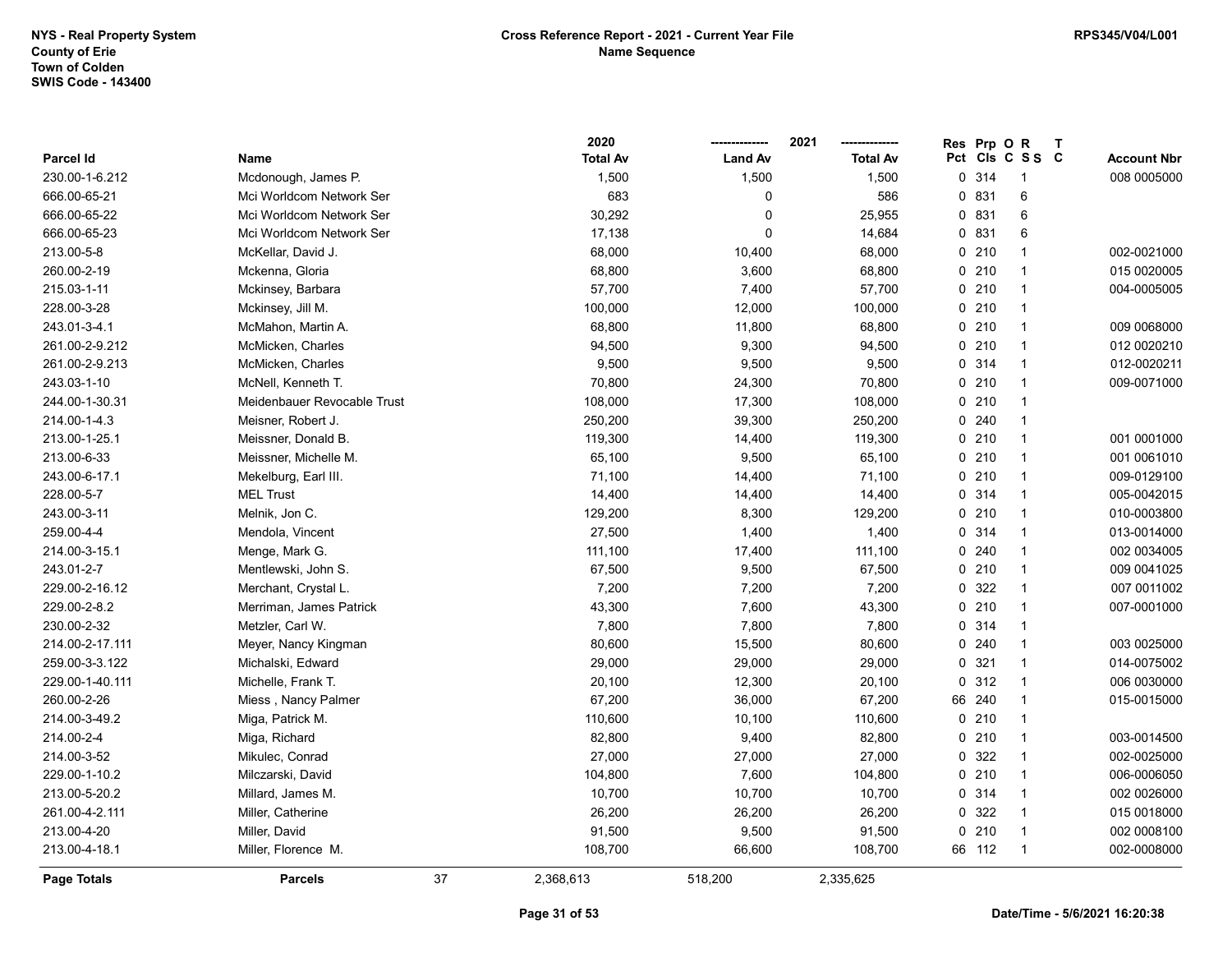|                    |                               |    | 2020            |                | 2021            | Res | Prp O  | $\mathsf{R}$    | $\mathbf{T}$ |                    |
|--------------------|-------------------------------|----|-----------------|----------------|-----------------|-----|--------|-----------------|--------------|--------------------|
| Parcel Id          | Name                          |    | <b>Total Av</b> | <b>Land Av</b> | <b>Total Av</b> |     |        | Pct Cls C S S C |              | <b>Account Nbr</b> |
| 215.00-1-1.4       | Miller, George M.             |    | 101,900         | 13,200         | 101,900         |     | 0210   | $\overline{1}$  |              |                    |
| 229.00-2-22.2      | Miller, James R.              |    | 122,200         | 35,100         | 122,200         | 0   | 240    | -1              |              |                    |
| 213.00-4-18.2      | Miller, Mark A.               |    | 94,200          | 12,300         | 94,200          |     | 0210   | $\mathbf{1}$    |              | 002-0008000        |
| 214.00-1-28        | Miller, Warren P.             |    | 72,500          | 40,300         | 72,500          | 0   | 240    | $\mathbf{1}$    |              | 002-0017000        |
| 214.00-3-50        | Milley, Matthew               |    | 12,300          | 12,300         | 12,300          |     | 0 314  | $\mathbf{1}$    |              |                    |
| 213.00-7-10        | Mills, Michael S.             |    | 103,400         | 3,900          | 103,400         |     | 0210   | $\overline{1}$  |              | 001-0052000        |
| 259.04-1-18.21     | Minier, Andrew C.             |    | 12,800          | 12,800         | 12,800          |     | 0.322  | 1               |              |                    |
| 243.00-6-12.111    | Miraglia, Charlene M.         |    | 152,200         | 11,900         | 152,200         |     | 0210   | $\mathbf{1}$    |              | 009 0145000        |
| 213.00-4-3.1       | Misener, Randi J.             |    | 92,700          | 12,600         | 92,700          |     | 0210   | $\mathbf{1}$    |              | 002 0003000        |
| 228.01-1-9.1       | Mitchell, Bryan M.            |    | 81,800          | 7,200          | 81,800          |     | 0210   | $\overline{1}$  |              | 005-0010070        |
| 229.00-2-23.21     | Moeller, Henry                |    | 98,182          | 18,200         | 98,182          | 0   | 240    | $\mathbf{1}$    |              | 007 0024000        |
| 259.00-1-20        | Moesch, August J.             |    | 25,500          | 5,500          | 25,500          | 0   | 210    | $\mathbf{1}$    |              | 013-0001050        |
| 215.00-3-4         | Mohney, Bruce P.              |    | 143,700         | 18,600         | 143,700         | 77  | 240    | $\mathbf{1}$    |              | 004-0021000        |
| 215.00-3-6         | Mohney, Bruce P.              |    | 16,000          | 16,000         | 16,000          | 0   | 322    | 1               |              | 004-0023000        |
| 213.00-1-27        | Moist, Michael A.             |    | 138,200         | 12,300         | 138,200         |     | 0210   | $\mathbf{1}$    |              |                    |
| 261.00-1-1.132     | Montgomery, Richard Allen Jr. |    | 102,600         | 9,500          | 102,600         |     | 0210   | $\mathbf{1}$    |              | 015 0005500        |
| 243.01-3-13        | Montgomery, Joan              |    | 46,900          | 8,000          | 46,900          |     | 0210   | $\overline{1}$  |              | 009 0042100        |
| 228.00-4-2         | Moore, Mark                   |    | 54,600          | 6,000          | 54,600          | 0   | 210    | $\mathbf{1}$    |              | 006 0020100        |
| 214.00-2-2         | Morgan, Ronald                |    | 17,500          | 17,500         | 17,500          |     | 0.322  | $\mathbf{1}$    |              | 003-0013005        |
| 214.00-2-7         | Morrell, Bruce                |    | 66,600          | 9,700          | 66,600          |     | 0210   | $\mathbf{1}$    |              | 003 0014100        |
| 243.00-6-3         | Morris, Alexander             |    | 55,200          | 15,300         | 100,300         |     | 0210   | $\mathbf{1}$    |              | 009 0126000        |
| 259.04-1-23        | Mortimer, Roger L.            |    | 38,600          | 4,500          | 38,600          |     | 0210   | $\mathbf{1}$    |              | 014 0092000        |
| 213.00-3-9.2       | Moudgil, Nishaker             |    | 91,000          | 12,500         | 91,000          |     | 0210   | $\mathbf{1}$    |              | 001 0042001        |
| 260.00-2-20        | Mowry, Katelyn E.             |    | 1,700           | 1,700          | 1,700           | 0   | 314    | $\overline{1}$  |              | 015 0020000        |
| 230.00-1-28        | Mroz, Janel L.                |    | 97,700          | 9,600          | 97,700          | 0   | 210    | $\overline{1}$  |              |                    |
| 213.00-4-12        | Mroz, Jesse W.                |    | 81,400          | 10,400         | 81,400          |     | 0210   | $\mathbf{1}$    |              | 002 0014000        |
| 243.00-6-39.2      | Mrozinski, Bernice            |    | 131,700         | 11,700         | 131,700         |     | 0.240  | $\mathbf{1}$    |              |                    |
| 228.00-5-25        | Mruk, Robin A.                |    | 48,200          | 3,400          | 48,200          |     | 0210   | $\mathbf{1}$    |              | 005-0040000        |
| 259.00-1-21        | Mueller, Cheryl R.            |    | 40,700          | 5,800          | 40,700          |     | 0210   | $\mathbf{1}$    |              | 009 0146550        |
| 228.00-6-17        | Mulhisen, Robert J.           |    | 60,100          | 4,700          | 60,100          |     | 0210   | $\mathbf{1}$    |              | 005 0033500        |
| 214.00-3-35        | Mullins, Robert J.            |    | 70,300          | 9,600          | 93,400          |     | 0210   | $\overline{1}$  |              | 002-0030100        |
| 229.00-1-33.13     | Mumm, Frederick R.            |    | 9,400           | 9,400          | 9,400           | 0   | 314    | $\mathbf{1}$    |              |                    |
| 229.00-1-34        | Mumm, Fredrick R.             |    | 36,400          | 4,600          | 36,400          |     | 0210   | $\mathbf{1}$    |              | 006 0014550        |
| 214.00-1-39        | Mund, Richard                 |    | 13,000          | 13,000         | 13,000          |     | 0.314  | $\mathbf{1}$    |              | 003 0006000        |
| 230.00-1-20.112    | Mund, Richard J.              |    | 92,400          | 9,600          | 92,400          |     | 0210   | $\mathbf{1}$    |              |                    |
| 228.00-1-6.12      | Murphy, Colleen J.            |    | 68,000          | 13,000         | 68,000          |     | 65 220 | $\mathbf{1}$    |              |                    |
| 260.00-1-22.2      | Murphy, Michael J.            |    | 10,500          | 10,500         | 10,500          |     | 0 322  | $\mathbf{1}$    |              |                    |
| <b>Page Totals</b> | <b>Parcels</b>                | 37 | 2,502,082       | 432,200        | 2,570,282       |     |        |                 |              |                    |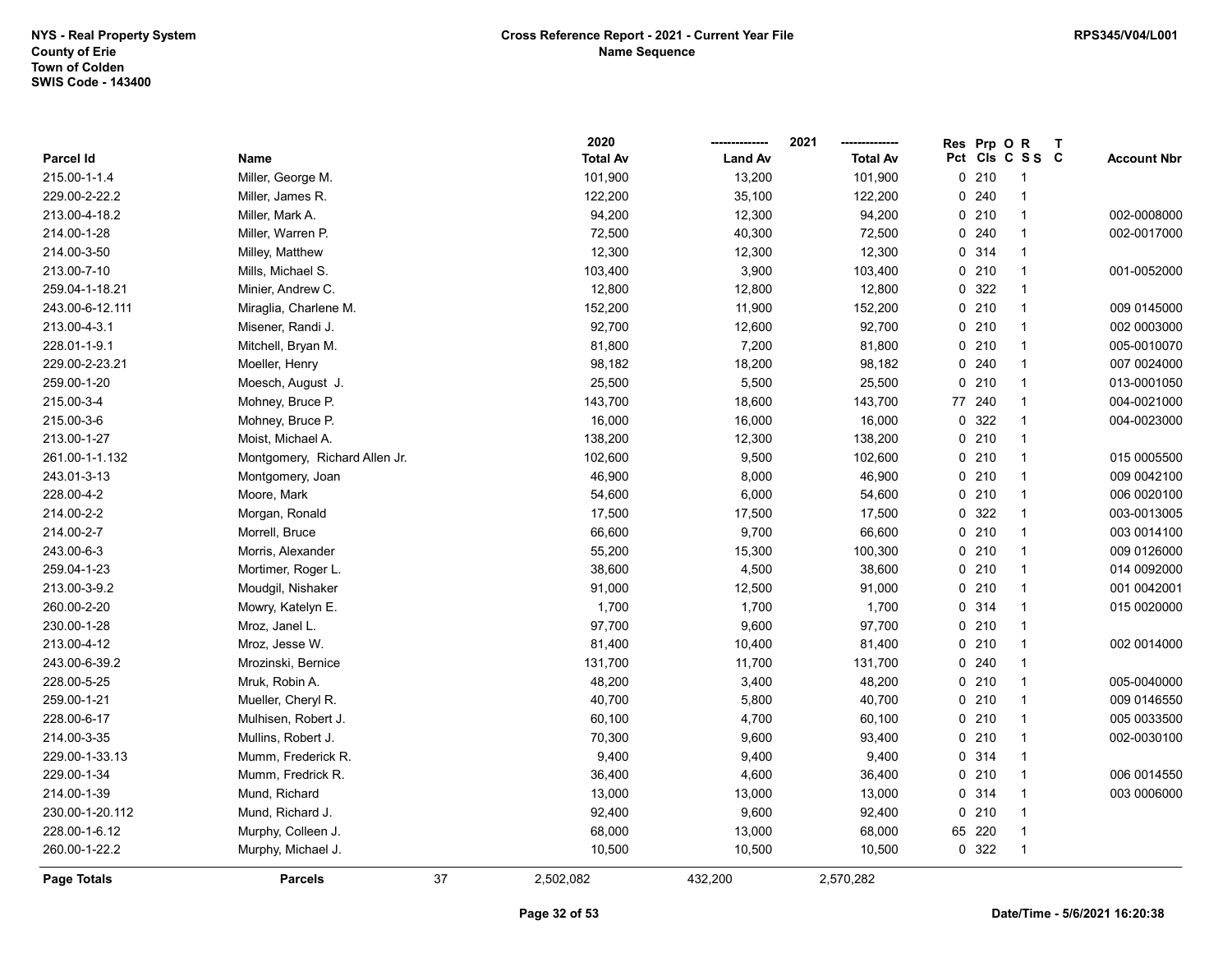|                 |                        |    | 2020            |                | 2021            | Res          | Prp OR  |                 | T |                    |
|-----------------|------------------------|----|-----------------|----------------|-----------------|--------------|---------|-----------------|---|--------------------|
| Parcel Id       | Name                   |    | <b>Total Av</b> | <b>Land Av</b> | <b>Total Av</b> |              |         | Pct Cls C S S C |   | <b>Account Nbr</b> |
| 260.00-2-30     | Murphy, Michael J.     |    | 110,800         | 16,400         | 110,800         |              | 0.240   | -1              |   | 015 0009000        |
| 245.00-1-4      | Murphy, Patrick        |    | 72,100          | 5,900          | 72,100          |              | 0210    | $\overline{1}$  |   | 011-0010050        |
| 245.00-2-31.1   | Murphy, Steven A.      |    | 96,800          | 7,600          | 96,800          |              | 0210    | $\overline{1}$  |   | 012 0020000        |
| 245.00-2-31.2   | Murphy, Steven A.      |    | 100,500         | 10,700         | 10,700          |              | 0210    | $\overline{1}$  |   |                    |
| 215.00-1-6.1    | Murray, James K.       |    | 127,100         | 25,500         | 127,100         |              | 0.240   | $\overline{1}$  |   | 003 0012020        |
| 259.00-3-4      | Murray, John H.        |    | 28,000          | 28,000         | 28,000          |              | 0 322   | $\overline{1}$  |   | 014 0061000        |
| 243.01-1-19.1   | Murray, Joseph         |    | 56,900          | 9,900          | 56,900          |              | 0210    | $\overline{1}$  |   | 009 0026000        |
| 261.00-1-4      | Murray, Scott          |    | 158,800         | 3,700          | 158,800         |              | 0210    | $\overline{1}$  |   | 015-0004300        |
| 261.00-4-1.2    | Murray, Scott          |    | 16,300          | 16,300         | 16,300          |              | 0 322   | $\overline{1}$  |   |                    |
| 243.01-1-22     | Murray, Spencer G.     |    | 88,800          | 11,200         | 88,800          |              | 0210    | $\overline{1}$  |   | 009 0029000        |
| 244.00-2-2.12   | Mustarella, Troy D.    |    | 78,300          | 12,700         | 78,300          |              | 0210    | $\overline{1}$  |   |                    |
| 259.00-3-10     | Mydzian, John          |    | 35,300          | 4,100          | 35,300          |              | 0.260   | $\overline{1}$  |   | 014-0079060        |
| 214.00-3-13.2   | Myers, Scott A.        |    | 57,000          | 12,200         | 57,000          |              | 0210    | $\overline{1}$  |   | 002 0025175        |
| 243.00-3-9.3    | Myers, Thomas          |    | 85,200          | 7,500          | 85,200          |              | 0210    | -1              |   | 010-0003910        |
| 243.00-3-9.2    | Myers, Thomas J.       |    | 5,500           | 5,500          | 5,500           |              | 0.314   | $\overline{1}$  |   | 010-0003920        |
| 259.00-4-6.11   | Myers, William F.      |    | 111,900         | 89,900         | 111,900         |              | 0.240   | $\overline{1}$  |   | 013-0012000        |
| 260.00-1-3      | Nachreiner, David M.   |    | 102,100         | 10,100         | 102,100         |              | 0240    | $\overline{1}$  |   | 014 0018000        |
| 243.00-3-6      | Nachreiner, Michael W. |    | 87,600          | 5,500          | 87,600          |              | 0210    | $\overline{1}$  |   | 010-0002250        |
| 259.04-1-34     | Nagel, Deanna D.       |    | 85,500          | 4,500          | 85,500          |              | 0210    | $\overline{1}$  |   | 014 0071040        |
| 243.00-5-41     | Nagowski, Peter        |    | 8,200           | 8,200          | 8,200           |              | 0.314   | $\overline{1}$  |   | 010 0013150        |
| 259.05-1-7      | Nagowski, Peter        |    | 174,000         | 45,200         | 174,000         |              | $0$ 210 | $\overline{1}$  |   |                    |
| 228.00-2-15.1   | Nardolillo, Carmen E.  |    | 102,500         | 7,300          | 102,500         |              | 0210    | $\overline{1}$  |   | 005 0020100        |
| 245.00-2-36.2   | Nardolillo, Kenneth S. |    | 69,300          | 5,600          | 69,300          |              | 0210    | $\overline{1}$  |   |                    |
| 214.00-2-1.2    | Natalzia, Bruce        |    | 2,400           | 2,400          | 2,400           |              | 0 314   | $\overline{1}$  |   | 002-0034010        |
| 243.00-5-6      | Neff, Consuelo R.      |    | 4,600           | 4,600          | 4,600           | $\mathbf{0}$ | 311     | $\overline{1}$  |   | 009 0153050        |
| 215.00-4-21.11  | Neischel, William R.   |    | 43,300          | 18,300         | 43,300          | 77           | 240     | $\overline{1}$  |   | 004 0017000        |
| 259.00-4-1.23   | Nelligan, Claire A.    |    | 69,800          | 16,800         | 69,800          |              | 77 240  | $\overline{1}$  |   | 013 0015000        |
| 215.00-4-21.2   | Nelson, David S.       |    | 30,100          | 5,100          | 30,100          |              | 0210    | $\overline{1}$  |   |                    |
| 215.00-4-21.3   | Nelson, David S.       |    | 53,900          | 7,500          | 53,900          |              | 0210    | $\overline{1}$  |   |                    |
| 228.00-2-14     | Nemec, Heather M.      |    | 78,100          | 8,000          | 78,100          |              | 0210    | $\overline{1}$  |   | 005-0021000        |
| 228.00-4-16.2   | Neumann, Edward        |    | 11,000          | 11,000         | 11,000          |              | 0.314   | $\overline{1}$  |   |                    |
| 261.00-1-15.111 | Neureuther, Brodie     |    | 76,400          | 31,800         | 76,400          |              | 0.240   | $\overline{1}$  |   |                    |
| 259.00-3-11.1   | Neureuther, Dennis     |    | 5,600           | 5,600          | 5,600           |              | 0.314   | $\overline{1}$  |   | 014 0076000        |
| 260.03-1-22.121 | Neureuther, Dennis     |    | 58,200          | 5,500          | 58,200          |              | 0.482   | $\overline{1}$  |   |                    |
| 260.03-1-23     | Neureuther, Dennis     |    | 5,800           | 4,800          | 5,800           |              | 0.312   | $\overline{1}$  |   | 014-0071050        |
| 260.03-1-21     | Neureuther, Dennis C.  |    | 59,400          | 5,500          | 59,400          |              | 0482    | $\overline{1}$  |   | 014 0070000        |
| 261.00-1-15.112 | Neureuther, Dennis C.  |    | 11,000          | 11,000         | 11,000          |              | 0 314   | $\overline{1}$  |   |                    |
| Page Totals     | <b>Parcels</b>         | 37 | 2,368,100       | 491,400        | 2,278,300       |              |         |                 |   |                    |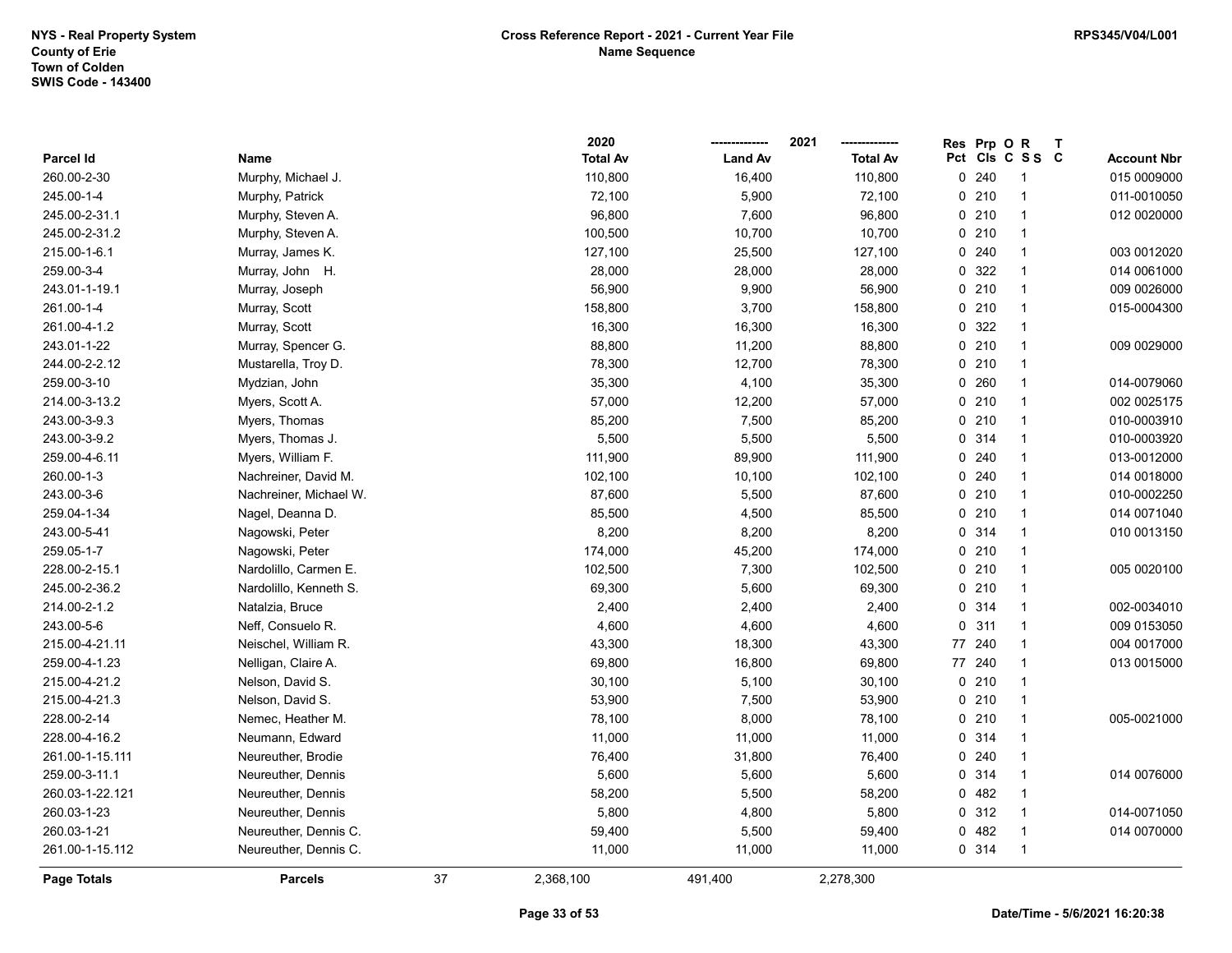|                 |                             |    | 2020            |                | 2021            | Res | Prp OR |                 | $\mathbf{T}$ |                    |
|-----------------|-----------------------------|----|-----------------|----------------|-----------------|-----|--------|-----------------|--------------|--------------------|
| Parcel Id       | Name                        |    | <b>Total Av</b> | <b>Land Av</b> | <b>Total Av</b> |     |        | Pct Cls C S S C |              | <b>Account Nbr</b> |
| 261.00-1-2.113  | <b>Newbold Family Trust</b> |    | 63,100          | 5,700          | 63,100          |     | 0210   | -1              |              | 015-0004400        |
| 243.01-2-31     | Newman, Michael J.          |    | 59,400          | 11,200         | 59,400          |     | 0210   | $\mathbf{1}$    |              | 009 0040001        |
| 243.03-3-9      | Newman, Michael J.          |    | 118,600         | 37,000         | 118,600         |     | 0425   | $\mathbf{1}$    |              | 009 0113000        |
| 213.00-3-2      | Newsom, Peter C.            |    | 74,500          | 8,100          | 74,500          |     | 0210   | $\mathbf{1}$    |              | 001 0022000        |
| 214.00-2-15     | Newton, Zachary W.          |    | 64,300          | 9,600          | 64,300          |     | 0210   | $\mathbf{1}$    |              | 003 0025100        |
| 243.03-3-23.11  | Nichols, Cody J.            |    | 46,300          | 9,200          | 46,300          |     | 0210   | $\mathbf{1}$    |              | 009-0123100        |
| 229.00-1-49     | Nichter, Christine          |    | 11,300          | 11,300         | 11,300          |     | 0 314  | $\mathbf{1}$    |              | 006-0006020        |
| 215.00-1-1.2    | Nicklas, John D.            |    | 13,600          | 13,600         | 13,600          |     | 0.314  | 1               |              |                    |
| 229.00-2-42.2   | Nill, Jeffrey               |    | 165,700         | 41,700         | 165,700         |     | 0.280  | $\mathbf{1}$    |              |                    |
| 229.00-1-19     | Nisbet, Arthur Lee          |    | 105,900         | 6,200          | 105,900         |     | 0210   | $\mathbf{1}$    |              | 006-0006005        |
| 228.00-2-7      | Noeller, Andrew A.          |    | 39,500          | 5,100          | 39,500          |     | 0210   | $\mathbf{1}$    |              | 005-0018700        |
| 229.00-2-32     | Northem, Timothy J.         |    | 109,000         | 6,900          | 109,000         |     | 0210   | $\mathbf{1}$    |              | 007 0027000        |
| 261.00-2-8      | Norys, Mark J.              |    | 77,800          | 6,400          | 77,800          |     | 0210   | $\mathbf{1}$    |              | 012-0020201        |
| 215.00-3-15     | Nowak, Mark                 |    | 134,200         | 6,500          | 134,200         |     | 0210   | $\mathbf{1}$    |              | 004-0036000        |
| 230.00-2-6      | Nowak, Mark                 |    | 48,000          | 7,600          | 48,000          |     | 0210   | $\mathbf{1}$    |              | 008-0011100        |
| 229.00-2-13     | Nowak, Ryan C.              |    | 89,200          | 35,100         | 89,200          |     | 66 240 | $\mathbf{1}$    |              | 007-0006000        |
| 215.00-2-9      | Nowakowski, Thomas D.       |    | 48,800          | 5,000          | 48,800          |     | 0210   | $\mathbf{1}$    |              | 004-0009000        |
| 261.00-2-19.111 | Nuttle, Charles T.          |    | 172,000         | 41,200         | 172,000         |     | 0.240  | $\mathbf{1}$    |              | 016-0008000        |
| 261.00-1-10.11  | Nuttle, John T.             |    | 17,000          | 17,000         | 17,000          |     | 0 322  | $\mathbf{1}$    |              | 016 0013000        |
| 261.00-4-5      | Nuttle, John T.             |    | 19,700          | 19,700         | 19,700          |     | 0 322  | $\mathbf{1}$    |              | 016 0020002        |
| 261.00-1-10.12  | Nuttle, Michael J.          |    | 91,400          | 6,600          | 91,400          |     | 0210   | $\mathbf{1}$    |              | 016 0013000        |
| 555.00-13-1.1   | Ny State Elec & Gas         |    | 424,536         | 0              | 424,536         |     | 0861   | 5               |              | 640 0002000        |
| 555.00-13-1.2   | Ny State Elec & Gas         |    | 99,582          | $\mathbf 0$    | 99,582          |     | 0861   | 5               |              | 740 0002000        |
| 259.04-1-9      | Nye, Vincent                |    | 34,700          | 3,400          | 34,700          |     | 0210   | $\mathbf{1}$    |              | 014 0034000        |
| 229.00-1-55.12  | O'Brien, Kevin              |    | 102,000         | 7,900          | 102,000         |     | 0210   | $\mathbf{1}$    |              |                    |
| 229.00-1-55.2   | O'Brien, Kevin              |    | 7,900           | 7,900          | 7,900           |     | 0.314  | 1               |              |                    |
| 215.03-1-18     | O'Brien, Patrick G.         |    | 50,100          | 12,200         | 50,100          |     | 0210   | $\mathbf{1}$    |              | 004-0003000        |
| 229.00-2-11     | O'Brien, Wayne J. Jr        |    | 48,200          | 17,600         | 48,200          |     | 0.240  | $\mathbf{1}$    |              | 007-0008000        |
| 243.00-6-10     | O'connor, Cameron           |    | 75,000          | 12,200         | 75,000          |     | 0.240  | $\mathbf{1}$    |              | 009 0146500        |
| 230.00-1-4      | O'Dell, Benjamin            |    | 60,800          | 8,500          | 60,800          |     | 0210   | $\mathbf{1}$    |              | 008-0003000        |
| 243.00-1-7.1    | O'Kelly, Michael P. II.     |    | 67,900          | 14,200         | 67,900          |     | 0210   | $\mathbf{1}$    |              | 009-0005000        |
| 228.00-6-20     | O'Neil, Paul E. Sr.         |    | 87,400          | 6,100          | 87,400          |     | 0210   | $\mathbf{1}$    |              |                    |
| 228.00-5-17.1   | Obringer, Albert            |    | 49,900          | 5,100          | 49,900          |     | 0210   | $\mathbf{1}$    |              | 005 0044000        |
| 261.00-2-22.3   | Oehler, Alice A.            |    | 90,200          | 7,700          | 90,200          |     | 0210   | $\mathbf{1}$    |              |                    |
| 228.00-3-1.12   | Offhaus, Mark A.            |    | 115,200         | 14,500         | 115,200         |     | 0.240  | $\mathbf{1}$    |              |                    |
| 228.00-3-4      | Offhaus, Mary Ann           |    | 62,300          | 14,200         | 62,300          |     | 0210   | $\mathbf{1}$    |              | 006-0002075        |
| 228.00-4-26     | Offhaus, Nikki              |    | 102,000         | 21,000         | 102,000         |     | 0240   | $\overline{1}$  |              |                    |
| Page Totals     | <b>Parcels</b>              | 37 | 3,047,018       | 463,200        | 3,047,018       |     |        |                 |              |                    |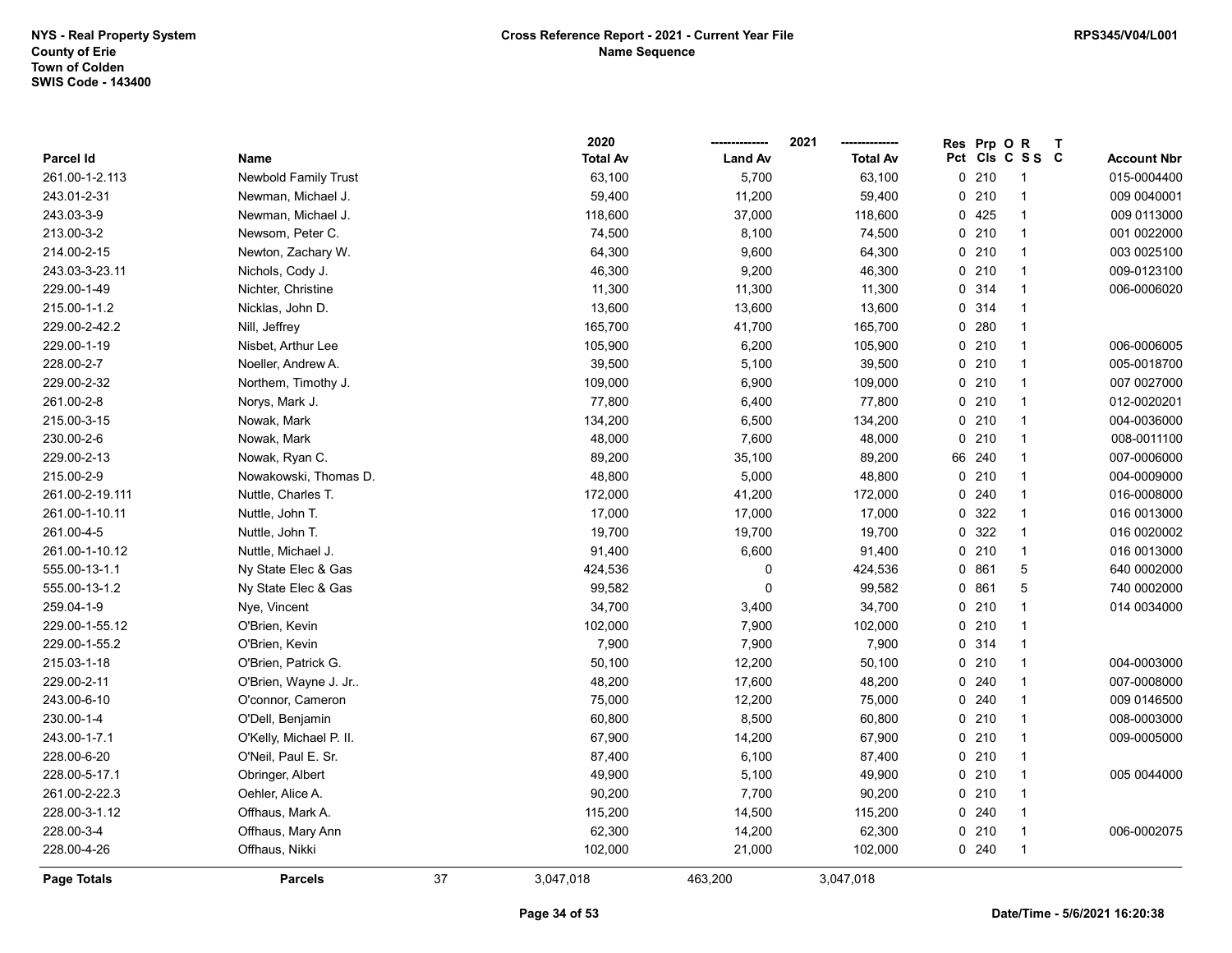|                  |                        |    | 2020            |                | 2021            | Res | Prp OR  |                 | $\mathsf{T}$ |                    |
|------------------|------------------------|----|-----------------|----------------|-----------------|-----|---------|-----------------|--------------|--------------------|
| <b>Parcel Id</b> | Name                   |    | <b>Total Av</b> | <b>Land Av</b> | <b>Total Av</b> |     |         | Pct Cls C S S C |              | <b>Account Nbr</b> |
| 215.00-1-1.9     | Ogiony, David E.       |    | 13,600          | 13,600         | 13,600          |     | 0.314   | -1              |              |                    |
| 215.00-2-8.2     | Okal, Jennifer L.      |    | 62,500          | 6,500          | 62,500          |     | 0210    | $\overline{1}$  |              | 004-0008000        |
| 228.00-4-20      | Oleske, George F.      |    | 51,300          | 5,500          | 51,300          |     | 0210    | $\mathbf{1}$    |              | 006-0020020        |
| 228.00-4-21      | Oleske, George F.      |    | 10,200          | 10,200         | 10,200          |     | 0.314   | $\overline{1}$  |              | 006-0020021        |
| 213.00-4-17.13   | Olivieri, David        |    | 140,300         | 16,300         | 140,300         |     | 0210    | $\mathbf{1}$    |              | 002-0009000        |
| 228.00-4-13      | Ollary, George Jr.     |    | 147,700         | 55,900         | 147,700         |     | 0.240   | $\mathbf{1}$    |              | 006-0024000        |
| 228.00-4-12.112  | Ollary, George W. Jr.  |    | 2,500           | 2,500          | 2,500           |     | 0.314   | 1               |              |                    |
| 228.00-4-12.122  | Ollary, George W. Jr.  |    | 1,800           | 1,800          | 1,800           |     | 0.314   | 1               |              |                    |
| 228.00-4-24      | Ollary, George W. Jr.  |    | 4,900           | 4,900          | 4,900           |     | 0 322   | $\overline{1}$  |              |                    |
| 243.00-3-8.1     | Ollary, George W. Jr.  |    | 15,000          | 15,000         | 15,000          |     | 0 322   | $\mathbf{1}$    |              | 010 0002000        |
| 243.00-5-7       | Orffeo, Joseph         |    | 80,800          | 14,600         | 80,800          |     | 0220    | $\overline{1}$  |              | 009-0153500        |
| 261.00-2-12.2    | Orlikowski, David      |    | 99,200          | 8,500          | 99,200          |     | 0210    | $\overline{1}$  |              |                    |
| 229.00-1-36      | Ortlepp, Craig         |    | 46,800          | 11,600         | 46,800          |     | 0210    | $\mathbf{1}$    |              | 006-0023002        |
| 229.00-1-38.2    | Ortlepp, Craig         |    | 8,700           | 8,700          | 8,700           |     | 0.314   | 1               |              |                    |
| 228.00-6-10      | Osborn, Catherine C.   |    | 72,300          | 5,900          | 72,300          |     | 0210    | $\overline{1}$  |              | 005 0030900        |
| 259.00-2-6.2     | Osetkowski, Stanley D. |    | 9,000           | 9,000          | 9,000           |     | 0 314   | $\mathbf{1}$    |              | 014-0030000        |
| 259.00-2-9       | Osetkowski, Stanley D. |    | 8,700           | 8,700          | 8,700           |     | 0.314   | $\mathbf{1}$    |              | 014-0035005        |
| 259.04-1-33      | Osetkowski, Stanley D. |    | 8,000           | 8,000          | 8,000           |     | 0.311   | $\overline{1}$  |              | 014-0035006        |
| 213.00-6-41      | Osgood, Eleanor N.     |    | 64,500          | 8,900          | 64,500          |     | 0210    | $\mathbf{1}$    |              | 001-0046000        |
| 213.00-7-4.1     | Osgood, Eleanor N.     |    | 15,000          | 15,000         | 15,000          |     | 0 322   | $\mathbf{1}$    |              | 001-0046300        |
| 244.00-1-30.42   | Otwell, James O.       |    | 129,000         | 7,800          | 129,000         |     | 0210    | $\mathbf{1}$    |              |                    |
| 243.00-1-11      | Owen , Jeffrey L.      |    | 65,500          | 8,100          | 65,500          |     | 0210    | $\mathbf{1}$    |              | 009-0007100        |
| 259.00-3-2       | Pac, Henry             |    | 69,400          | 29,600         | 69,400          |     | $0$ 113 | $\overline{1}$  |              | 014-0060000        |
| 229.00-2-16.2    | Pacyon, Bruce J.       |    | 95,900          | 19,800         | 95,900          |     | 0.240   | $\overline{1}$  |              | 007 0011001        |
| 243.17-1-4       | Paddock, Donald        |    | 141,300         | 17,800         | 141,300         |     | 0210    | $\mathbf{1}$    |              |                    |
| 259.00-2-4       | Palmateer, Kip A.      |    | 105,300         | 7,700          | 105,300         |     | 0210    | $\overline{1}$  |              | 014 0013000        |
| 229.00-1-35.1    | Palumbo, Nancy A.      |    | 6,000           | 6,000          | 6,000           |     | 0 322   | $\mathbf{1}$    |              | 006 0023000        |
| 245.00-3-10./A   | Pan Energy Co Inc      |    | 0               | 0              | $\mathbf 0$     |     | 0 733   | $\mathbf 1$     |              |                    |
| 259.00-2-30./A   | Pan Energy Co Inc      |    | 0               | $\mathbf{0}$   | $\mathbf 0$     |     | 0 733   | 1               |              |                    |
| 259.00-3-3.11/A  | Pan Energy Co Inc      |    | 0               | $\mathbf 0$    | 0               |     | 0 733   | $\overline{1}$  |              |                    |
| 260.00-1-1./A    | Pan Energy Co Inc      |    | 0               | $\Omega$       | $\mathbf 0$     |     | 0 733   | $\overline{1}$  |              |                    |
| 260.00-2-7./A    | Pan Energy Co Inc      |    | 0               | $\Omega$       | $\Omega$        |     | 0 733   | $\overline{1}$  |              |                    |
| 214.00-1-36      | Panzica, William H.    |    | 235,300         | 35,000         | 235,300         |     | 0.240   | $\mathbf{1}$    |              | 002 0016000        |
| 243.00-1-18      | Paradowski, David      |    | 1,800           | 1,800          | 1,800           |     | 0.314   | $\mathbf{1}$    |              | 009-0070004        |
| 243.00-1-17.1    | Paradowski, David P.   |    | 145,500         | 24,500         | 145,500         |     | 0240    | $\mathbf{1}$    |              | 009 0070001        |
| 228.00-1-6.11    | Parker, Kenneth G.     |    | 16,300          | 16,300         | 16,300          |     | 0 322   | $\mathbf{1}$    |              | 005 0004000        |
| 215.03-1-19      | Pasco, John A. Jr.     |    | 73,500          | 14,100         | 73,500          |     | 0215    | $\overline{1}$  |              | 004 0003502        |
| Page Totals      | <b>Parcels</b>         | 37 | 1,947,600       | 419,600        | 1,947,600       |     |         |                 |              |                    |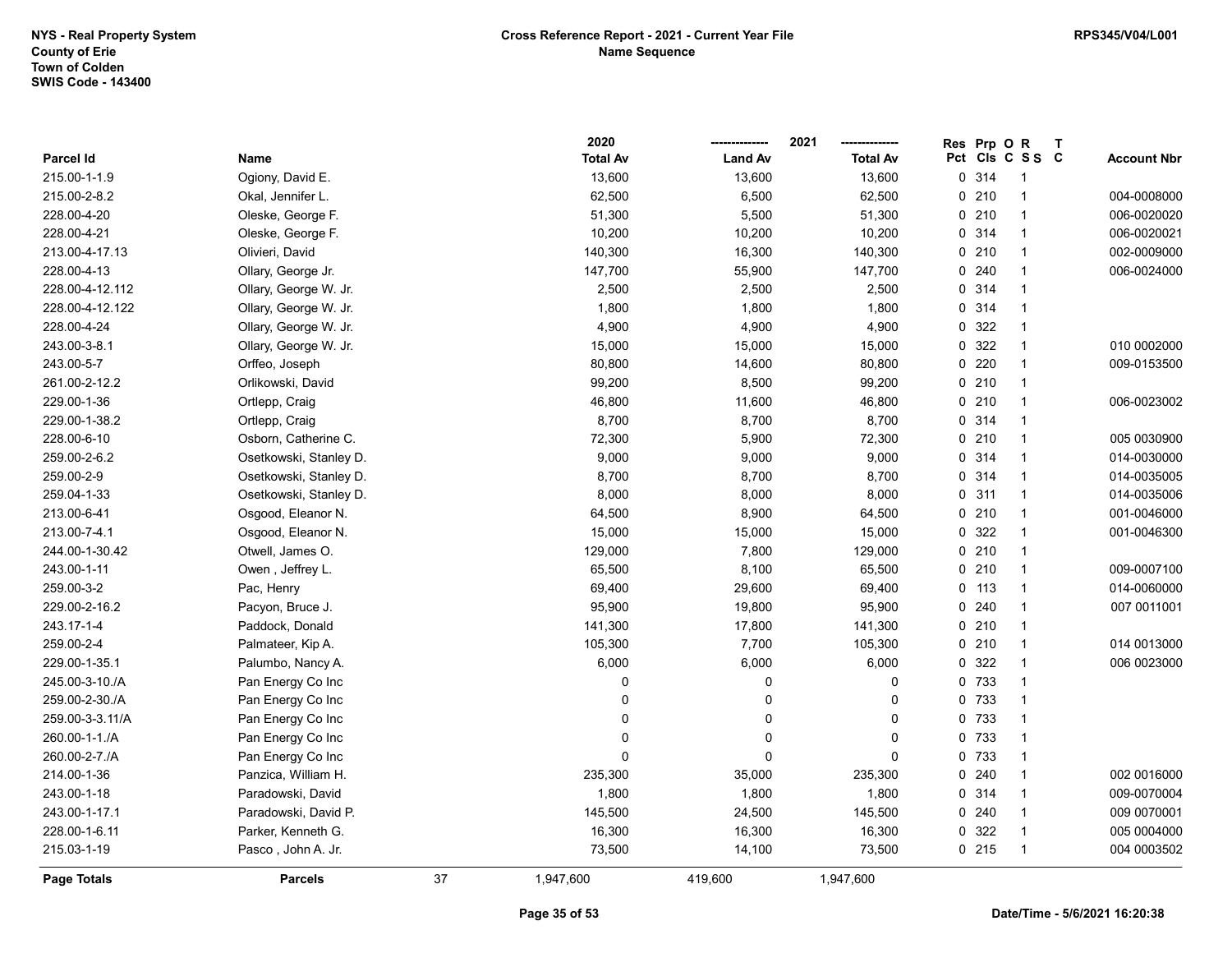|                  |                           |    | 2020            |                | 2021            | <b>Res</b> | Prp OR  |                 | $\mathbf T$ |                    |
|------------------|---------------------------|----|-----------------|----------------|-----------------|------------|---------|-----------------|-------------|--------------------|
| <b>Parcel Id</b> | Name                      |    | <b>Total Av</b> | <b>Land Av</b> | <b>Total Av</b> |            |         | Pct Cls C S S C |             | <b>Account Nbr</b> |
| 259.00-2-13      | Paul, CA.                 |    | 17,100          | 17,100         | 17,100          |            | 0 322   | -1              |             | 014-0007500        |
| 259.00-2-12      | Paul, James               |    | 25,500          | 25,500         | 25,500          |            | 0.321   | 1               |             | 014-0008000        |
| 259.00-2-28      | Paul, James               |    | 23,000          | 23,000         | 23,000          |            | 0 322   | $\mathbf{1}$    |             | 014-0019000        |
| 214.00-2-8.11    | Paul, Mabel L.            |    | 60,000          | 10,100         | 60,000          |            | 0210    | $\mathbf{1}$    |             | 003 0014950        |
| 230.00-2-5       | Paul D Supplemental Needs |    | 70,100          | 6,700          | 70,100          |            | 0210    | $\mathbf{1}$    |             | 008 0011300        |
| 230.00-2-30      | Pawlak, John L. Jr.       |    | 73,800          | 13,300         | 73,800          |            | 0.240   | $\mathbf{1}$    |             | 008-0008000        |
| 213.00-5-18.2    | Pawlikowski, Jason        |    | 131,200         | 19,900         | 131,200         |            | 0.240   | $\mathbf{1}$    |             |                    |
| 228.00-3-24.1    | Pawlowski, Kristin A.     |    | 46,900          | 12,800         | 46,900          |            | 0210    | 1               |             | 006-0005005        |
| 228.00-3-2       | Peffer, Daniel P.         |    | 60,400          | 15,300         | 60,400          |            | 0210    | $\mathbf{1}$    |             | 006 0001001        |
| 228.00-3-22      | Pefley, Eric              |    | 93,400          | 7,300          | 93,400          |            | 0210    | $\mathbf{1}$    |             | 006-0002010        |
| 245.00-1-6.111   | Pelletreau, Pierre        |    | 86,700          | 39,400         | 86,700          |            | 0.240   | $\mathbf{1}$    |             | 011 0010000        |
| 213.00-1-26.12   | Pellien, Charles          |    | 108,700         | 18,900         | 108,700         |            | 0.280   | $\mathbf{1}$    |             | 001 0001000        |
| 243.01-2-28      | Penfold, Jesse J.         |    | 43,500          | 7,500          | 43,500          |            | 0.220   | $\mathbf{1}$    |             | 009-0048000        |
| 213.00-5-4.11    | Peplin, John J. Jr.       |    | 62,900          | 10,700         | 62,900          |            | 0210    | $\mathbf{1}$    |             | 002 0018000        |
| 213.00-4-17.11   | Pericak, Alan M.          |    | 67,000          | 19,000         | 67,000          |            | 0240    | 1               |             | 002-0009000        |
| 243.00-5-27      | Pericak, Christopher M.   |    | 91,200          | 5,100          | 91,200          |            | 0210    | $\mathbf{1}$    |             | 009-0123045        |
| 228.00-4-1.11    | Perkins, Michael R.       |    | 97,500          | 12,600         | 97,500          |            | 0.240   | $\mathbf{1}$    |             | 006-0020001        |
| 213.00-1-17.1    | Perreault, Raymond D.     |    | 86,500          | 10,000         | 86,500          |            | 0210    | $\mathbf{1}$    |             | 001 0026500        |
| 228.00-6-5       | Perry, Bruce L.           |    | 63,300          | 5,700          | 63,300          |            | 0210    | $\mathbf{1}$    |             | 005-0029530        |
| 229.00-2-49.12   | Perry, Daniel J.          |    | 125,700         | 11,100         | 125,700         |            | 0210    | $\mathbf{1}$    |             | 007-0023000        |
| 213.10-1-4       | Perry, Donald R.          |    | 85,800          | 15,800         | 85,800          |            | 0210    | $\mathbf{1}$    |             | 001-0004000        |
| 244.00-2-12      | Perry, Eric M.            |    | 97,900          | 6,200          | 97,900          |            | 0210    | $\mathbf{1}$    |             | 011 0004550        |
| 243.01-1-9.2     | Perry, Michael V.         |    | 39,200          | 8,700          | 39,200          |            | 0210    | $\mathbf{1}$    |             | 009-0016000        |
| 260.03-1-15      | Petersen, Richard G.      |    | 71,300          | 3,400          | 71,300          |            | 0220    | $\mathbf{1}$    |             | 014 0063000        |
| 260.03-1-16      | Petersen, Richard G.      |    | 4,300           | 4,300          | 4,300           |            | 0.311   | $\mathbf{1}$    |             | 014 0067500        |
| 230.00-1-1.2     | Peterson, Gerald J.       |    | 75,200          | 16,700         | 75,200          |            | 77 240  | $\mathbf{1}$    |             | 008 0001001        |
| 261.00-2-10      | Peterson, Nicholas        |    | 49,600          | 9,800          | 49,600          |            | $0$ 210 | $\mathbf{1}$    |             | 012 0020203        |
| 260.00-1-27      | Peterson, Richard E.      |    | 69,800          | 5,400          | 69,800          |            | 0210    | 1               |             | 015-0007200        |
| 215.00-3-11      | Petit, Donald W.          |    | 47,000          | 7,500          | 47,000          |            | 0210    | 1               |             | 004-0040000        |
| 230.00-1-11.1    | Petroski, Ann             |    | 85,100          | 4,700          | 85,100          |            | 0210    | $\mathbf{1}$    |             | 008 0017000        |
| 245.00-2-30.1    | Pfeil, Bruce A.           |    | 50,500          | 3,400          | 50,500          |            | 0220    | $\mathbf{1}$    |             | 012 0020300        |
| 259.00-4-9.1     | Pfeil, Robert C. Jr.      |    | 111,200         | 78,800         | 111,200         |            | 0.280   | $\mathbf{1}$    |             | 013 0011000        |
| 213.00-2-8.1     | Pfohl, George             |    | 185,800         | 21,200         | 185,800         |            | 0.240   | $\mathbf{1}$    |             | 001 0020000        |
| 228.00-5-16      | Piasecki, John L.         |    | 124,500         | 32,000         | 124,500         |            | 0.240   | $\mathbf{1}$    |             | 005-0047000        |
| 245.00-2-13      | Piekarec, David C.        |    | 76,100          | 9,100          | 76,100          |            | 0210    | $\mathbf{1}$    |             | 012-0009025        |
| 229.00-2-21      | Pierce, Patrick M.        |    | 85,000          | 10,100         | 85,000          |            | 0210    | 1               |             | 007-0017900        |
| 229.00-2-47      | Pierce, Patrick M.        |    | 9,000           | 9,000          | 9,000           |            | 0.314   | $\mathbf{1}$    |             | 007 0014005        |
| Page Totals      | <b>Parcels</b>            | 37 | 2,701,700       | 537,100        | 2,701,700       |            |         |                 |             |                    |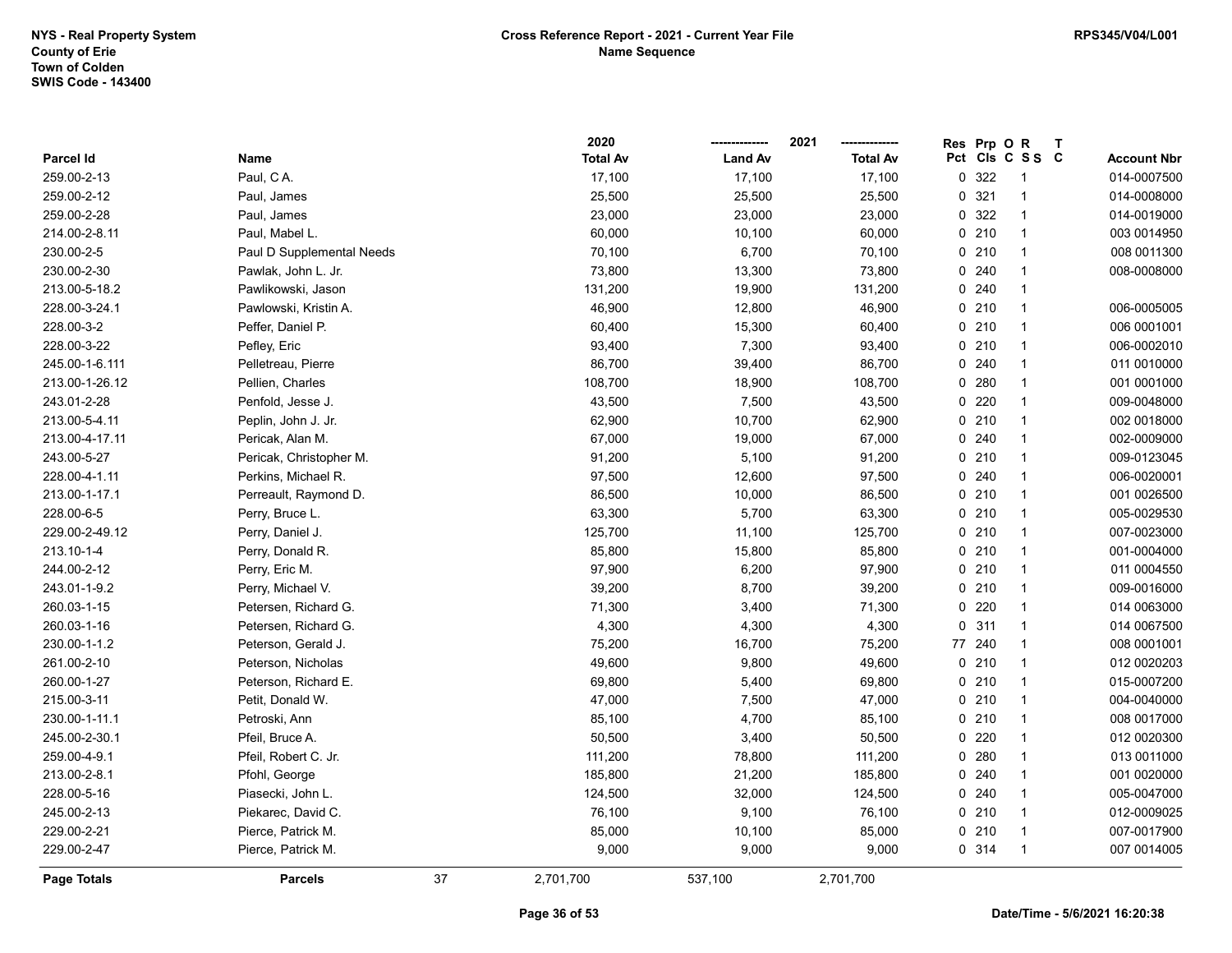|                  |                              |    | 2020            |                | 2021            | Prp O<br><b>Res</b> | $\mathsf{R}$   | $\mathbf{T}$ |                    |
|------------------|------------------------------|----|-----------------|----------------|-----------------|---------------------|----------------|--------------|--------------------|
| Parcel Id        | Name                         |    | <b>Total Av</b> | <b>Land Av</b> | <b>Total Av</b> | Pct Cls C S S C     |                |              | <b>Account Nbr</b> |
| 260.03-1-5       | Pietraszek, Gerald&Susanne   |    | 71,500          | 4,300          | 71,500          | 0210                |                |              | 014-0057210        |
| 229.00-1-39.11   | Pietrzak, James              |    | 43,800          | 11,700         | 43,800          | 0.260               | $\overline{1}$ |              | 006-0029100        |
| 243.00-3-1       | Pijanowski, Leonard          |    | 116,200         | 23,800         | 116,200         | 220<br>0            | $\mathbf{1}$   |              | 010 0002025        |
| 229.00-2-20      | Pikett, Kevin M.             |    | 121,300         | 11,000         | 121,300         | 0210                | $\mathbf{1}$   |              | 007 0017500        |
| 260.00-1-15      | Pikula, Daniel J.            |    | 75,700          | 3,600          | 75,700          | 0210                | $\mathbf{1}$   |              | 014-0039050        |
| 213.00-6-27      | Pilger, George F.            |    | 31,600          | 13,100         | 31,600          | 0.260               | $\mathbf{1}$   |              | 001-0062000        |
| 260.03-1-10      | Pilger, Warren R.            |    | 47,800          | 3,800          | 47,800          | 0210                | $\mathbf{1}$   |              | 014-0047000        |
| 230.00-1-21.122  | Pleakis, Steven A.           |    | 36,900          | 5,600          | 36,900          | 0210                | $\mathbf 1$    |              |                    |
| 214.00-2-27.2    | Plesh, Ryan O.               |    | 151,200         | 9,900          | 151,200         | 0210                | $\mathbf{1}$   |              | 007 0002000        |
| 229.00-1-23      | Plewniak, Geraldine C.       |    | 60,300          | 6,300          | 60,300          | 0210                | $\mathbf{1}$   |              | 006-0010105        |
| 259.00-2-23      | Ploetz, Kevin                |    | 16,700          | 4,100          | 83,000          | 0210                | $\mathbf{1}$   |              | 014 0001050        |
| 259.00-4-5.2     | Pochron, Paul & Deborah      |    | 7,800           | 7,800          | 7,800           | 0.314               | $\mathbf{1}$   |              |                    |
| 259.00-3-6       | Pohlman, Gregg A.            |    | 71,700          | 6,200          | 71,700          | 0210                | $\mathbf{1}$   |              | 014 0061500        |
| 261.00-2-11      | Pollak Michael               |    | 76,800          | 9,200          | 76,800          | 0210                | $\mathbf{1}$   |              | 012 0020202        |
| 259.00-4-1.12    | Popek, Robert T.             |    | 11,600          | 11,600         | 11,600          | 0.322               | $\mathbf{1}$   |              |                    |
| 245.00-2-9.2     | Poplewski, Henry             |    | 107,700         | 9,500          | 107,700         | 0210                | $\overline{1}$ |              | 012-0009003        |
| 214.00-2-20.112  | Posluszny, Daniel S.         |    | 122,700         | 10,100         | 122,700         | 0210                | $\mathbf{1}$   |              |                    |
| 260.00-1-4       | Potter, Michael              |    | 87,800          | 6,000          | 87,800          | 0210                | $\mathbf{1}$   |              | 014 0017700        |
| 261.00-2-22.2    | Poulsen, David               |    | 87,800          | 9,700          | 87,800          | 0210                | $\mathbf{1}$   |              | 016-0009000        |
| 230.00-1-12.11/A | PPP Future Development, Inc  |    | 226             | 0              | 226             | 0 733               | $\mathbf{1}$   |              | 300 0094000        |
| 230.00-1-13./A   | PPP Future Development, Inc. |    | 226             | 0              | 226             | 0 733               | $\mathbf{1}$   |              | 300 0094000        |
| 245.00-1-15.2/A  | PPP Future Development, Inc. |    | 695             | 0              | 695             | 0 733               | $\mathbf{1}$   |              |                    |
| 244.00-2-6.131   | Pratt, David F.              |    | 13,700          | 13,700         | 13,700          | 0.322               | $\mathbf 1$    |              |                    |
| 244.00-2-6.132   | Pratt, Michael B.            |    | 13,700          | 13,700         | 13,700          | 0.322               | $\mathbf{1}$   |              |                    |
| 244.00-2-6.12    | Pratt, Richard L.            |    | 95,600          | 11,300         | 95,600          | $0$ 210             | $\mathbf{1}$   |              |                    |
| 244.00-2-6.113   | Prendergast, Kathleen E.     |    | 12,800          | 12,800         | 12,800          | 0 314               | $\mathbf{1}$   |              |                    |
| 214.00-1-25.2    | Prendergast, Thomas A.       |    | 92,900          | 11,300         | 92,900          | 0210                | $\mathbf{1}$   |              | 003 0002010        |
| 213.00-6-31      | Press, Steven M.             |    | 24,400          | 21,300         | 24,400          | 0.312               | $\mathbf{1}$   |              | 001 0061000        |
| 213.00-6-34      | Press, Steven M.             |    | 1,800           | 1,800          | 1,800           | 0 314               | $\mathbf{1}$   |              | 001 0050500        |
| 213.00-2-13.11   | Prible, Michael J.           |    | 64,500          | 10,000         | 64,500          | 0210                | $\mathbf{1}$   |              | 001 0029000        |
| 244.00-2-16.22   | Price, Jonathan              |    | 900             | 900            | 900             | 0 300               | $\mathbf{1}$   |              | 011-0004100        |
| 244.00-2-16.23   | Price, Jonathan              |    | 500             | 500            | 500             | 0.300               | $\mathbf{1}$   |              | 011-0004100        |
| 244.00-2-16.1    | Price, Jonathan W.           |    | 114,800         | 11,600         | 114,800         | 0210                | $\mathbf{1}$   |              | 011-0004100        |
| 260.03-1-8       | Procknal, Michael            |    | 48,400          | 3,800          | 48,400          | 0210                | $\mathbf{1}$   |              | 014-0046000        |
| 213.00-6-15      | Prokop, Todd L.              |    | 63,700          | 7,100          | 63,700          | 0210                | $\mathbf{1}$   |              | 001 0040000        |
| 213.00-6-23.21   | Pruitt, Michael              |    | 70,000          | 9,400          | 70,000          | 0210                | $\mathbf{1}$   |              | 001 0057100        |
| 261.00-4-9.11    | Ptak, David T.               |    | 7,600           | 7,600          | 7,600           | 0 314               | $\mathbf{1}$   |              | 016 0017000        |
| Page Totals      | <b>Parcels</b>               | 37 | 1,973,347       | 304.100        | 2,039,647       |                     |                |              |                    |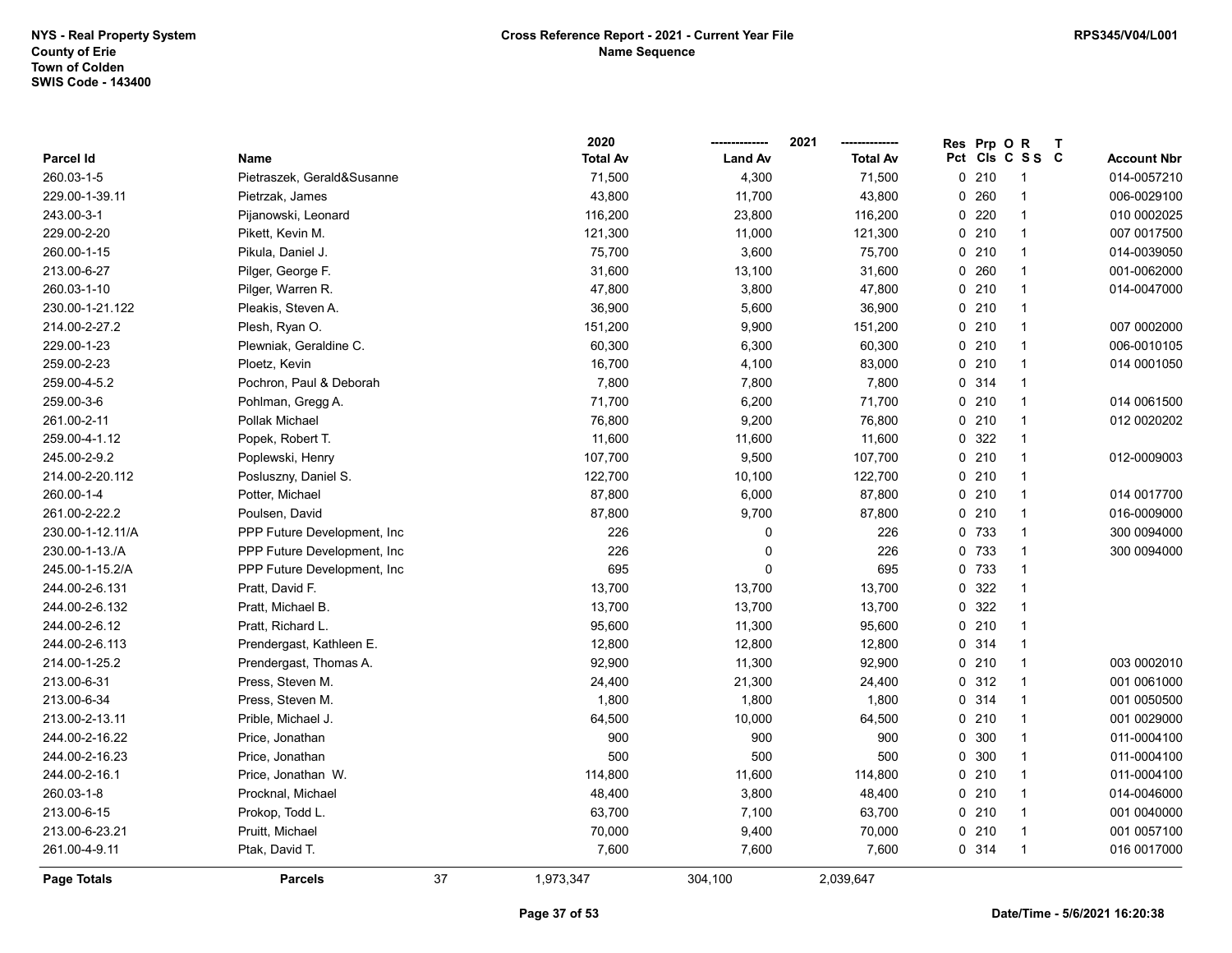|                    |                          |    | 2020            |                | 2021            | Res | Prp OR |                 | $\mathbf{T}$ |                    |
|--------------------|--------------------------|----|-----------------|----------------|-----------------|-----|--------|-----------------|--------------|--------------------|
| <b>Parcel Id</b>   | Name                     |    | <b>Total Av</b> | <b>Land Av</b> | <b>Total Av</b> |     |        | Pct Cls C S S C |              | <b>Account Nbr</b> |
| 261.00-4-9.12      | Ptak, David T.           |    | 80,600          | 8,000          | 80,600          |     | 0210   | -1              |              | 016 0017000        |
| 228.00-4-16.1      | Punaro, Derek            |    | 11,000          | 11,000         | 11,000          |     | 0 314  | $\overline{1}$  |              | 006-0020003        |
| 229.00-2-44.11     | Pusateri, Christopher A. |    | 23,300          | 23,300         | 23,300          |     | 0 322  | $\overline{1}$  |              | 500 0017000        |
| 215.00-1-1.12      | Pyjas, Joseph M.         |    | 111,100         | 13,500         | 111,100         |     | 0210   | $\overline{1}$  |              |                    |
| 214.00-2-11.2      | Pylkas, James N.         |    | 159,700         | 15,300         | 159,700         |     | 0.240  | $\overline{1}$  |              | 003 0016020        |
| 243.01-1-23        | Pyne, Robert L.          |    | 83,800          | 11,600         | 83,800          |     | 0210   | $\overline{1}$  |              | 009 0032000        |
| 243.01-1-30        | Pyne, Robert L.          |    | 7,000           | 7,000          | 7,000           |     | 0.311  | $\overline{1}$  |              | 09 0011000         |
| 243.01-2-27        | QIA Holdings Inc.        |    | 57,100          | 11,000         | 57,100          |     | 0482   | -1              |              | 009 0027000        |
| 213.00-6-6         | Qualiana, Victoria C.    |    | 54,600          | 9,500          | 54,600          |     | 0210   | $\overline{1}$  |              | 001 0032510        |
| 214.00-3-2         | Rachinger, Eva           |    | 6,900           | 6,900          | 6,900           |     | 0 314  | $\overline{1}$  |              | 002-0022820        |
| 229.00-1-53.1      | Rafalski, Judy T.        |    | 52,200          | 7,500          | 52,200          |     | 0210   | $\overline{1}$  |              | 006 0007000        |
| 228.00-6-9         | Rak, Leonard H.          |    | 59,700          | 7,600          | 59,700          |     | 0210   | $\overline{1}$  |              | 005 0029100        |
| 228.00-6-14.1      | Ramsey, Laurel M.        |    | 66,100          | 4,000          | 66,100          |     | 0210   | $\overline{1}$  |              | 005-0035000        |
| 228.00-5-4         | Rankin, Russell          |    | 43,500          | 5,300          | 43,500          |     | 0210   | $\overline{1}$  |              | 006 0017800        |
| 245.00-2-1.1       | Ransom, Kevin T.         |    | 27,900          | 24,800         | 27,900          |     | 0.312  | $\overline{1}$  |              | 012 0007000        |
| 245.00-2-1.2       | Ransom, Kevin T.         |    | 116,100         | 15,800         | 116,100         |     | 0.240  | $\overline{1}$  |              |                    |
| 243.00-5-30        | Rauch, Calvin C.         |    | 104,100         | 7,900          | 104,100         |     | 0210   | $\overline{1}$  |              | 009-0124001        |
| 243.00-5-31.1      | Rauch, Calvin C.         |    | 51,800          | 8,700          | 51,800          |     | 0210   | $\overline{1}$  |              | 009 0124000        |
| 243.03-1-7.1       | Rauch, Calvin C.         |    | 13,400          | 13,400         | 13,400          |     | 0.311  | $\overline{1}$  |              | 009-0070155        |
| 215.00-1-20        | Rauscher, Joseph         |    | 95,300          | 10,900         | 95,300          |     | 0210   | $\overline{1}$  |              | 003 0008000        |
| 215.00-3-10.12     | Rautenstrauch, Joseph C. |    | 4,800           | 4,800          | 4,800           |     | 0.321  | $\overline{1}$  |              |                    |
| 215.00-3-13        | Rautenstrauch, Joseph C. |    | 19,700          | 6,600          | 19,700          |     | 0.260  | $\overline{1}$  |              | 004 0038000        |
| 215.00-4-3         | Rawson, Kevin G-Linda K. |    | 107,200         | 11,800         | 107,200         |     | 0210   | $\overline{1}$  |              | 003-0017001        |
| 243.00-6-2.112     | Raybold, Troy M.         |    | 108,600         | 8,000          | 108,600         |     | 0210   | $\overline{1}$  |              | 009 0129015        |
| 243.03-3-8         | Raymond, Alan J.         |    | 87,100          | 17,800         | 87,100          |     | 0482   | $\overline{1}$  |              | 009-0111000        |
| 259.04-1-19        | Raymond-Spencer, Cheryl  |    | 30,000          | 3,100          | 30,000          |     | 0210   | $\overline{1}$  |              | 014 0021500        |
| 245.00-1-6.112     | Rayner, Donald A.        |    | 169,800         | 25,300         | 169,800         |     | 0.280  | $\overline{1}$  |              | 011 0010000        |
| 228.00-5-8         | Rebisz, Joseph           |    | 66,900          | 5,400          | 66,900          |     | 0210   | -1              |              | 005 004 2003       |
| 244.00-2-11.111    | Reed, Brice J.           |    | 123,200         | 11,700         | 123,200         |     | 0210   | $\overline{1}$  |              | 011-0003000        |
| 259.04-1-32        | Reed, Harvey J. Jr.      |    | 74,100          | 6,000          | 74,100          |     | 0220   | $\overline{1}$  |              | 014-0035010        |
| 245.00-2-29.1      | Reed, Richard F. Jr.     |    | 59,300          | 5,700          | 59,300          |     | 0210   | $\overline{1}$  |              | 012 0022000        |
| 229.00-1-31.1      | Reidel, Marie E.         |    | 72,800          | 5,000          | 72,800          |     | 0210   | $\overline{1}$  |              | 006-0014510        |
| 229.00-1-33.11     | Reidel, Marie E.         |    | 11,000          | 11,000         | 11,000          |     | 0.314  | $\overline{1}$  |              | 006 0014500        |
| 244.00-2-6.181     | Reinard, George J.       |    | 89,700          | 11,700         | 89,700          |     | 0.240  | $\overline{1}$  |              |                    |
| 259.05-1-12        | Reinhardt, George H. Jr. |    | 196,300         | 45,000         | 196,300         |     | 0210   | $\overline{1}$  |              |                    |
| 244.00-1-14        | Reiter, Steven M.        |    | 72,000          | 5,500          | 72,000          |     | 0210   | $\overline{1}$  |              | 010 0024050        |
| 213.00-3-4         | Rejewski, Jesse          |    | 19,500          | 8,100          | 19,500          |     | 0.312  | $\overline{1}$  |              | 300 0011000        |
| <b>Page Totals</b> | <b>Parcels</b>           | 37 | 2,537,200       | 415,500        | 2,537,200       |     |        |                 |              |                    |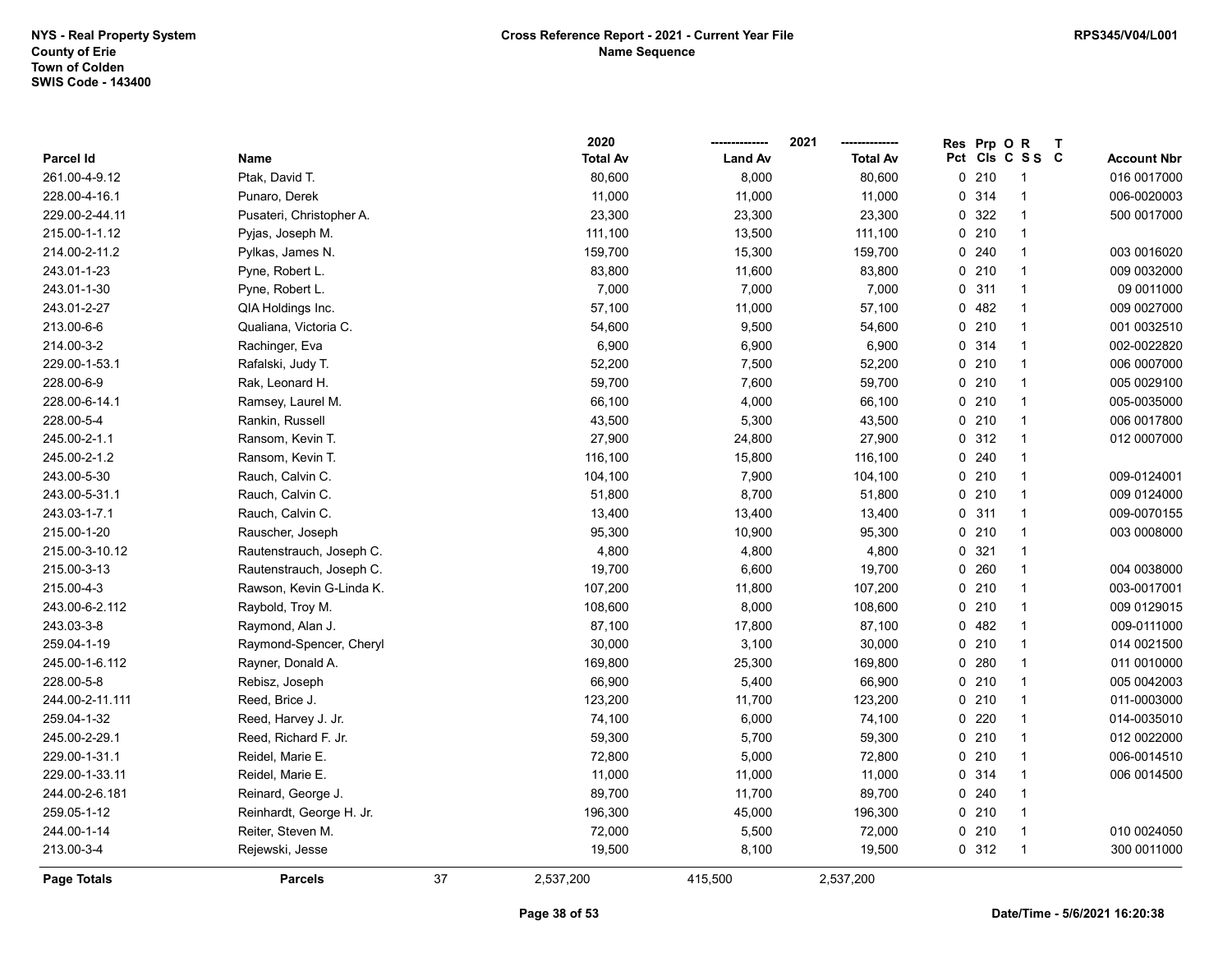|                    |                         |    | 2020            |                | 2021            | Res | Prp OR  |                 | $\mathsf{T}$ |                    |
|--------------------|-------------------------|----|-----------------|----------------|-----------------|-----|---------|-----------------|--------------|--------------------|
| <b>Parcel Id</b>   | Name                    |    | <b>Total Av</b> | <b>Land Av</b> | <b>Total Av</b> |     |         | Pct Cls C S S C |              | <b>Account Nbr</b> |
| 213.00-3-5.112     | Rejewski, Jesse         |    | 600             | 600            | 600             |     | 0 314   | -1              |              | 001 0021000        |
| 213.00-3-25        | Rejewski, Jesse         |    | 700             | 700            | 700             |     | 0 314   | $\overline{1}$  |              |                    |
| 261.00-1-12.1      | Rensel, Dallas          |    | 149,100         | 39,400         | 149,100         |     | 0240    | $\mathbf{1}$    |              | 016-0004000        |
| 228.00-6-1         | Repp, Linda             |    | 19,200          | 19,200         | 19,200          |     | 0 322   | $\overline{1}$  |              | 005-0028000        |
| 213.10-1-11        | Repp, Michael           |    | 59,000          | 8,300          | 59,000          |     | 0210    | $\overline{1}$  |              | 001 0011000        |
| 229.00-2-15.2      | Ribarich, George J. Jr. |    | 90,000          | 34,500         | 90,000          |     | 0.240   | $\mathbf 1$     |              | 007 0010001        |
| 259.00-1-14        | Rich, Matthew           |    | 38,100          | 5,800          | 38,100          |     | 0210    | $\mathbf 1$     |              | 013 0004500        |
| 228.00-6-4         | Rich, Robert A.         |    | 74,000          | 6,500          | 74,000          |     | 0210    | $\mathbf{1}$    |              | 005 0029510        |
| 243.00-2-2.1       | Riehle, Robert J.       |    | 57,500          | 8,800          | 57,500          |     | 0210    | $\overline{1}$  |              | 009-0038000        |
| 228.00-3-32        | Riter, Frances A.       |    | 102,500         | 12,800         | 102,500         |     | 0210    | $\overline{1}$  |              | 006 0001000        |
| 259.04-1-11        | Robel, Matthew J.       |    | 65,100          | 7,400          | 65,100          |     | 0210    | $\overline{1}$  |              | 014 0029000        |
| 214.00-3-17        | Roberts, Devin          |    | 101,023         | 11,700         | 101,023         |     | 0210    | $\overline{1}$  |              | 002-0037015        |
| 228.00-3-16.2      | Roberts, Steven J.      |    | 130,800         | 7,800          | 130,800         |     | 0210    | $\overline{1}$  |              | 006-0005001        |
| 259.00-3-3.111     | Roberts, Thomas         |    | 42,400          | 3,000          | 42,400          |     | 66 210  | 1               |              | 014-0075000        |
| 245.00-1-6.13      | Robertson, Michael J.   |    | 126,600         | 22,500         | 126,600         |     | 0240    | $\mathbf 1$     |              | 011 0010000        |
| 228.00-5-21.1      | Robinson, Dennis M.     |    | 133,300         | 5,300          | 133,300         |     | 0210    | $\mathbf 1$     |              | 005 0042006        |
| 213.00-5-15.2      | Robinson, Thomas D.     |    | 66,100          | 9,900          | 66,100          |     | 0210    | $\overline{1}$  |              | 002-0027000        |
| 244.00-1-1.2       | Rochester, Robert B.    |    | 26,000          | 7,400          | 26,000          |     | 0210    | $\overline{1}$  |              |                    |
| 261.00-4-8.1       | Rock, Anthony J.        |    | 123,900         | 7,600          | 123,900         |     | 0210    | $\overline{1}$  |              | 016 0016000        |
| 261.00-4-8.212     | Rock, Anthony J.        |    | 16,700          | 16,700         | 16,700          |     | 0.322   | $\overline{1}$  |              |                    |
| 215.00-4-29        | Roehling, George F.     |    | 108,600         | 18,200         | 108,600         |     | 0210    | $\overline{1}$  |              |                    |
| 243.03-3-22        | Roesser, Edward L.      |    | 57,900          | 16,900         | 57,900          |     | 0210    | $\mathbf 1$     |              | 009-0122000        |
| 243.00-3-9.12      | Rogers, James P.        |    | 121,200         | 9,000          | 121,200         |     | 0210    | $\overline{1}$  |              | 010-0003000        |
| 243.03-3-17.1      | Roman, Ronald F.        |    | 67,600          | 12,400         | 67,600          |     | 0210    | $\overline{1}$  |              | 009 0119000        |
| 261.00-3-3         | Ronan, John E.          |    | 243,000         | 19,100         | 243,000         |     | 0.240   | $\mathbf{1}$    |              | 016-0015005        |
| 214.00-1-30        | Rose, Derik V.          |    | 20,000          | 9,800          | 9,800           |     | 0210    | $\overline{1}$  |              | 002-0017100        |
| 229.00-1-27.12     | Rose, Derik V.          |    | 3,800           | 3,800          | 3,800           |     | 0.314   | $\overline{1}$  |              | 006-0014000        |
| 229.00-1-28        | Rose, Derik V.          |    | 104,400         | 4,600          | 104,400         |     | 0210    | $\mathbf 1$     |              | 006-0014010        |
| 228.00-5-3         | Rosiek, Robert S.       |    | 169,300         | 22,300         | 169,300         |     | 0210    | $\overline{1}$  |              | 006 0017700        |
| 245.00-2-11        | Rosser, Dale A.         |    | 82,300          | 9,500          | 82,300          |     | $0$ 210 | $\mathbf 1$     |              | 012-0009001        |
| 215.03-1-4.2       | Roth, Debra Ann         |    | 77,100          | 9,900          | 77,100          |     | $0$ 210 | $\mathbf 1$     |              |                    |
| 243.01-2-25        | Rothenberg, Alfred      |    | 40,000          | 7,300          | 40,000          |     | 0220    | $\overline{1}$  |              | 009-0050000        |
| 261.00-1-15.2      | Rowan, Joan M.          |    | 106,500         | 9,500          | 106,500         |     | 0210    | $\overline{1}$  |              |                    |
| 228.00-2-18        | Rozak, John             |    | 18,400          | 6,300          | 18,400          |     | 0260    | $\mathbf{1}$    |              | 005 0019250        |
| 229.00-1-17        | Rubach, Raymond S. Jr.  |    | 89,200          | 6,100          | 89,200          |     | 0210    | $\overline{1}$  |              | 006-0006035        |
| 229.00-1-46        | Rubach, Raymond S. Jr.  |    | 10,400          | 10,400         | 10,400          |     | 0 314   | $\mathbf{1}$    |              | 006-0006036        |
| 215.00-4-24        | Ruhl, Kenneth R.        |    | 126,400         | 22,900         | 126,400         |     | 0.240   | $\overline{1}$  |              | 003 0026005        |
| <b>Page Totals</b> | <b>Parcels</b>          | 37 | 2,868,723       | 433,900        | 2,858,523       |     |         |                 |              |                    |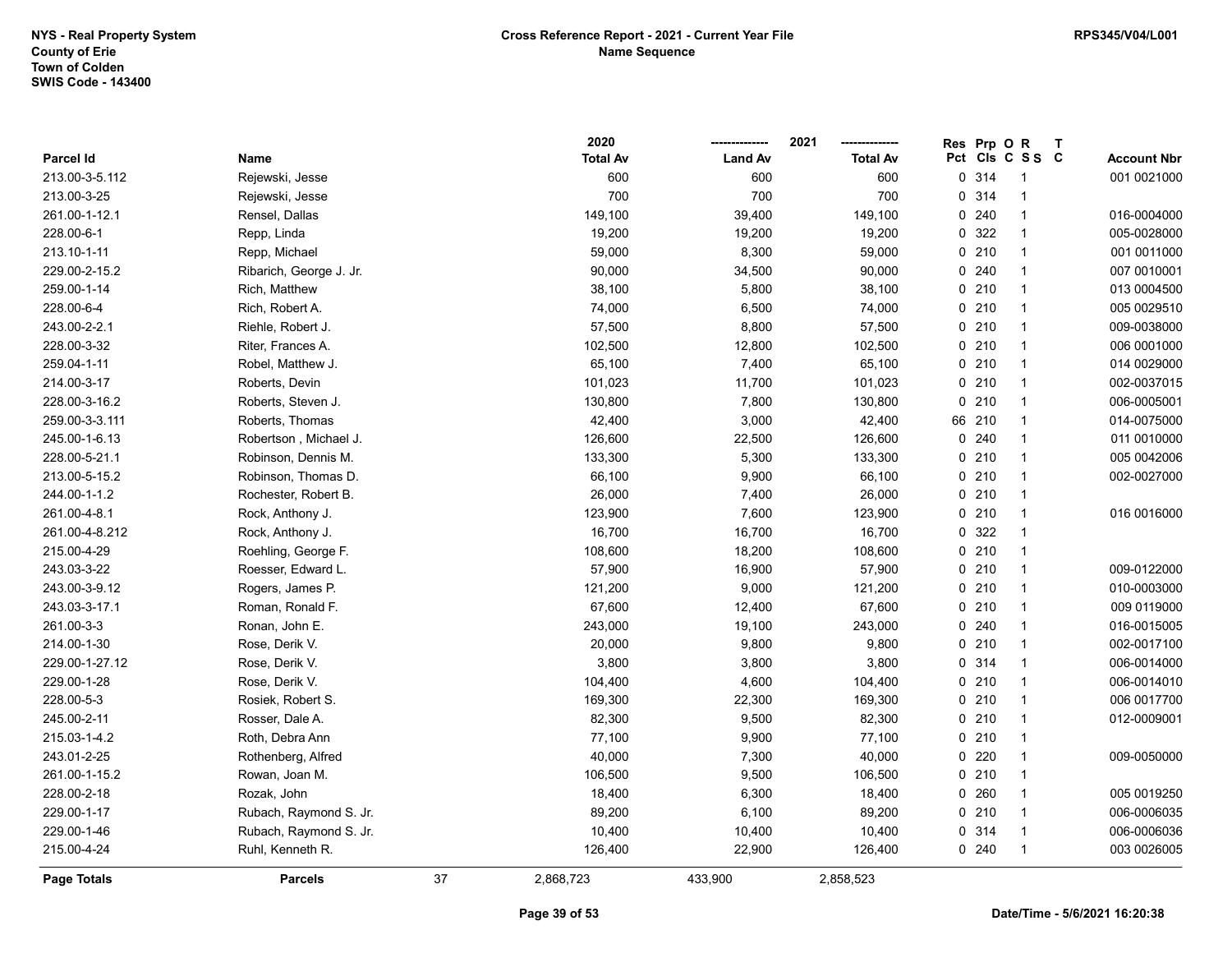|                 |                           |    | 2020            |                | 2021            | <b>Res</b> | Prp OR  |                 | $\mathsf T$ |                    |
|-----------------|---------------------------|----|-----------------|----------------|-----------------|------------|---------|-----------------|-------------|--------------------|
| Parcel Id       | Name                      |    | <b>Total Av</b> | <b>Land Av</b> | <b>Total Av</b> |            |         | Pct Cls C S S C |             | <b>Account Nbr</b> |
| 243.00-3-13     | Ruhland, Michael G.       |    | 102,900         | 16,400         | 102,900         |            | 0210    | 1               |             | 010-0003025        |
| 245.00-3-1.1    | Ruminski, Anthony F.      |    | 64,900          | 7,600          | 64,900          |            | 0210    | 1               |             | 011-0017000        |
| 245.00-3-2      | Ruminski, Jeffrey         |    | 7,700           | 7,700          | 7,700           |            | 0.314   | $\mathbf{1}$    |             | 011-0016000        |
| 259.04-1-29     | Runser, Dallas D.         |    | 53,500          | 3,400          | 53,500          |            | 0210    | $\mathbf{1}$    |             | 014-0048000        |
| 259.04-1-30     | Runser, Dallas D.         |    | 4,100           | 4,100          | 4,100           |            | 0 314   | $\mathbf{1}$    |             | 014-0049000        |
| 215.00-3-16     | Rupp, Patrick             |    | 61,400          | 6,500          | 61,400          |            | 0210    | $\mathbf{1}$    |             | 004 0035000        |
| 215.00-3-17     | Rupp, Patrick             |    | 8,900           | 8,900          | 8,900           |            | 0 314   | $\mathbf{1}$    |             | 004 0034000        |
| 213.10-2-3      | Rush, Robert A. Jr.       |    | 9,600           | 9,600          | 9,600           |            | 0 323   | $\mathbf{1}$    |             | 001 0018000        |
| 215.03-1-12.2   | Rushok, Richard D.        |    | 51,700          | 14,400         | 51,700          |            | 0 240   | 1               |             |                    |
| 229.00-1-55.113 | Russell, Daniel J.        |    | 78,200          | 7,000          | 78,200          |            | 0210    | $\mathbf{1}$    |             | 006-0029000        |
| 213.00-6-13.1   | Russell, Matthew R.       |    | 45,600          | 7,000          | 45,600          |            | 0210    | $\mathbf{1}$    |             | 001-0040340        |
| 229.00-1-16.1   | Russo, Celia L.           |    | 70,400          | 9,200          | 70,400          |            | 0210    | $\mathbf{1}$    |             | 006-0006015        |
| 245.00-3-3      | Ruszczyk, Beth A.         |    | 67,500          | 7,000          | 67,500          |            | 0210    | $\mathbf{1}$    |             | 011-0016010        |
| 259.00-1-8      | Rutecki, Joseph A.        |    | 203,200         | 71,600         | 203,200         |            | 66 120  | $\mathbf{1}$    |             | 013 0009000        |
| 260.00-1-23.11  | Ruth Bridgman Irrevocable |    | 37,100          | 37,100         | 37,100          |            | 0 105   | 1               |             | 015-0007000        |
| 214.00-3-30     | Rutkowski, Edward         |    | 62,000          | 10,100         | 62,000          |            | 0210    | $\mathbf{1}$    |             | 002 0030010        |
| 229.00-1-14     | Rutski, Matthew J.        |    | 110,200         | 6,200          | 110,200         |            | 0210    | $\mathbf{1}$    |             | 006 0006000        |
| 229.00-1-55.112 | Ryno Rentals, LLC         |    | 105,000         | 8,000          | 105,000         |            | 0220    | $\mathbf{1}$    |             | 006-0029000        |
| 261.00-1-16     | Saia Communications Inc   |    | 21,000          | 6,500          | 21,000          |            | 0.312   | $\mathbf{1}$    |             |                    |
| 228.01-1-5      | Saladyga, James M.        |    | 80,800          | 9,200          | 80,800          |            | $0$ 210 | $\mathbf{1}$    |             | 005 0009000        |
| 228.00-3-11.1   | Sampson, John F. III.     |    | 116,900         | 7,300          | 116,900         |            | 0210    | $\mathbf{1}$    |             | 006 0002030        |
| 229.00-2-40.1   | Samson, Heidi Marie       |    | 41,600          | 38,400         | 41,600          |            | 0.312   | $\mathbf{1}$    |             | 007-0021000        |
| 230.00-2-4      | Sanders, Laura M.         |    | 95,700          | 9,300          | 95,700          |            | 0210    | $\mathbf{1}$    |             | 008 0011150        |
| 229.00-2-33     | Sando, Craig E.           |    | 100,100         | 6,000          | 100,100         |            | 0210    | $\mathbf{1}$    |             | 007-0025004        |
| 243.03-2-8      | Sansone, Julie E.         |    | 59,900          | 10,200         | 59,900          | 66         | 220     | $\mathbf{1}$    |             | 009-0104000        |
| 230.00-1-23.2   | Savage, Timothy J.        |    | 63,400          | 7,500          | 63,400          |            | 0210    | $\mathbf{1}$    |             |                    |
| 259.05-1-14     | Sayadoff, Peter A.        |    | 178,700         | 45,000         | 178,700         |            | 0210    | $\mathbf{1}$    |             |                    |
| 213.00-7-15./A  | Sba Inc                   |    | 128,800         | $\mathbf 0$    | 128,800         |            | 0 837   | 6               |             |                    |
| 245.00-1-2.12   | Schaff, Karen A.          |    | 10,300          | 10,300         | 10,300          |            | 0 314   | 1               |             | 011 0005003        |
| 245.00-1-2.13   | Schaff, Karen A.          |    | 46,500          | 6,300          | 46,500          |            | 0210    | $\mathbf{1}$    |             | 011 0005000        |
| 213.00-6-28     | Schaffer, Mark H.         |    | 65,000          | 10,000         | 65,000          |            | $0$ 210 | $\mathbf{1}$    |             | 001-0061050        |
| 214.00-1-7      | Schaffer, Tammy L.        |    | 102,100         | 9,300          | 102,100         |            | 0210    | $\mathbf{1}$    |             | 003 0001100        |
| 214.00-1-9.12   | Schaffer, Tammy L.        |    | 11,200          | 11,200         | 11,200          |            | 0 314   | $\mathbf{1}$    |             | 003-0001000        |
| 229.00-2-15.1   | Scheffler, Raymond S.     |    | 104,800         | 20,900         | 104,800         |            | 0240    | $\mathbf{1}$    |             | 007 0010000        |
| 215.03-1-2      | Scheifflee, Thomas G.     |    | 60,600          | 12,900         | 60,600          |            | 0 220   | $\mathbf{1}$    |             | 004 0006501        |
| 245.00-1-9      | Schenne, Cheryl A.        |    | 18,000          | 9,500          | 18,000          |            | 0210    | 1               |             | 012-0001150        |
| 213.00-2-9.11   | Schenne, Ronald A.        |    | 126,900         | 19,100         | 126,900         |            | 0.240   | $\mathbf{1}$    |             | 001-0033000        |
| Page Totals     | <b>Parcels</b>            | 37 | 2,576,200       | 490,700        | 2,576,200       |            |         |                 |             |                    |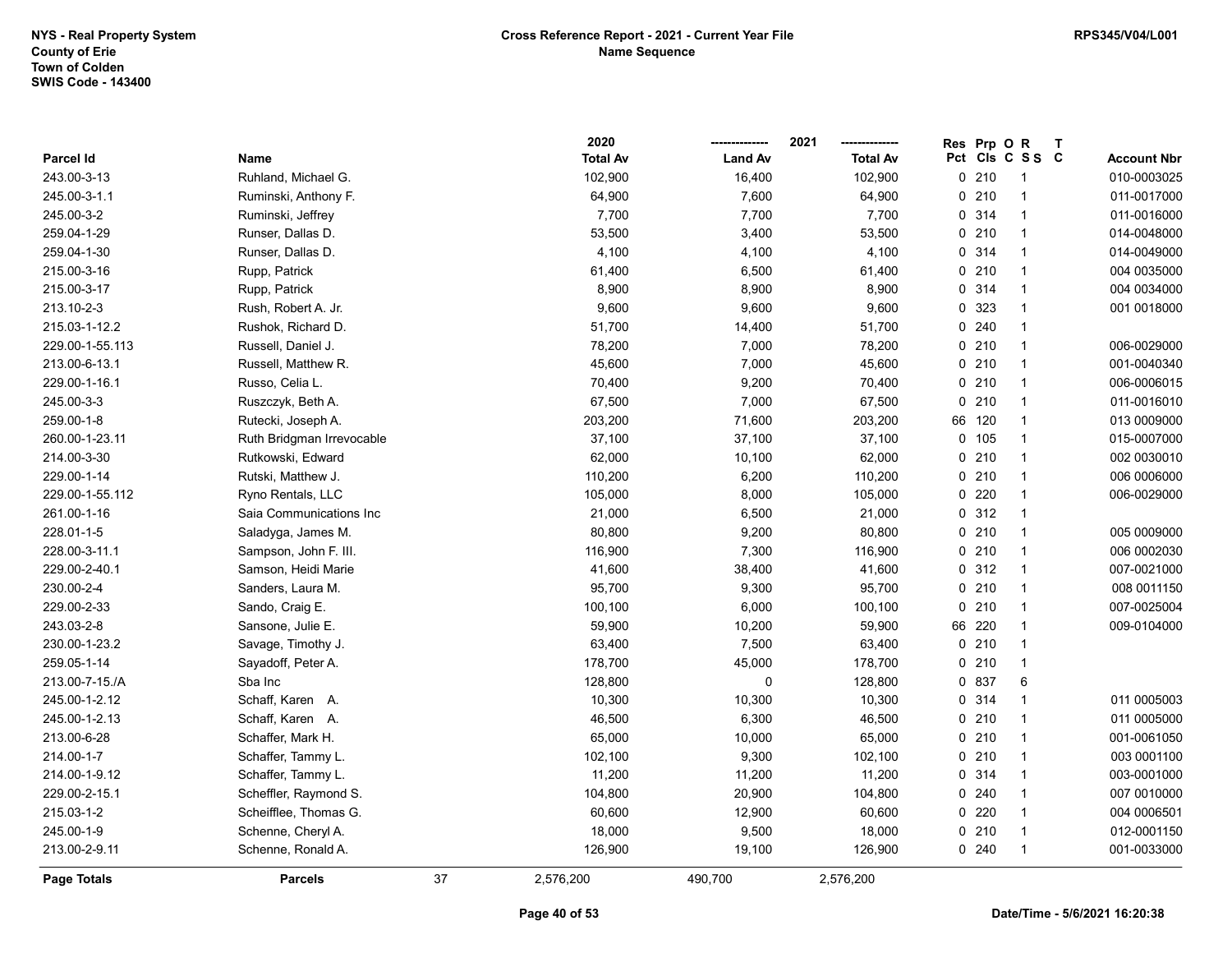|                    |                            |    | 2020            |                | 2021            | Res | Prp OR |                 | $\mathsf{T}$ |                    |
|--------------------|----------------------------|----|-----------------|----------------|-----------------|-----|--------|-----------------|--------------|--------------------|
| <b>Parcel Id</b>   | Name                       |    | <b>Total Av</b> | <b>Land Av</b> | <b>Total Av</b> |     |        | Pct Cls C S S C |              | <b>Account Nbr</b> |
| 228.00-3-29.111    | Schieber, Joseph J.        |    | 145,600         | 28,100         | 145,600         |     | 0240   | -1              |              | 006 0001000        |
| 243.00-2-7         | Schiele, Brenton R.        |    | 66,700          | 5,700          | 66,700          |     | 0210   | 1               |              | 009-0045050        |
| 214.00-1-13.4      | Schiltz, Lynn E.           |    | 133,900         | 13,000         | 133,900         |     | 0210   | $\mathbf{1}$    |              | 003 0006000        |
| 213.00-5-5.1       | Schinzel, Travis           |    | 89,400          | 10,700         | 89,400          |     | 0.240  | $\overline{1}$  |              | 002 0018060        |
| 245.00-2-16        | Schlenker, Eric P.         |    | 42,800          | 6,200          | 42,800          |     | 0210   | $\mathbf{1}$    |              | 012 0012000        |
| 243.01-1-3         | Schmidt, John              |    | 6,600           | 6,600          | 6,600           |     | 0.311  | $\mathbf{1}$    |              | 009 0012000        |
| 260.00-2-3.1       | Schmitt, Anne              |    | 111,200         | 65,000         | 111,200         |     | 0.240  | $\mathbf{1}$    |              | 015-0010000        |
| 245.00-1-2.113     | Schneider, Bryant          |    | 85,900          | 11,000         | 85,900          |     | 0210   | $\overline{1}$  |              | 011-0005009        |
| 230.00-2-7         | Schneider, Carolyn         |    | 62,000          | 22,600         | 62,000          |     | 0.240  | $\overline{1}$  |              | 008-0012000        |
| 228.00-2-12        | Schneider, Daniel C. Jr.   |    | 64,700          | 13,200         | 64,700          |     | 0.240  | $\mathbf{1}$    |              | 005-0023000        |
| 228.00-2-13        | Schneider, Daniel C. Jr.   |    | 170,300         | 11,800         | 170,300         |     | 0.240  | $\overline{1}$  |              | 005 0022000        |
| 228.00-2-15.2      | Schneider, Daniel C. Jr.   |    | 2,200           | 2,200          | 2,200           |     | 0.314  | $\overline{1}$  |              | 005 0020100        |
| 228.00-2-21.2      | Schneider, Daniel C. Jr.   |    | 2,100           | 2,100          | 2,100           |     | 0 314  | $\overline{1}$  |              | 005 0025000        |
| 228.00-5-1.2       | Schneider, Daniel C. Jr.   |    | 9,000           | 9,000          | 9,000           |     | 0 322  | $\mathbf{1}$    |              | 005 0038000        |
| 243.00-2-6.1       | Schneider, Michael Sr.     |    | 82,400          | 10,300         | 82,400          |     | 0210   | $\overline{1}$  |              | 009 0045000        |
| 229.00-2-1         | Schneider, Michael R. Jr.  |    | 37,900          | 7,200          | 37,900          |     | 0210   | $\overline{1}$  |              | 007-0004100        |
| 243.01-2-17.1      | Schnellmann, Joseph J.     |    | 56,000          | 9,600          | 56,000          |     | 0210   | $\mathbf{1}$    |              | 009-0054000        |
| 243.00-5-29        | Schnellmann, Joseph J. Jr. |    | 18,300          | 18,300         | 18,300          |     | 0.311  | $\mathbf{1}$    |              | 009-0123025        |
| 260.00-2-12        | Schnellmann, Sally A.      |    | 100             | 100            | 100             |     | 0.314  | $\overline{1}$  |              | 014-0085000        |
| 260.00-2-14        | Schnellmann, Sally A.      |    | 6,000           | 6,000          | 6,000           |     | 0.314  | $\overline{1}$  |              | 014-0085010        |
| 214.00-1-33        | Schock, Leland D.          |    | 69,700          | 10,000         | 69,700          |     | 0210   | $\overline{1}$  |              | 002-0017025        |
| 230.00-2-8         | Schrader, Bruce R.         |    | 79,500          | 30,000         | 79,500          |     | 0.240  | $\mathbf{1}$    |              | 008 0013000        |
| 259.04-1-27.11     | Schrader, David L.         |    | 300             | 300            | 300             |     | 0.311  | $\overline{1}$  |              | 014 0040000        |
| 259.04-1-28        | Schrader, David L.         |    | 60,200          | 2,600          | 60,200          |     | 0210   | $\mathbf{1}$    |              | 014-0048010        |
| 259.04-1-24.1      | Schrader, George A.        |    | 51,200          | 5,600          | 51,200          |     | 0210   | $\overline{1}$  |              | 014 0041000        |
| 214.00-1-15        | Schrems, Brian D.          |    | 55,000          | 8,000          | 55,000          |     | 0210   | $\mathbf{1}$    |              | 003-0006050        |
| 213.00-6-23.1      | Schueler, Antoinette       |    | 159,600         | 63,900         | 159,600         |     | 0.280  | $\mathbf{1}$    |              | 001-0057000        |
| 228.00-2-22        | Schueler, Philip J.        |    | 180,000         | 26,700         | 180,000         |     | 0 449  | $\mathbf{1}$    |              | 005 0026000        |
| 244.00-2-3         | Schultz, Daniel A.         |    | 99,600          | 52,300         | 99,600          |     | 0.240  | $\mathbf{1}$    |              | 011 0012000        |
| 213.00-4-8.11      | Schultz , Curtis C.        |    | 79,700          | 10,300         | 79,700          |     | 0210   | 1               |              | 002 0004700        |
| 230.00-1-20.122    | Schwab, Frederic M.        |    | 105,100         | 9,600          | 105,100         |     | 0210   | $\overline{1}$  |              |                    |
| 215.00-3-24.2      | Schwab, Jeffrey J.         |    | 10,500          | 1,500          | 10,500          |     | 0.312  | $\overline{1}$  |              |                    |
| 215.00-3-25        | Schwab, Jeffrey J.         |    | 99,900          | 5,900          | 99,900          |     | 0210   | $\overline{1}$  |              | 004 0033005        |
| 229.00-2-14.1      | Schwab, Roger J.           |    | 45,900          | 45,900         | 45,900          |     | 0.321  | $\overline{1}$  |              | 007-0009010        |
| 213.00-4-9.1       | Schwab, Ryan S.            |    | 96,600          | 10,100         | 96,600          |     | 0210   | $\mathbf{1}$    |              | 002-0016005        |
| 243.01-2-18.21     | Schwanz, Matthew           |    | 80,000          | 10,400         | 80,000          |     | 0210   | $\overline{1}$  |              | 009-0052001        |
| 229.00-1-50        | Schwartz, John M.          |    | 102,300         | 9,600          | 102,300         |     | 0210   | $\overline{1}$  |              | 006-0006110        |
| <b>Page Totals</b> | <b>Parcels</b>             | 37 | 2,568,200       | 561,400        | 2,568,200       |     |        |                 |              |                    |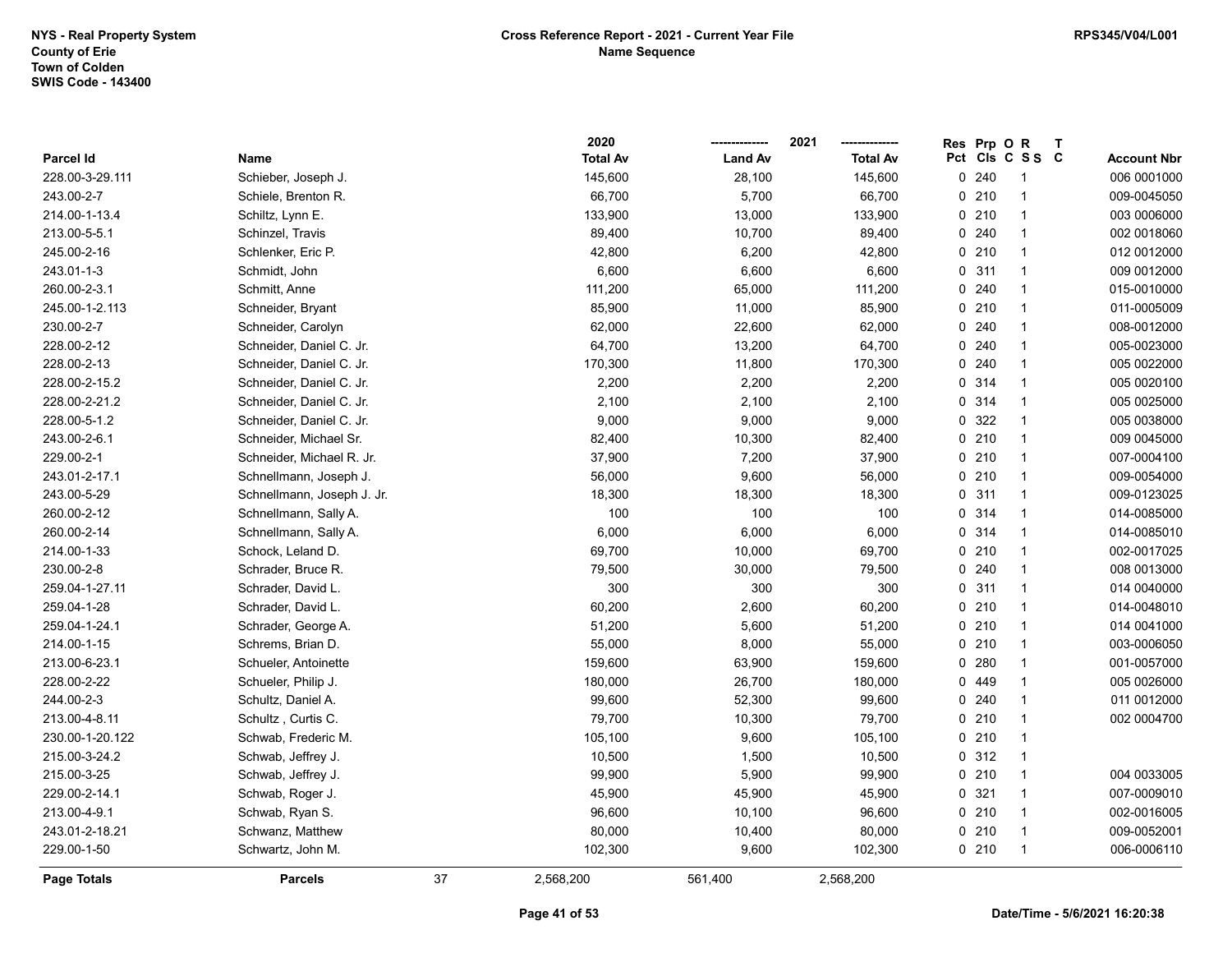|                 |                           |    | 2020            |                | 2021            | <b>Res</b> | Prp OR |                 | $\mathsf{T}$ |                    |
|-----------------|---------------------------|----|-----------------|----------------|-----------------|------------|--------|-----------------|--------------|--------------------|
| Parcel Id       | Name                      |    | <b>Total Av</b> | <b>Land Av</b> | <b>Total Av</b> |            |        | Pct Cls C S S C |              | <b>Account Nbr</b> |
| 214.00-3-24.1   | Schwartzott, Jeffrey A.   |    | 71,500          | 20,100         | 71,500          |            | 0210   | -1              |              | 002-0030060        |
| 259.00-1-11.112 | Schwec, Michael J.        |    | 122,200         | 15,700         | 122,200         |            | 0.240  | $\overline{1}$  |              |                    |
| 214.00-3-29     | Schweitzer, Norman        |    | 74,100          | 11,500         | 74,100          |            | 0210   | $\mathbf{1}$    |              | 002-0025010        |
| 259.05-1-1.1    | Sciortino, Thomas V. Jr.  |    | 6,300           | 6,300          | 6,300           |            | 0 314  | $\overline{1}$  |              | 500 0019000        |
| 228.00-5-24     | Scott, Donald W.          |    | 85,900          | 18,600         | 85,900          |            | 0210   | $\mathbf{1}$    |              | 005 0041100        |
| 245.00-3-6      | <b>SCRIPPS MEDIA, INC</b> |    | 1,365,000       | 37,200         | 1,365,000       |            | 0 834  | 6               |              | 007 0009050        |
| 261.00-2-26.11  | Secord, Ryan              |    | 145,400         | 84,600         | 145,400         |            | 0.240  | $\mathbf{1}$    |              | 016-0009000        |
| 261.00-2-26.12  | Secord, Stephanie L.      |    | 6,600           | 6,600          | 6,600           |            | 0.314  | $\mathbf{1}$    |              | 016-0009000        |
| 243.00-5-10     | Sedita, Michael J.        |    | 94,000          | 9,100          | 94,000          |            | 0.240  | $\overline{1}$  |              | 010 0013350        |
| 213.00-6-45.11  | Seider, Richard           |    | 61,800          | 12,600         | 61,800          |            | 0210   | $\overline{1}$  |              | 001 0043850        |
| 244.00-1-30.2   | Seifried, Mark S.         |    | 96,750          | 11,100         | 96,750          |            | 0210   | $\overline{1}$  |              |                    |
| 213.00-1-24.112 | Sellers, Jeffrey          |    | 125,800         | 14,000         | 125,800         |            | 0210   | $\overline{1}$  |              |                    |
| 243.17-1-7      | Sendor, Sandra J.         |    | 170,000         | 30,800         | 170,000         |            | 0210   | $\overline{1}$  |              |                    |
| 215.00-3-21     | Senn, Michael D.          |    | 44,500          | 8,500          | 44,500          |            | 0210   | $\overline{1}$  |              | 004 0032000        |
| 215.00-4-25     | Serpas, Julio M.          |    | 127,200         | 22,900         | 127,200         |            | 0.240  | $\overline{1}$  |              | 003 0026015        |
| 214.00-1-23.2   | Shafer, Louis R.          |    | 103,700         | 11,800         | 103,700         |            | 0210   | $\overline{1}$  |              | 003-0004020        |
| 228.00-2-4      | Shaffer, William R.       |    | 41,600          | 9,500          | 41,600          |            | 0210   | $\overline{1}$  |              | 005-0015000        |
| 228.00-4-7      | Shanley, Richard G.       |    | 19,400          | 19,400         | 19,400          |            | 0 322  | $\overline{1}$  |              | 006-0027000        |
| 228.00-4-9.2    | Shanley, Richard G.       |    | 51,400          | 6,600          | 51,400          |            | 0220   | $\overline{1}$  |              |                    |
| 229.00-1-39.12  | Shaw, Robert A.           |    | 174,700         | 18,900         | 174,700         |            | 0220   | $\mathbf{1}$    |              | 006 0029101        |
| 260.03-1-3      | Shea, Thomas M.           |    | 6,300           | 6,300          | 6,300           |            | 0 314  | $\overline{1}$  |              | 014-0036200        |
| 228.00-1-3      | Shefrin, Russell N.       |    | 40,700          | 4,900          | 40,700          |            | 0210   | $\overline{1}$  |              | 005-0002910        |
| 260.00-1-6      | Sheldon, Shirley Marie    |    | 6,400           | 6,400          | 6,400           |            | 0.314  | $\overline{1}$  |              | 014-0017100        |
| 244.00-1-1.112  | Sheldon, Susan M.         |    | 400             | 400            | 400             |            | 0 321  | $\overline{1}$  |              | 010 0027000        |
| 244.00-1-35     | Sheldon, Susan M.         |    | 1,200           | 1,200          | 1,200           |            | 0 314  | $\mathbf{1}$    |              |                    |
| 260.00-1-1      | Sheldon, Susan M.         |    | 97,400          | 47,100         | 97,400          |            | 0.240  | $\mathbf 1$     |              | 014-0011000        |
| 243.03-4-9.1    | Shelley, Clinton P.       |    | 55,500          | 7,400          | 55,500          |            | 0.240  | 1               |              |                    |
| 259.00-1-13     | Shelley, Dale             |    | 40,600          | 5,700          | 40,600          |            | 0210   | $\overline{1}$  |              | 013 0004550        |
| 229.00-2-42.1   | Shelley, Jeffrey          |    | 113,600         | 23,000         | 113,600         |            | 0240   | $\mathbf{1}$    |              | 007 0019000        |
| 243.00-5-39.11  | Shelley, Kevin A.         |    | 11,200          | 11,200         | 11,200          |            | 0 323  | $\overline{1}$  |              | 009 0140000        |
| 243.03-4-7      | Shelley, Kevin A.         |    | 71,900          | 7,300          | 71,900          |            | 0210   | $\overline{1}$  |              | 009-0140005        |
| 243.03-4-5      | Shelley, Loretta          |    | 55,400          | 7,800          | 55,400          |            | 0210   | $\overline{1}$  |              | 009-0140100        |
| 243.01-1-2      | Shelley, Patricia         |    | 59,500          | 11,000         | 59,500          |            | 0210   | $\mathbf{1}$    |              | 009-0010000        |
| 243.17-1-11     | Shelley, Thomas           |    | 80,200          | 9,700          | 80,200          |            | 0220   | $\overline{1}$  |              | 009 0144010        |
| 259.00-3-8      | Shelley, Thomas W.        |    | 39,600          | 3,500          | 39,600          |            | 0 433  | $\overline{1}$  |              | 014-0079050        |
| 243.00-5-3.3    | Shelley, Timothy W.       |    | 78,800          | 4,000          | 78,800          |            | 0220   | $\overline{1}$  |              |                    |
| 243.03-4-6.1    | Shelley, Todd A.          |    | 69,800          | 6,800          | 69,800          |            | 0210   | $\overline{1}$  |              | 009 0140200        |
| Page Totals     | <b>Parcels</b>            | 37 | 3,816,350       | 539,500        | 3,816,350       |            |        |                 |              |                    |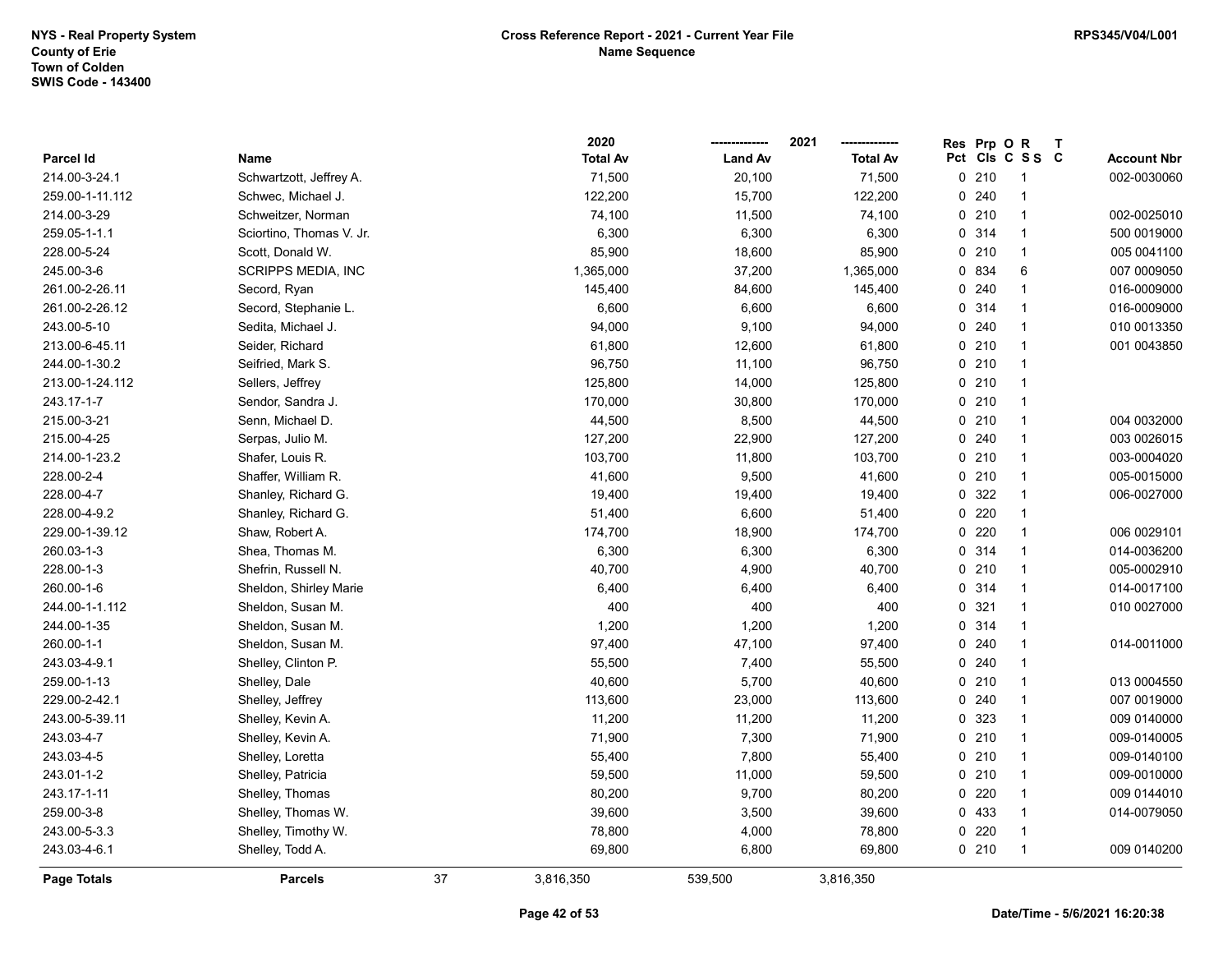|                  |                      |    | 2020            |                | 2021            | <b>Res</b> | Prp OR  |                 | $\mathbf T$ |                    |
|------------------|----------------------|----|-----------------|----------------|-----------------|------------|---------|-----------------|-------------|--------------------|
| <b>Parcel Id</b> | Name                 |    | <b>Total Av</b> | <b>Land Av</b> | <b>Total Av</b> |            |         | Pct Cls C S S C |             | <b>Account Nbr</b> |
| 243.00-5-39.12   | Shelley, Todd A.     |    | 10,000          | 10,000         | 10,000          | 0          | 322     | $\overline{1}$  |             |                    |
| 243.00-6-2.12    | Shelley, Wayne F.    |    | 84,500          | 8,000          | 84,500          |            | 0210    | $\mathbf{1}$    |             |                    |
| 213.00-5-3       | Sheridan, Peter      |    | 92,400          | 9,700          | 92,400          |            | 0210    | $\overline{1}$  |             | 002 0018020        |
| 213.00-5-4.13    | Sheridan, Peter W.   |    | 3,700           | 3,700          | 3,700           |            | 0 314   | $\overline{1}$  |             |                    |
| 214.00-3-39      | Siegel, Carolyn      |    | 121,600         | 14,700         | 121,600         |            | 0.240   | $\overline{1}$  |             | 002 0022100        |
| 230.00-2-31.111  | Simich, John P.      |    | 132,800         | 10,600         | 132,800         |            | 0210    | $\overline{1}$  |             | 008 0008005        |
| 261.00-1-8       | Simmons, Bernard     |    | 78,300          | 12,700         | 17,700          |            | 0210    | $\mathbf{1}$    |             | 016 0002000        |
| 259.00-2-30      | Sipprell, Thomas A.  |    | 3,800           | 3,800          | 3,800           |            | 0 323   | $\mathbf{1}$    |             | 014-0031000        |
| 260.03-1-20.2    | Sisson, Barbara      |    | 46,000          | 4,600          | 46,000          |            | 0 484   | $\mathbf{1}$    |             | 014 0069005        |
| 215.00-1-21      | Sisson, Clinton J.   |    | 108,400         | 13,500         | 108,400         |            | 0210    | $\overline{1}$  |             | 003 0008000        |
| 260.00-2-17      | Skokowski, Donald M. |    | 51,400          | 3,500          | 51,400          |            | 0210    | $\overline{1}$  |             | 015-0010050        |
| 215.00-1-1.112   | Slomba, Dennis       |    | 103,000         | 13,500         | 103,000         |            | 0210    | $\overline{1}$  |             | 003 0008000        |
| 213.00-4-5.2     | Slosson, Steven      |    | 85,200          | 21,200         | 85,200          |            | 0.240   | $\mathbf{1}$    |             | 002-0002010        |
| 243.01-3-7       | Smallback, Ian C.    |    | 31,000          | 5,600          | 31,000          |            | 0210    | $\mathbf{1}$    |             | 009 0065000        |
| 228.01-1-6       | Smerka, Maureen      |    | 75,600          | 7,600          | 75,600          |            | 0210    | $\mathbf{1}$    |             | 005-0010030        |
| 228.00-5-11      | Smith, Beata E.      |    | 85,800          | 6,600          | 85,800          |            | 0210    | $\overline{1}$  |             | 005 0042150        |
| 245.00-3-8.1     | Smith, David         |    | 177,600         | 63,200         | 177,600         |            | $0$ 112 | $\overline{1}$  |             | 011 0019000        |
| 230.00-1-7.12    | Smith, David H.      |    | 68,400          | 9,500          | 68,400          |            | 0210    | $\overline{1}$  |             |                    |
| 245.00-3-1.2     | Smith, David R.      |    | 50              | 50             | 50              |            | 0 314   | $\overline{1}$  |             | 011-0017000        |
| 245.00-3-7.11    | Smith, David R.      |    | 8,300           | 8,300          | 8,300           |            | 0.314   | $\overline{1}$  |             | 011 0018000        |
| 245.00-3-7.12    | Smith, David R.      |    | 16,800          | 16,800         | 16,800          |            | 0 322   | $\mathbf{1}$    |             |                    |
| 214.00-3-45      | Smith, Dorothy V.    |    | 43,500          | 11,200         | 43,500          |            | 0210    | $\overline{1}$  |             | 002-0022400        |
| 259.00-1-17.1    | Smith, James P.      |    | 18,400          | 18,400         | 18,400          |            | 0 322   | $\overline{1}$  |             | 013 0001000        |
| 259.00-1-18      | Smith, James P.      |    | 51,900          | 6,000          | 51,900          |            | 0210    | $\overline{1}$  |             | 013-0001025        |
| 214.00-1-25.12   | Smith, James R. Jr.  |    | 98,500          | 10,800         | 98,500          |            | 0210    | $\overline{1}$  |             | 003 0002020        |
| 243.01-2-2       | Smith, Jean          |    | 59,700          | 7,700          | 59,700          |            | 0210    | $\overline{1}$  |             | 009 0041100        |
| 230.00-2-18      | Smith, Joseph C.     |    | 71,200          | 9,100          | 71,200          |            | 0210    | $\mathbf{1}$    |             | 008-0030000        |
| 259.00-1-6       | Smith, Joseph E.     |    | 81,200          | 7,300          | 81,200          |            | 0210    | $\mathbf{1}$    |             | 013 0005150        |
| 245.00-3-5       | Smith, Judith A.     |    | 70,200          | 6,400          | 70,200          |            | 0210    | $\mathbf{1}$    |             | 011 0016100        |
| 215.00-1-1.6     | Smith, Michael E.    |    | 119,300         | 16,900         | 119,300         |            | $0$ 220 | $\overline{1}$  |             |                    |
| 260.00-2-7       | Smith, Nancy B.      |    | 45,300          | 44,500         | 45,300          |            | 0.312   | $\overline{1}$  |             | 014-0083000        |
| 214.00-2-9.132   | Smith, Raymond H.    |    | 84,400          | 10,200         | 84,400          |            | 0210    | $\overline{1}$  |             |                    |
| 243.01-2-4       | Smith, Ronald L.     |    | 66,200          | 9,700          | 66,200          |            | 0210    | $\overline{1}$  |             | 009-0041945        |
| 214.00-3-25      | Smith, Steven        |    | 7,100           | 7,100          | 7,100           |            | 0 322   | $\overline{1}$  |             | 002 0034000        |
| 214.00-3-27.11   | Smith, Steven        |    | 4,300           | 4,300          | 4,300           |            | 0.314   | $\overline{1}$  |             | 002-0033000        |
| 214.00-3-14      | Smith, Steven A.     |    | 123,800         | 19,100         | 123,800         |            | 0.240   | $\mathbf{1}$    |             | 002-0033005        |
| 245.00-1-6.12    | Smith, Tyler         |    | 22,500          | 22,500         | 22,500          |            | 0 322   | $\overline{1}$  |             | 011 0010000        |
| Page Totals      | <b>Parcels</b>       | 37 | 2,352,150       | 458,350        | 2,291,550       |            |         |                 |             |                    |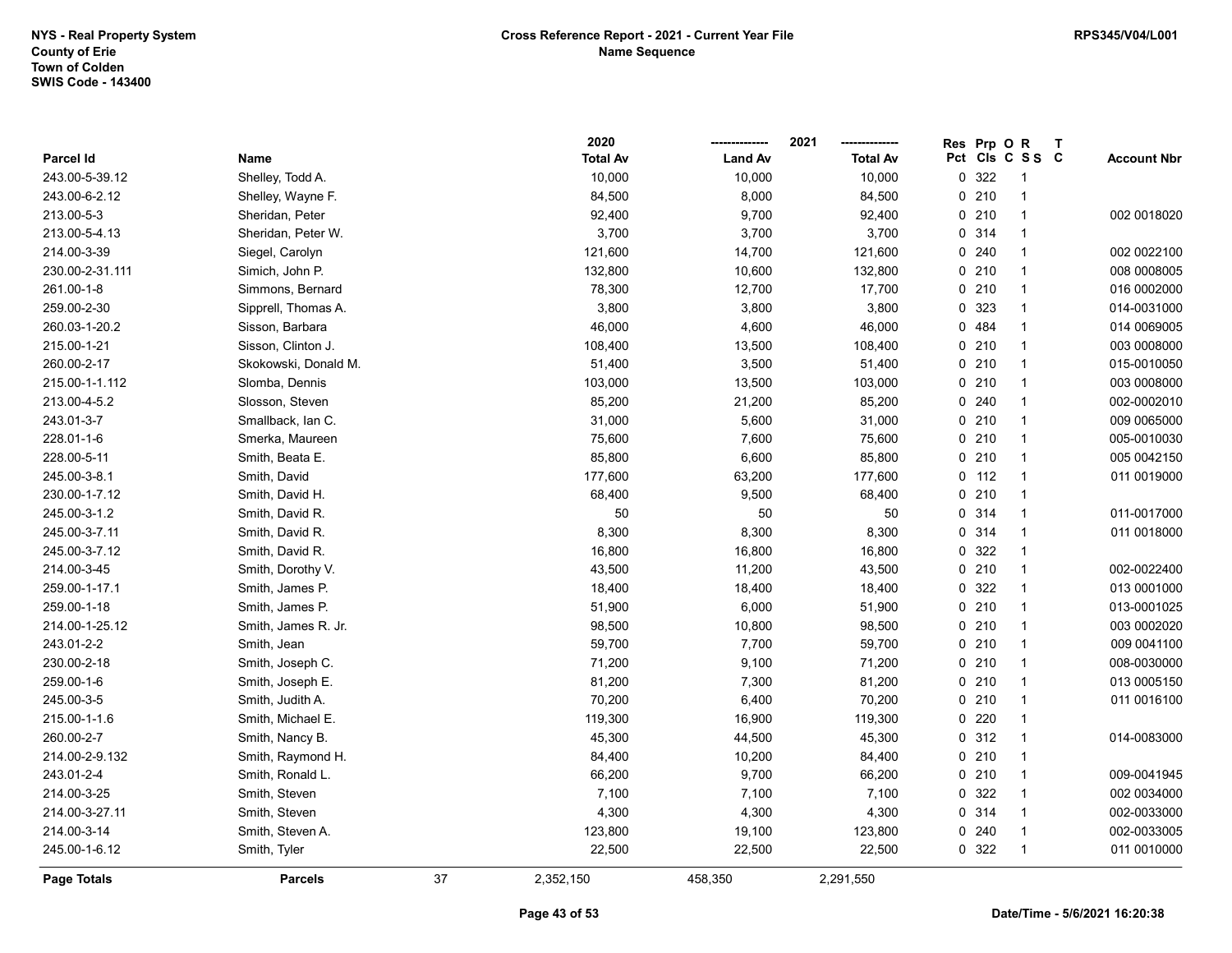|                    |                                |    | 2020            |                | 2021            | <b>Res</b> | Prp OR  |                 | $\mathbf{T}$ |                    |
|--------------------|--------------------------------|----|-----------------|----------------|-----------------|------------|---------|-----------------|--------------|--------------------|
| Parcel Id          | Name                           |    | <b>Total Av</b> | <b>Land Av</b> | <b>Total Av</b> |            |         | Pct Cls C S S C |              | <b>Account Nbr</b> |
| 228.01-1-3         | Smith, William J.              |    | 67,800          | 9,100          | 67,800          |            | 0210    | -1              |              |                    |
| 245.00-1-14.2      | Snyder, Richard E. Jr.         |    | 68,900          | 9,000          | 68,900          |            | 0210    | $\overline{1}$  |              | 012 0005000        |
| 259.00-3-7.1       | So Glen Ent Inc                |    | 100             | 100            | 100             |            | 0.314   | 1               |              |                    |
| 229.00-1-18        | Sobkowiak, Paul                |    | 66,200          | 6,000          | 66,200          |            | 0210    | $\mathbf{1}$    |              | 006-0006030        |
| 243.00-6-26.1      | Solly, Arleen                  |    | 91,600          | 9,700          | 91,600          |            | 0210    | $\overline{1}$  |              | 009-0130000        |
| 243.00-6-26.21     | Solly, Joel                    |    | 127,900         | 8,300          | 127,900         |            | 0210    | $\mathbf{1}$    |              | 009-0130000        |
| 214.00-2-27.111    | Solly, Robert A.               |    | 35,400          | 33,300         | 35,400          |            | 66 240  | -1              |              | 007 0002000        |
| 259.00-3-3.2       | Southard, Christopher M.       |    | 47,100          | 4,100          | 47,100          |            | 0210    | $\mathbf 1$     |              | 014-0075001        |
| 259.00-3-9         | Southern Erie Construction Inc |    | 130,500         | 6,000          | 130,500         |            | 0.281   | $\overline{1}$  |              | 014-0079000        |
| 243.00-6-36.1      | Spagnola, Mary                 |    | 40,600          | 6,500          | 40,600          |            | 0210    | 1               |              | 009 0150000        |
| 243.00-6-36.2      | Spagnola, Mary                 |    | 53,300          | 3,300          | 53,300          |            | 0 433   | $\mathbf 1$     |              | 009 0150001        |
| 243.01-1-21        | Spagnola, Mary                 |    | 92,700          | 11,800         | 92,700          |            | 0210    | $\mathbf{1}$    |              | 009-0028000        |
| 243.03-3-1         | Spagnola, Mary                 |    | 32,100          | 8,900          | 32,100          |            | 0 433   | $\overline{1}$  |              | 009 0138000        |
| 243.00-6-6         | Sparceno, Lawrence P.          |    | 55,700          | 7,400          | 55,700          |            | 0210    |                 |              | 009-0126250        |
| 243.00-4-5.1       | Spielberger, Paul              |    | 104,800         | 8,300          | 104,800         |            | 0210    | $\mathbf 1$     |              | 010 0015100        |
| 228.00-2-23        | Sprague, Robert Brandon        |    | 63,900          | 10,500         | 63,900          |            | 0210    | $\mathbf 1$     |              | 005-0026005        |
| 243.00-5-9.2       | Sprague, Terry L.              |    | 74,000          | 28,300         | 74,000          | 66         | 240     | $\mathbf 1$     |              | 009 0152000        |
| 259.00-2-20.1      | Sprague, William P.            |    | 47,700          | 4,000          | 47,700          |            | 0210    | $\mathbf 1$     |              | 014 0002000        |
| 260.00-1-16        | SPS 76 Company, Inc            |    | 12,900          | 3,800          | 12,900          |            | 0.280   | $\mathbf{1}$    |              | 015-0001800        |
| 213.00-3-23        | St. Aloysius Gonzaga           |    | 5,800           | 5,800          | 5,800           |            | 0 323   | 8               |              | 001 0040370        |
| 213.00-3-20.2      | St. Aloysius Gonzaga Church    |    | 14,500          | 14,500         | 14,500          |            | 0.314   | 8               |              |                    |
| 243.00-6-39.111    | Stadler, Nicholas P.           |    | 145,300         | 11,200         | 145,300         |            | 0.240   | $\mathbf 1$     |              | 009 0147000        |
| 215.03-1-16.2      | Staebell, David R.             |    | 53,700          | 9,300          | 53,700          |            | 0210    | $\mathbf 1$     |              | 004-0004000        |
| 215.03-1-17.1      | Staebell, David R.             |    | 61,400          | 14,400         | 61,400          |            | 0210    | $\overline{1}$  |              | 004-0003200        |
| 261.00-4-2.2       | State Of New York              |    | 105,000         | 10,700         | 105,000         |            | 0 642   | 8               |              | 500-0022000        |
| 260.00-1-23.12     | Steiner, Dustin R.             |    | 78,200          | 6,200          | 78,200          |            | 0210    | $\mathbf{1}$    |              | 015-0007000        |
| 260.00-2-16.11     | Stephan, Joseph F.             |    | 19,400          | 6,500          | 19,400          |            | 0.312   | $\mathbf 1$     |              | 014-0090000        |
| 229.00-1-20        | Stevens, Danielle J.           |    | 68,800          | 6,000          | 68,800          |            | $0$ 210 | -1              |              | 006-0010103        |
| 214.00-3-13.12     | Stilwell, Colleen M.           |    | 75,000          | 9,000          | 75,000          |            | 0210    | $\mathbf 1$     |              | 002 0025020        |
| 214.00-1-37.12     | Stoehr, Floyd Jr.              |    | 46,200          | 11,000         | 46,200          |            | 0210    | 1               |              |                    |
| 214.00-1-38        | Stoehr, Mark                   |    | 105,400         | 16,700         | 105,400         |            | 0210    | $\overline{1}$  |              | 003 0005000        |
| 214.00-2-9.121     | Stoehr, Mark                   |    | 12,400          | 12,400         | 12,400          |            | 0 322   | $\mathbf{1}$    |              |                    |
| 214.00-1-13.3      | Stoehr, Mark A.                |    | 13,000          | 13,000         | 13,000          |            | 0.314   | $\mathbf{1}$    |              | 003 0006000        |
| 214.00-1-37.111    | Stoehr, Mark A.                |    | 44,300          | 13,200         | 44,300          |            | 0.312   | $\mathbf{1}$    |              | 003 0005000        |
| 214.00-1-37.3      | Stoehr, Mark A.                |    | 8,500           | 8,500          | 8,500           |            | 0, 105  | $\mathbf 1$     |              |                    |
| 259.04-1-2.3       | Stojanovich, Dan               |    | 2,200           | 2,200          | 2,200           |            | 0.311   | $\mathbf 1$     |              |                    |
| 213.00-1-26.2      | Stratton, William Craig        |    | 12,300          | 12,300         | 12,300          |            | 0 314   | 1               |              |                    |
| <b>Page Totals</b> | <b>Parcels</b>                 | 37 | 2,084,600       | 361,300        | 2,084,600       |            |         |                 |              |                    |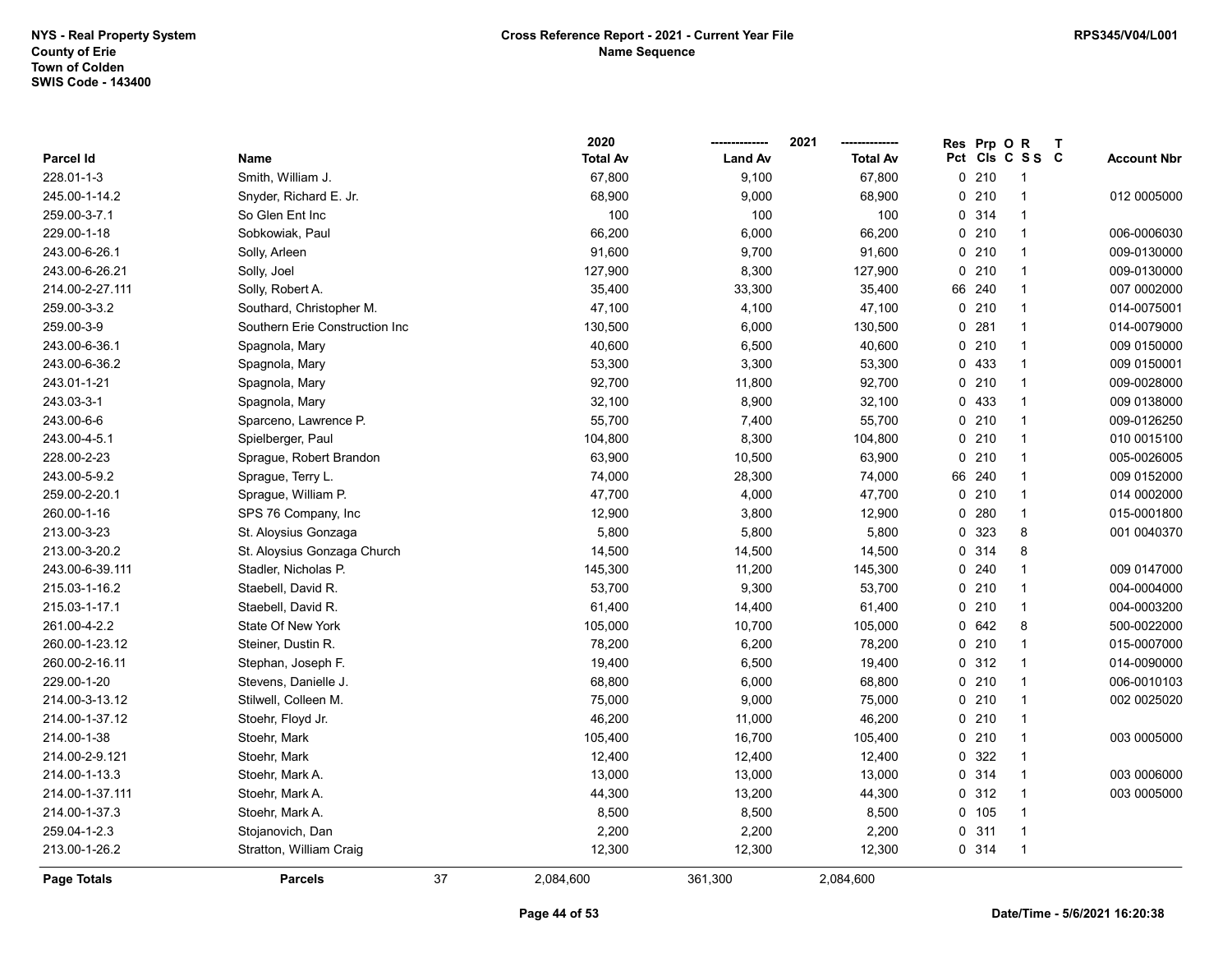|                  |                            |    | 2020            |                | 2021            | Res | Prp OR  |                         | $\mathsf{T}$ |                    |
|------------------|----------------------------|----|-----------------|----------------|-----------------|-----|---------|-------------------------|--------------|--------------------|
| Parcel Id        | Name                       |    | <b>Total Av</b> | <b>Land Av</b> | <b>Total Av</b> |     |         | Pct Cls C S S C         |              | <b>Account Nbr</b> |
| 261.00-1-1.12    | Strauss, William           |    | 24,200          | 24,200         | 24,200          |     | 0 322   | $\overline{1}$          |              |                    |
| 261.00-1-6       | Strauss, William John      |    | 48,500          | 10,300         | 48,500          |     | 0.240   | 1                       |              | 015-0005000        |
| 228.00-3-15.11   | Stromecki, James           |    | 130,500         | 40,400         | 130,500         |     | 0.240   | $\overline{\mathbf{1}}$ |              | 006 0003000        |
| 228.00-4-19      | Stromecki, James           |    | 19,000          | 19,000         | 19,000          |     | 0.322   | $\overline{1}$          |              | 006-0017000        |
| 215.00-4-8.111   | Struck, Lori               |    | 289,400         | 57,100         | 289,400         |     | $0$ 117 | $\overline{1}$          |              | 003 0019000        |
| 215.00-4-7.1     | Struck, Lori M.            |    | 27,700          | 7,200          | 27,700          |     | 0210    | $\overline{1}$          |              | 003-0019500        |
| 260.00-1-25      | Struebel, James A.         |    | 9,400           | 9,400          | 9,400           |     | 0 322   | $\mathbf{1}$            |              | 015-0007100        |
| 260.00-1-26      | Struebel, Sharon           |    | 8,400           | 8,400          | 8,400           |     | 0 314   | $\overline{1}$          |              | 015-0007250        |
| 213.00-6-4       | Stucker, Louis E.          |    | 58,900          | 6,900          | 58,900          |     | 0210    | $\overline{1}$          |              | 001-0032505        |
| 228.00-1-12.11   | Stuhr, Kiel R.             |    | 67,900          | 17,070         | 67,900          |     | 0.240   | $\overline{1}$          |              | 005-0013000        |
| 245.00-3-14.2    | Suburban Adult Services    |    | 95,600          | 8,000          | 95,600          |     | 0210    | 8                       |              | 012-0015000        |
| 243.03-3-6.1     | Sudyn, Brian M.            |    | 59,000          | 6,000          | 59,000          |     | 0210    | $\mathbf{1}$            |              | 009-0109000        |
| 245.00-1-2.111   | Sudyn, Brian M.            |    | 14,000          | 14,000         | 14,000          |     | 0.314   | $\mathbf 1$             |              | 011-0005002        |
| 229.00-2-35      | Sudyn, Steph P.            |    | 77,600          | 6,400          | 77,600          |     | 0210    | $\overline{\mathbf{1}}$ |              | 007-0025001        |
| 243.01-2-33.1    | Sullivan, Michael J.       |    | 72,500          | 14,000         | 72,500          |     | 0210    | $\overline{1}$          |              | 009-0036000        |
| 230.00-2-9       | Summers, Esther B.         |    | 22,500          | 22,500         | 22,500          |     | 0 322   | $\overline{1}$          |              | 008-0026000        |
| 213.00-1-2.1     | <b>Sunny Solutions LLC</b> |    | 22,100          | 4,500          | 22,100          |     | 0.312   | $\overline{\mathbf{1}}$ |              |                    |
| 213.00-1-2.2     | <b>Sunny Solutions LLC</b> |    | 700             | 700            | 700             |     | 0 314   | $\overline{1}$          |              |                    |
| 213.00-1-24.2    | <b>Sunny Solutions LLC</b> |    | 3,200           | 3,200          | 3,200           |     | 0.314   | $\overline{1}$          |              |                    |
| 213.10-1-2.1     | <b>Sunny Solutions LLC</b> |    | 800             | 800            | 800             |     | 0.314   | $\overline{1}$          |              |                    |
| 261.00-2-24.2    | Suplicki, Kevin R.         |    | 102,500         | 5,100          | 102,500         |     | 0210    | $\mathbf{1}$            |              |                    |
| 228.00-3-5./A    | Supply-National & Fuel     |    | 15,500          | $\Omega$       | 15,500          |     | 0 736   | 6                       |              | 300 0026000        |
| 228.00-3-1./A    | Supply-National Fuel       |    | 15,500          | $\mathbf 0$    | 15,500          |     | 0 736   | 6                       |              | 300 0042000        |
| 213.00-2-1./A    | Supply-National Fuel Gas   |    | 15,500          | $\mathbf 0$    | 15,500          |     | 0 736   | 6                       |              | 300 0048000        |
| 213.00-5-7./A    | Supply-National Fuel Gas   |    | 15,500          | $\Omega$       | 15,500          |     | 0 736   | 6                       |              | 300 0085000        |
| 213.00-5-9./A    | Supply-National Fuel Gas   |    | 15,500          | 0              | 15,500          |     | 0 736   | 6                       |              | 300 0039000        |
| 213.00-6-31./A   | Supply-National Fuel Gas   |    | 15,500          | 0              | 15,500          |     | 0 736   | 6                       |              | 300 0063000        |
| 214.00-1-12.1/A  | Supply-National Fuel Gas   |    | 15,500          | 0              | 15,500          |     | 0 736   | 6                       |              | 300 0059000        |
| 214.00-2-1.1/A   | Supply-National Fuel Gas   |    | 15,500          | 0              | 15,500          |     | 0 736   | 6                       |              | 300 0029000        |
| 214.00-2-9.1/A   | Supply-National Fuel Gas   |    | 15,500          | 0              | 15,500          |     | 0 736   | 6                       |              | 300 0040000        |
| 214.00-2-9.1/B   | Supply-National Fuel Gas   |    | 15,500          | 0              | 15,500          |     | 0 736   | 6                       |              | 300 0045000        |
| 214.00-2-9.1/C   | Supply-National Fuel Gas   |    | 15,500          | 0              | 15,500          |     | 0 736   | 6                       |              | 300 0018000        |
| 214.00-2-10./A   | Supply-National Fuel Gas   |    | 15,500          | 0              | 15,500          |     | 0 736   | 6                       |              | 300 0017000        |
| 214.00-2-12./A   | Supply-National Fuel Gas   |    | 15,500          | 0              | 15,500          |     | 0 736   | 6                       |              | 300 0070000        |
| 214.00-2-18.12/A | Supply-National Fuel Gas   |    | 15,500          | 0              | 15,500          |     | 0 736   | 6                       |              | 300 0043000        |
| 214.00-2-21./A   | Supply-National Fuel Gas   |    | 15,500          | $\mathbf 0$    | 15,500          |     | 0 736   | 6                       |              | 300 0050000        |
| 214.00-2-21./B   | Supply-National Fuel Gas   |    | 15,500          | 0              | 15,500          |     | 0 736   | $\,6$                   |              | 300 0069000        |
| Page Totals      | <b>Parcels</b>             | 37 | 1,402,400       | 285.170        | 1,402,400       |     |         |                         |              |                    |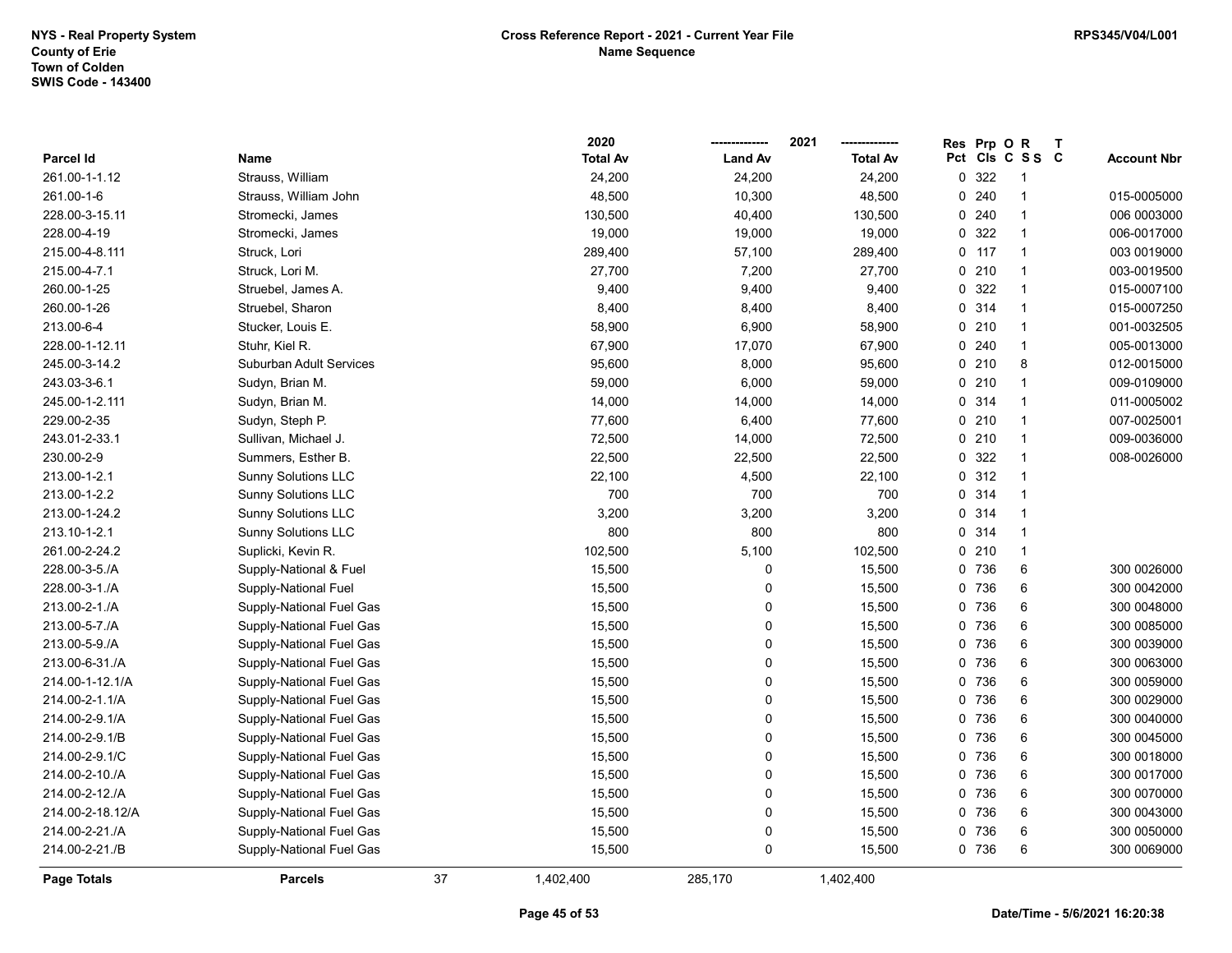|                    |                          |    | 2020            |                | 2021            | Res | Prp O | $\mathsf{R}$    | $\mathbf{T}$ |                    |
|--------------------|--------------------------|----|-----------------|----------------|-----------------|-----|-------|-----------------|--------------|--------------------|
| <b>Parcel Id</b>   | Name                     |    | <b>Total Av</b> | <b>Land Av</b> | <b>Total Av</b> |     |       | Pct Cls C S S C |              | <b>Account Nbr</b> |
| 214.00-2-26.1/A    | Supply-National Fuel Gas |    | 15,500          | 0              | 15,500          |     | 0 736 | 6               |              | 300 0049000        |
| 214.00-3-13.111/A  | Supply-National Fuel Gas |    | 15,500          | $\mathbf 0$    | 15,500          |     | 0 736 | 6               |              | 300 0052000        |
| 214.00-3-25./A     | Supply-National Fuel Gas |    | 15,500          | 0              | 15,500          |     | 0 736 | 6               |              | 300 0016000        |
| 214.00-3-37./A     | Supply-National Fuel Gas |    | 15,500          | 0              | 15,500          |     | 0 736 | 6               |              | 300 0038000        |
| 214.00-3-38./A     | Supply-National Fuel Gas |    | 15,500          | 0              | 15,500          |     | 0 736 | $\,6$           |              | 300 0084000        |
| 214.00-3-47.2/A    | Supply-National Fuel Gas |    | 15,500          | 0              | 15,500          |     | 0 736 | 6               |              | 300 0054000        |
| 214.00-3-48./A     | Supply-National Fuel Gas |    | 15,500          | 0              | 15,500          |     | 0 736 | 6               |              | 300 0044000        |
| 215.00-1-5./A      | Supply-National Fuel Gas |    | 15,500          | 0              | 15,500          |     | 0 736 | 6               |              | 300 0055000        |
| 215.00-4-1.1/A     | Supply-National Fuel Gas |    | 15,500          | 0              | 15,500          |     | 0 736 | 6               |              | 300 0047000        |
| 215.00-4-6./A      | Supply-National Fuel Gas |    | 15,500          | 0              | 15,500          |     | 0 736 | $\,6$           |              | 300 0068000        |
| 215.00-4-9./A      | Supply-National Fuel Gas |    | 15,500          | 0              | 15,500          |     | 0 736 | 6               |              | 300 0046000        |
| 215.00-4-9./B      | Supply-National Fuel Gas |    | 15,500          | 0              | 15,500          |     | 0 736 | 6               |              | 300 0021000        |
| 215.00-4-27./A     | Supply-National Fuel Gas |    | 15,500          | 0              | 15,500          |     | 0 736 | 6               |              | 300 0086000        |
| 228.00-1-6./A      | Supply-National Fuel Gas |    | 15,500          | 0              | 15,500          |     | 0 736 | $\,6\,$         |              | 300 0056000        |
| 228.00-1-6./B      | Supply-National Fuel Gas |    | 15,500          | 0              | 15,500          |     | 0 736 | 6               |              | 300 0062000        |
| 228.00-1-6./C      | Supply-National Fuel Gas |    | 15,500          | 0              | 15,500          |     | 0 736 | 6               |              |                    |
| 228.00-1-9./A      | Supply-National Fuel Gas |    | 15,500          | 0              | 15,500          |     | 0 736 | $\,6\,$         |              | 300 0024000        |
| 228.00-1-17./A     | Supply-National Fuel Gas |    | 15,500          | 0              | 15,500          |     | 0 736 | $\,6\,$         |              | 300 0027000        |
| 228.00-2-3.22/A    | Supply-National Fuel Gas |    | 15,500          | 0              | 15,500          |     | 0 736 | 6               |              | 300 0031000        |
| 228.00-2-5./A      | Supply-National Fuel Gas |    | 15,500          | 0              | 15,500          |     | 0 736 | 6               |              | 300 0087000        |
| 228.00-2-8./A      | Supply-National Fuel Gas |    | 15,500          | 0              | 15,500          |     | 0 736 | $\,6\,$         |              | 300 0023000        |
| 228.00-2-25./A     | Supply-National Fuel Gas |    | 15,500          | 0              | 15,500          |     | 0 736 | 6               |              | 300 0057000        |
| 228.00-3-1./B      | Supply-National Fuel Gas |    | 15,500          | 0              | 15,500          |     | 0 736 | 6               |              | 300 0066000        |
| 228.00-3-15./A     | Supply-National Fuel Gas |    | 15,500          | 0              | 15,500          |     | 0 736 | 6               |              | 300 0058000        |
| 228.00-5-12.1/A    | Supply-National Fuel Gas |    | 15,500          | 0              | 15,500          |     | 0 736 | $\,6\,$         |              | 300 0020000        |
| 228.00-6-22./A     | Supply-National Fuel Gas |    | 15,500          | 0              | 15,500          |     | 0 736 | $\,6\,$         |              | 300 0028000        |
| 228.01-1-14./A     | Supply-National Fuel Gas |    | 15,500          | 0              | 15,500          |     | 0 736 | 6               |              | 300 0051000        |
| 229.00-1-49./A     | Supply-National Fuel Gas |    | 15,500          | 0              | 15,500          |     | 0 736 | $\,6\,$         |              | 300 0041000        |
| 229.00-2-2./A      | Supply-National Fuel Gas |    | 15,500          | 0              | 15,500          |     | 0 736 | 6               |              | 300 0053000        |
| 229.00-2-8./A      | Supply-National Fuel Gas |    | 15,500          | 0              | 15,500          |     | 0 736 | 6               |              | 300 0030000        |
| 243.00-1-12./A     | Supply-National Fuel Gas |    | 15,500          | 0              | 15,500          |     | 0 736 | $\,6\,$         |              | 300 0022000        |
| 243.00-1-17./A     | Supply-National Fuel Gas |    | 15,500          | 0              | 15,500          |     | 0 736 | 6               |              | 300 0073000        |
| 243.00-2-1         | Supply-National Fuel Gas |    | 34,800          | 8,100          | 34,800          |     | 0.871 | $\,6\,$         |              | 300 0034000        |
| 243.00-2-6./A      | Supply-National Fuel Gas |    | 15,500          | 0              | 15,500          |     | 0 736 | 6               |              | 300 0061000        |
| 243.00-2-6./B      | Supply-National Fuel Gas |    | 15,500          | 0              | 15,500          |     | 0 736 | $\,6\,$         |              | 300 0064000        |
| 243.00-3-8./A      | Supply-National Fuel Gas |    | 15,500          | 0              | 15,500          |     | 0 736 | 6               |              | 300 0015000        |
| 243.00-3-9./A      | Supply-National Fuel Gas |    | 15,500          | 0              | 15,500          |     | 0 736 | $6\phantom{1}6$ |              | 300 0067000        |
| <b>Page Totals</b> | <b>Parcels</b>           | 37 | 592,800         | 8.100          | 592,800         |     |       |                 |              |                    |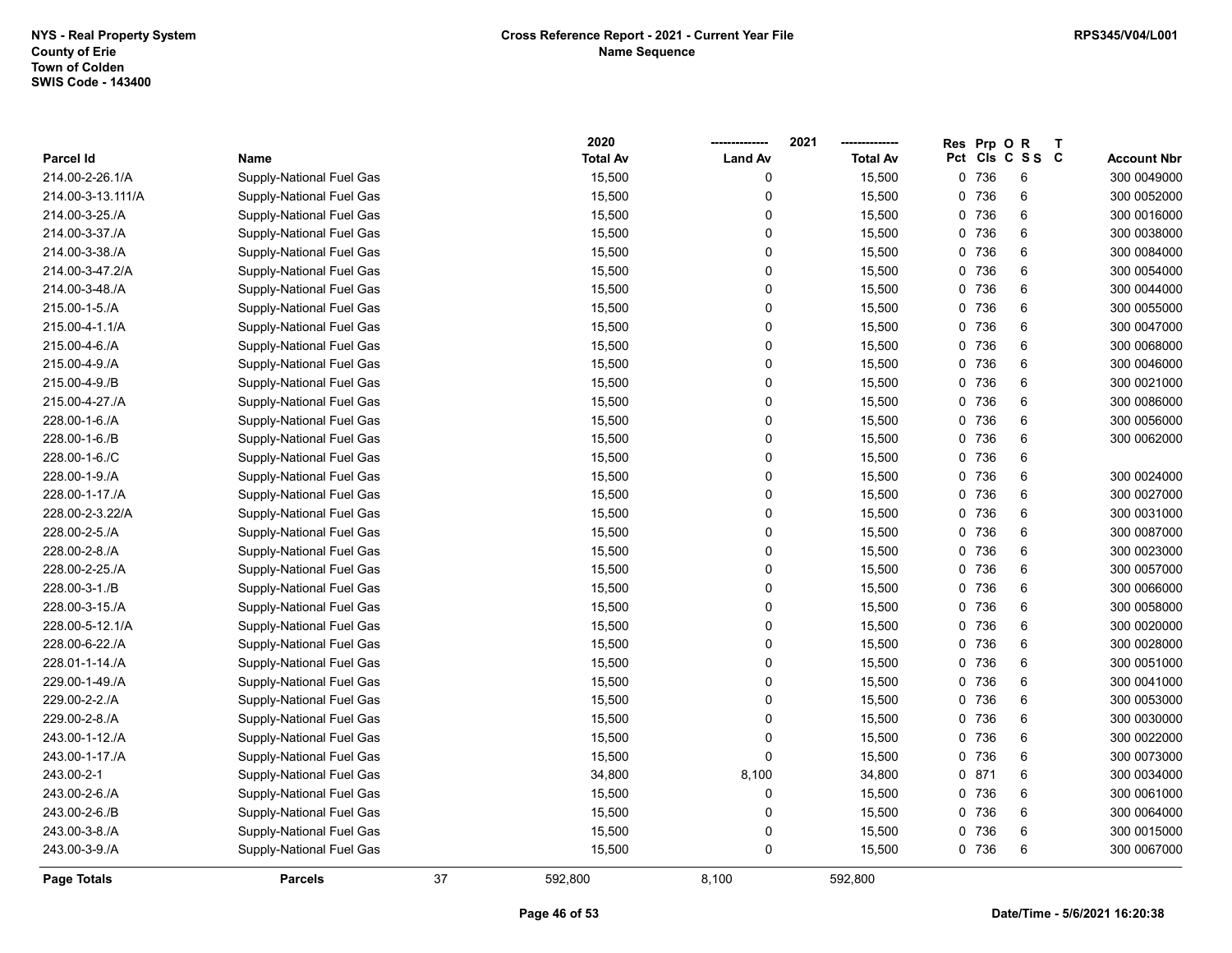|                  |                             |    | 2020            |                | 2021            | Res Prp O | $\mathsf{R}$    | $\mathbf{T}$ |                    |
|------------------|-----------------------------|----|-----------------|----------------|-----------------|-----------|-----------------|--------------|--------------------|
| <b>Parcel Id</b> | Name                        |    | <b>Total Av</b> | <b>Land Av</b> | <b>Total Av</b> |           | Pct Cls C S S C |              | <b>Account Nbr</b> |
| 243.00-5-2./A    | Supply-National Fuel Gas    |    | 15,500          | 0              | 15,500          | 0 736     | 6               |              | 300 0060000        |
| 243.00-5-14.2/A  | Supply-National Fuel Gas    |    | 15,500          | 0              | 15,500          | 0 736     | 6               |              | 300 0074000        |
| 243.00-5-29./A   | Supply-National Fuel Gas    |    | 15,500          | 0              | 15,500          | 0 736     | 6               |              | 300 0076000        |
| 243.00-5-31./A   | Supply-National Fuel Gas    |    | 15,500          | $\mathbf 0$    | 15,500          | 0 736     | 6               |              | 300 0079000        |
| 243.00-6-2.1/A   | Supply-National Fuel Gas    |    | 15,500          | $\pmb{0}$      | 15,500          | 0 736     | 6               |              | 300 0072000        |
| 243.00-6-8.1/B   | Supply-National Fuel Gas    |    | 15,500          | $\mathbf 0$    | 15,500          | 0 736     | 6               |              | 300 0025000        |
| 243.00-6-8.1/C   | Supply-National Fuel Gas    |    | 15,500          | $\mathbf 0$    | 15,500          | 0 736     | 6               |              | 300 0075000        |
| 243.00-6-9./A    | Supply-National Fuel Gas    |    | 15,500          | $\mathbf 0$    | 15,500          | 0 736     | 6               |              | 300 0078000        |
| 243.00-6-12./A   | Supply-National Fuel Gas    |    | 15,500          | 0              | 15,500          | 0 736     | 6               |              | 300 0083000        |
| 243.00-6-15.3/B  | Supply-National Fuel Gas    |    | 15,500          | 0              | 15,500          | 0 736     | $\,6$           |              | 300 0077000        |
| 243.01-1-30./A   | Supply-National Fuel Gas    |    | 15,500          | 0              | 15,500          | 0 736     | 6               |              | 300 0082000        |
| 243.03-1-3./A    | Supply-National Fuel Gas    |    | 15,500          | $\pmb{0}$      | 15,500          | 0 736     | $\,6$           |              | 300 0081000        |
| 243.03-2-1./A    | Supply-National Fuel Gas    |    | 15,500          | 0              | 15,500          | 0 736     | 6               |              | 300 0019000        |
| 243.03-3-22./A   | Supply-National Fuel Gas    |    | 15,500          | $\mathbf 0$    | 15,500          | 0 736     | 6               |              | 300 0033000        |
| 244.00-1-17.1/A  | Supply-National Fuel Gas    |    | 15,500          | $\mathbf 0$    | 15,500          | 0 736     | 6               |              | 300 0065000        |
| 244.00-1-17.1/B  | Supply-National Fuel Gas    |    | 15,500          | $\pmb{0}$      | 15,500          | 0 736     | 6               |              | 300 0071000        |
| 555.00-10-1      | Supply-National Fuel Gas    |    | 872             | $\pmb{0}$      | 872             | 0 861     | 5               |              |                    |
| 666.00-10-1.3    | Supply-National Fuel Gas    |    | 1,303,448       | $\mathbf 0$    | 1,303,448       | 0 883     | $\,6$           |              |                    |
| 666.00-10-1.4    | Supply-National Fuel Gas    |    | 68,603          | $\mathbf 0$    | 68,603          | 0 883     | 6               |              |                    |
| 259.00-4-1.11    | Surdej, Rosanne             |    | 11,600          | 11,600         | 11,600          | 0 322     | $\mathbf{1}$    |              | 013 0015001        |
| 244.00-2-9       | Swain, Lisa                 |    | 65,700          | 8,300          | 65,700          | 0.260     | $\mathbf{1}$    |              | 011-0001000        |
| 244.00-2-10      | Swain & Wife, Harold F.     |    | 19,500          | 7,100          | 19,500          | $0\ 260$  | $\mathbf{1}$    |              | 011-0002000        |
| 214.00-2-3       | Sweet, Ann                  |    | 61,500          | 9,300          | 61,500          | $0$ 210   | $\mathbf{1}$    |              | 003-0014050        |
| 260.00-2-28      | Swiatkowski, Joseph         |    | 44,600          | 4,600          | 44,600          | 0210      | $\mathbf{1}$    |              | 015-0021000        |
| 243.00-3-21      | Swietlik, Amy M.            |    | 60,200          | 3,500          | 60,200          | 0210      | $\mathbf{1}$    |              | 010 0014010        |
| 215.00-2-7       | Szarleta, Jean              |    | 86,800          | 18,200         | 86,800          | 0.240     | $\mathbf{1}$    |              | 004-0007010        |
| 215.00-2-6       | Szarleta, Norbert E. Jr.    |    | 69,900          | 30,400         | 69,900          | 0.240     | $\mathbf{1}$    |              | 004 0007000        |
| 228.00-3-19      | Szczygiel, Pearl M.         |    | 75,000          | 12,500         | 75,000          | 0.240     | $\mathbf{1}$    |              | 006-0004900        |
| 259.00-2-27      | Szustakowski, Daniel        |    | 8,300           | 8,300          | 8,300           | 0.314     | $\mathbf{1}$    |              | 014-0005000        |
| 243.01-1-27      | Szydlowski, Lawrence        |    | 64,000          | 11,400         | 64,000          | $0$ 210   | $\mathbf{1}$    |              | 009-0034100        |
| 213.00-6-37.2    | Szydlowski, Lawrence A. Jr. |    | 79,000          | 12,400         | 79,000          | 0.240     | $\mathbf{1}$    |              |                    |
| 213.00-6-37.1    | Szydlowski, Sherry          |    | 54,300          | 28,600         | 54,300          | 66 240    | $\mathbf{1}$    |              | 001 0059000        |
| 213.00-6-29      | Szymanski, Stanley A.       |    | 115,900         | 9,200          | 115,900         | 0.210     | $\mathbf{1}$    |              | 001 0061005        |
| 214.00-1-16      | Tafelski, Eric              |    | 55,800          | 8,000          | 55,800          | 0210      | $\mathbf{1}$    |              | 003-0006200        |
| 244.00-2-19      | Tangel, Daryel              |    | 55,300          | 5,600          | 55,300          | 0210      | $\mathbf{1}$    |              | 011-0004050        |
| 215.00-2-10.1    | Tatko, Deborah P.           |    | 175,000         | 38,700         | 175,000         | 0.240     | $\mathbf{1}$    |              | 004 0012000        |
| 244.00-2-17.112  | Taylor, Bonnie              |    | 90,500          | 33,100         | 90,500          | 30 210    | $\mathbf{1}$    |              |                    |
| Page Totals      | <b>Parcels</b>              | 37 | 2,813,823       | 260,800        | 2,813,823       |           |                 |              |                    |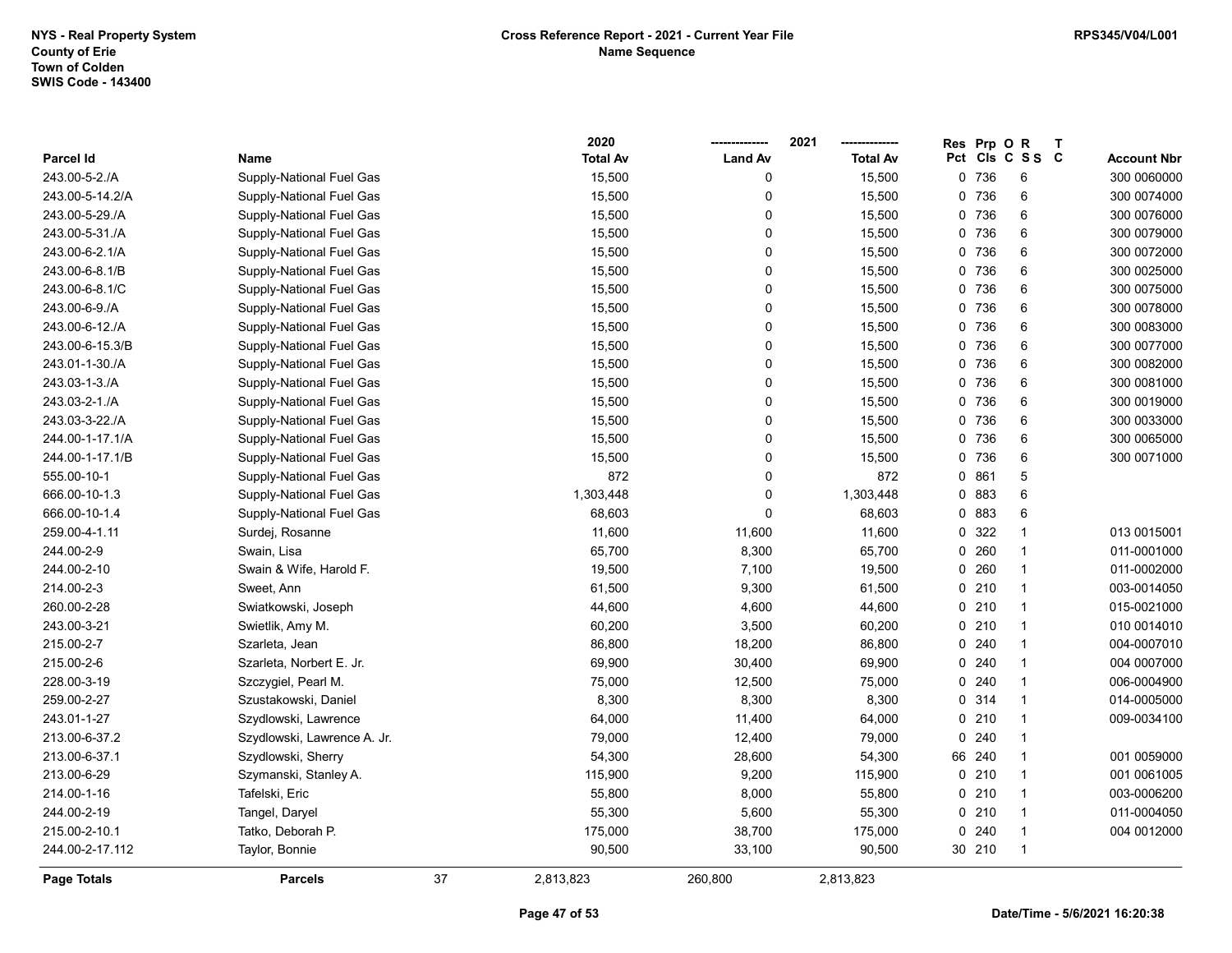|                    |                               |    | 2020            |                | 2021            | Res | Prp O | $\mathsf{R}$    | $\mathbf{T}$ |                    |
|--------------------|-------------------------------|----|-----------------|----------------|-----------------|-----|-------|-----------------|--------------|--------------------|
| Parcel Id          | Name                          |    | <b>Total Av</b> | <b>Land Av</b> | <b>Total Av</b> |     |       | Pct Cls C S S C |              | <b>Account Nbr</b> |
| 244.00-2-17.122    | Taylor, Bonnie                |    | 2,300           | 2,300          | 2,300           |     | 0.105 | 1               |              |                    |
| 243.01-3-16.21     | Taylor, Dale E.               |    | 105,600         | 16,000         | 105,600         |     | 0210  | $\mathbf{1}$    |              | 009-0043000        |
| 243.03-3-6.2       | Taylor, Doug D.               |    | 46,100          | 4,400          | 46,100          |     | 0210  | $\mathbf{1}$    |              | 009-0109001        |
| 229.00-1-57        | Taylor, Joan                  |    | 132,900         | 60,800         | 132,900         |     | 0.240 | $\mathbf{1}$    |              | 006-0029000        |
| 214.00-1-13.52     | Territo, Michael              |    | 28,100          | 13,100         | 28,100          |     | 0 312 | $\mathbf{1}$    |              | 003 0006000        |
| 214.00-1-14        | Territo, Michael              |    | 64,200          | 8,000          | 64,200          |     | 0210  | $\mathbf{1}$    |              | 003 0006060        |
| 259.00-1-3.11      | Testa, Frank J. III.          |    | 32,500          | 32,500         | 32,500          |     | 0 322 | $\mathbf{1}$    |              | 013 0005000        |
| 259.00-1-3.12      | Testa, Frank J. III.          |    | 83,000          | 7,300          | 83,000          |     | 0210  | $\mathbf{1}$    |              |                    |
| 213.00-5-2         | Thacker, Steven J.            |    | 89,200          | 9,200          | 89,200          |     | 0210  | $\mathbf{1}$    |              | 002 0018040        |
| 261.00-4-3         | The, Humane Soc Of Us         |    | 37,500          | 37,500         | 37,500          |     | 0 322 | 8               |              | 015-0019000        |
| 261.00-4-7         | The, Humane Soc Of Us         |    | 37,500          | 37,500         | 37,500          |     | 0 322 | 8               |              | 016-0015500        |
| 228.00-4-11.1      | The Brinkel Family Trust      |    | 109,300         | 19,100         | 109,300         |     | 0.240 | $\mathbf{1}$    |              | 006-0025100        |
| 243.01-1-24        | The Broadway Group LLC        |    | 56,200          | 13,600         | 56,200          |     | 0210  | $\mathbf{1}$    |              | 009 0046000        |
| 215.00-3-26        | The Kerber Family Trust       |    | 72,500          | 7,300          | 72,500          |     | 0210  | $\mathbf{1}$    |              | 004-0033010        |
| 215.00-3-27        | The Kerber Family Trust       |    | 5,500           | 5,500          | 5,500           |     | 0.314 | 1               |              | 004 0033000        |
| 229.00-2-18.21     | The Paul M. Cohn Revocable    |    | 260,600         | 30,300         | 260,600         |     | 0.240 | 1               |              | 007-0017000        |
| 243.03-3-11        | The People of the State of NY |    | 4,500           | 4,500          | 4,500           |     | 0 330 | 8               |              | 009-0115000        |
| 214.00-3-9         | The Potzler Family Trust      |    | 9,600           | 9,600          | 9,600           |     | 0.314 | $\mathbf{1}$    |              | 002-0025005        |
| 214.00-3-10        | The Potzler Family Trust      |    | 21,600          | 9,800          | 21,600          |     | 0210  | $\mathbf{1}$    |              | 002-0025100        |
| 214.00-3-13.112    | The Potzler Family Trust      |    | 111,000         | 11,600         | 111,000         |     | 0210  | $\mathbf{1}$    |              | 002-0025075        |
| 213.00-4-10        | The Sanford J Fetzer          |    | 39,200          | 6,800          | 39,200          |     | 0210  | $\mathbf{1}$    |              | 002-0015000        |
| 213.00-4-11        | The Sanford J Fetzer          |    | 4,500           | 4,500          | 4,500           |     | 0.314 | $\mathbf{1}$    |              | 002-0016800        |
| 243.00-5-31.2      | The Town of Colden            |    | 24,600          | 24,600         | 24,600          |     | 0 322 | 8               |              | 009 0124000        |
| 228.00-3-20        | Thomas, Betty J.              |    | 35,000          | 12,800         | 35,000          |     | 0.240 | $\mathbf{1}$    |              | 006 0004000        |
| 245.00-1-8         | Thomas, John                  |    | 20,100          | 11,200         | 20,100          |     | 0 834 | $\mathbf{1}$    |              | 012-0001100        |
| 228.00-2-16        | Thomas, Kurt J.               |    | 101,200         | 7,300          | 101,200         |     | 0210  | $\mathbf{1}$    |              | 005 0020000        |
| 245.00-2-7         | Thomas, Michael E.            |    | 65,900          | 6,800          | 65,900          |     | 0210  | $\mathbf{1}$    |              | 012-0009100        |
| 228.00-4-6         | Thompson, Mark G.             |    | 67,600          | 6,200          | 67,600          |     | 0210  | $\mathbf{1}$    |              | 006-0022000        |
| 230.00-1-10.1      | Thuerkauf, Gary J.            |    | 71,800          | 8,700          | 71,800          |     | 0210  | $\mathbf{1}$    |              | 008 0016005        |
| 229.00-2-12        | Thurnherr, Frederick M.       |    | 157,300         | 56,000         | 157,300         |     | 0.240 | 1               |              | 007 0003000        |
| 215.00-4-23        | Thurnherr, Fredrick M.        |    | 7,500           | 7,500          | 7,500           |     | 0 322 | $\mathbf{1}$    |              | 003 0027000        |
| 555.00-75-1.1      | <b>Time Warner</b>            |    | 57,390          | 0              | 57,390          |     | 0 869 | 5               |              |                    |
| 555.00-75-1.2      | <b>Time Warner</b>            |    | 29,137          | $\mathbf 0$    | 29,137          |     | 0 869 | $\,$ 5 $\,$     |              |                    |
| 555.00-75-1.3      | <b>Time Warner</b>            |    | 1,767           | $\mathbf 0$    | 1,767           |     | 0 869 | 5               |              |                    |
| 243.03-1-8         | Tobin, Kevin C.               |    | 95,600          | 9,700          | 95,600          |     | 0210  | $\mathbf{1}$    |              | 009 0070160        |
| 244.00-2-6.133     | Tobin, Sarah A.               |    | 7,800           | 7,800          | 7,800           |     | 0.314 | $\mathbf{1}$    |              |                    |
| 244.00-2-24        | Tobin, Sarah A.               |    | 77,100          | 8,900          | 77,100          |     | 0210  | $\mathbf{1}$    |              | 011-0008900        |
| <b>Page Totals</b> | <b>Parcels</b>                | 37 | 2,173,194       | 518,700        | 2,173,194       |     |       |                 |              |                    |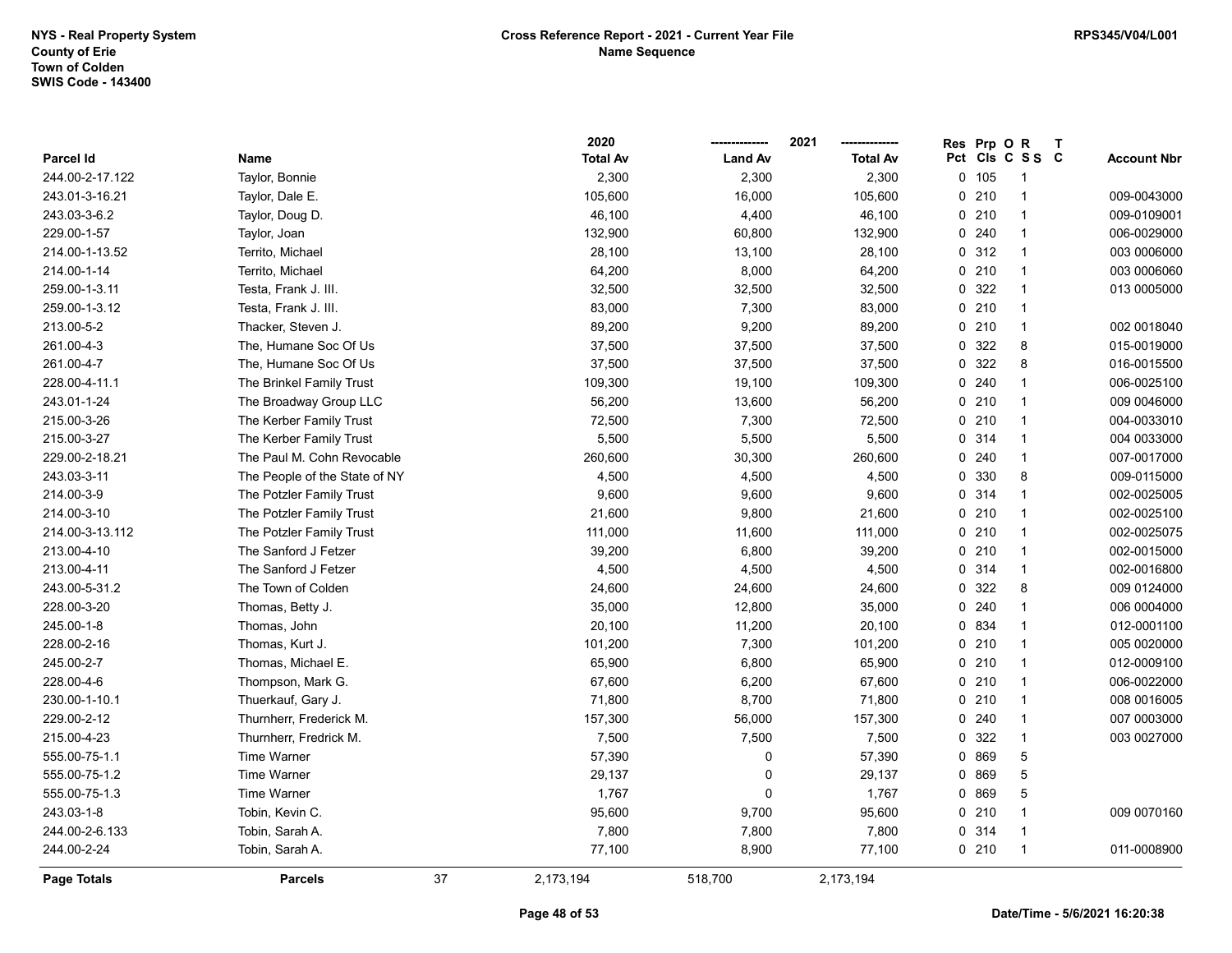|                    |                             |    | 2020            |                | 2021            | Res | Prp OR |                 | T |                    |
|--------------------|-----------------------------|----|-----------------|----------------|-----------------|-----|--------|-----------------|---|--------------------|
| Parcel Id          | Name                        |    | <b>Total Av</b> | <b>Land Av</b> | <b>Total Av</b> |     |        | Pct Cls C S S C |   | <b>Account Nbr</b> |
| 243.00-6-39.112    | Tornow, Richard             |    | 115,300         | 11,300         | 115,300         |     | 0.240  | 1               |   |                    |
| 260.00-1-29.211    | Torre, Andrew M.            |    | 169,900         | 14,200         | 169,900         |     | 0.240  | $\mathbf{1}$    |   | 014-0057000        |
| 213.00-6-30        | Torzon, Brian A.            |    | 69,800          | 10,000         | 69,800          |     | 0210   | 1               |   | 001 0061100        |
| 243.03-1-17        | Toth, John C.               |    | 38,200          | 7,000          | 38,200          |     | 0210   | $\mathbf{1}$    |   | 009 0076000        |
| 243.00-6-32        | Town Garage                 |    | 173,500         | 39,400         | 173,500         |     | 0 651  | 8               |   | 500-0003000        |
| 243.03-2-5         | <b>Town Hall</b>            |    | 191,600         | 33,000         | 191,600         |     | 0652   | 8               |   | 500-0001000        |
| 243.03-2-3         | Town Of Colden              |    | 11,800          | 11,800         | 11,800          |     | 0 653  | 8               |   | 500-0023000        |
| 243.03-2-6         | Town of Colden              |    | 17,800          | 17,800         | 17,800          |     | 0 330  | 8               |   | 009-0102000        |
| 243.03-3-10        | Town Of Colden              |    | 152,200         | 18,100         | 152,200         |     | 0 652  | 8               |   | 500 0005000        |
| 243.03-4-1         | <b>Town Recreation Park</b> |    | 52,900          | 24,700         | 52,900          |     | 0 963  | 8               |   | 500-0005100        |
| 228.00-5-15.1      | Transki, Robert Frank       |    | 26,600          | 22,800         | 26,600          |     | 0.312  | $\mathbf{1}$    |   | 005-0046000        |
| 230.00-2-25.2      | Trautwein, Robert E.        |    | 101,500         | 9,500          | 101,500         |     | 0210   | $\mathbf{1}$    |   |                    |
| 215.00-3-20        | Trawinski, Jill             |    | 83,800          | 5,400          | 83,800          |     | 0210   | $\mathbf{1}$    |   | 004-0032500        |
| 214.00-3-53        | Tremane, Jason              |    | 10,000          | 10,000         | 10,000          |     | 0.314  | $\mathbf{1}$    |   | 002-0025000        |
| 228.00-5-26        | Trembath, James W.          |    | 90,200          | 11,300         | 90,200          |     | 0210   | 1               |   | 005-0039000        |
| 243.03-3-20        | Trinkle, Kevin J.           |    | 51,300          | 5,400          | 51,300          |     | 0210   | $\mathbf{1}$    |   | 009 0120250        |
| 214.00-2-11.3      | Tripi, Philip P.            |    | 128,000         | 14,700         | 128,000         |     | 0.240  | $\mathbf{1}$    |   | 003 0016010        |
| 214.00-2-11.111    | Tripi, Vincent F.           |    | 113,600         | 16,100         | 113,600         |     | 0210   | $\mathbf{1}$    |   | 003-0016000        |
| 229.00-1-39.2      | Troust, Thomas P.           |    | 110,000         | 13,900         | 110,000         |     | 0.240  | $\mathbf{1}$    |   | 006-0029102        |
| 259.05-1-11        | Troy, Daniel P.             |    | 181,500         | 45,000         | 181,500         |     | 0210   | $\mathbf{1}$    |   |                    |
| 213.00-3-19        | Trzcinski, Edward P.        |    | 73,600          | 14,000         | 73,600          |     | 0210   | $\mathbf{1}$    |   | 001 0040050        |
| 213.00-2-12.1      | Trzewieczynski, Michael S.  |    | 114,100         | 10,400         | 114,100         |     | 0210   | $\mathbf{1}$    |   | 001 0030000        |
| 214.00-1-11.2      | Tullar, Richard C.          |    | 112,400         | 12,400         | 112,400         |     | 0210   | 1               |   | 003-0004015        |
| 228.00-3-33        | Tumiel, Brian               |    | 19,700          | 19,700         | 19,700          |     | 0.314  | $\mathbf{1}$    |   |                    |
| 228.00-3-34        | Tumiel, Brian R.            |    | 16,000          | 16,000         | 16,000          |     | 0 314  | $\mathbf{1}$    |   |                    |
| 214.00-3-7.12      | Turner, David P.            |    | 122,000         | 9,000          | 122,000         |     | 0210   | $\mathbf{1}$    |   |                    |
| 229.00-2-23.1      | U'ren, Richard K.           |    | 77,500          | 41,200         | 77,500          |     | 0.240  | $\mathbf{1}$    |   | 007 0024000        |
| 215.00-4-27.2      | Ulrich, Sandy J.            |    | 86,700          | 16,700         | 86,700          |     | 0210   | 1               |   |                    |
| 229.00-1-12        | Underhill, Mark J.          |    | 101,600         | 6,300          | 101,600         |     | 0210   | $\mathbf{1}$    |   | 006 0006010        |
| 243.01-2-30        | <b>United States Postal</b> |    | 89,000          | 12,400         | 89,000          |     | 0 652  | 8               |   | 009 0046500        |
| 215.03-1-10.11     | Urban, Robert W.            |    | 108,700         | 14,800         | 108,700         |     | 0210   | $\mathbf{1}$    |   | 004 0006050        |
| 228.00-4-15.2      | Urbino, Patti A.            |    | 50,800          | 7,500          | 50,800          |     | 0210   | $\mathbf{1}$    |   |                    |
| 244.00-2-6.142     | Uzar, Leonard               |    | 121,000         | 8,400          | 121,000         |     | 0210   | $\mathbf{1}$    |   |                    |
| 213.00-6-16        | Valentin, Diane R.          |    | 50,900          | 7,200          | 50,900          |     | 0210   | $\mathbf{1}$    |   | 001 0040310        |
| 259.04-1-6         | Valentin, Sandra Lynn       |    | 44,200          | 1,400          | 44,200          |     | 0210   | $\mathbf{1}$    |   | 014 0065000        |
| 215.00-4-14.13     | Valone, Michele L.          |    | 121,200         | 13,900         | 121,200         |     | 0210   | $\mathbf 1$     |   |                    |
| 229.00-2-29        | Van Dreumel, Irvin          |    | 85,100          | 5,400          | 85,100          |     | 0210   | $\mathbf{1}$    |   | 007-0025050        |
| <b>Page Totals</b> | <b>Parcels</b>              | 37 | 3,284,000       | 558,100        | 3,284,000       |     |        |                 |   |                    |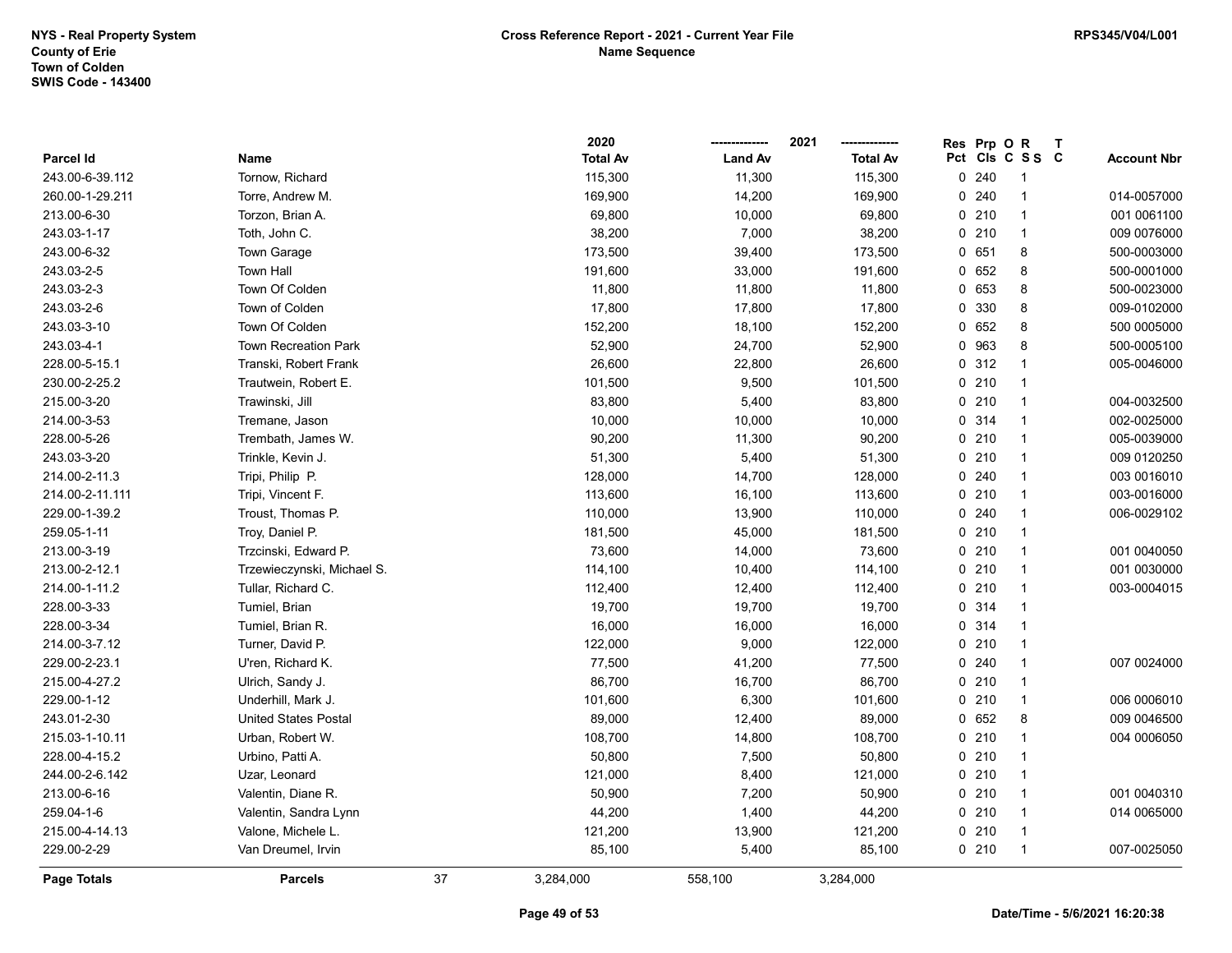|                 |                            |    | 2020            |                | 2021            | Res | Prp O | $\mathsf{R}$             | $\mathbf{T}$ |                    |
|-----------------|----------------------------|----|-----------------|----------------|-----------------|-----|-------|--------------------------|--------------|--------------------|
| Parcel Id       | Name                       |    | <b>Total Av</b> | <b>Land Av</b> | <b>Total Av</b> |     |       | Pct Cls C S S C          |              | <b>Account Nbr</b> |
| 260.00-1-24     | Van Leaven, Christopher R. |    | 68,800          | 5,100          | 68,800          |     | 0210  | -1                       |              | 015-0007150        |
| 229.00-1-35.2   | Van Lew, Keith             |    | 70,400          | 24,000         | 70,400          |     | 0210  | -1                       |              |                    |
| 245.00-2-20.111 | Vanderbosch, Deena         |    | 16,100          | 16,100         | 16,100          |     | 0 322 | -1                       |              | 012 0019000        |
| 230.00-2-29.22  | Vanderbush, Trevor & Susan |    | 62,000          | 9,300          | 62,000          |     | 0210  | $\overline{1}$           |              |                    |
| 230.00-1-27     | Vanderbush, William        |    | 118,600         | 14,700         | 118,600         |     | 0240  | $\mathbf{1}$             |              |                    |
| 259.04-1-18.11  | Vanrooy, Peter F.          |    | 56,600          | 5,200          | 56,600          |     | 0.220 | 1                        |              | 014 0028050        |
| 214.00-1-4.1    | Varecka, Jake              |    | 187,400         | 50,800         | 187,400         |     | 0.240 | 1                        |              | 300 0010000        |
| 228.00-3-6      | Varney, Ted                |    | 8,300           | 8,300          | 8,300           |     | 0.314 | $\overline{1}$           |              | 006-0002200        |
| 244.00-2-16.21  | Veley, Cory                |    | 54,000          | 10,700         | 54,000          |     | 0210  | $\overline{1}$           |              | 011-0004100        |
| 228.00-1-7      | Ventre, Michael T.         |    | 5,900           | 5,900          | 5,900           | 0   | 322   | $\overline{1}$           |              | 005-0010060        |
| 228.01-1-7      | Ventre, Michael T.         |    | 72,400          | 7,600          | 72,400          |     | 0210  | $\overline{1}$           |              | 005 0010035        |
| 261.00-1-9.1    | Vergien, Mark D.           |    | 132,100         | 80,300         | 132,100         | 0   | 120   | $\mathbf{1}$             |              | 016 0003000        |
| 555.00-65-1.1   | Verizon New York Inc       |    | 62,327          | $\pmb{0}$      | 62,327          |     | 0866  | 5                        |              | 640 0003000        |
| 555.00-65-1.2   | Verizon New York Inc       |    | 23,053          | $\pmb{0}$      | 23,053          |     | 0866  | 5                        |              | 740 0003000        |
| 666.00-65-1.1   | Verizon New York Inc       |    | 35,371          | 0              | 33,133          |     | 0 831 | 6                        |              | 300 0014000        |
| 666.00-65-1.2   | Verizon New York Inc       |    | 20,012          | $\mathbf 0$    | 18,745          |     | 0 831 | 6                        |              | 300 0014000        |
| 666.00-65-1.3   | Verizon New York Inc       |    | 798             | $\pmb{0}$      | 747             |     | 0 831 | 6                        |              | 300 0014000        |
| 214.00-3-36     | Vertino, Kathleen          |    | 63,400          | 9,000          | 63,400          |     | 0210  | $\overline{1}$           |              | 002-0030050        |
| 261.00-2-20     | Vickerd, Erik M.           |    | 59,900          | 5,600          | 59,900          |     | 0210  | $\mathbf{1}$             |              | 016-0008005        |
| 215.03-1-10.131 | Victor, Roy S.             |    | 107,000         | 12,300         | 107,000         |     | 0210  | $\overline{\mathbf{1}}$  |              |                    |
| 243.00-4-3.1    | Vincent, Barry W.          |    | 110,000         | 7,700          | 110,000         |     | 0210  | $\overline{1}$           |              | 010 0015010        |
| 228.01-1-11     | Voigt, William E.          |    | 95,500          | 7,500          | 95,500          |     | 0210  | $\overline{1}$           |              | 005 0010250        |
| 243.00-6-5.1    | Voit, Daniel               |    | 66,400          | 10,500         | 66,400          |     | 0210  | $\overline{1}$           |              | 009 0125000        |
| 214.00-1-35     | Voit, Kerri P.             |    | 54,200          | 9,400          | 54,200          |     | 0210  | $\overline{\mathbf{1}}$  |              | 002 0016001        |
| 228.00-5-20     | Vought, Charles R.         |    | 58,200          | 5,300          | 58,200          |     | 0210  | $\overline{1}$           |              | 005-0042100        |
| 213.00-6-51     | Vriesen, Lisa M.           |    | 75,000          | 10,700         | 75,000          |     | 0210  | $\mathbf{1}$             |              | 001-0061001        |
| 228.01-1-4      | Vullo, Marlene A.          |    | 80,200          | 8,300          | 80,200          |     | 0210  | $\overline{1}$           |              | 005 0008000        |
| 215.00-4-28     | W Richard Kingsbury        |    | 142,600         | 18,500         | 142,600         |     | 0.240 | -1                       |              | 003 0008600        |
| 230.00-2-24.2   | Wach, Amie L.              |    | 70,400          | 7,900          | 70,400          |     | 0210  | $\overline{\phantom{a}}$ |              | 008-0025000        |
| 214.00-1-11.1   | Wagner, Gerald J.          |    | 157,500         | 22,000         | 157,500         |     | 0.240 | 1                        |              | 003-0004015        |
| 213.10-1-3      | Wagner, Mary Anne          |    | 22,200          | 6,900          | 22,200          |     | 0210  | $\overline{\mathbf{1}}$  |              | 001-0002000        |
| 245.00-1-2.118  | Wagner, Randy J.           |    | 91,400          | 11,000         | 91,400          |     | 0210  | $\overline{1}$           |              | 011-0005008        |
| 213.00-3-7      | Walczak, Ronald            |    | 58,700          | 9,200          | 58,700          |     | 0210  | $\mathbf{1}$             |              | 001-0024050        |
| 243.03-3-4      | Walczyk, Christopher W.    |    | 103,600         | 27,900         | 103,600         |     | 0 483 | $\mathbf{1}$             |              | 009 0136000        |
| 243.03-2-11     | Walczyk, Kevin             |    | 49,000          | 7,000          | 49,000          |     | 0210  | $\overline{1}$           |              | 009 0131000        |
| 215.00-1-7      | Waldby, Crystal L.         |    | 69,000          | 16,600         | 69,000          |     | 0.240 | -1                       |              | 004 0001010        |
| 215.00-3-31     | Waldron, Lynda Lee         |    | 46,800          | 5,700          | 46,800          |     | 0210  | $\mathbf{1}$             |              | 004-0024100        |
| Page Totals     | <b>Parcels</b>             | 37 | 2,575,161       | 457,000        | 2,571,605       |     |       |                          |              |                    |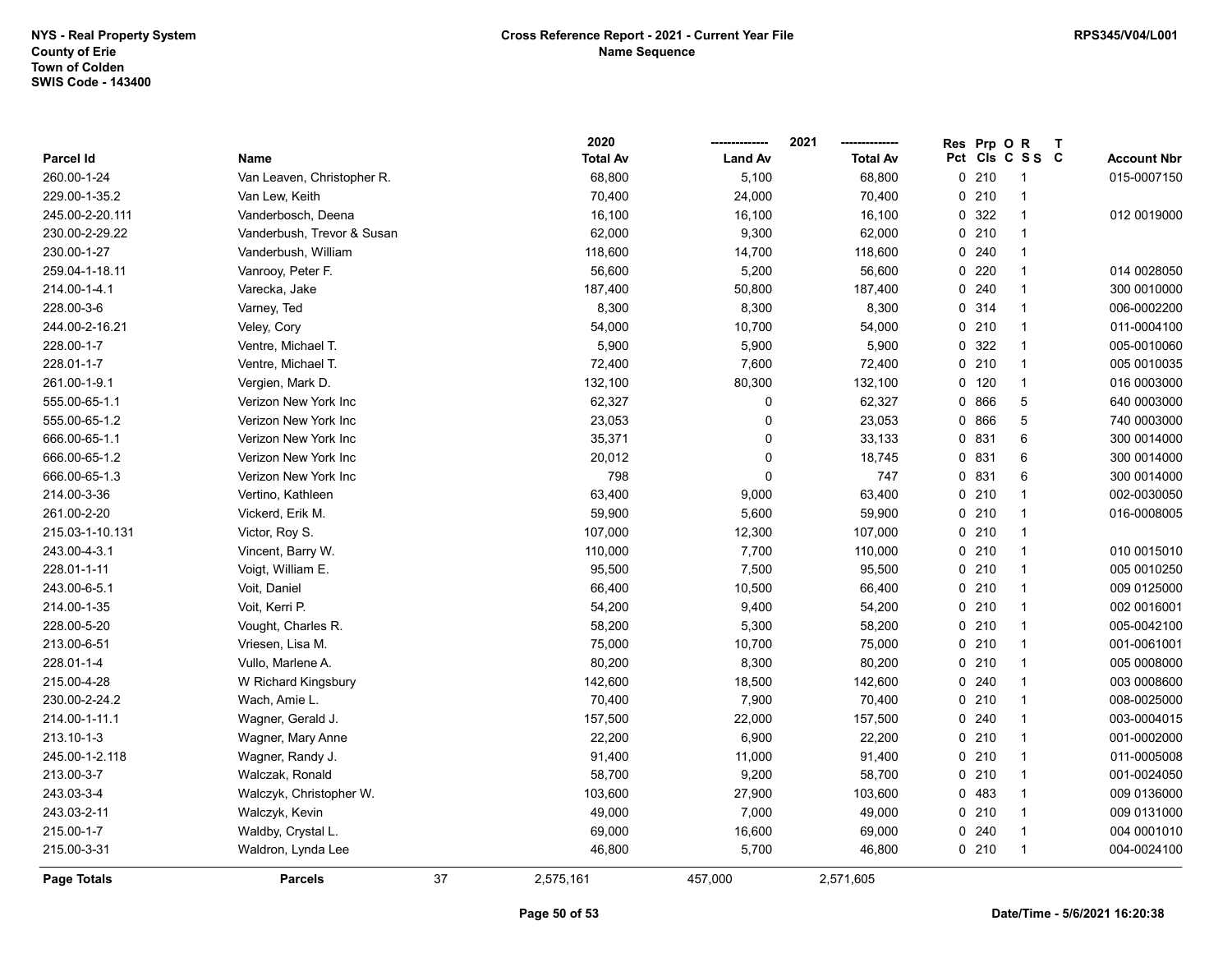|                 |                           |    | 2020            |                | 2021            | Prp O<br><b>Res</b> | $\mathsf{R}$            | $\mathbf{T}$ |                    |
|-----------------|---------------------------|----|-----------------|----------------|-----------------|---------------------|-------------------------|--------------|--------------------|
| Parcel Id       | Name                      |    | <b>Total Av</b> | <b>Land Av</b> | <b>Total Av</b> | Pct Cls C S S C     |                         |              | <b>Account Nbr</b> |
| 243.03-3-2      | Waligora, Robert J.       |    | 54,200          | 8,400          | 54,200          | 0210                |                         |              | 009-0137000        |
| 228.00-1-4      | Walker, Allen             |    | 60,500          | 5,700          | 60,500          | $0$ 210             |                         |              | 005 0002950        |
| 260.00-1-13.2   | Walker, Deborah S.        |    | 51,900          | 4,500          | 51,900          | 0210                | -1                      |              |                    |
| 261.00-2-7      | Walker, Randy             |    | 64,500          | 5,800          | 64,500          | 0210                | $\mathbf{1}$            |              | 012-0020205        |
| 244.00-2-26     | Walker, Robert J.         |    | 116,800         | 13,200         | 116,800         | 0.240               | $\overline{1}$          |              |                    |
| 229.00-1-5.1    | Walker, Robert P.         |    | 74,800          | 7,000          | 74,800          | 0210                | $\mathbf{1}$            |              | 006-0009500        |
| 243.17-1-3      | Walter, James P.          |    | 159,300         | 23,500         | 159,300         | 0210                | -1                      |              |                    |
| 243.00-4-8.1    | Walter, James P & Annette |    | 125,400         | 45,400         | 125,400         | 0.240               | $\overline{1}$          |              | 010 0023000        |
| 245.00-2-39     | Walter, Michael           |    | 139,900         | 15,400         | 139,900         | 0.240               | $\overline{\mathbf{1}}$ |              | 012 0021000        |
| 244.00-1-1.111  | Walter, Stephen F.        |    | 35,700          | 35,700         | 35,700          | 0.321               | -1                      |              | 010 0027000        |
| 244.00-2-35     | Waltos, Matthew           |    | 6,600           | 6,600          | 6,600           | 0.314               | $\overline{1}$          |              |                    |
| 230.00-2-28     | Wangelin, Alice M.        |    | 64,900          | 6,200          | 64,900          | 0210                | $\overline{1}$          |              | 008 0008025        |
| 230.00-2-29.111 | Wangelin, Alice M.        |    | 69,600          | 21,000         | 69,600          | 0.240               | $\overline{\mathbf{1}}$ |              | 008 0008010        |
| 260.03-1-9.1    | Wangelin, Jon M.          |    | 64,500          | 5,500          | 64,500          | 0210                | 1                       |              | 014 0055000        |
| 245.00-1-11     | Wangelin, Norman L.       |    | 55,400          | 13,500         | 55,400          | 0.240               |                         |              | 012-0003000        |
| 245.00-1-14.1   | Wangelin, Sharon A.       |    | 108,100         | 24,600         | 108,100         | $0$ 112             | $\overline{\mathbf{1}}$ |              | 012 0005000        |
| 259.00-4-1.211  | Wardzinski, Eugene        |    | 106,900         | 22,900         | 106,900         | 0.240               | $\overline{\mathbf{1}}$ |              | 013-0015003        |
| 243.03-2-9      | Warning, Keith            |    | 135,000         | 12,700         | 135,000         | 0483                | $\overline{\mathbf{1}}$ |              | 009-0105000        |
| 260.03-1-26     | Warning, Keith            |    | 34,000          | 3,300          | 34,000          | 230<br>0            | $\overline{1}$          |              | 014 0072000        |
| 243.01-1-16     | Warning, Keith J.         |    | 54,000          | 9,000          | 54,000          | 0 230               | $\mathbf{1}$            |              | 009 0022005        |
| 259.04-1-8      | Washington 1776           |    | 81,900          | 5,500          | 81,900          | 0 484               | $\overline{1}$          |              | 500-0012000        |
| 214.00-2-23.12  | Watson, Mark              |    | 98,300          | 15,800         | 98,300          | 0.240               | -1                      |              |                    |
| 261.00-3-9      | Webber, Lillian D.        |    | 58,500          | 4,900          | 58,500          | 0210                | $\overline{1}$          |              | 016-0019010        |
| 244.00-2-33     | Weis, Deborah             |    | 83,600          | 6,600          | 83,600          | 0210                | $\overline{\mathbf{1}}$ |              |                    |
| 214.00-3-4      | Weitz, Dorothy E.         |    | 49,800          | 9,900          | 49,800          | 0210                | $\overline{1}$          |              | 002-0022750        |
| 213.00-3-9.1    | Wettlaufer, Eric M.       |    | 156,600         | 39,100         | 156,600         | 0.240               | $\overline{1}$          |              | 001-0042000        |
| 213.00-2-14     | Wheeler, Michael E.       |    | 64,800          | 12,200         | 64,800          | 0210                | $\overline{1}$          |              | 001-0028500        |
| 213.00-6-17.1   | Whelan, Brian             |    | 78,900          | 10,100         | 78,900          | 0210                | -1                      |              | 001-0040300        |
| 260.00-2-16.12  | Whipple, Frederick A.     |    | 143,100         | 3,500          | 143,100         | 0210                | $\overline{1}$          |              | 014-0090000        |
| 261.00-1-14     | White, Paul J.            |    | 89,100          | 5,400          | 89,100          | $0$ 210             | -1                      |              | 016 0002005        |
| 259.00-1-11.51  | Whiteside, Terrence P.    |    | 120,000         | 16,900         | 120,000         | 0.240               | $\overline{\mathbf{1}}$ |              |                    |
| 243.00-5-49     | Widger, Pamela            |    | 55,200          | 4,000          | 55,200          | 0210                | $\overline{1}$          |              | 010 0013400        |
| 215.00-3-29     | Wielgosz, Michelle        |    | 76,100          | 5,600          | 76,100          | 0210                | $\overline{1}$          |              | 004 0025500        |
| 214.00-3-48     | Wienckowski, Elaine M.    |    | 88,700          | 13,800         | 88,700          | 0210                | $\mathbf{1}$            |              | 002 0037005        |
| 260.00-2-23.2   | Wienke, Roger L.          |    | 58,400          | 8,300          | 58,400          | 0.240               | -1                      |              |                    |
| 214.00-3-41     | Wiese, James A.           |    | 5,000           | 4,800          | 5,000           | 0.312               | $\overline{1}$          |              | 002 0022250        |
| 244.00-1-34     | Wiesmore, Patrick D.      |    | 107,700         | 10,400         | 107,700         | $0$ 210             | $\overline{\mathbf{1}}$ |              |                    |
| Page Totals     | <b>Parcels</b>            | 37 | 2,997,700       | 466,700        | 2,997,700       |                     |                         |              |                    |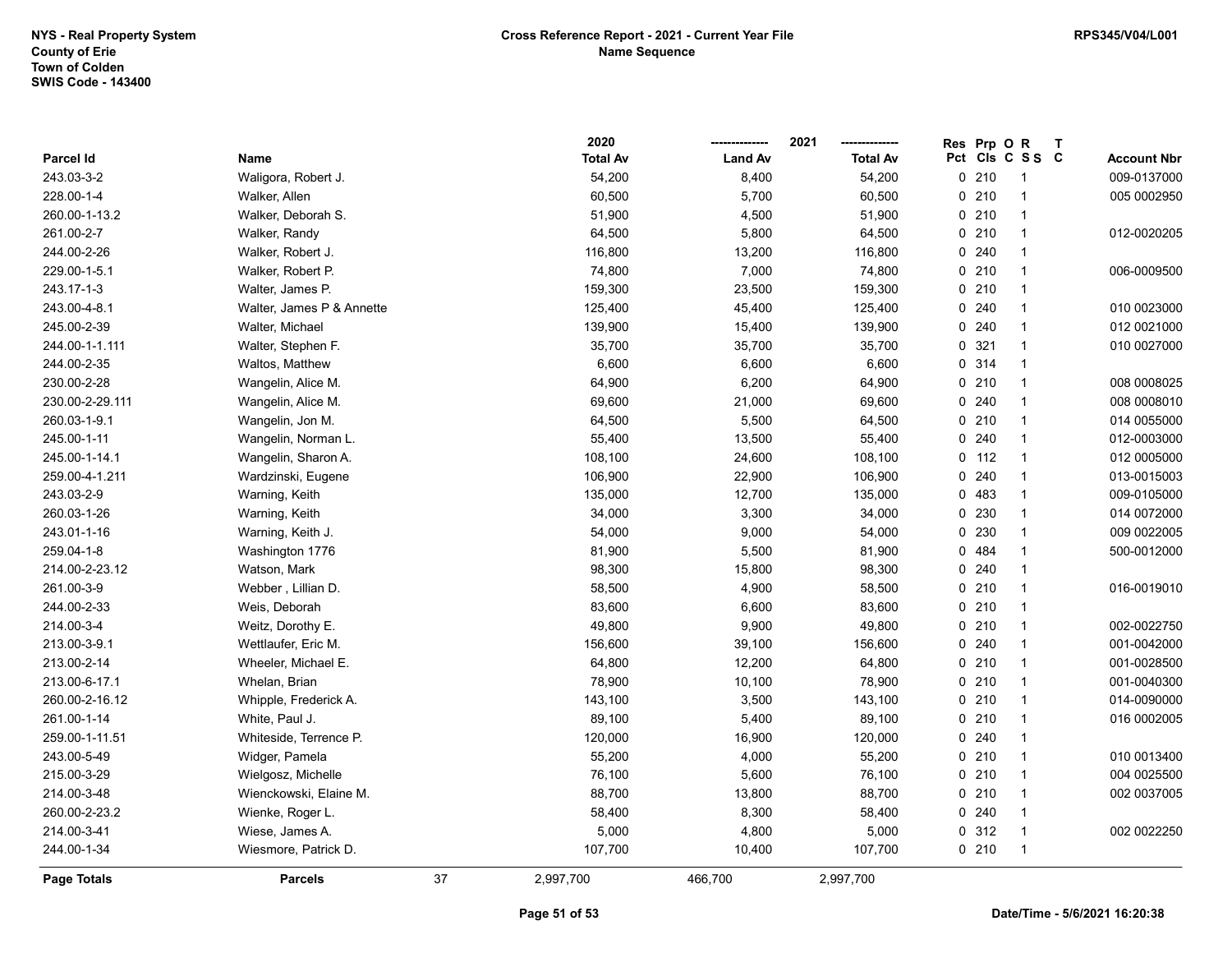|                    |                           |    | 2020            |                | 2021            | <b>Res</b> | Prp OR |                 | $\mathbf{T}$ |                    |
|--------------------|---------------------------|----|-----------------|----------------|-----------------|------------|--------|-----------------|--------------|--------------------|
| Parcel Id          | Name                      |    | <b>Total Av</b> | <b>Land Av</b> | <b>Total Av</b> |            |        | Pct Cls C S S C |              | <b>Account Nbr</b> |
| 261.00-3-7.11      | Wik, Jeffrey P.           |    | 164,200         | 33,500         | 164,200         | 66         | 240    | -1              |              | 016 0018000        |
| 215.00-4-1.11      | Wilde, Karl M.            |    | 76,300          | 14,800         | 76,300          |            | 0210   | $\overline{1}$  |              | 003-0017000        |
| 213.00-6-24        | Wilkinson, David          |    | 13,400          | 13,400         | 13,400          |            | 0 322  | $\overline{1}$  |              | 001-0063000        |
| 260.03-1-6.2       | Willert, Gary A.          |    | 81,700          | 6,400          | 81,700          |            | 0210   | $\overline{1}$  |              | 014-0055200        |
| 259.00-3-12        | Williams, David A.        |    | 67,000          | 3,700          | 67,000          |            | 0210   | $\overline{1}$  |              | 014 0082000        |
| 215.00-3-7.1       | Williams, Deborah         |    | 97,700          | 31,700         | 97,700          |            | 0.240  | $\overline{1}$  |              | 004 0024005        |
| 243.00-6-15.3      | Williamson, Ann Bistany   |    | 20,300          | 20,300         | 20,300          |            | 0 322  | -1              |              | 009-0129000        |
| 260.00-2-27.22     | Wilson, William B. Jr.    |    | 56,200          | 11,800         | 56,200          |            | 0210   | $\overline{1}$  |              | 015-0016004        |
| 214.00-2-19        | Winter, Christine         |    | 94,400          | 13,200         | 94,400          |            | 0210   | $\overline{1}$  |              | 003-0024100        |
| 215.00-4-21.41     | Winter, Clint S.          |    | 112,000         | 16,700         | 112,000         |            | 0.240  | $\overline{1}$  |              |                    |
| 243.03-2-7         | Winter, Frederick H. III. |    | 37,000          | 7,400          | 37,000          |            | 0210   | $\mathbf{1}$    |              | 009-0103000        |
| 243.01-1-7         | Winter, Ned               |    | 22,900          | 3,000          | 22,900          |            | 0210   | $\overline{1}$  |              | 009-0014000        |
| 213.00-5-13        | Wirth, William J.         |    | 9,000           | 9,000          | 9,000           |            | 0.314  | $\overline{1}$  |              | 002-0029600        |
| 214.00-3-15.2      | Wisniewski, Bruce         |    | 131,100         | 11,700         | 131,100         |            | 0210   | $\overline{1}$  |              | 002 0034006        |
| 229.00-1-52        | Wittman, Henry            |    | 39,100          | 6,300          | 39,100          |            | 0.260  | 1               |              | 006-0006200        |
| 243.00-6-29        | Wittman, Henry C.         |    | 19,800          | 5,900          | 19,800          |            | 0210   | $\overline{1}$  |              | 009-0141000        |
| 243.00-6-35.1      | Wittman, Henry C.         |    | 45,900          | 8,500          | 45,900          |            | 0210   | $\overline{1}$  |              | 009-0149000        |
| 243.00-6-18        | Wittman, Luke             |    | 58,000          | 13,800         | 58,000          |            | 0210   | $\overline{1}$  |              | 009 0129005        |
| 228.00-3-30        | Wittmer, Brian            |    | 98,100          | 12,600         | 98,100          |            | 0210   | $\overline{1}$  |              | 006 0001000        |
| 244.00-1-29        | Wochensky, Edward W.      |    | 85,300          | 13,700         | 85,300          |            | 0.240  | $\mathbf{1}$    |              | 010-0016000        |
| 243.03-1-3.1       | Wohlhueter, Leonard W.    |    | 87,600          | 13,300         | 87,600          |            | 0210   | $\overline{1}$  |              | 009-0070150        |
| 243.03-1-15        | Wohlhueter, Scott Michael |    | 41,000          | 8,200          | 41,000          |            | 0210   | $\overline{1}$  |              | 009 0075000        |
| 260.00-2-16.2      | Wojchak, Zenon            |    | 3,900           | 3,900          | 3,900           |            | 0.314  | $\overline{1}$  |              | 014-0090001        |
| 260.00-2-16.3      | Wojchak, Zenon            |    | 5,300           | 5,300          | 5,300           |            | 0 314  | $\mathbf{1}$    |              | 014 0090002        |
| 261.00-2-9.22      | Wolf, Robert B.           |    | 88,700          | 8,900          | 88,700          |            | 0210   | $\mathbf{1}$    |              | 012-0020207        |
| 243.00-6-2.111     | Wollschlager, Kimberly M. |    | 94,600          | 12,900         | 94,600          |            | 0.240  | $\overline{1}$  |              | 009 0129015        |
| 213.00-6-48        | Woltz, Raelyn M.          |    | 10,300          | 10,300         | 10,300          |            | 0.311  | $\overline{1}$  |              | 001-0043100        |
| 259.00-3-3.112     | Wood, Catherine L.        |    | 35,200          | 28,400         | 35,200          |            | 0, 105 | $\overline{1}$  |              |                    |
| 215.00-4-26.1      | Woods, John G.            |    | 137,300         | 16,200         | 137,300         |            | 0210   | $\overline{1}$  |              | 003 0026010        |
| 214.00-1-23.1      | Wopperer, Jacquelyn E.    |    | 100,000         | 16,600         | 100,000         |            | 0210   | $\overline{1}$  |              | 003 0004010        |
| 245.00-1-13        | Wopperer, Scott           |    | 75,900          | 10,200         | 75,900          |            | 0240   | $\overline{1}$  |              | 012-0004000        |
| 230.00-1-20.123    | Worobel, Paul             |    | 73,000          | 9,600          | 73,000          |            | 0210   | $\overline{1}$  |              |                    |
| 243.00-5-50        | Worthington, Jacob        |    | 3,500           | 3,500          | 3,500           |            | 0.314  | $\overline{1}$  |              | 010 0013550        |
| 243.00-5-51        | Worthington, Jacob        |    | 80,500          | 4,200          | 80,500          |            | 0210   | $\mathbf{1}$    |              | 010-0013450        |
| 213.00-7-3         | Worthy, Calvin            |    | 95,800          | 9,600          | 95,800          |            | 0210   | $\mathbf{1}$    |              | 001-0045000        |
| 213.00-4-7.131     | Wozniak, Raymond M.       |    | 76,800          | 11,300         | 76,800          |            | 0210   | $\overline{1}$  |              |                    |
| 213.00-4-7.132     | Wozniak, Raymond M.       |    | 10,400          | 10,400         | 10,400          |            | 0 314  | $\overline{1}$  |              |                    |
| <b>Page Totals</b> | <b>Parcels</b>            | 37 | 2,349,200       | 440,200        | 2,349,200       |            |        |                 |              |                    |